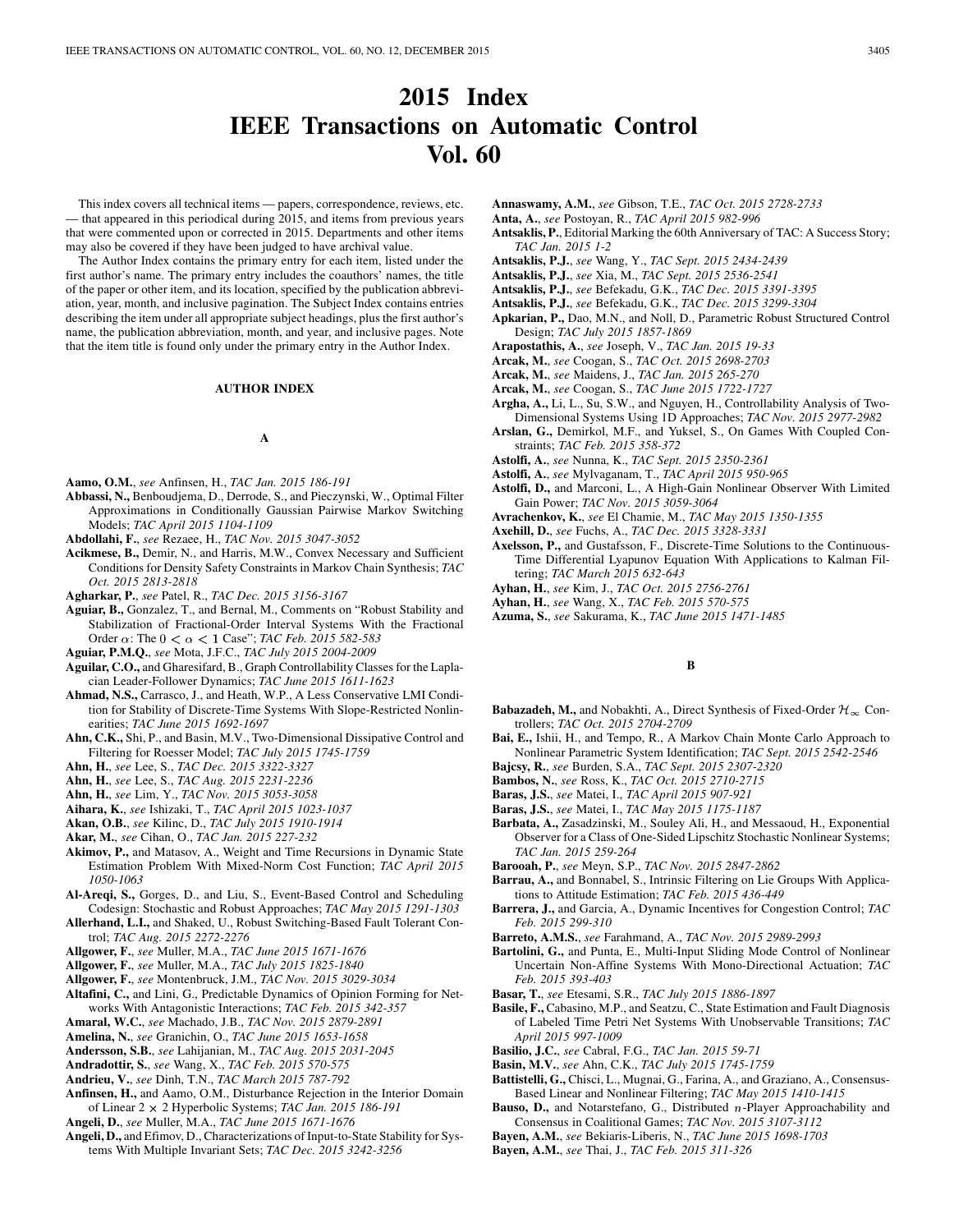- **Befekadu, G.K.,** and Antsaklis, P.J., On the Problem of Minimum Asymptotic Exit Rate for Stochastically Perturbed Multi-Channel Dynamical Systems; *TAC Dec. 2015 3391-3395*
- **Befekadu, G.K.,** Gupta, V., and Antsaklis, P.J., Risk-Sensitive Control Under Markov Modulated Denial-of-Service (DoS) Attack Strategies; *TAC Dec. 2015 3299-3304*
- **Beikzadeh, H.,** and Marquez, H.J., Multirate Output Feedback Control of Nonlinear Networked Control Systems; *TAC July 2015 1939-1944*
- **Bejarano, F.J.,** Perruquetti, W., Floquet, T., and Zheng, G., Observation of Nonlinear Differential-Algebraic Systems With Unknown Inputs; *TAC July 2015 1957-1962*
- **Bekiaris-Liberis, N.,** and Bayen, A.M., Nonlinear Local Stabilization of a Viscous Hamilton-Jacobi PDE; *TAC June 2015 1698-1703*
- **Belta, C.**, *see* Svorenova, M., *TAC June 2015 1528-1541*
- **Belta, C.**, *see* Lahijanian, M., *TAC Aug. 2015 2031-2045*
- **Bemporad, A.**, *see* Sopasakis, P., *TAC Aug. 2015 2277-2282*
- **Bemporad, A.**, A Multiparametric Quadratic Programming Algorithm With Polyhedral Computations Based on Nonnegative Least Squares; *TAC Nov. 2015 2892-2903*
- **Benboudjema, D.**, *see* Abbassi, N., *TAC April 2015 1104-1109*
- **Bernal, M.**, *see* Aguiar, B., *TAC Feb. 2015 582-583*
- **Bernuau, E.**, *see* Hetel, L., *TAC April 2015 1158-1163*
- **Bertsimas, D.,** Nasrabadi, E., and Paschalidis, I.C., Robust Fluid Processing Networks; *TAC March 2015 715-728*
- **Bicchi, A.**, *see* Salaris, P., *TAC May 2015 1204-1218*
- **Blanchini, F.,** Franco, E., and Giordano, G., Network-Decentralized Control Strategies for Stabilization; *TAC Feb. 2015 491-496*
- **Blanco, E.**, *see* Neveux, P., *TAC Nov. 2015 3035-3040*
- **Bolognani, S.,** Carli, R., Cavraro, G., and Zampieri, S., Distributed Reactive Power Feedback Control for Voltage Regulation and Loss Minimization; *TAC April 2015 966-981*
- **Bolouki, S.,** and Malhame, R.P., Linear Consensus Algorithms Based on Balanced Asymmetric Chains; *TAC Oct. 2015 2808-2812*
- **Bonnabel, S.,** and Slotine, J., A Contraction Theory-Based Analysis of the Stability of the Deterministic Extended Kalman Filter; *TAC Feb. 2015 565-569*
- **Bonnabel, S.**, *see* Barrau, A., *TAC Feb. 2015 436-449* **Borges, G.A.**, *see* Menegaz, H.M.T., *TAC Oct. 2015 2583-2598*
- **Borkar, V.S.,** Karnik, A., Nair, J., and Nalli, S., Manufacturing Consent; *TAC Jan. 2015 104-117*
- **Borrelli, F.**, *see* Danielson, C., *TAC May 2015 1244-1259*
- **Bose, S.,** Low, S.H., Teeraratkul, T., and Hassibi, B., Equivalent Relaxations of Optimal Power Flow; *TAC March 2015 729-742*
- **Bottegal, G.,** and Picci, G., Modeling Complex Systems by Generalized Factor Analysis; *TAC March 2015 759-774*

**Bourque, A.**, *see* Miah, S., *TAC July 2015 1981-1986*

- **Bras, S.,** Rosa, P., Silvestre, C., and Oliveira, P., Fault Detection and Isolation in Inertial Measurement Units Based on Bounding Sets; *TAC July 2015 1933-1938*
- **Bribiesca-Argomedo, F.,** and Krstic, M., Backstepping-Forwarding Control and Observation for Hyperbolic PDEs With Fredholm Integrals; *TAC Aug. 2015 2145-2160*
- **Bullo, F.**, *see* Patel, R., *TAC Dec. 2015 3156-3167*
- **Burden, S.A.,** Revzen, S., and Sastry, S.S., Model Reduction Near Periodic Orbits of Hybrid Dynamical Systems; *TAC Oct. 2015 2626-2639*
- **Burden, S.A.,** Gonzalez, H., Vasudevan, R., Bajcsy, R., and Sastry, S.S., Metrization and Simulation of Controlled Hybrid Systems; *TAC Sept. 2015 2307-2320*
- **Busic, A.**, *see* Meyn, S.P., *TAC Nov. 2015 2847-2862*

# **C**

- **Cabasino, M.P.**, *see* Basile, F., *TAC April 2015 997-1009*
- **Cabasino, M.P.,** Hadjicostis, C.N., and Seatzu, C., Probabilistic Marking Estimation in Labeled Petri Nets; *TAC Feb. 2015 528-533*
- **Cabral, F.G.,** Moreira, M.V., Diene, O., and Basilio, J.C., A Petri Net Diagnoser for Discrete Event Systems Modeled by Finite State Automata; *TAC Jan. 2015 59-71*
- **Cacace, F.,** Germani, A., and Manes, C., A New Approach to Design Interval Observers for Linear Systems; *TAC June 2015 1665-1670*
- **Cacace, F.,** Conte, F., and Germani, A., Filtering Continuous-Time Linear Systems With Time-Varying Measurement Delay; *TAC May 2015 1368-1373*
- **Cai, K.,** Zhang, R., and Wonham, W.M., Relative Observability of Discrete-Event Systems and Its Supremal Sublanguages; *TAC March 2015 659-670*

**Campello, R.J.G.B.**, *see* Machado, J.B., *TAC Nov. 2015 2879-2891*

- **Cannon, M.**, *see* Fleming, J., *TAC April 2015 1087-1092*
- **Cao, M.,** Xiao, F., and Wang, L., Event-Based Second-Order Consensus Control for Multi-Agent Systems via Synchronous Periodic Event Detection; *TAC Sept. 2015 2452-2457*
- **Cao, X.**, Optimization of Average Rewards of Time Nonhomogeneous Markov Chains; *TAC July 2015 1841-1856*
- **Carli, R.**, *see* Bolognani, S., *TAC April 2015 966-981*
- **Carrasco, J.**, *see* Ahmad, N.S., *TAC June 2015 1692-1697*
- **Cassandras, C.G.**, *see* Lin, X., *TAC June 2015 1659-1664*
- **Cavraro, G.**, *see* Bolognani, S., *TAC April 2015 966-981*
- **Celler, B.G.**, *see* Su, S.W., *TAC Jan. 2015 211-215*
- **Cerna, I.**, *see* Svorenova, M., *TAC June 2015 1528-1541*
- **Chadli, M.,** and Darouach, M., Authors' reply to "Comment on 'Further enhancement on robust  $H_8$  control design for discrete-time singular systems'"; *TAC Nov. 2015 3121*
- **Chai, T.**, *see* Xu, J., *TAC May 2015 1356-1361*
- **Chaillet, A.**, *see* Greco, L., *TAC Dec. 2015 3168-3179*
- **Chakrabortty, A.**, *see* Nudell, T.R., *TAC Aug. 2015 2114-2128*
- **Chang, K.**, Improving the Efficiency and Efficacy of Stochastic Trust-Region Response-Surface Method for Simulation Optimization; *TAC May 2015 1235-1243*
- **Chatterjee, D.**, *see* Kundu, A., *TAC March 2015 882-888*
- **Chatterjee, D.,** and Lygeros, J., On Stability and Performance of Stochastic Predictive Control Techniques; *TAC Feb. 2015 509-514*
- **Chatterjee, K.,** and Prabhu, V.S., Quantitative Temporal Simulation and Refinement Distances for Timed Systems; *TAC Sept. 2015 2291-2306*
- **Chaudhuri, B.**, *see* Segundo Sevilla, F.R., *TAC Dec. 2015 3332-3337*
- **Cheah, C.C.,** Li, X., Yan, X., and Sun, D., Simple PD Control Scheme for Robotic Manipulation of Biological Cell; *TAC May 2015 1427-1432*
- **Chen, B.,** Zhang, W., Yu, L., Hu, G., and Song, H., Distributed Fusion Estimation With Communication Bandwidth Constraints; *TAC May 2015 1398- 1403*
- **Chen, F.,** Ren, W., Lan, W., and Chen, G., Distributed Average Tracking for Reference Signals With Bounded Accelerations; *TAC March 2015 863-869*
- **Chen, F.,** Feng, G., Liu, L., and Ren, W., Distributed Average Tracking of Networked Euler-Lagrange Systems; *TAC Feb. 2015 547-552*
- **Chen, G.**, *see* Chen, M.Z.Q., *TAC Oct. 2015 2722-2727*
- **Chen, G.**, *see* Chen, F., *TAC March 2015 863-869*
- **Chen, H.**, *see* Lei, J., *TAC June 2015 1641-1646*
- **Chen, H.**, *see* Mu, B., *TAC March 2015 843-849*
- **Chen, H.,** Li, X., and Sun, J., Stabilization, Controllability and Optimal Control of Boolean Networks With Impulsive Effects and State Constraints; *TAC March 2015 806-811*
- **Chen, J.**, *see* Li, Y., *TAC Oct. 2015 2831-2836*
- **Chen, J.,** and Kumar, R., Failure Detection Framework for Stochastic Discrete Event Systems With Guaranteed Error Bounds; *TAC June 2015 1542-1553*
- **Chen, J.,** and Kumar, R., Stochastic Failure Prognosability of Discrete Event Systems; *TAC June 2015 1570-1581*
- **Chen, J.**, *see* He, J., *TAC May 2015 1320-1335*
- **Chen, J.**, *see* Valcarcel Macua, S., *TAC May 2015 1260-1274*
- **Chen, J.**, *see* Zhang, H., *TAC Nov. 2015 3023-3028*
- **Chen, L.,** Feng, Y., Hao, G., and Keblis, M.F., Optimal Pricing and Sequencing in a Make-to-Order System With Batch Demand; *TAC June 2015 1455- 1470*
- **Chen, L.,** and Yu, Z., Maximum Principle for Nonzero-Sum Stochastic Differential Game With Delays; *TAC May 2015 1422-1426*
- **Chen, M.,** Shi, P., and Lim, C., Robust Constrained Control for MIMO Nonlinear Systems Based on Disturbance Observer; *TAC Dec. 2015 3281-3286*
- **Chen, M.Z.Q.,** Wang, K., Zou, Y., and Chen, G., Realization of Three-Port Spring Networks With Inerter for Effective Mechanical Control; *TAC Oct. 2015 2722-2727*
- **Chen, T.**, *see* Han, Y., *TAC March 2015 793-798*
- **Chen, T.**, *see* Liu, X., *TAC Dec. 2015 3316-3321*
- **Chen, T.**, *see* Shi, D., *TAC May 2015 1275-1290*
- **Chen, T.**, *see* Cheng, Y., *TAC Aug. 2015 2057-2071*
- **Chen, Y.**, *see* Meyn, S.P., *TAC Nov. 2015 2847-2862*
- **Cheng, D.,** He, F., Qi, H., and Xu, T., Modeling, Analysis and Control of Networked Evolutionary Games; *TAC Sept. 2015 2402-2415*
- **Cheng, D.,** Zhao, Y., and Xu, T., Receding Horizon Based Feedback Optimization for Mix-Valued Logical Networks; *TAC Dec. 2015 3362-3366*
- **Cheng, L.**, *see* Wang, Y., *TAC May 2015 1374-1379*
- **Cheng, P.**, *see* Li, Y., *TAC Oct. 2015 2831-2836*
- **Cheng, P.**, *see* He, J., *TAC May 2015 1320-1335*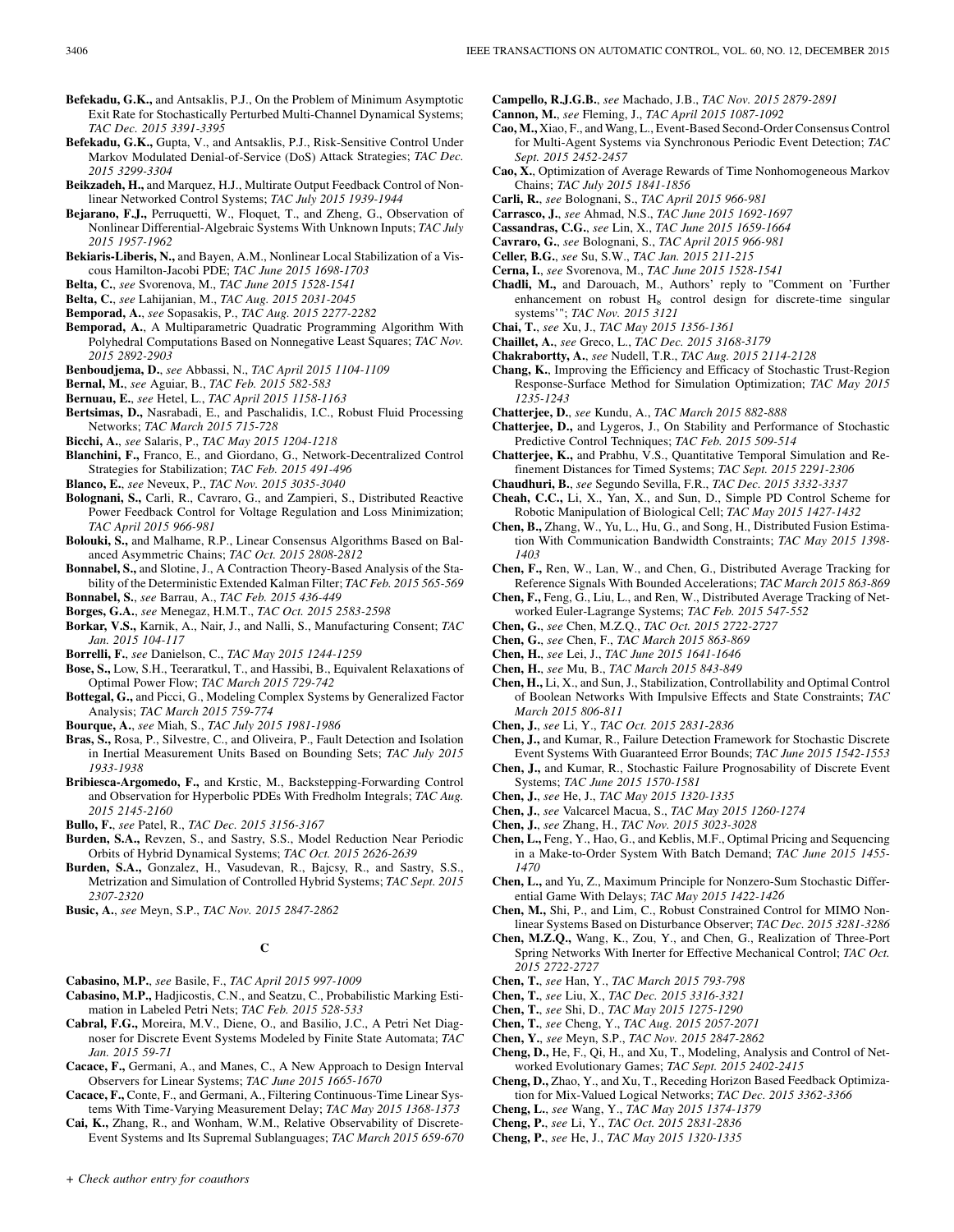- **Cheng, P.**, *see* Zhang, H., *TAC Nov. 2015 3023-3028*
- **Cheng, Y.**, *see* Jia, B., *TAC Jan. 2015 199-204*
- **Cheng, Y.,** Shi, D., Chen, T., and Shu, Z., Optimal Data Scaling for Principal Component Pursuit: A Lyapunov Approach to Convergence; *TAC Aug. 2015 2057-2071*
- **Cheng, Z.**, *see* Wang, X., *TAC July 2015 1927-1932*
- **Chentouf, B.,** and Wang, J., On the Stabilization of the Disk-Beam System via Torque and Direct Strain Feedback Controls; *TAC Nov. 2015 3006-3011*
- **Chesi, G.,** and Middleton, R.H.,  $\mathcal{H}_{\infty}$  and  $\mathcal{H}_{2}$  Norms of 2-D Mixed Continuous-Discrete-Time Systems via Rationally-Dependent Complex Lyapunov Functions; *TAC Oct. 2015 2614-2625*
- **Chesi, G.**, Instability Analysis of Uncertain Systems via Determinants and LMIs; *TAC Sept. 2015 2458-2463*
- **Chi, G.,** and Wang, D., Sensor Placement for Fault Isolability Based on Bond Graphs; *TAC Nov. 2015 3041-3046*
- **Chiang, H.**, *see* Wang, T., *TAC Sept. 2015 2390-2401*

**Chisci, L.**, *see* Battistelli, G., *TAC May 2015 1410-1415*

- **Chong, M.S.,** Nesic, D., Postoyan, R., and Kuhlmann, L., Parameter and State Estimation of Nonlinear Systems Using a Multi-Observer Under the Supervisory Framework; *TAC Sept. 2015 2336-2349*
- **Chung, S.**, *see* Dani, A.P., *TAC March 2015 700-714*
- **Chung, S.**, *see* Yu, J., *TAC Feb. 2015 327-341*
- **Cihan, O.,** and Akar, M., Fastest Mixing Reversible Markov Chains on Graphs With Degree Proportional Stationary Distributions; *TAC Jan. 2015 227-232*
- **Coirault, P.**, *see* Phan, D., *TAC Sept. 2015 2506-2511*
- **Coleman, T.P.**, *see* Kulkarni, A.A., *TAC April 2015 937-949*
- **Colombo, A.,** and Del Vecchio, D., Least Restrictive Supervisors for Intersection Collision Avoidance: A Scheduling Approach; *TAC June 2015 1515- 1527*
- **Combeau, P.**, *see* Phan, D., *TAC Sept. 2015 2506-2511*

**Conte, F.**, *see* Cacace, F., *TAC May 2015 1368-1373*

- **Coogan, S.,** and Arcak, M., A Compartmental Model for Traffic Networks and Its Dynamical Behavior; *TAC Oct. 2015 2698-2703*
- **Coogan, S.,** and Arcak, M., A Dissipativity Approach to Safety Verification for Interconnected Systems; *TAC June 2015 1722-1727*
- **Cortes, A.,** and Martinez, S., Self-Triggered Best-Response Dynamics for Continuous Games; *TAC April 2015 1115-1120*

**Cortes, J.**, *see* Richert, D., *TAC Oct. 2015 2567-2582*

- **Costa, O.L.d.V.,** Fragoso, M.D., and Todorov, M.G., A Detector-Based Approach for the  $H_2$  Control of Markov Jump Linear Systems With Partial Information; *TAC May 2015 1219-1234*
- **Costa, O.L.V.,** and Figueiredo, D.Z., LQ Control of Discrete-Time Jump Systems With Markov Chain in a General Borel Space; *TAC Sept. 2015 2530- 2535*
- **Costello, Z.,** and Egerstedt, M., From Global, Finite-Time, Linear Computations to Local, Edge-Based Interaction Rules; *TAC Aug. 2015 2237-2241*
- **Cristofaro, A.**, *see* Salaris, P., *TAC May 2015 1204-1218*
- **Cuff, P.**, *see* Shang, S., *TAC April 2015 1127-1132*
- **Curtain, R.F.**, Stabilizability and Controllability of Spatially Invariant P.D.E. Systems; *TAC Feb. 2015 383-392*
- **Cury, J.E.R.**, *see* Teixeira, M., *TAC Jan. 2015 118-129*

# **D**

**da Silva, D.L.F.**, *see* Guaracy, F.H.D., *TAC Aug. 2015 2172-2176*

- **Daafouz, J.**, *see* Halimi, M., *TAC June 2015 1501-1514*
- **Dai, L.,** and Schon, T.B., A New Structure Exploiting Derivation of Recursive Direct Weight Optimization; *TAC June 2015 1683-1685*
- **Dai, X.,** Huang, Y., and Xiao, M., Pointwise Stability of Discrete-Time Stationary Matrix-Valued Markovian Processes; *TAC July 2015 1898-1903*
- **Dani, A.P.,** Chung, S., and Hutchinson, S., Observer Design for Stochastic Nonlinear Systems via Contraction-Based Incremental Stability; *TAC March 2015 700-714*
- **Danielson, C.,** and Borrelli, F., Symmetric Linear Model Predictive Control; *TAC May 2015 1244-1259*
- **Dao, M.N.**, *see* Apkarian, P., *TAC July 2015 1857-1869*
- **Darouach, M.**, *see* Chadli, M., *TAC Nov. 2015 3121*
- **Davison, P.,** Leonard, N.E., Olshevsky, A., and Schwemmer, M., Nonuniform Line Coverage From Noisy Scalar Measurements; *TAC July 2015 1975- 1980*
- **de Araujo, L.O.,** Pellanda, P.C., Galdino, J.F., and Simoes, A.M., Haar-Based Stability Analysis of LPV Systems; *TAC Jan. 2015 192-198*
- **De Persis, C.,** and Tesi, P., Input-to-State Stabilizing Control Under Denial-of-Service; *TAC Nov. 2015 2930-2944*
- **de Queiroz, M.H.**, *see* Teixeira, M., *TAC Jan. 2015 118-129*
- **de Veciana, G.**, *see* Joseph, V., *TAC Jan. 2015 19-33*
- **Deaecto, G.S.,** Souza, M., and Geromel, J.C., Discrete-Time Switched Linear Systems State Feedback Design With Application to Networked Control; *TAC March 2015 877-881*
- **Del Vecchio, D.**, *see* Colombo, A., *TAC June 2015 1515-1527*
- **Demetriou, M.A.**, *see* Morris, K., *TAC Feb. 2015 450-462*
- **Demetriou, M.A.**, Adaptation and Optimization of Synchronization Gains in the Regulation Control of Networked Distributed Parameter Systems; *TAC Aug. 2015 2219-2224*
- **Demir, N.**, *see* Acikmese, B., *TAC Oct. 2015 2813-2818*
- **Demirkol, M.F.**, *see* Arslan, G., *TAC Feb. 2015 358-372*
- **Deng, F.**, *see* Zhao, X., *TAC July 2015 1870-1885*
- **Derrode, S.**, *see* Nemesin, V., *TAC Sept. 2015 2518-2523*
- **Derrode, S.**, *see* Abbassi, N., *TAC April 2015 1104-1109*
- **Deverakonda, V.,** and Sreenivas, R.S., On a Sufficient Information Structure for Supervisory Policies That Enforce Liveness in a Class of General Petri Nets; *TAC July 2015 1915-1920*
- **Di Cairano, S.,** and Kolmanovsky, I.V., Coordinating Controllers for Constrained Linear Systems by Virtual State Governors; *TAC Aug. 2015 2177-2182*
- **Diene, O.**, *see* Cabral, F.G., *TAC Jan. 2015 59-71*
- **Ding, D.,** Du, X., and Li, X., Finite-Frequency Model Reduction of Two-Dimensional Digital Filters; *TAC June 2015 1624-1629*
- **Ding, D.,** Wang, Z., Lam, J., and Shen, B., Finite-Horizon  $\mathcal{H}_{\infty}$  Control for Discrete Time-Varying Systems With Randomly Occurring Nonlinearities and Fading Measurements; *TAC Sept. 2015 2488-2493*
- **Dinh, T.N.,** Andrieu, V., Nadri, M., and Serres, U., Continuous-Discrete Time Observer Design for Lipschitz Systems With Sampled Measurements; *TAC March 2015 787-792*
- **Dirksz, D.A.,** Scherpen, J.M.A., van der Schaft, A.J., and Steinbuch, M., Notch Filters for Port-Hamiltonian Systems; *TAC Sept. 2015 2440-2445*
- **Djehiche, B.,** Tembine, H., and Tempone, R., A Stochastic Maximum Principle for Risk-Sensitive Mean-Field Type Control; *TAC Oct. 2015 2640-2649*
- **Dong, J.**, On the Decay Rates of Homogeneous Positive Systems of Any Degree With Time-Varying Delays; *TAC Nov. 2015 2983-2988*
- **Doyle, F.J.**, *see* Nunez, F., *TAC June 2015 1710-1715*
- **Doyle, F.J.**, *see* Wang, Y., *TAC May 2015 1392-1397*
- **Doyle, J.C.**, *see* Lamperski, A., *TAC July 2015 1945-1950*
- **Dragan, V.**, *see* Mukaidani, H., *TAC April 2015 1080-1086*
- **Du, X.**, *see* Ding, D., *TAC June 2015 1624-1629*
- **Duan, G.**, *see* Wu, A., *TAC Jan. 2015 289-294*
- **Duan, Z.**, *see* Li, Z., *TAC April 2015 1152-1157*
- **Dullerud, G.**, *see* Prabhakar, P., *TAC Dec. 2015 3210-3225*
- **Dullerud, G.E.**, *see* Mishra, A., *TAC Aug. 2015 2086-2101*
- **Dumont, G.A.**, *see* Kaynama, S., *TAC Nov. 2015 3065-3070*
- **Durr, H.,** Krstic, M., Scheinker, A., and Ebenbauer, C., Singularly Perturbed Lie Bracket Approximation; *TAC Dec. 2015 3287-3292*
- **Dvir, Y.,** and Levant, A., Accelerated Twisting Algorithm; *TAC Oct. 2015 2803- 2807*

**E**

- **Ebenbauer, C.**, *see* Durr, H., *TAC Dec. 2015 3287-3292*
- **Efimov, D.**, *see* Polyakov, A., *TAC Dec. 2015 3344-3349*
- **Efimov, D.**, *see* Angeli, D., *TAC Dec. 2015 3242-3256*
- **Egerstedt, M.**, *see* Costello, Z., *TAC Aug. 2015 2237-2241*
- **Ehren, J.**, *see* Meyn, S.P., *TAC Nov. 2015 2847-2862*
- **Eichler, A.**, *see* Hoffmann, C., *TAC July 2015 1904-1909*
- **El Chamie, M.,** Neglia, G., and Avrachenkov, K., Distributed Weight Selection in Consensus Protocols by Schatten Norm Minimization; *TAC May 2015 1350-1355*
- **Elliott, D.L.,** and Tie, L., Comments on "A Controllability Counterexample" and the Continuation Lemma; *TAC April 2015 1169-1171*
- **Engwerda, J.**, A Numerical Algorithm to Find All Feedback Nash Equilibria
- in Scalar Affine Quadratic Differential Games; *TAC Nov. 2015 3101-3106* **Erlichman, J.,** and Hassin, R., Strategic Overtaking in a Monopolistic M/M/1 Queue; *TAC Aug. 2015 2189-2194*
- **Eshghi, S.,** Khouzani, M.H.R., Sarkar, S., Shroff, N.B., and Venkatesh, S.S., Optimal Energy-Aware Epidemic Routing in DTNs; *TAC June 2015 1554- 1569*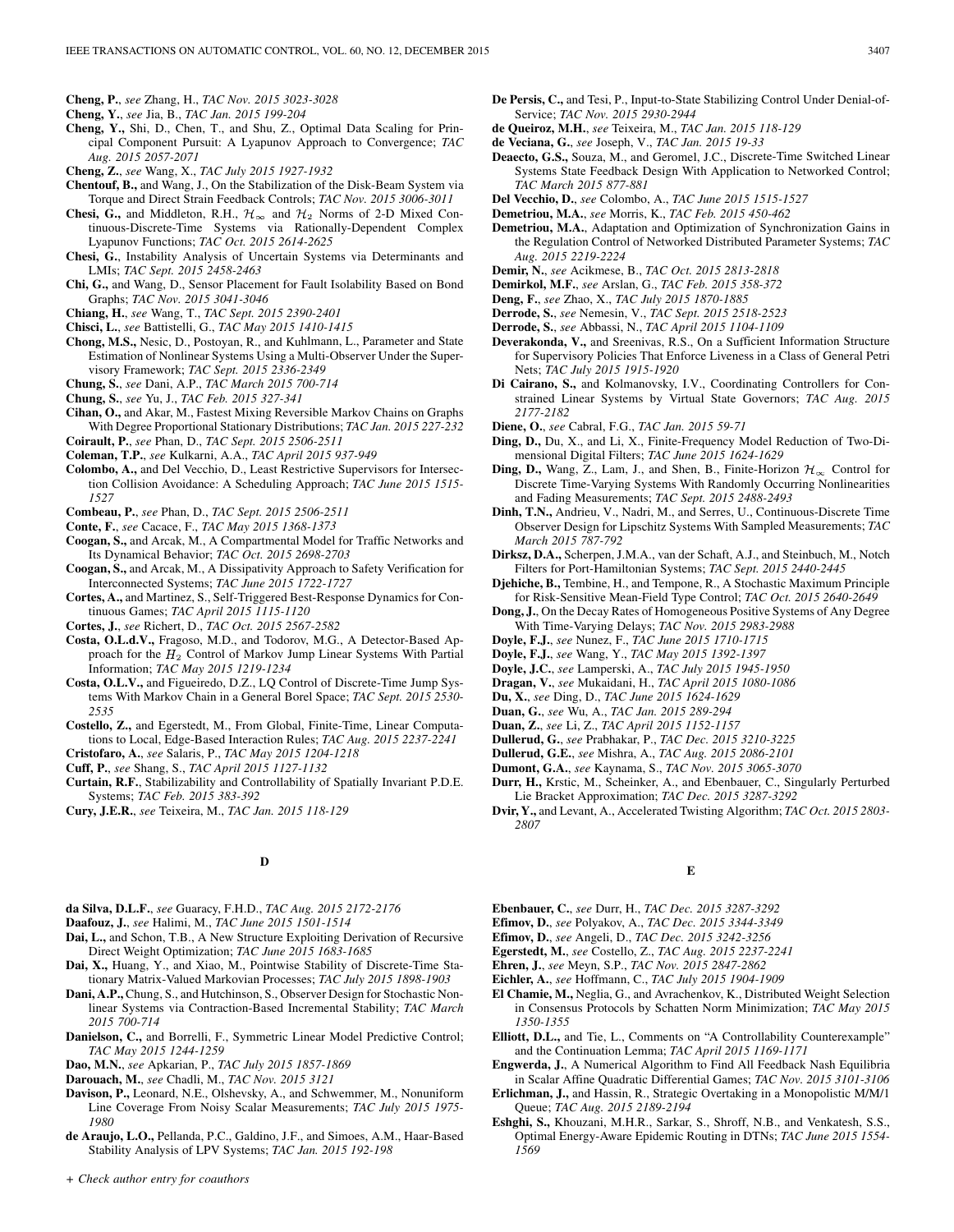**Etesami, S.R.,** and Basar, T., Game-Theoretic Analysis of the Hegselmann-Krause Model for Opinion Dynamics in Finite Dimensions; *TAC July 2015 1886-1897*

# **F**

- **Fall, M.L.**, *see* Farza, M., *TAC Dec. 2015 3338-3343*
- **Famularo, D.**, *see* Franze, G., *TAC Aug. 2015 2225-2230*
- **Fan, Y.,** Liu, L., Feng, G., and Wang, Y., Self-Triggered Consensus for Multi-Agent Systems With Zeno-Free Triggers; *TAC Oct. 2015 2779-2784*
- **Farahmand, A.,** Precup, D., Barreto, A.M.S., and Ghavamzadeh, M., Classification-Based Approximate Policy Iteration; *TAC Nov. 2015 2989-2993*
- **Farina, A.**, *see* Battistelli, G., *TAC May 2015 1410-1415*
- **Farokhi, F.,** and Johansson, K.H., Optimal Control Design Under Limited Model Information for Discrete-Time Linear Systems With Stochastically-Varying Parameters; *TAC March 2015 684-699*
- **Farza, M.,** M'Saad, M., Menard, T., Fall, M.L., Gehan, O., and Pigeon, E., Simple Cascade Observer for a Class of Nonlinear Systems With Long Output Delays; *TAC Dec. 2015 3338-3343*
- **Feng, G.**, *see* Fan, Y., *TAC Oct. 2015 2779-2784*
- **Feng, G.**, *see* Chen, F., *TAC Feb. 2015 547-552*
- **Feng, G.**, *see* Sun, L., *TAC Aug. 2015 2195-2200*
- **Feng, Y.**, *see* Chen, L., *TAC June 2015 1455-1470*
- **Fernandez, J.H.,** Speyer, J.L., and Idan, M., Stochastic Estimation for Two-State Linear Dynamic Systems With Additive Cauchy Noises; *TAC Dec. 2015 3367-3372*
- **Fernandez, J.H.,** Speyer, J.L., and Idan, M., Stochastic Control for Linear Systems With Additive Cauchy Noises; *TAC Dec. 2015 3373-3378*
- **Ferrari, S.**, *see* Wei, H., *TAC Oct. 2015 2773-2778*
- **Ferreira, L.H.C.**, *see* Guaracy, F.H.D., *TAC Aug. 2015 2172-2176*
- **Figueiredo, D.Z.**, *see* Costa, O.L.V., *TAC Sept. 2015 2530-2535*
- **Fitzpatrick, B.**, *see* Jafari, S., *TAC Aug. 2015 2166-2171*
- **Fleming, J.,** Kouvaritakis, B., and Cannon, M., Robust Tube MPC for Linear Systems With Multiplicative Uncertainty; *TAC April 2015 1087-1092*
- **Floquet, T.**, *see* Bejarano, F.J., *TAC July 2015 1957-1962*
- **Floquet, T.**, *see* Hetel, L., *TAC Feb. 2015 497-502*
- **Fochie Kuate, R.**, *see* Kenne, G., *TAC Sept. 2015 2464-2469*
- **Fornasini, E.,** and Valcher, M.E., Fault Detection Analysis of Boolean Control Networks; *TAC Oct. 2015 2734-2739*
- **Fotsin, H.B.**, *see* Kenne, G., *TAC Sept. 2015 2464-2469*
- Fox, M.J., and Shamma, J.S., Probabilistic Performance Guarantees for Distributed Self-Assembly; *TAC Dec. 2015 3180-3194*
- **Fragoso, M.D.**, *see* Costa, O.L.d.V., *TAC May 2015 1219-1234*
- **Franceschelli, M.,** Pisano, A., Giua, A., and Usai, E., Finite-Time Consensus With Disturbance Rejection by Discontinuous Local Interactions in Directed Graphs; *TAC April 2015 1133-1138*
- **Franco, E.**, *see* Blanchini, F., *TAC Feb. 2015 491-496*
- **Franze, G.,** Tedesco, F., and Famularo, D., Actuator Fault Tolerant Control: A Receding Horizon Set-Theoretic Approach; *TAC Aug. 2015 2225-2230*
- **Frazier, P.I.**, *see* Ryzhov, I.O., *TAC March 2015 743-758*
- **Fridman, E.**, *see* Seuret, A., *TAC Oct. 2015 2740-2745*
- **Fridman, E.**, *see* Hetel, L., *TAC Feb. 2015 497-502*
- **Fridman, E.**, *see* Liu, K., *TAC Nov. 2015 3071-3076*
- **Fu, L.**, *see* Yu, J., *TAC Oct. 2015 2692-2697*
- **Fu, M.**, *see* Zhang, H., *TAC Oct. 2015 2599-2613*
- **Fuchs, A.,** Axehill, D., and Morari, M., Lifted Evaluation of mp-MIQP Solutions; *TAC Dec. 2015 3328-3331*
- **Fujisaki, Y.**, *see* Wada, T., *TAC Dec. 2015 3356-3361*

# **G**

- **Galdino, J.F.**, *see* de Araujo, L.O., *TAC Jan. 2015 192-198*
- **Gan, L.,** Li, N., Topcu, U., and Low, S.H., Exact Convex Relaxation of Optimal Power Flow in Radial Networks; *TAC Jan. 2015 72-87*
- **Gao, H.**, *see* Li, X., *TAC April 2015 1093-1098*
- **Gao, Q.,** Kammer, A.S., Zalluhoglu, U., and Olgac, N., Critical Effects of the Polarity Change in Delayed States Within an LTI Dynamics With Multiple Delays; *TAC Nov. 2015 3018-3022*
- **Gao, S.,** and Shi, L., Selecting the Best Simulated Design With the Expected Opportunity Cost Bound; *TAC Oct. 2015 2785-2790*
- **Garcia, A.**, *see* Barrera, J., *TAC Feb. 2015 299-310*
- **Garcia-Fernandez, A.F.,** and Svensson, L., Gaussian MAP Filtering Using Kalman Optimization; *TAC May 2015 1336-1349*
- **Gatsis, K.,** Pajic, M., Ribeiro, A., and Pappas, G.J., Opportunistic Control Over Shared Wireless Channels; *TAC Dec. 2015 3140-3155*
- **Ge, S.S.**, *see* Han, T., *TAC Aug. 2015 2015-2030*
- **Gehan, O.**, *see* Farza, M., *TAC Dec. 2015 3338-3343*
- **Geiger, B.C.,** Petrov, T., Kubin, G., and Koeppl, H., Optimal Kullback–Leibler Aggregation via Information Bottleneck; *TAC April 2015 1010-1022*
- **Geiselhart, R.,** Lazar, M., and Wirth, F.R., A Relaxed Small-Gain Theorem for Interconnected Discrete-Time Systems; *TAC March 2015 812-817*
- **Georgiou, T.T.**, *see* Ning, L., *TAC Feb. 2015 373-382*
- **Germani, A.**, *see* Cacace, F., *TAC June 2015 1665-1670*
- **Germani, A.**, *see* Cacace, F., *TAC May 2015 1368-1373*
- **Geromel, J.C.**, *see* Deaecto, G.S., *TAC March 2015 877-881*
- **Gevers, M.**, *see* Hildebrand, R., *TAC July 2015 1731-1744*
- **Ghadimi, E.,** Teixeira, A., Shames, I., and Johansson, M., Optimal Parameter Selection for the Alternating Direction Method of Multipliers (ADMM): Quadratic Problems; *TAC March 2015 644-658*
- **Gharesifard, B.**, *see* Aguilar, C.O., *TAC June 2015 1611-1623*
- **Ghavamzadeh, M.**, *see* Farahmand, A., *TAC Nov. 2015 2989-2993*
- **Ghoreyshi, A.,** and Sanger, T.D., A Nonlinear Stochastic Filter for Continuous-Time State Estimation; *TAC Aug. 2015 2161-2165*
- **Gibaru, O.**, *see* Liu, D., *TAC Nov. 2015 2945-2960*
- **Gibson, T.E.,** Qu, Z., Annaswamy, A.M., and Lavretsky, E., Adaptive Output Feedback Based on Closed-Loop Reference Models; *TAC Oct. 2015 2728- 2733*
- **Giordano, G.**, *see* Blanchini, F., *TAC Feb. 2015 491-496*
- **Girard, A.**, Dynamic Triggering Mechanisms for Event-Triggered Control; *TAC July 2015 1992-1997*
- **Giua, A.**, *see* Ma, Z., *TAC July 2015 1774-1785*
- **Giua, A.**, *see* Franceschelli, M., *TAC April 2015 1133-1138*
- **Gondhalekar, R.**, *see* Hours, J., *TAC July 2015 1969-1974*
- **Gonzalez, H.**, *see* Burden, S.A., *TAC Sept. 2015 2307-2320*
- **Gonzalez, T.**, *see* Aguiar, B., *TAC Feb. 2015 582-583*
- **Gorges, D.**, *see* Al-Areqi, S., *TAC May 2015 1291-1303*
- **Gorges, D.**, *see* Wu, W., *TAC May 2015 1386-1391*
- **Gouaisbaut, F.**, *see* Seuret, A., *TAC Oct. 2015 2740-2745*
- **Goulart, P.J.**, *see* Hempel, A.B., *TAC April 2015 1064-1069*
- **Granichin, O.,** and Amelina, N., Simultaneous Perturbation Stochastic Approximation for Tracking Under Unknown but Bounded Disturbances; *TAC June 2015 1653-1658*
- **Grave, I.,** and Tang, Y., A New Observer for Perspective Vision Systems Under Noisy Measurements; *TAC Feb. 2015 503-508*
- **Graziano, A.**, *see* Battistelli, G., *TAC May 2015 1410-1415*
- **Greco, L.,** Chaillet, A., and Panteley, E., Robustness of Stochastic Discrete-Time Switched Linear Systems With Application to Control With Shared Resources; *TAC Dec. 2015 3168-3179*
- **Guaracy, F.H.D.,** da Silva, D.L.F., and Ferreira, L.H.C., On the Properties of Augmented Open-Loop Stable Plants Using LQG/LTR Control; *TAC Aug. 2015 2172-2176*
- **Guo, B.,** and Zhou, H., The Active Disturbance Rejection Control to Stabilization for Multi-Dimensional Wave Equation With Boundary Control Matched Disturbance; *TAC Jan. 2015 143-157*
- **Guo, B.,** and Jin, F., Output Feedback Stabilization for One-Dimensional Wave Equation Subject to Boundary Disturbance; *TAC March 2015 824-830*
- **Guo, B.**, *see* Sun, B., *TAC Nov. 2015 3012-3017*
- **Guo, L.**, *see* Liu, Y., *TAC May 2015 1445-1450*
- **Guo, Y.**, *see* Su, S.W., *TAC Jan. 2015 211-215*
- **Gupta, V.**, *see* Wang, Y., *TAC Sept. 2015 2434-2439*
- **Gupta, V.**, *see* Zhao, Y., *TAC Sept. 2015 2494-2499*
- **Gupta, V.**, *see* Xia, M., *TAC Sept. 2015 2536-2541*
- **Gupta, V.**, *see* Befekadu, G.K., *TAC Dec. 2015 3299-3304*
- **Gupta, V.**, *see* Quevedo, D.E., *TAC Feb. 2015 515-521*
- **Gupta, V.**, *see* Zhao, Y., *TAC Aug. 2015 2254-2259*
- **Gustafsson, F.**, *see* Axelsson, P., *TAC March 2015 632-643*
- **Gutman, P.**, *see* Nguyen, H., *TAC March 2015 831-836*

# **H**

- **Hadjicostis, C.N.**, *see* Cabasino, M.P., *TAC Feb. 2015 528-533*
- **Haeri, M.**, *see* Mesbahi, A., *TAC Jan. 2015 233-239*
- **Hagiwara, T.**, *see* Kim, J.H., *TAC Dec. 2015 3385-3390*
- **Halimi, M.,** Millerioux, G., and Daafouz, J., Model-Based Modes Detection and Discernibility for Switched Affine Discrete-Time Systems; *TAC June 2015 1501-1514*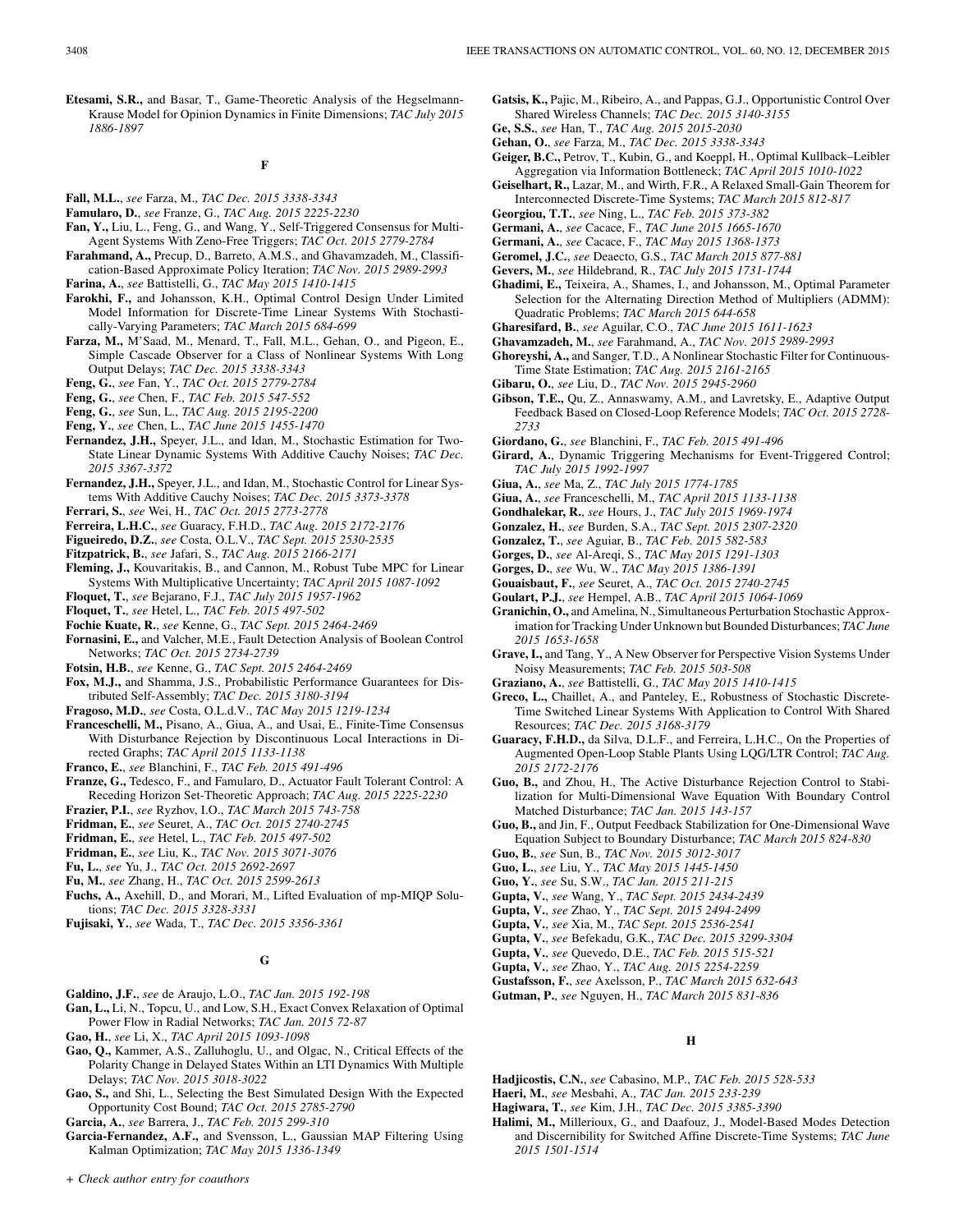- **Han, D.,** Mo, Y., Wu, J., Weerakkody, S., Sinopoli, B., and Shi, L., Stochastic Event-Triggered Sensor Schedule for Remote State Estimation; *TAC Oct. 2015 2661-2675*
- **Han, T.,** and Ge, S.S., Styled-Velocity Flocking of Autonomous Vehicles: A Systematic Design; *TAC Aug. 2015 2015-2030*
- **Han, Y.,** Lu, W., and Chen, T., Achieving Cluster Consensus in Continuous-Time Networks of Multi-Agents With Inter-Cluster Non-Identical Inputs; *TAC March 2015 793-798*
- **Hao, G.**, *see* Chen, L., *TAC June 2015 1455-1470*
- **Hara, S.**, *see* Wang, Y., *TAC May 2015 1392-1397*
- **Harno, H.G.,** and Petersen, I.R., Synthesis of Linear Coherent Quantum Control Systems Using A Differential Evolution Algorithm; *TAC March 2015 799-805*
- **Harris, M.W.**, *see* Acikmese, B., *TAC Oct. 2015 2813-2818*
- **Hassibi, B.**, *see* Bose, S., *TAC March 2015 729-742*
- **Hassin, R.**, *see* Erlichman, J., *TAC Aug. 2015 2189-2194*
- **Hauser, J.**, *see* Holzinger, M.J., *TAC April 2015 1099-1103*
- **He, F.**, *see* Cheng, D., *TAC Sept. 2015 2402-2415*
- **He, J.,** Wang, Q., Cheng, P., Chen, J., and Sun, Y., Multi-Period Mean-Variance Portfolio Optimization With High-Order Coupled Asset Dynamics; *TAC May 2015 1320-1335*
- **He, Q.,** Yin, G.G., and Wang, L.Y., System Identification Under Regular, Binary, and Quantized Observations: Moderate Deviations Error Bounds; *TAC June 2015 1635-1640*
- **He, X.**, *see* Liu, Q., *TAC Sept. 2015 2470-2475*
- **He, X.**, *see* Liu, Q., *TAC Sept. 2015 2553-2558*
- **He, Y.**, *see* Zeng, H., *TAC Oct. 2015 2768-2772*
- **Heath, W.P.**, *see* Ahmad, N.S., *TAC June 2015 1692-1697*
- **Hegarty, P.**, *see* Wedin, E., *TAC Sept. 2015 2416-2421*
- **Heidergott, B.,** Leahu, H., and Volk-Makarewicz, W.M., A Smoothed Perturbation Analysis of Parisian Options; *TAC Feb. 2015 469-474*
- **Hempel, A.B.,** Goulart, P.J., and Lygeros, J., Inverse Parametric Optimization With an Application to Hybrid System Control; *TAC April 2015 1064-1069*
- **Hendrickx, J.M.,** Shi, G., and Johansson, K.H., Finite-Time Consensus Using Stochastic Matrices With Positive Diagonals; *TAC April 2015 1070-1073*
- **Herman, I.,** Martinec, D., Hurak, Z., and Sebek, M., Nonzero Bound on Fiedler Eigenvalue Causes Exponential Growth of H-Infinity Norm of Vehicular Platoon; *TAC Aug. 2015 2248-2253*
- **Hespanha, J.P.**, *see* Torres, L.A.B., *TAC Dec. 2015 3226-3241*
- **Hetel, L.,** and Bernuau, E., Local Stabilization of Switched Affine Systems; *TAC April 2015 1158-1163*
- **Hetel, L.,** Fridman, E., and Floquet, T., Variable Structure Control With Generalized Relays: A Simple Convex Optimization Approach; *TAC Feb. 2015 497-502*
- **Hildebrand, R.,** Gevers, M., and Solari, G.E., Closed-Loop Optimal Experiment Design: Solution via Moment Extension; *TAC July 2015 1731-1744*
- **Hill, D.J.**, *see* Tan, S., *TAC Feb. 2015 576-581*
- **Hirata, K.**, *see* Kim, J.H., *TAC Dec. 2015 3385-3390*
- **Hjalmarsson, H.**, *see* Huang, L., *TAC Aug. 2015 2242-2247*
- **Hoffmann, C.,** Eichler, A., and Werner, H., Control of Heterogeneous Groups of Systems Interconnected Through Directed and Switching Topologies; *TAC July 2015 1904-1909*
- **Holzinger, M.J.,** Scheeres, D.J., and Hauser, J., Reachability Using Arbitrary Performance Indices; *TAC April 2015 1099-1103*
- **Hong, Y.**, *see* Lou, Y., *TAC Jan. 2015 283-288*
- **Hori, Y.**, *see* Wang, Y., *TAC May 2015 1392-1397*
- **Hou, Z.**, *see* Wang, Y., *TAC May 2015 1374-1379*
- **Hours, J.,** Zeilinger, M.N., Gondhalekar, R., and Jones, C.N., Constrained Spectrum Control; *TAC July 2015 1969-1974*
- **Hovakimyan, N.**, *see* Wang, X., *TAC Sept. 2015 2500-2505*
- **Hovd, M.**, *see* Nguyen, H., *TAC March 2015 831-836*
- **Hu, B.,** and Lemmon, M.D., Distributed Switching Control to Achieve Almost Sure Safety for Leader-Follower Vehicular Networked Systems; *TAC Dec. 2015 3195-3209*
- **Hu, G.**, *see* Chen, B., *TAC May 2015 1398-1403*
- **Hu, G.**, *see* Ye, M., *TAC Nov. 2015 3000-3005*
- **Huang, C.,** and Ye, X., A Nonlinear Transformation for Reaching Dynamic Consensus in Multi-Agent Systems; *TAC Dec. 2015 3263-3268*
- **Huang, J.**, *see* Su, Y., *TAC Sept. 2015 2378-2389*
- **Huang, J.**, *see* Liu, W., *TAC July 2015 1963-1968*
- **Huang, L.,** and Hjalmarsson, H., A Multi-Time-Scale Generalization of Recursive Identification Algorithm for ARMAX Systems; *TAC Aug. 2015 2242-2247*
- **Huang, M.,** Wang, X., and Wang, Z., Multiple Model Adaptive Control for a Class of Linear-Bounded Nonlinear Systems; *TAC Jan. 2015 271-276*
- **Huang, T.**, *see* Li, H., *TAC July 2015 1998-2003*
- **Huang, Y.**, *see* Dai, X., *TAC July 2015 1898-1903*
- **Hui, P.**, *see* Shang, S., *TAC April 2015 1127-1132*
- **Hui, Q.**, Further Results on Paracontracting Matrices and Correction to "Optimal Semistable Control in A*d Hoc* Network Systems: A Sequential Two-Stage Approach"; *TAC Dec. 2015 3305-3309*
- **Hui, Q.**, *see* Zeng, X., *TAC Nov. 2015 3083-3088*
- **Hurak, Z.**, *see* Herman, I., *TAC Aug. 2015 2248-2253*
- **Hutchinson, S.**, *see* Dani, A.P., *TAC March 2015 700-714*

**I**

- **Iannelli, L.**, *see* Iervolino, R., *TAC Nov. 2015 3077-3082*
- **Idan, M.**, *see* Fernandez, J.H., *TAC Dec. 2015 3367-3372*
- **Idan, M.**, *see* Fernandez, J.H., *TAC Dec. 2015 3373-3378*
- **Iervolino, R.,** Vasca, F., and Iannelli, L., Cone-Copositive Piecewise Quadratic Lyapunov Functions for Conewise Linear Systems; *TAC Nov. 2015 3077- 3082*
- **Imura, J.**, *see* Ishizaki, T., *TAC April 2015 1023-1037*
- **Ingar Grotli, E.I.**, *see* Schlanbusch, R., *TAC Sept. 2015 2512-2517*
- **Ioannou, P.**, *see* Jafari, S., *TAC Aug. 2015 2166-2171*
- **Ishihara, J.Y.**, *see* Menegaz, H.M.T., *TAC Oct. 2015 2583-2598*
- **Ishii, H.**, *see* Bai, E., *TAC Sept. 2015 2542-2546*
- **Ishii, H.**, *see* Kadowaki, Y., *TAC Aug. 2015 2266-2271*
- **Ishizaki, T.,** Sandberg, H., Kashima, K., Imura, J., and Aihara, K., Dissipativity-Preserving Model Reduction for Large-Scale Distributed Control Systems; *TAC April 2015 1023-1037*
- **Isidori, A.**, *see* Wang, L., *TAC March 2015 616-631*

**J**

- **Jafari, S.,** Ioannou, P., Fitzpatrick, B., and Wang, Y., Robustness and Performance of Adaptive Suppression of Unknown Periodic Disturbances; *TAC Aug. 2015 2166-2171*
- **Jaimoukha, I.M.**, *see* Segundo Sevilla, F.R., *TAC Dec. 2015 3332-3337*
- **Jaimoukha, I.M.**, *see* Tahir, F., *TAC May 2015 1416-1421*
- **Jakovetic, D.,** Moura, J.M.F., and Xavier, J., Linear Convergence Rate of a Class of Distributed Augmented Lagrangian Algorithms; *TAC April 2015 922-936*
- **Javidi, T.**, *see* Sarwate, A.D., *TAC Jan. 2015 34-45*
- **Jayawardhana, B.**, Towards a Generic Constructive Nonlinear Control Design Tool Using Relaxed Control; *TAC Dec. 2015 3293-3298*
- **Jetto, L.,** Orsini, V., and Romagnoli, R., BMI-Based Stabilization of Linear Uncertain Plants With Polynomially Time Varying Parameters; *TAC Aug. 2015 2283-2288*
- **Ji, X.,** Ren, M., and Su, H., Comment on "Further Enhancement on Robust Control Design for Discrete-Time Singular Systems"; *TAC Nov. 2015 3119-3120*
- **Ji, Z.,** Lin, H., and Yu, H., Protocols Design and Uncontrollable Topologies Construction for Multi-Agent Networks; *TAC March 2015 781-786*
- **Jia, B.,** Xin, M., and Cheng, Y., Relations Between Sparse-Grid Quadrature Rule and Spherical-Radial Cubature Rule in Nonlinear Gaussian Estimation; *TAC Jan. 2015 199-204*
- **Jiang, B.**, *see* Li, X., *TAC July 2015 1951-1956*
- **Jiang, B.**, *see* Yang, H., *TAC Aug. 2015 2201-2206*
- **Jiang, Y.,** and Jiang, Z., Global Adaptive Dynamic Programming for Continuous-Time Nonlinear Systems; *TAC Nov. 2015 2917-2929*
- **Jiang, Z.**, *see* Zhu, W., *TAC May 2015 1362-1367*
- **Jiang, Z.**, *see* Liu, T., *TAC Aug. 2015 2072-2085*
- **Jiang, Z.**, *see* Jiang, Y., *TAC Nov. 2015 2917-2929*
- **Jin, F.**, *see* Guo, B., *TAC March 2015 824-830*
- **Johansson, K.H.**, *see* Farokhi, F., *TAC March 2015 684-699*
- **Johansson, K.H.**, *see* Stankovic, M.S., *TAC Dec. 2015 3257-3262*
- **Johansson, K.H.**, *see* Hendrickx, J.M., *TAC April 2015 1070-1073*
- **Johansson, K.H.**, *see* Liu, K., *TAC Nov. 2015 3071-3076*
- **Johansson, M.**, *see* Ghadimi, E., *TAC March 2015 644-658*
- **Jones, C.N.**, *see* Hours, J., *TAC July 2015 1969-1974*
- **Joo, Y.H.**, *see* Lee, D.H., *TAC Oct. 2015 2746-2751*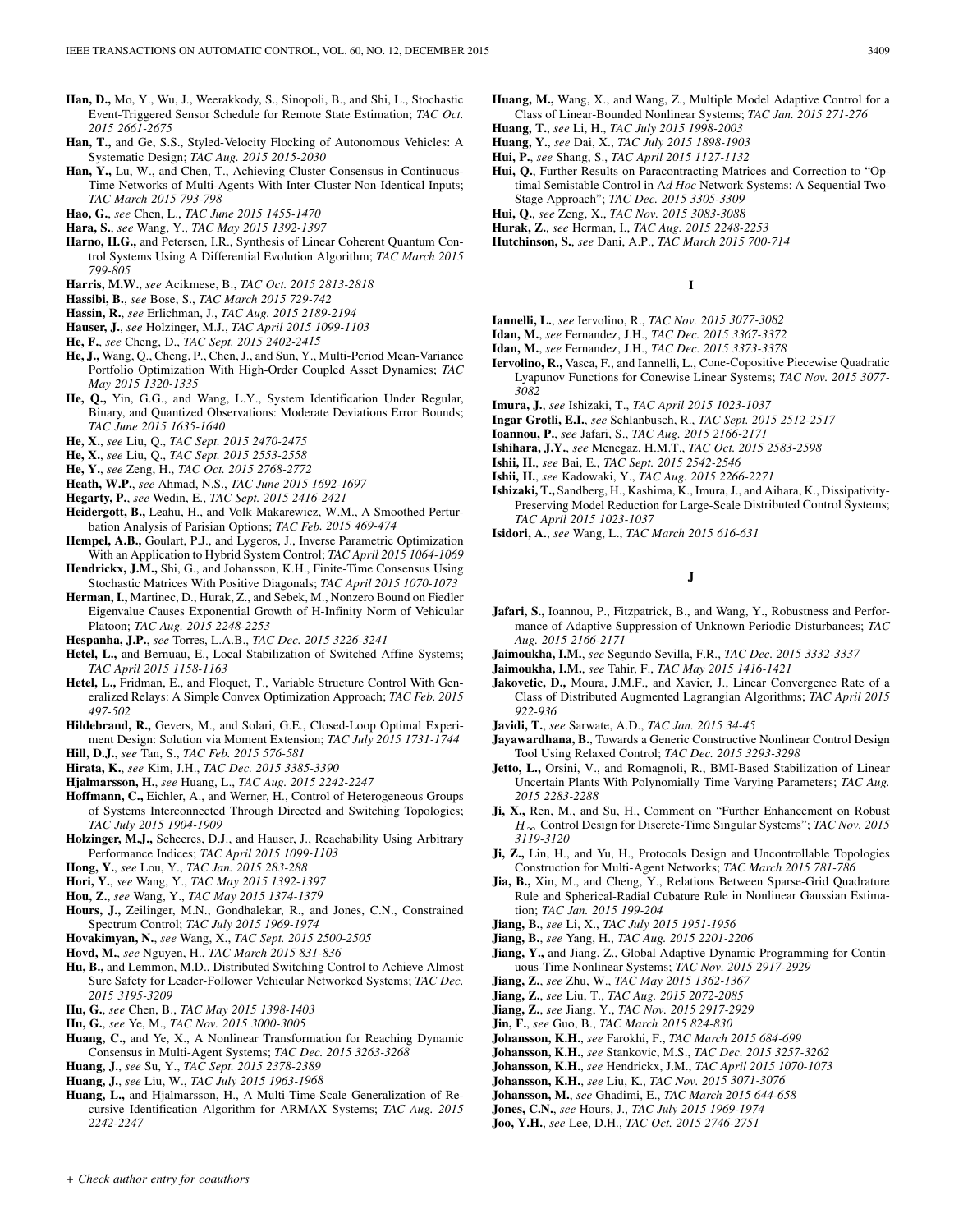**K**

- **Kadowaki, Y.,** and Ishii, H., Event-Based Distributed Clock Synchronization for Wireless Sensor Networks; *TAC Aug. 2015 2266-2271*
- **Kakhbod, A.,** and Teneketzis, D., Correction to "An Efficient Game Form for Unicast Service Provisioning" [Feb 12 392-404]; *TAC Feb. 2015 584-585*

**Kammer, A.S.**, *see* Gao, Q., *TAC Nov. 2015 3018-3022*

**Kao, C.**, *see* Lovisari, E., *TAC March 2015 671-683*

**Karnik, A.**, *see* Borkar, V.S., *TAC Jan. 2015 104-117*

- **Kashima, K.**, *see* Ishizaki, T., *TAC April 2015 1023-1037*
- **Kawano, Y.,** and Kotta, U., On Integrability of Observable Space for Discrete-Time Polynomial Control Systems; *TAC July 2015 1987-1991*
- **Kaynama, S.,** Mitchell, I.M., Oishi, M., and Dumont, G.A., Scalable Safety-Preserving Robust Control Synthesis for Continuous-Time Linear Systems; *TAC Nov. 2015 3065-3070*
- **Keblis, M.F.**, *see* Chen, L., *TAC June 2015 1455-1470*
- **Kenne, G.,** Nguimfack Ndongmo, J.d.D., Fochie Kuate, R., and Fotsin, H.B., An Online Simplified Nonlinear Controller for Transient Stabilization Enhancement of DFIG in Multi-Machine Power Systems; *TAC Sept. 2015 2464-2469*
- **Kharisov, E.**, *see* Wang, X., *TAC Sept. 2015 2500-2505*
- **Khouzani, M.H.R.**, *see* Eshghi, S., *TAC June 2015 1554-1569*
- **Kilinc, D.,** Ozger, M., and Akan, O.B., On the Maximum Coverage Area of Wireless Networked Control Systems With Maximum Cost-Efficiency Under Convergence Constraint; *TAC July 2015 1910-1914*

**Kim, E.**, *see* Kwon, Y., *TAC Nov. 2015 2961-2976*

- **Kim, J.,** and Ayhan, H., Cyclic Queueing Networks With Subexponential Service Times and Finite Buffers; *TAC Oct. 2015 2756-2761*
- **Kim, J.,** and Lall, S., Explicit Solutions to Separable Problems in Optimal Cooperative Control; *TAC May 2015 1304-1319*
- **Kim, J.H.,** Hagiwara, T., and Hirata, K., Spectrum of Monodromy Operator for a Time-Delay System With Application to Stability Analysis; *TAC Dec. 2015 3385-3390*
- **Knuppel, T.,** and Woittennek, F., Control Design for Quasi-Linear Hyperbolic Systems With an Application to the Heavy Rope; *TAC Jan. 2015 5-18*

**Koeppl, H.**, *see* Geiger, B.C., *TAC April 2015 1010-1022*

- **Kojima, A.**,  $H^{\infty}$  Controller Design for Preview and Delayed Systems; *TAC Feb. 2015 404-419*
- **Kolmanovsky, I.V.**, *see* Di Cairano, S., *TAC Aug. 2015 2177-2182*

**Korba, P.**, *see* Segundo Sevilla, F.R., *TAC Dec. 2015 3332-3337*

- **Kordonis, I.,** and Papavassilopoulos, G.P., LQ Nash Games With Random Entrance: An Infinite Horizon Major Player and Minor Players of Finite Horizons; *TAC June 2015 1486-1500*
- **Kotta, U.**, *see* Kawano, Y., *TAC July 2015 1987-1991*
- **Kouvaritakis, B.**, *see* Fleming, J., *TAC April 2015 1087-1092*

**Krstic, M.**, *see* Durr, H., *TAC Dec. 2015 3287-3292*

- **Krstic, M.**, *see* Qi, J., *TAC April 2015 891-906*
- **Krstic, M.**, *see* Bribiesca-Argomedo, F., *TAC Aug. 2015 2145-2160*
- **Kubin, G.**, *see* Geiger, B.C., *TAC April 2015 1010-1022*
- **Kuhlmann, L.**, *see* Chong, M.S., *TAC Sept. 2015 2336-2349*
- **Kulkarni, A.A.,** and Shanbhag, U.V., An Existence Result for Hierarchical Stackelberg v/s Stackelberg Games; *TAC Dec. 2015 3379-3384*
- **Kulkarni, A.A.,** and Coleman, T.P., An Optimizer's Approach to Stochastic Control Problems With Nonclassical Information Structures; *TAC April 2015 937-949*
- **Kulkarni, S.**, *see* Shang, S., *TAC April 2015 1127-1132*
- **Kumar, R.**, *see* Chen, J., *TAC June 2015 1542-1553*

**Kumar, R.**, *see* Chen, J., *TAC June 2015 1570-1581*

- **Kundu, A.,** and Chatterjee, D., Stabilizing Switching Signals for Switched Systems; *TAC March 2015 882-888*
- **Kutadinata, R.J.,** Moase, W.H., and Manzie, C., Dither Re-Use in Nash Equilibrium Seeking; *TAC May 2015 1433-1438*
- **Kwon, Y.,** and Kim, E., Bounded Model Checking of Hybrid Systems for Control; *TAC Nov. 2015 2961-2976*

**L**

**Laakkonen, P.**, *see* Paunonen, L., *TAC Oct. 2015 2797-2802*

# **Lafortune, S.**, *see* Stanley, J., *TAC Dec. 2015 3269-3274*

- **Lahijanian, M.,** Andersson, S.B., and Belta, C., Formal Verification and Synthesis for Discrete-Time Stochastic Systems; *TAC Aug. 2015 2031-2045*
- **Laleg-Kirati, T.**, *see* Liu, D., *TAC Nov. 2015 2945-2960*
- **Lall, S.**, *see* Kim, J., *TAC May 2015 1304-1319*
- **Lall, S.**, *see* Lessard, L., *TAC Aug. 2015 2129-2144*
- **Lam, J.**, *see* Shen, J., *TAC March 2015 857-862*
- **Lam, J.**, *see* Ding, D., *TAC Sept. 2015 2488-2493*
- Lamperski, A., and Doyle, J.C., The  $\mathcal{H}_2$  Control Problem for Quadratically Invariant Systems With Delays; *TAC July 2015 1945-1950*
- **Lan, W.**, *see* Chen, F., *TAC March 2015 863-869*
- **Langbort, C.**, *see* Mishra, A., *TAC Aug. 2015 2086-2101*
- **Lanzon, A.**, *see* Wang, J., *TAC Sept. 2015 2547-2552*
- **Launay, F.**, *see* Phan, D., *TAC Sept. 2015 2506-2511*
- **Lavretsky, E.**, *see* Gibson, T.E., *TAC Oct. 2015 2728-2733*
- **Lazar, M.**, *see* Geiselhart, R., *TAC March 2015 812-817*
- **Le Boudec, J.,** and Tomozei, D., Worst-Case Optimal Battery Filling Policies With Constrained Adjustable Service; *TAC Oct. 2015 2650-2660*
- **Leahu, H.**, *see* Heidergott, B., *TAC Feb. 2015 469-474*
- **Leclercq, E.**, *see* Lefebvre, D., *TAC July 2015 1921-1926*
- **Lee, D.H.,** and Joo, Y.H., A Note on Sampled-Data Stabilization of LTI Systems With Aperiodic Sampling; *TAC Oct. 2015 2746-2751*
- **Lee, S.,** Oh, K., and Ahn, H., Non-Trivial Output Synchronization of Heterogeneous Passive Systems; *TAC Dec. 2015 3322-3327*
- **Lee, S.,** and Ahn, H., Distributed Coordination for Connectivity Adjustment of Linear Compartmental Systems; *TAC Aug. 2015 2231-2236*
- **Lee, T.**, Global Exponential Attitude Tracking Controls on SO(3); *TAC Oct. 2015 2837-2842*
- **Lee, T.,** Tan, Y., and Nesic, D., Stability and Persistent Excitation in Signal Sets; *TAC May 2015 1188-1203*
- **Lefebvre, D.,** and Leclercq, E., Control Design for Trajectory Tracking With Untimed Petri Nets; *TAC July 2015 1921-1926*
- **Lei, J.,** and Chen, H., Distributed Randomized PageRank Algorithm Based on Stochastic Approximation; *TAC June 2015 1641-1646*
- **Lemmon, M.D.**, *see* Hu, B., *TAC Dec. 2015 3195-3209*
- **Leonard, N.E.**, *see* Davison, P., *TAC July 2015 1975-1980*
- **Lessard, L.,** and Lall, S., Optimal Control of Two-Player Systems With Output Feedback; *TAC Aug. 2015 2129-2144*
- **Levant, A.**, *see* Dvir, Y., *TAC Oct. 2015 2803-2807*
- **Li, H.**, *see* Zhao, X., *TAC Jan. 2015 221-226*
- **Li, H.,** Liao, X., Huang, T., and Zhu, W., Event-Triggering Sampling Based Leader-Following Consensus in Second-Order Multi-Agent Systems; *TAC July 2015 1998-2003*
- **Li, H.,** and Wang, Y., Logical Matrix Factorization With Application to Topological Structure Analysis of Boolean Network; *TAC May 2015 1380-1385*
- **Li, L.**, *see* Zhang, H., *TAC Oct. 2015 2599-2613*
- **Li, L.**, *see* Argha, A., *TAC Nov. 2015 2977-2982*
- **Li, N.**, *see* Gan, L., *TAC Jan. 2015 72-87*
- **Li, S.,** Sun, H., Yang, J., and Yu, X., Continuous Finite-Time Output Regulation for Disturbed Systems Under Mismatching Condition; *TAC Jan. 2015 277-282*
- **Li, X.**, *see* Ding, D., *TAC June 2015 1624-1629*
- **Li, X.**, *see* Chen, H., *TAC March 2015 806-811*
- **Li, X.,** Liu, H.H.T., and Jiang, B., Fault Detection Filter Design With Optimization and Partial Decoupling; *TAC July 2015 1951-1956*
- **Li, X.**, *see* Ni, Y., *TAC July 2015 1786-1800*
- Li, X., Yu, C., and Gao, H., Frequency-Limited  $H_{\infty}$  Model Reduction for Positive Systems; *TAC April 2015 1093-1098*
- **Li, X.**, *see* Cheah, C.C., *TAC May 2015 1427-1432*
- **Li, Y.,** Shi, L., Cheng, P., Chen, J., and Quevedo, D.E., Jamming Attacks on Remote State Estimation in Cyber-Physical Systems: A Game-Theoretic Approach; *TAC Oct. 2015 2831-2836*
- **Li, Y.,** and Lin, Z., A Complete Characterization of the Maximal Contractively Invariant Ellipsoids of Linear Systems Under Saturated Linear Feedback; *TAC Jan. 2015 179-185*
- **Li, Z.**, *see* Ma, Z., *TAC July 2015 1774-1785*
- **Li, Z.,** Wen, G., Duan, Z., and Ren, W., Designing Fully Distributed Consensus Protocols for Linear Multi-Agent Systems With Directed Graphs; *TAC April 2015 1152-1157*
- **Liang, Y.**, *see* Wang, X., *TAC March 2015 870-876*
- **Liao, H.**, *see* Stanley, J., *TAC Dec. 2015 3269-3274*
- **Liao, X.**, *see* Li, H., *TAC July 2015 1998-2003*
- **Liberzon, D.**, *see* Muller, M.A., *TAC July 2015 1825-1840*
- **Liberzon, D.**, *see* Tanwani, A., *TAC Dec. 2015 3396-3400*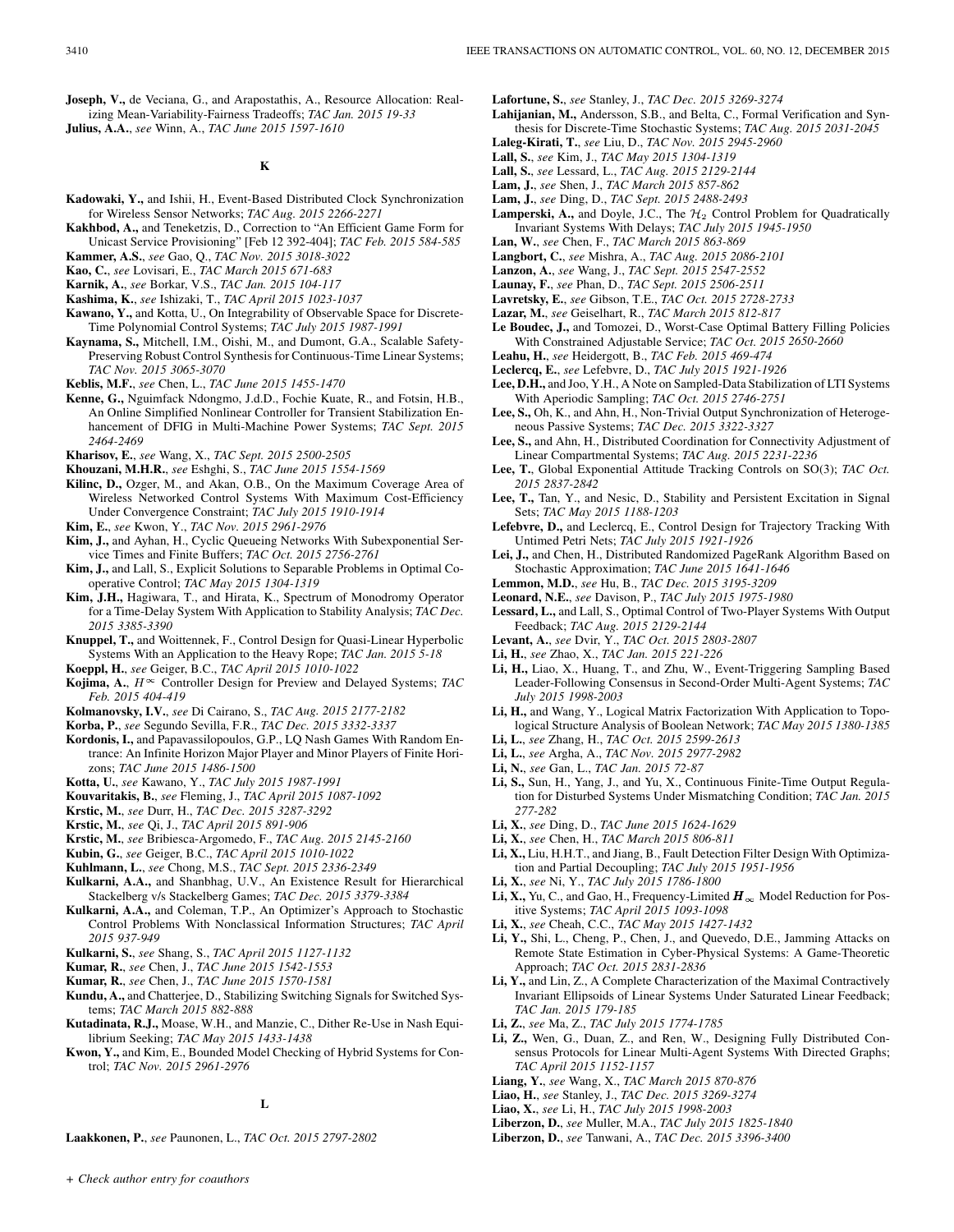**Liberzon, D.,** and Shim, H., An Asymptotic Ratio Characterization of Input-to-State Stability; *TAC Dec. 2015 3401-3404*

- **Lifshitz, D.,** and Weiss, G., Optimal Control of a Capacitor-Type Energy Storage System; *TAC Jan. 2015 216-220*
- **Lim, C.**, *see* Chen, M., *TAC Dec. 2015 3281-3286*
- **Lim, Y.,** and Ahn, H., Consensus Under Saturation Constraints in Interconnection States; *TAC Nov. 2015 3053-3058*
- **Lin, F.**, *see* Shu, S., *TAC Aug. 2015 2183-2188*
- **Lin, H.**, *see* Ji, Z., *TAC March 2015 781-786*
- **Lin, X.,** and Cassandras, C.G., An Optimal Control Approach to the Multi-Agent Persistent Monitoring Problem in Two-Dimensional Spaces; *TAC June 2015 1659-1664*
- **Lin, X.,** and Zhang, W., A Maximum Principle for Optimal Control of Discrete-Time Stochastic Systems With Multiplicative Noise; *TAC April 2015 1121- 1126*
- **Lin, Y.**, *see* Zhang, X., *TAC April 2015 1074-1079*
- **Lin, Z.**, *see* Li, Y., *TAC Jan. 2015 179-185*
- **Linder, T.**, *see* Saldi, N., *TAC Feb. 2015 553-558*
- **Lini, G.**, *see* Altafini, C., *TAC Feb. 2015 342-357*
- **Liu, D.,** Gibaru, O., Perruquetti, W., and Laleg-Kirati, T., Fractional Order Differentiation by Integration and Error Analysis in Noisy Environment; *TAC Nov. 2015 2945-2960*
- **Liu, H.H.T.**, *see* Li, X., *TAC July 2015 1951-1956*
- **Liu, J.**, *see* Mou, S., *TAC Nov. 2015 2863-2878*
- **Liu, K.,** Fridman, E., and Johansson, K.H., Networked Control With Stochastic Scheduling; *TAC Nov. 2015 3071-3076*
- **Liu, L.**, *see* Fan, Y., *TAC Oct. 2015 2779-2784*
- **Liu, L.**, Adaptive Cooperative Output Regulation for a Class of Nonlinear Multi-Agent Systems; *TAC June 2015 1677-1682*
- **Liu, L.**, *see* Chen, F., *TAC Feb. 2015 547-552*
- **Liu, Q.,** Wang, Z., He, X., and Zhou, D.H., Event-Based Recursive Distributed Filtering Over Wireless Sensor Networks; *TAC Sept. 2015 2470-2475*
- **Liu, Q.,** Wang, Z., He, X., and Zhou, D.H., Event-Based  $H_{\infty}$  Consensus Control of Multi-Agent Systems With Relative Output Feedback: The Finite-Horizon Case; *TAC Sept. 2015 2553-2558*
- **Liu, Q.,** and Wang, J., A Second-Order Multi-Agent Network for Bound-Constrained Distributed Optimization; *TAC Dec. 2015 3310-3315*
- **Liu, S.**, *see* Al-Areqi, S., *TAC May 2015 1291-1303*
- **Liu, S.**, *see* Wu, W., *TAC May 2015 1386-1391*
- **Liu, T.,** and Jiang, Z., A Small-Gain Approach to Robust Event-Triggered Control of Nonlinear Systems; *TAC Aug. 2015 2072-2085*
- **Liu, W.,** and Huang, J., Cooperative Global Robust Output Regulation for a Class of Nonlinear Multi-Agent Systems With Switching Network; *TAC July 2015 1963-1968*
- **Liu, X.,** and Chen, T., Synchronization of Complex Networks via Aperiodically Intermittent Pinning Control; *TAC Dec. 2015 3316-3321*
- **Liu, Y.,** Wang, H., and Guo, L., Observer-Based Feedback Controller Design for a Class of Stochastic Systems With Non-Gaussian Variables; *TAC May 2015 1445-1450*
- **Liu, Z.**, *see* Wang, L., *TAC Feb. 2015 559-564*
- **Lotero, F.**, *see* Rojas, A.J., *TAC Feb. 2015 475-479*
- **Lou, Y.,** and Hong, Y., Distributed Surrounding Design of Target Region With Complex Adjacency Matrices; *TAC Jan. 2015 283-288*
- **Lovisari, E.,** and Kao, C., Synchronization of Networks of Heterogeneous Agents With Common Nominal Behavior; *TAC March 2015 671-683*
- **Low, S.H.**, *see* Gan, L., *TAC Jan. 2015 72-87*
- **Low, S.H.**, *see* Bose, S., *TAC March 2015 729-742*
- **Lu, J.**, *see* Tan, S., *TAC Feb. 2015 576-581*
- **Lu, R.**, *see* Zhang, X., *TAC Nov. 2015 3095-3100*
- **Lu, W.**, *see* Han, Y., *TAC March 2015 793-798*
- **Luo, J.,** Ni, H., Wu, W., Wang, S., and Zhou, M., Simultaneous Reduction of Petri Nets and Linear Constraints for Efficient Supervisor Synthesis; *TAC Jan. 2015 88-103*
- **Lygeros, J.**, *see* Margellos, K., *TAC Oct. 2015 2716-2721*
- **Lygeros, J.**, *see* Mohajerin Esfahani, P., *TAC Jan. 2015 46-58*
- **Lygeros, J.**, *see* Hempel, A.B., *TAC April 2015 1064-1069*
- **Lygeros, J.**, *see* Chatterjee, D., *TAC Feb. 2015 509-514*

# **M**

**M'Saad, M.**, *see* Farza, M., *TAC Dec. 2015 3338-3343* **Ma, W.**, *see* Quevedo, D.E., *TAC Feb. 2015 515-521*

- **Ma, Z.,** Li, Z., and Giua, A., Design of Optimal Petri Net Controllers for Disjunctive Generalized Mutual Exclusion Constraints; *TAC July 2015 1774- 1785*
- **Machado, J.B.,** Campello, R.J.G.B., and Amaral, W.C., Asymmetric Volterra Models Based on Ladder-Structured Generalized Orthonormal Basis Functions; *TAC Nov. 2015 2879-2891*
- **Madeo, D.,** and Mocenni, C., Game Interactions and Dynamics on Networked Populations; *TAC July 2015 1801-1810*
- **Mahajan, A.,** and Nayyar, A., Sufficient Statistics for Linear Control Strategies in Decentralized Systems With Partial History Sharing; *TAC Aug. 2015 2046-2056*
- **Mahindrakar, A.D.**, *see* Muralidharan, V., *TAC Oct. 2015 2762-2767*
- **Mahulea, C.**, *see* Wang, X., *TAC Sept. 2015 2321-2335*
- **Maidens, J.,** and Arcak, M., Reachability Analysis of Nonlinear Systems Using Matrix Measures; *TAC Jan. 2015 265-270*
- **Malhame, R.P.**, *see* Bolouki, S., *TAC Oct. 2015 2808-2812*
- **Malik, R.**, *see* Teixeira, M., *TAC Jan. 2015 118-129*
- **Malisoff, M.**, *see* Mazenc, F., *TAC June 2015 1716-1721*
- **Mancuso, G.M.**, *see* Pannocchia, G., *TAC Jan. 2015 246-252*
- **Manes, C.**, *see* Cacace, F., *TAC June 2015 1665-1670*
- **Manzie, C.**, *see* Kutadinata, R.J., *TAC May 2015 1433-1438*
- **Marconi, L.**, *see* Astolfi, D., *TAC Nov. 2015 3059-3064*
- **Margellos, K.,** Prandini, M., and Lygeros, J., On the Connection Between Compression Learning and Scenario Based Single-Stage and Cascading Optimization Problems; *TAC Oct. 2015 2716-2721*
- **Marino, R.,** and Tomei, P., Output Regulation for Unknown Stable Linear Systems; *TAC Aug. 2015 2213-2218*
- **Marquez, H.J.**, *see* Beikzadeh, H., *TAC July 2015 1939-1944*
- **Martinec, D.**, *see* Herman, I., *TAC Aug. 2015 2248-2253*
- **Martinez, S.**, *see* Cortes, A., *TAC April 2015 1115-1120*
- **Matasov, A.**, *see* Akimov, P., *TAC April 2015 1050-1063*
- **Matei, I.,** and Baras, J.S., The Asymptotic Consensus Problem on Convex Metric Spaces; *TAC April 2015 907-921*
- **Matei, I.,** Somarakis, C., and Baras, J.S., A Generalized Gossip Algorithm on Convex Metric Spaces; *TAC May 2015 1175-1187*
- **Mayne, D.Q.**, *see* Pannocchia, G., *TAC Jan. 2015 246-252*
- **Mazenc, F.,** and Malisoff, M., Trajectory Based Approach for the Stability Analysis of Nonlinear Systems with Time Delays; *TAC June 2015 1716- 1721*
- **Mazenc, F.**, Stability Analysis of Time-Varying Neutral Time-Delay Systems; *TAC Feb. 2015 540-546*
- **Mazzarella, L.,** Sarlette, A., and Ticozzi, F., Consensus for Quantum Networks: Symmetry From Gossip Interactions; *TAC Jan. 2015 158-172*
- **McCourt, M.J.**, *see* Xia, M., *TAC Sept. 2015 2536-2541*
- **McLellan, J.**, *see* Whittaker, S., *TAC Sept. 2015 2362-2377*
- **Menard, T.**, *see* Farza, M., *TAC Dec. 2015 3338-3343*
- **Menegaz, H.M.T.,** Ishihara, J.Y., Borges, G.A., and Vargas, A.N., A Systematization of the Unscented Kalman Filter Theory; *TAC Oct. 2015 2583-2598*
- **Menini, L.,** and Tornambe, A., Stabilization of Polynomial Nonlinear Systems by Algebraic Geometry Techniques; *TAC Sept. 2015 2482-2487*
- **Mesbahi, A.,** and Haeri, M., Conditions on Decomposing Linear Systems With More Than One Matrix to Block Triangular or Diagonal Form; *TAC Jan. 2015 233-239*
- **Messaoud, H.**, *see* Barbata, A., *TAC Jan. 2015 259-264*
- **Meyn, S.P.,** Barooah, P., Busic, A., Chen, Y., and Ehren, J., Ancillary Service to the Grid Using Intelligent Deferrable Loads; *TAC Nov. 2015 2847-2862*
- **Miah, S.,** Nguyen, B., Bourque, A., and Spinello, D., Nonuniform Coverage Control With Stochastic Intermittent Communication; *TAC July 2015 1981- 1986*
- **Michailidis, G.**, *see* Ross, K., *TAC Oct. 2015 2710-2715*
- **Michailidis, G.**, *see* Yudovina, E., *TAC March 2015 837-842*
- **Michiels, W.,** and Unal, H.U., Evaluating and Approximating FIR Filters: An Approach Based on Functions of Matrices; *TAC Feb. 2015 463-468*
- **Middleton, R.H.**, *see* Chesi, G., *TAC Oct. 2015 2614-2625*
- **Millerioux, G.**, *see* Halimi, M., *TAC June 2015 1501-1514*
- **Mironchenko, A.,** Wirth, F., and Wulff, K., Stabilization of Switched Linear Differential Algebraic Equations and Periodic Switching; *TAC Aug. 2015 2102-2113*
- **Mishra, A.,** Langbort, C., and Dullerud, G.E., Team Optimal Control of Stochastically Switched Systems With Local Parameter Knowledge; *TAC Aug. 2015 2086-2101*
- **Mitchell, I.M.**, *see* Kaynama, S., *TAC Nov. 2015 3065-3070*
- **Mo, Y.**, *see* Han, D., *TAC Oct. 2015 2661-2675*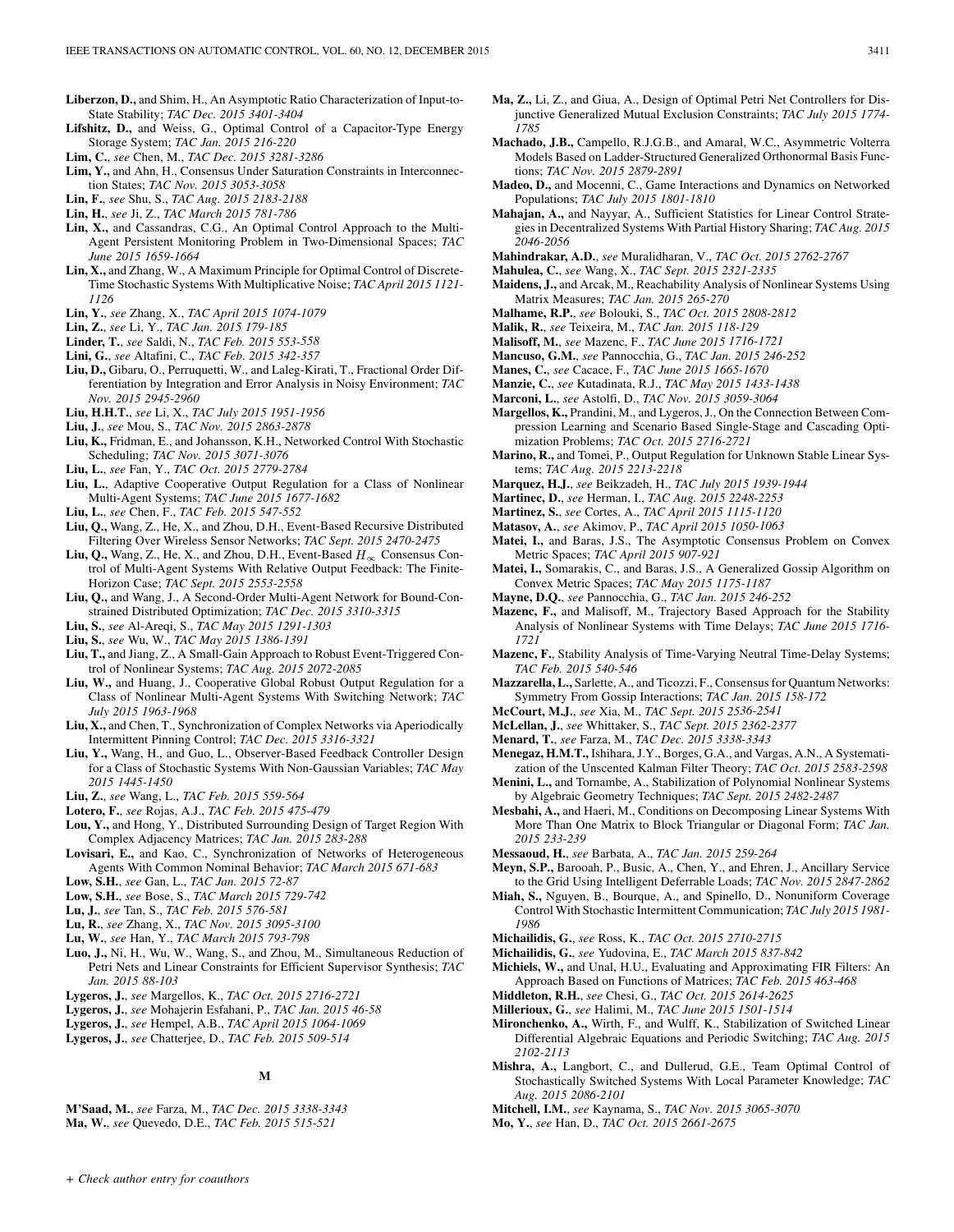- **Moarref, M.,** and Rodrigues, L., Sampled-Data Piecewise Affine Differential Inclusions; *TAC March 2015 850-856*
- **Moase, W.H.**, *see* Kutadinata, R.J., *TAC May 2015 1433-1438*
- **Mocenni, C.**, *see* Madeo, D., *TAC July 2015 1801-1810*
- **Moehlis, J.**, *see* Torres, L.A.B., *TAC Dec. 2015 3226-3241*
- **Mohajerin Esfahani, P.,** Sutter, T., and Lygeros, J., Performance Bounds for the Scenario Approach and an Extension to a Class of Non-Convex Programs; *TAC Jan. 2015 46-58*
- **Montenbruck, J.M.,** Schmidt, G.S., Seyboth, G.S., and Allgower, F., On the Necessity of Diffusive Couplings in Linear Synchronization Problems With Quadratic Cost; *TAC Nov. 2015 3029-3034*

**Morari, M.**, *see* Fuchs, A., *TAC Dec. 2015 3328-3331*

**Moreira, M.V.**, *see* Cabral, F.G., *TAC Jan. 2015 59-71*

- **Morris, K., Demetriou, M.A., and Yang, S.D., Using**  $H_2$ **-Control Performance** Metrics for the Optimal Actuator Location of Distributed Parameter Systems; *TAC Feb. 2015 450-462*
- **Morse, A.S.**, *see* Mou, S., *TAC Nov. 2015 2863-2878*
- **Mota, J.F.C.,** Xavier, J.M.F., Aguiar, P.M.Q., and Puschel, M., Distributed Optimization With Local Domains: Applications in MPC and Network Flows; *TAC July 2015 2004-2009*
- **Mou, S.,** Liu, J., and Morse, A.S., A Distributed Algorithm for Solving a Linear Algebraic Equation; *TAC Nov. 2015 2863-2878*
- **Moulay, E.**, *see* Phan, D., *TAC Sept. 2015 2506-2511*
- **Moura, J.M.F.**, *see* Jakovetic, D., *TAC April 2015 922-936*
- **Mu, B.,** and Chen, H., Recursive Identification of Multi-Input Multi-Output Errors-in-Variables Hammerstein Systems; *TAC March 2015 843-849*
- **Mugnai, G.**, *see* Battistelli, G., *TAC May 2015 1410-1415*
- **Mukaidani, H.,** Xu, H., and Dragan, V., Decentralized  $H_2$  Control for Multi-Channel Stochastic Systems; *TAC April 2015 1080-1086*
- **Muller, M.A.,** Angeli, D., and Allgower, F., On Necessity and Robustness of Dissipativity in Economic Model Predictive Control; *TAC June 2015 1671- 1676*
- **Muller, M.A.,** Liberzon, D., and Allgower, F., Norm-Controllability of Nonlinear Systems; *TAC July 2015 1825-1840*
- **Muralidharan, V.,** and Mahindrakar, A.D., Geometric Controllability and Stabilization of Spherical Robot Dynamics; *TAC Oct. 2015 2762-2767*
- **Mylvaganam, T., Sassano, M., and Astolfi, A., Constructive ε-Nash Equilibria** for Nonzero-Sum Differential Games; *TAC April 2015 950-965*

# **N**

- **Nadri, M.**, *see* Dinh, T.N., *TAC March 2015 787-792*
- **Nair, J.**, *see* Borkar, V.S., *TAC Jan. 2015 104-117*
- **Nalli, S.**, *see* Borkar, V.S., *TAC Jan. 2015 104-117*
- **Nasrabadi, E.**, *see* Bertsimas, D., *TAC March 2015 715-728*
- **Nayyar, A.**, *see* Mahajan, A., *TAC Aug. 2015 2046-2056*
- **Necoara, I.**, *see* Patrascu, A., *TAC July 2015 1811-1824*
- **Nedic, A.,** and Olshevsky, A., Distributed Optimization Over Time-Varying Directed Graphs; *TAC March 2015 601-615*
- **Neglia, G.**, *see* El Chamie, M., *TAC May 2015 1350-1355*
- **Nemesin, V.,** and Derrode, S., Robust Partial-Learning in Linear Gaussian Systems; *TAC Sept. 2015 2518-2523*
- **Nesic, D.**, *see* Chong, M.S., *TAC Sept. 2015 2336-2349*
- **Nesic, D.**, *see* Postoyan, R., *TAC April 2015 982-996*
- **Nesic, D.**, *see* Lee, T., *TAC May 2015 1188-1203*
- **Neveux, P.,** and Blanco, E., A Polynomial Approach to Robust Estimation of Uncertain Discrete-Time Systems; *TAC Nov. 2015 3035-3040*
- **Nguimfack Ndongmo, J.d.D.**, *see* Kenne, G., *TAC Sept. 2015 2464-2469*
- **Nguyen, B.**, *see* Miah, S., *TAC July 2015 1981-1986*
- **Nguyen, H.,** Olaru, S., Gutman, P., and Hovd, M., Constrained Control of Uncertain, Time-varying Linear Discrete-Time Systems Subject to Bounded Disturbances; *TAC March 2015 831-836*
- **Nguyen, H.**, *see* Argha, A., *TAC Nov. 2015 2977-2982*
- **Nguyen, H.T.**, *see* Su, S.W., *TAC Jan. 2015 211-215*
- **Ni, H.**, *see* Luo, J., *TAC Jan. 2015 88-103*
- **Ni, Y.,** Zhang, J., and Li, X., Indefinite Mean-Field Stochastic Linear-Quadratic Optimal Control; *TAC July 2015 1786-1800*
- **Ning, L.,** Georgiou, T.T., and Tannenbaum, A., On Matrix-Valued Monge–Kantorovich Optimal Mass Transport; *TAC Feb. 2015 373-382*
- **Niu, B.**, *see* Zhao, X., *TAC Jan. 2015 221-226*
- **Nobakhti, A.**, *see* Babazadeh, M., *TAC Oct. 2015 2704-2709*

**Noll, D.**, *see* Apkarian, P., *TAC July 2015 1857-1869*

- **Nooruldeen, A.,** and Schmidt, K.W., State Attraction Under Language Specification for the Reconfiguration of Discrete Event Systems; *TAC June 2015 1630-1634*
- **Notarstefano, G.**, *see* Bauso, D., *TAC Nov. 2015 3107-3112*
- **Novara, C.**, Direct Design of Discrete-Time LPV Feedback Controllers; *TAC Oct. 2015 2819-2824*
- **Nudell, T.R.,** and Chakrabortty, A., Graph-Theoretic Methods for Measurement-Based Input Localization in Large Networked Dynamic Systems; *TAC Aug. 2015 2114-2128*
- **Nunez, F.,** Wang, Y., and Doyle, F.J., Synchronization of Pulse-Coupled Oscillators on (Strongly) Connected Graphs; *TAC June 2015 1710-1715*
- **Nunna, K.,** Sassano, M., and Astolfi, A., Constructive Interconnection and Damping Assignment for Port-Controlled Hamiltonian Systems; *TAC Sept. 2015 2350-2361*

# **O**

- **Oh, K.**, *see* Lee, S., *TAC Dec. 2015 3322-3327*
- **Oishi, M.**, *see* Kaynama, S., *TAC Nov. 2015 3065-3070*
- **Olaru, S.**, *see* Nguyen, H., *TAC March 2015 831-836*
- **Olgac, N.**, *see* Gao, Q., *TAC Nov. 2015 3018-3022*
- **Oliva, G.,** Panzieri, S., Pascucci, F., and Setola, R., Sensor Networks Localization: Extending Trilateration via Shadow Edges; *TAC Oct. 2015 2752-2755*
- **Oliveira, P.**, *see* Bras, S., *TAC July 2015 1933-1938*
- **Olshevsky, A.**, *see* Nedic, A., *TAC March 2015 601-615*
- **Olshevsky, A.**, *see* Davison, P., *TAC July 2015 1975-1980*
- **Opmeer, M.R.,** and Reis, T., A Lower Bound for the Balanced Truncation Error for MIMO Systems; *TAC Aug. 2015 2207-2212*
- **Orsini, V.**, *see* Jetto, L., *TAC Aug. 2015 2283-2288*
- **Ortega, R.**, *see* Romero, J.G., *TAC March 2015 818-823*
- **Ortega, R.**, *see* Wang, L., *TAC Feb. 2015 559-564*
- **Ozger, M.**, *see* Kilinc, D., *TAC July 2015 1910-1914*
- **Ozguler, A.B.**, *see* Yildiz, A., *TAC Nov. 2015 3089-3094*

#### **P**

- **Pajic, M.**, *see* Gatsis, K., *TAC Dec. 2015 3140-3155*
- **Pallottino, L.**, *see* Salaris, P., *TAC May 2015 1204-1218*
- **Pan, Q.**, *see* Wang, X., *TAC March 2015 870-876*
- **Panayiotou, C.G.**, *see* Reppa, V., *TAC June 2015 1582-1596*
- **Pang, Z.**, Optimal Control of a Single-Product Assemble-to-Order System With Multiple Demand Classes and Backordering; *TAC Feb. 2015 480-484*
- **Pannocchia, G.,** Rawlings, J.B., Mayne, D.Q., and Mancuso, G.M., Whither Discrete Time Model Predictive Control?; *TAC Jan. 2015 246-252*
- **Panteley, E.**, *see* Greco, L., *TAC Dec. 2015 3168-3179*
- **Panzieri, S.**, *see* Oliva, G., *TAC Oct. 2015 2752-2755*
- **Papachristodoulou, A.**, *see* Zhang, X., *TAC Feb. 2015 522-527*
- **Papavassilopoulos, G.P.**, *see* Kordonis, I., *TAC June 2015 1486-1500*
- **Pappas, G.J.**, *see* Gatsis, K., *TAC Dec. 2015 3140-3155*
- **Park, S.,** and Raisch, J., Supervisory Control of Hybrid Systems Under Partial Observation Based on -Complete Approximations; *TAC May 2015 1404- 1409*
- **Paschalidis, I.C.**, *see* Bertsimas, D., *TAC March 2015 715-728*
- **Pascucci, F.**, *see* Oliva, G., *TAC Oct. 2015 2752-2755*
- Patel, R., Agharkar, P., and Bullo, F., Robotic Surveillance and Markov Chains With Minimal Weighted Kemeny Constant; *TAC Dec. 2015 3156-3167*
- **Patrascu, A., and Necoara, I., Random Coordinate Descent Methods for**  $\ell_0$ Regularized Convex Optimization; *TAC July 2015 1811-1824*
- **Patrinos, P.**, *see* Sopasakis, P., *TAC Aug. 2015 2277-2282*
- **Paunonen, L.,** and Laakkonen, P., Polynomial Input-Output Stability for Linear Systems; *TAC Oct. 2015 2797-2802*
- Paunonen, L., Designing Controllers With Reduced Order Internal Models; *TAC March 2015 775-780*
- **Pellanda, P.C.**, *see* de Araujo, L.O., *TAC Jan. 2015 192-198*
- **Perruquetti, W.**, *see* Bejarano, F.J., *TAC July 2015 1957-1962*
- **Perruquetti, W.**, *see* Polyakov, A., *TAC Dec. 2015 3344-3349*
- **Perruquetti, W.**, *see* Liu, D., *TAC Nov. 2015 2945-2960*
- **Petersen, I.R.**, *see* Harno, H.G., *TAC March 2015 799-805*
- **Petersen, I.R.**, *see* Wang, J., *TAC Sept. 2015 2547-2552*
- **Petersen, I.R.**, *see* Rehman, O.U., *TAC April 2015 1139-1144*
- **Petrov, T.**, *see* Geiger, B.C., *TAC April 2015 1010-1022*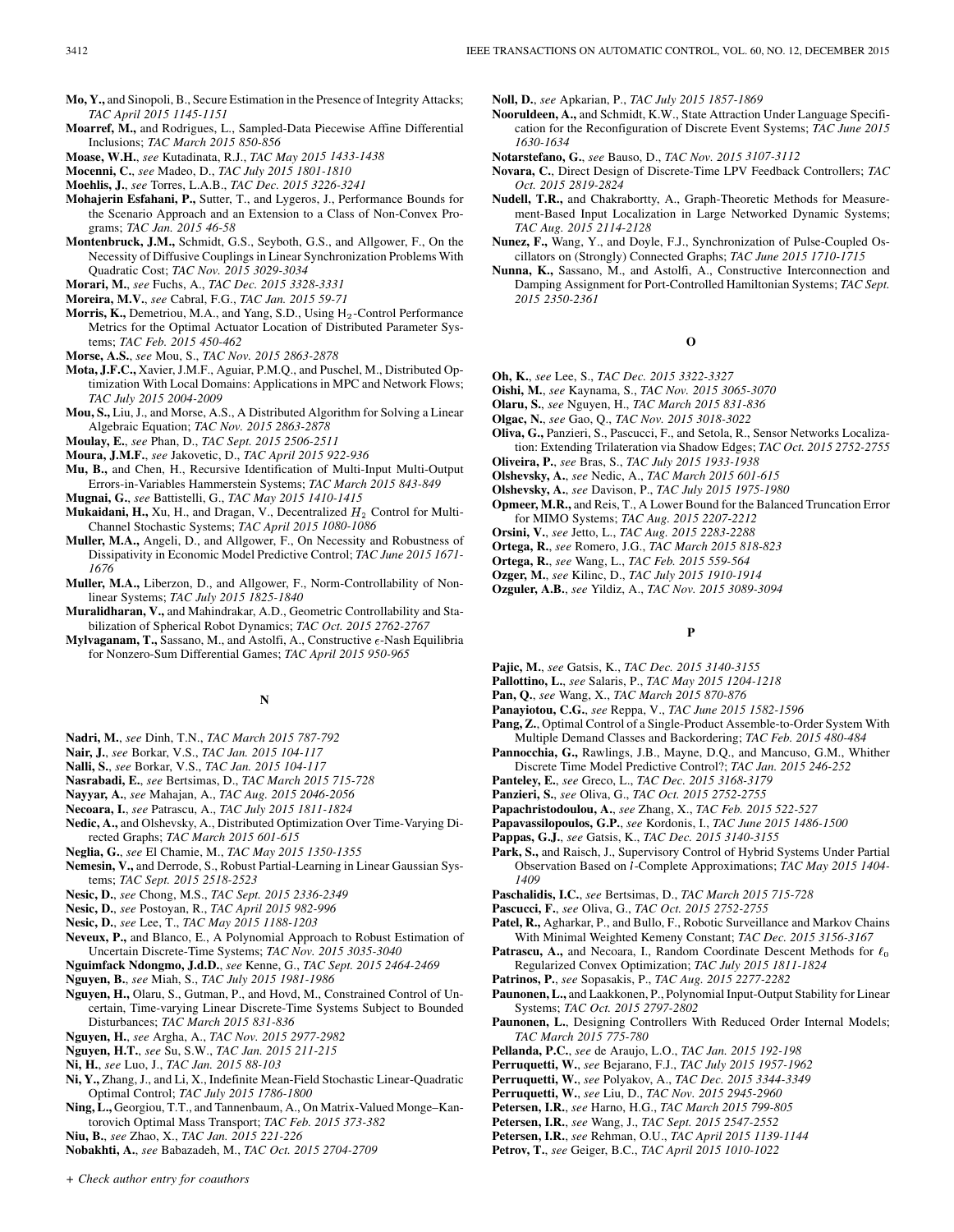- **Pham Huu Anh Ngoc**, Novel Criteria for Exponential Stability of Nonlinear Differential Systems With Delay; *TAC Feb. 2015 485-490*
- **Phan, D.,** Moulay, E., Coirault, P., Launay, F., and Combeau, P., Potential Feedback Control for the Power Control in LTE; *TAC Sept. 2015 2506-2511*
- **Picci, G.**, *see* Bottegal, G., *TAC March 2015 759-774*
- **Pieczynski, W.**, *see* Abbassi, N., *TAC April 2015 1104-1109*
- **Pigeon, E.**, *see* Farza, M., *TAC Dec. 2015 3338-3343*
- **Pisano, A.**, *see* Franceschelli, M., *TAC April 2015 1133-1138*
- **Polyakov, A.,** Efimov, D., Perruquetti, W., and Richard, J., Implicit Lyapunov-Krasovski Functionals for Stability Analysis and Control Design of Time-Delay Systems; *TAC Dec. 2015 3344-3349*
- **Polycarpou, M.M.**, *see* Reppa, V., *TAC June 2015 1582-1596*
- **Postoyan, R.**, *see* Chong, M.S., *TAC Sept. 2015 2336-2349*
- **Postoyan, R.,** Tabuada, P., Nesic, D., and Anta, A., A Framework for the Event-Triggered Stabilization of Nonlinear Systems; *TAC April 2015 982-996*
- **Powell, W.B.**, *see* Ryzhov, I.O., *TAC March 2015 743-758*
- **Prabhakar, P.,** Dullerud, G., and Viswanathan, M., Stability Preserving Simulations and Bisimulations for Hybrid Systems; *TAC Dec. 2015 3210-3225*
- **Prabhu, V.S.**, *see* Chatterjee, K., *TAC Sept. 2015 2291-2306*
- **Prandini, M.**, *see* Margellos, K., *TAC Oct. 2015 2716-2721*
- **Preciado, V.M.**, *see* Shahrampour, S., *TAC Aug. 2015 2260-2265*
- **Precup, D.**, *see* Farahmand, A., *TAC Nov. 2015 2989-2993*
- **Puncochar, I.,** Siroky, J., and Simandl, M., Constrained Active Fault Detection and Control; *TAC Jan. 2015 253-258*
- **Punta, E.**, *see* Bartolini, G., *TAC Feb. 2015 393-403*
- **Puschel, M.**, *see* Mota, J.F.C., *TAC July 2015 2004-2009*

# **Q**

- **Qi, H.**, *see* Cheng, D., *TAC Sept. 2015 2402-2415*
- **Qi, J.,** Vazquez, R., and Krstic, M., Multi-Agent Deployment in 3-D via PDE Control; *TAC April 2015 891-906*
- **Qu, Z.**, *see* Gibson, T.E., *TAC Oct. 2015 2728-2733*
- **Quevedo, D.E.**, *see* Li, Y., *TAC Oct. 2015 2831-2836*
- **Quevedo, D.E.,** Ma, W., and Gupta, V., Anytime Control Using Input Sequences With Markovian Processor Availability; *TAC Feb. 2015 515-521*

# **R**

- **Raisch, J.**, *see* Park, S., *TAC May 2015 1404-1409*
- **Rawlings, J.B.**, *see* Pannocchia, G., *TAC Jan. 2015 246-252*
- **Razeghi-Jahromi, M.,** and Seyedi, A., Stabilization of Networked Control Systems With Sparse Observer-Controller Networks; *TAC June 2015 1686- 1691*
- **Reddy, P.V.,** and Zaccour, G., Open-Loop Nash Equilibria in a Class of Linear-Quadratic Difference Games With Constraints; *TAC Sept. 2015 2559-2564*
- **Rehman, O.U.,** and Petersen, I.R., Using Inverse Nonlinearities in Robust Output Feedback Guaranteed Cost Control of Nonlinear Systems; *TAC April 2015 1139-1144*
- **Reimann, S.**, *see* Wu, W., *TAC May 2015 1386-1391*
- **Reis, T.**, *see* Opmeer, M.R., *TAC Aug. 2015 2207-2212*
- **Ren, M.**, *see* Ji, X., *TAC Nov. 2015 3119-3120*
- **Ren, W.**, *see* Chen, F., *TAC March 2015 863-869*
- **Ren, W.**, *see* Li, Z., *TAC April 2015 1152-1157*
- **Ren, W.**, *see* Wang, Y., *TAC May 2015 1374-1379*
- **Ren, W.**, *see* Chen, F., *TAC Feb. 2015 547-552*
- **Reppa, V.,** Polycarpou, M.M., and Panayiotou, C.G., Decentralized Isolation of Multiple Sensor Faults in Large-Scale Interconnected Nonlinear Systems; *TAC June 2015 1582-1596*
- **Reshmin, S.A.**, Properties of the Time-Optimal Control for Lagrangian Single-Degree-of-Freedom Systems; *TAC Dec. 2015 3350-3355*
- **Reveliotis, S.**, On the Complexity of Some State-Counting Problems for Bounded Petri Nets; *TAC Jan. 2015 205-210*
- **Revzen, S.**, *see* Burden, S.A., *TAC Oct. 2015 2626-2639*
- **Rezaee, H.,** and Abdollahi, F., Average Consensus Over High-Order Multiagent Systems; *TAC Nov. 2015 3047-3052*
- **Ribeiro, A.**, *see* Gatsis, K., *TAC Dec. 2015 3140-3155*
- **Richard, J.**, *see* Polyakov, A., *TAC Dec. 2015 3344-3349*
- **Richert, D.,** and Cortes, J., Robust Distributed Linear Programming; *TAC Oct. 2015 2567-2582*
- **Rodrigues, L.**, *see* Moarref, M., *TAC March 2015 850-856*
- **Rojas, A.J.,** and Lotero, F., Signal-to-Noise Ratio Limited Output Feedback Control Subject to Channel Input Quantization; *TAC Feb. 2015 475-479*
- **Romagnoli, R.**, *see* Jetto, L., *TAC Aug. 2015 2283-2288*
- **Romero, J.G.,** Ortega, R., and Sarras, I., A Globally Exponentially Stable Tracking Controller for Mechanical Systems Using Position Feedback; *TAC March 2015 818-823*
- **Rosa, P.**, *see* Bras, S., *TAC July 2015 1933-1938*
- **Ross, K.,** Bambos, N., and Michailidis, G., Cone Schedules for Processing Systems in Fluctuating Environments; *TAC Oct. 2015 2710-2715*
- **Rudie, K.**, *see* Whittaker, S., *TAC Sept. 2015 2362-2377*
- **Ryan, E.P.**, On Simultaneous Stabilization by Feedback of Finitely Many Oscillators; *TAC April 2015 1110-1114*
- **Ryzhov, I.O.,** Frazier, P.I., and Powell, W.B., A New Optimal Stepsize for Approximate Dynamic Programming; *TAC March 2015 743-758*

# **S**

- **Sakurama, K.,** Azuma, S., and Sugie, T., Distributed Controllers for Multi-Agent Coordination Via Gradient-Flow Approach; *TAC June 2015 1471- 1485*
- **Salaris, P.,** Cristofaro, A., Pallottino, L., and Bicchi, A., Epsilon-Optimal Synthesis for Vehicles With Vertically Bounded Field-Of-View; *TAC May 2015 1204-1218*
- **Saldi, N.,** Linder, T., and Yuksel, S., Asymptotic Optimality and Rates of Convergence of Quantized Stationary Policies in Stochastic Control; *TAC Feb. 2015 553-558*
- **Salimi, E.,** and Sreenivas, R.S., On Invariant-Based Monitors That Enforce Liveness in a Class of Partially Controlled General Petri Nets; *TAC Oct. 2015 2825-2830*
- **Sandberg, H.**, *see* Ishizaki, T., *TAC April 2015 1023-1037*
- **Sanger, T.D.**, *see* Ghoreyshi, A., *TAC Aug. 2015 2161-2165*
- **Sarimveis, H.**, *see* Sopasakis, P., *TAC Aug. 2015 2277-2282*
- **Sarkar, S.**, *see* Eshghi, S., *TAC June 2015 1554-1569*
- **Sarlette, A.**, *see* Mazzarella, L., *TAC Jan. 2015 158-172*
- **Sarras, I.**, *see* Romero, J.G., *TAC March 2015 818-823*
- **Sarwate, A.D.,** and Javidi, T., Distributed Learning of Distributions via Social Sampling; *TAC Jan. 2015 34-45*
- **Sassano, M.**, *see* Nunna, K., *TAC Sept. 2015 2350-2361*
- **Sassano, M.**, *see* Mylvaganam, T., *TAC April 2015 950-965*
- **Sastry, S.S.**, *see* Burden, S.A., *TAC Oct. 2015 2626-2639*
- **Sastry, S.S.**, *see* Burden, S.A., *TAC Sept. 2015 2307-2320*
- **Savkin, A.V.**, *see* Su, S.W., *TAC Jan. 2015 211-215*
- **Sayed, A.H.**, *see* Valcarcel Macua, S., *TAC May 2015 1260-1274*
- **Scheeres, D.J.**, *see* Holzinger, M.J., *TAC April 2015 1099-1103*
- **Scheinker, A.**, *see* Durr, H., *TAC Dec. 2015 3287-3292*
- **Scherpen, J.M.A.**, *see* Dirksz, D.A., *TAC Sept. 2015 2440-2445*
- **Schlanbusch, R.,** and Ingar Grotli, E.I., Hybrid Certainty Equivalence Control of Rigid Bodies With Quaternion Measurements; *TAC Sept. 2015 2512- 2517*
- **Schmidt, G.S.**, *see* Montenbruck, J.M., *TAC Nov. 2015 3029-3034*
- **Schmidt, K.W.**, *see* Nooruldeen, A., *TAC June 2015 1630-1634*
- **Schon, T.B.**, *see* Dai, L., *TAC June 2015 1683-1685*
- **Schwemmer, M.**, *see* Davison, P., *TAC July 2015 1975-1980*
- **Seatzu, C.**, *see* Basile, F., *TAC April 2015 997-1009*
- **Seatzu, C.**, *see* Cabasino, M.P., *TAC Feb. 2015 528-533*
- **Sebek, M.**, *see* Herman, I., *TAC Aug. 2015 2248-2253*
- **Segundo Sevilla, F.R.,** Jaimoukha, I.M., Chaudhuri, B., and Korba, P., A Semidefinite Relaxation Procedure for Fault-Tolerant Observer Design; *TAC Dec. 2015 3332-3337*
- Seiler, P., Stability Analysis With Dissipation Inequalities and Integral Quadratic Constraints; *TAC June 2015 1704-1709*
- **Serres, U.**, *see* Dinh, T.N., *TAC March 2015 787-792*
- **Setola, R.**, *see* Oliva, G., *TAC Oct. 2015 2752-2755*
- **Seuret, A.,** Gouaisbaut, F., and Fridman, E., Stability of Discrete-Time Systems With Time-Varying Delays via a Novel Summation Inequality; *TAC Oct. 2015 2740-2745*
- **Seyboth, G.S.**, *see* Montenbruck, J.M., *TAC Nov. 2015 3029-3034*
- **Seyedi, A.**, *see* Razeghi-Jahromi, M., *TAC June 2015 1686-1691*
- **Shahrampour, S.,** and Preciado, V.M., Topology Identification of Directed Dynamical Networks via Power Spectral Analysis; *TAC Aug. 2015 2260-2265*
- **Shaked, U.**, *see* Allerhand, L.I., *TAC Aug. 2015 2272-2276*
- **Shames, I.**, *see* Ghadimi, E., *TAC March 2015 644-658*
- **Shamma, J.S.**, *see* Fox, M.J., *TAC Dec. 2015 3180-3194*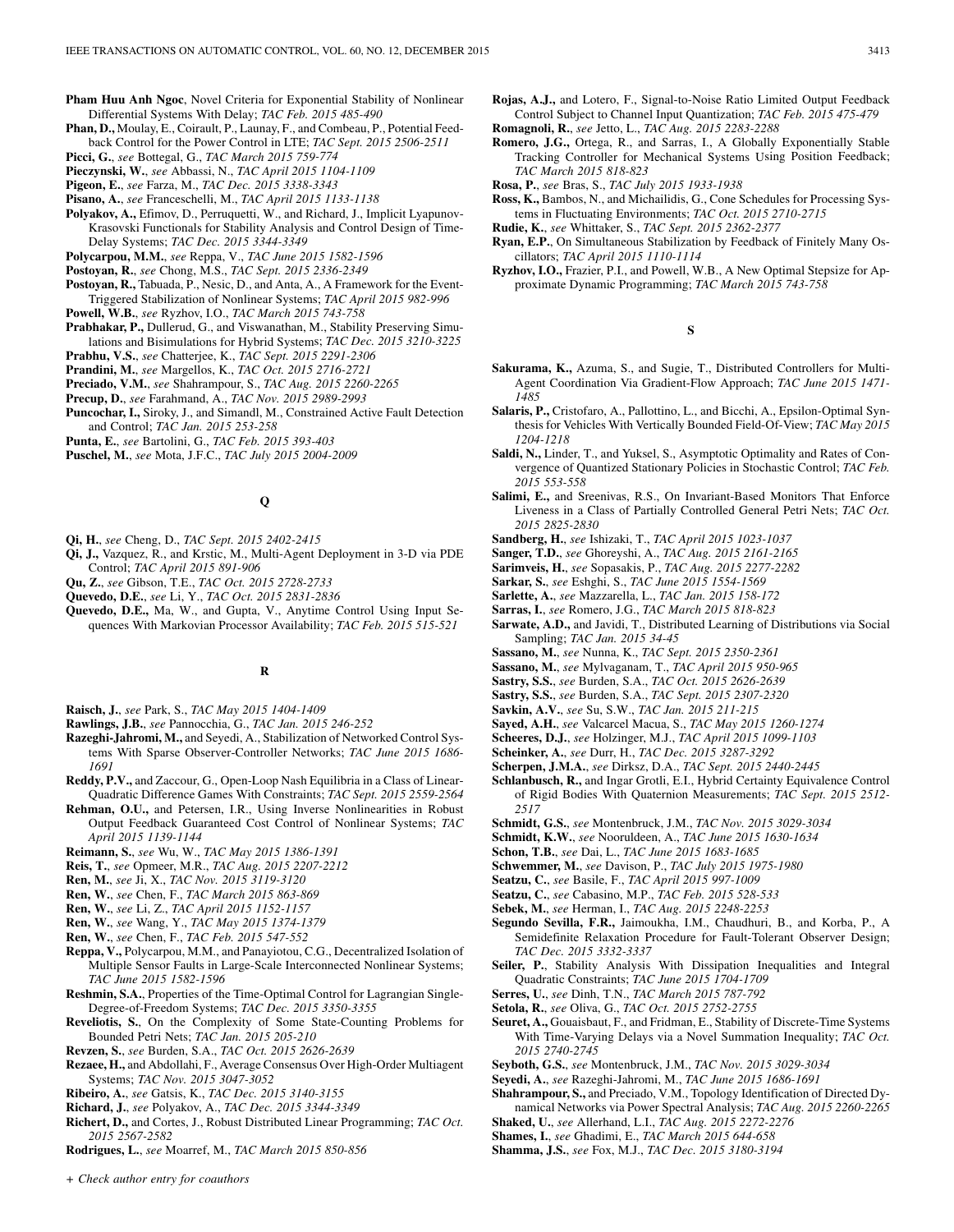**Shanbhag, U.V.**, *see* Kulkarni, A.A., *TAC Dec. 2015 3379-3384*

- **Shang, S.,** Cuff, P., Hui, P., and Kulkarni, S., An Upper Bound on the Convergence Time for Quantized Consensus of Arbitrary Static Graphs; *TAC April 2015 1127-1132*
- **She, J.**, *see* Zeng, H., *TAC Oct. 2015 2768-2772*
- **Shen, B.**, *see* Ding, D., *TAC Sept. 2015 2488-2493*
- **Shen, J.,** and Lam, J.,  $\ell_{\infty}/L_{\infty}$ -Gain Analysis for Positive Linear Systems With Unbounded Time-Varying Delays; *TAC March 2015 857-862*
- **Shi, D.,** Chen, T., and Shi, L., On Set-Valued Kalman Filtering and Its Application to Event-Based State Estimation; *TAC May 2015 1275-1290*
- **Shi, D.**, *see* Cheng, Y., *TAC Aug. 2015 2057-2071*
- **Shi, G.**, *see* Hendrickx, J.M., *TAC April 2015 1070-1073*
- **Shi, L.**, *see* Han, D., *TAC Oct. 2015 2661-2675*
- **Shi, L.**, *see* Gao, S., *TAC Oct. 2015 2785-2790*
- **Shi, L.**, *see* Li, Y., *TAC Oct. 2015 2831-2836*
- **Shi, L.**, *see* Shi, D., *TAC May 2015 1275-1290*
- **Shi, L.**, *see* Zhang, H., *TAC Nov. 2015 3023-3028*
- **Shi, P.**, *see* Ahn, C.K., *TAC July 2015 1745-1759*
- **Shi, P.**, *see* Chen, M., *TAC Dec. 2015 3281-3286*
- **Shi, P.**, *see* Zhang, L., *TAC Nov. 2015 2994-2999*
- **Shi, Y.**, *see* Zhu, Q., *TAC Jan. 2015 173-178*
- **Shim, H.**, *see* Tanwani, A., *TAC Dec. 2015 3396-3400*
- **Shim, H.**, *see* Liberzon, D., *TAC Dec. 2015 3401-3404*
- **Shroff, N.B.**, *see* Eshghi, S., *TAC June 2015 1554-1569*
- **Shu, S.,** and Lin, F., Supervisor Synthesis for Networked Discrete Event Systems With Communication Delays; *TAC Aug. 2015 2183-2188*
- **Shu, Z.**, *see* Cheng, Y., *TAC Aug. 2015 2057-2071*
- **Silva, M.**, *see* Wang, X., *TAC Sept. 2015 2321-2335*
- **Silvestre, C.**, *see* Bras, S., *TAC July 2015 1933-1938*
- **Simandl, M.**, *see* Puncochar, I., *TAC Jan. 2015 253-258*
- **Simoes, A.M.**, *see* de Araujo, L.O., *TAC Jan. 2015 192-198*
- **Singer, H.**, Conditional Gauss–Hermite Filtering With Application to Volatility Estimation; *TAC Sept. 2015 2476-2481*
- **Sinopoli, B.**, *see* Han, D., *TAC Oct. 2015 2661-2675*
- **Sinopoli, B.**, *see* Mo, Y., *TAC April 2015 1145-1151*
- **Siroky, J.**, *see* Puncochar, I., *TAC Jan. 2015 253-258*
- **Slotine, J.**, *see* Bonnabel, S., *TAC Feb. 2015 565-569*
- **Solari, G.E.**, *see* Hildebrand, R., *TAC July 2015 1731-1744*
- **Somarakis, C.**, *see* Matei, I., *TAC May 2015 1175-1187*
- **Song, H.**, *see* Chen, B., *TAC May 2015 1398-1403*
- **Sopasakis, P.,** Patrinos, P., Sarimveis, H., and Bemporad, A., Model Predictive Control for Linear Impulsive Systems; *TAC Aug. 2015 2277-2282*
- **Souley Ali, H.**, *see* Barbata, A., *TAC Jan. 2015 259-264*
- **Souza, M.**, *see* Deaecto, G.S., *TAC March 2015 877-881*
- **Speyer, J.L.**, *see* Fernandez, J.H., *TAC Dec. 2015 3367-3372*
- **Speyer, J.L.**, *see* Fernandez, J.H., *TAC Dec. 2015 3373-3378*
- **Spinello, D.**, *see* Miah, S., *TAC July 2015 1981-1986*
- **Sreenivas, R.S.**, *see* Salimi, E., *TAC Oct. 2015 2825-2830*
- **Sreenivas, R.S.**, *see* Deverakonda, V., *TAC July 2015 1915-1920*
- **Stankovic, M.S.,** Stankovic, S.S., and Johansson, K.H., Distributed Blind Calibration in Lossy Sensor Networks via Output Synchronization; *TAC Dec. 2015 3257-3262*
- **Stankovic, S.S.**, *see* Stankovic, M.S., *TAC Dec. 2015 3257-3262*
- **Stanley, J.,** Liao, H., and Lafortune, S., SAT-Based Control of Concurrent Software for Deadlock Avoidance; *TAC Dec. 2015 3269-3274*
- **Stefanovski, J.D.**,  $H_{\infty}$  Control of Descriptor Systems Possessing Invariant Zeros on the Imaginary Axis and Infinity; *TAC Dec. 2015 3127-3139*
- **Steinbuch, M.**, *see* Dirksz, D.A., *TAC Sept. 2015 2440-2445*
- **Stergiopoulos, Y.,** Thanou, M., and Tzes, A., Distributed Collaborative Coverage-Control Schemes for Non-Convex Domains; *TAC Sept. 2015 2422- 2427*
- **Stillfjord, T.**, Low-Rank Second-Order Splitting of Large-Scale Differential Riccati Equations; *TAC Oct. 2015 2791-2796*
- **Su, H.**, *see* Wang, L., *TAC March 2015 616-631*
- **Su, H.**, *see* Wang, L., *TAC Feb. 2015 559-564*
- **Su, H.**, *see* Zhang, X., *TAC Nov. 2015 3095-3100*
- **Su, H.**, *see* Ji, X., *TAC Nov. 2015 3119-3120*
- **Su, R.**, A Polynomial-Time Algorithm for Computing Finite-Makespan Controllable Sublanguages; *TAC Feb. 2015 534-539*
- **Su, S.W.,** Savkin, A.V., Guo, Y., Celler, B.G., and Nguyen, H.T., Decentralized Integral Controllability Analysis Based on a New Unconditional Stability Criterion; *TAC Jan. 2015 211-215*
- **Su, S.W.**, *see* Argha, A., *TAC Nov. 2015 2977-2982*
- **Su, Y.,** and Huang, J., Cooperative Global Robust Output Regulation for Nonlinear Uncertain Multi-Agent Systems in Lower Triangular Form; *TAC Sept. 2015 2378-2389*
- **Su, Y.**, Cooperative Global Output Regulation of Second-Order Nonlinear Multi-Agent Systems With Unknown Control Direction; *TAC Dec. 2015 3275-3280*
- **Sugie, T.**, *see* Sakurama, K., *TAC June 2015 1471-1485*
- **Sun, B.,** and Guo, B., Convergence of an Upwind Finite-Difference Scheme for Hamilton–Jacobi–Bellman Equation in Optimal Control; *TAC Nov. 2015 3012-3017*
- **Sun, D.**, *see* Cheah, C.C., *TAC May 2015 1427-1432*
- **Sun, H.**, *see* Li, S., *TAC Jan. 2015 277-282*
- **Sun, J.**, *see* Chen, H., *TAC March 2015 806-811*
- **Sun, L.,** Wang, Y., and Feng, G., Control Design for a Class of Affine Nonlinear Descriptor Systems With Actuator Saturation; *TAC Aug. 2015 2195-2200* **Sun, Y.**, *see* He, J., *TAC May 2015 1320-1335*
- **Sutter, T.**, *see* Mohajerin Esfahani, P., *TAC Jan. 2015 46-58*
- **Svensson, L.**, *see* Garcia-Fernandez, A.F., *TAC May 2015 1336-1349*
- **Svorenova, M.,** Cerna, I., and Belta, C., Optimal Temporal Logic Control for Deterministic Transition Systems With Probabilistic Penalties; *TAC June 2015 1528-1541*

# **T**

- **Tabuada, P.**, *see* Postoyan, R., *TAC April 2015 982-996*
- **Tahir, F.,** and Jaimoukha, I.M., Low-Complexity Polytopic Invariant Sets for Linear Systems Subject to Norm-Bounded Uncertainty; *TAC May 2015 1416-1421*
- **Tan, M.**, *see* Wang, Y., *TAC May 2015 1374-1379*
- **Tan, S.,** Lu, J., and Hill, D.J., Towards A Theoretical Framework for Analysis and Intervention of Random Drift on General Networks; *TAC Feb. 2015 576-581*
- **Tan, Y.**, *see* Lee, T., *TAC May 2015 1188-1203*
- **Tang, Y.**, *see* Grave, I., *TAC Feb. 2015 503-508*
- **Tannenbaum, A.**, *see* Ning, L., *TAC Feb. 2015 373-382*
- **Tanwani, A.,** Shim, H., and Liberzon, D., Comments on "Observability of Switched Linear Systems: Characterization and Observer Design"; *TAC Dec. 2015 3396-3400*
- **Tedesco, F.**, *see* Franze, G., *TAC Aug. 2015 2225-2230*
- **Teel, A.R.**, A Recurrence Principle for Stochastic Difference Inclusions; *TAC Feb. 2015 420-435*
- **Teeraratkul, T.**, *see* Bose, S., *TAC March 2015 729-742*
- **Teixeira, A.**, *see* Ghadimi, E., *TAC March 2015 644-658*
- **Teixeira, M.,** Malik, R., Cury, J.E.R., and de Queiroz, M.H., Supervisory Control of DES With Extended Finite-State Machines and Variable Abstraction; *TAC Jan. 2015 118-129*
- **Tembine, H.**, *see* Djehiche, B., *TAC Oct. 2015 2640-2649*
- **Tempo, R.**, *see* Bai, E., *TAC Sept. 2015 2542-2546*
- **Tempone, R.**, *see* Djehiche, B., *TAC Oct. 2015 2640-2649*
- **Teneketzis, D.**, *see* Kakhbod, A., *TAC Feb. 2015 584-585*
- **Tesi, P.**, *see* De Persis, C., *TAC Nov. 2015 2930-2944*
- **Thai, J.,** and Bayen, A.M., State Estimation for Polyhedral Hybrid Systems and Applications to the Godunov Scheme for Highway Traffic Estimation; *TAC Feb. 2015 311-326*
- **Thanou, M.**, *see* Stergiopoulos, Y., *TAC Sept. 2015 2422-2427*
- **Tian, E.,** Wong, W.K., Yue, D., and Yang, T.,  $H_{\infty}$  Filtering for Discrete-Time Switched Systems With Known Sojourn Probabilities; *TAC Sept. 2015 2446-2451*
- **Ticozzi, F.**, *see* Mazzarella, L., *TAC Jan. 2015 158-172*
- **Tie, L.**, *see* Elliott, D.L., *TAC April 2015 1169-1171*
- **Todorov, M.G.**, *see* Costa, O.L.d.V., *TAC May 2015 1219-1234*
- **Tomei, P.**, *see* Marino, R., *TAC Aug. 2015 2213-2218*
- **Tomozei, D.**, *see* Le Boudec, J., *TAC Oct. 2015 2650-2660*
- **Topcu, U.**, *see* Gan, L., *TAC Jan. 2015 72-87*
- **Tornambe, A.**, *see* Menini, L., *TAC Sept. 2015 2482-2487*
- **Torres, L.A.B.,** Hespanha, J.P., and Moehlis, J., Synchronization of Identical Oscillators Coupled Through a Symmetric Network With Dynamics: A Constructive Approach With Applications to Parallel Operation of Inverters; *TAC Dec. 2015 3226-3241*
- **Torres, P.,** van Wingerden, J., and Verhaegen, M., Output-Error Identification of Large Scale 1D-Spatially Varying Interconnected Systems; *TAC Jan. 2015 130-142*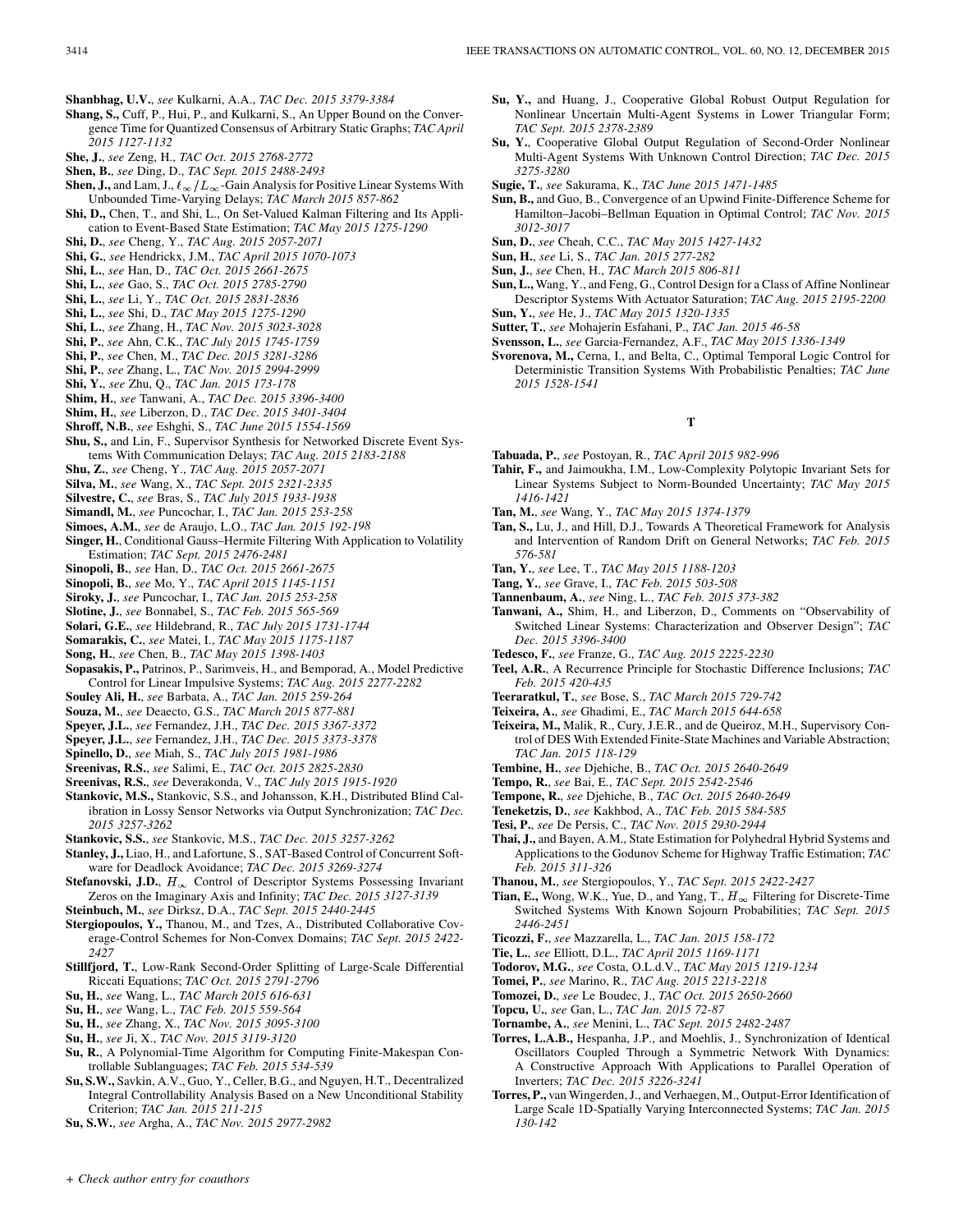**Tzes, A.**, *see* Stergiopoulos, Y., *TAC Sept. 2015 2422-2427*

#### **U**

**Unal, H.U.**, *see* Michiels, W., *TAC Feb. 2015 463-468* **Usai, E.**, *see* Franceschelli, M., *TAC April 2015 1133-1138*

#### **V**

- **Valcarcel Macua, S.,** Chen, J., Zazo, S., and Sayed, A.H., Distributed Policy Evaluation Under Multiple Behavior Strategies; *TAC May 2015 1260-1274*
- **Valcher, M.E.**, *see* Fornasini, E., *TAC Oct. 2015 2734-2739*
- **van der Schaft, A.J.**, *see* Dirksz, D.A., *TAC Sept. 2015 2440-2445*
- **van Wingerden, J.**, *see* Torres, P., *TAC Jan. 2015 130-142*
- **Vargas, A.N.**, *see* Menegaz, H.M.T., *TAC Oct. 2015 2583-2598*
- **Vasca, F.**, *see* Iervolino, R., *TAC Nov. 2015 3077-3082*
- **Vasudevan, R.**, *see* Burden, S.A., *TAC Sept. 2015 2307-2320*
- **Vazquez, R.**, *see* Qi, J., *TAC April 2015 891-906*
- **Venkatesh, S.S.**, *see* Eshghi, S., *TAC June 2015 1554-1569*
- **Verhaegen, M.**, *see* Torres, P., *TAC Jan. 2015 130-142*
- **Viswanathan, M.**, *see* Prabhakar, P., *TAC Dec. 2015 3210-3225*
- **Volk-Makarewicz, W.M.**, *see* Heidergott, B., *TAC Feb. 2015 469-474*
- **Voulgaris, P.G.**, *see* Yu, J., *TAC Feb. 2015 327-341*

# **W**

- **Wada, N.**, Model Predictive Tracking Control for Constrained Linear Systems Using Integrator Resets; *TAC Nov. 2015 3113-3118*
- **Wada, T.,** and Fujisaki, Y., Sequential Randomized Algorithms for Robust Convex Optimization; *TAC Dec. 2015 3356-3361*
- **Wang, D.**, *see* Chi, G., *TAC Nov. 2015 3041-3046*
- **Wang, G.,** Wu, Z., and Xiong, J., A Linear-Quadratic Optimal Control Problem of Forward-Backward Stochastic Differential Equations With Partial Information; *TAC Nov. 2015 2904-2916*
- **Wang, H.**, *see* Zhou, J.L., *TAC Sept. 2015 2524-2529*
- **Wang, H.**, *see* Liu, Y., *TAC May 2015 1445-1450*
- **Wang, J.,** Lanzon, A., and Petersen, I.R., Robust Output Feedback Consensus for Networked Negative-Imaginary Systems; *TAC Sept. 2015 2547-2552*
- **Wang, J.**, *see* Liu, Q., *TAC Dec. 2015 3310-3315*
- **Wang, J.,** and Zhang, Q., Identification of FIR Systems Based on Quantized Output Measurements: A Quadratic Programming-Based Method; *TAC May 2015 1439-1444*
- **Wang, J.**, *see* Chentouf, B., *TAC Nov. 2015 3006-3011*
- **Wang, K.**, *see* Chen, M.Z.Q., *TAC Oct. 2015 2722-2727*
- **Wang, L.,** Isidori, A., and Su, H., Global Stabilization of a Class of Invertible MIMO Nonlinear Systems; *TAC March 2015 616-631*
- **Wang, L.**, *see* Cao, M., *TAC Sept. 2015 2452-2457*
- **Wang, L.,** Ortega, R., Su, H., and Liu, Z., Stabilization of Nonlinear Systems Nonlinearly Depending on Fast Time-Varying Parameters: An Immersion and Invariance Approach; *TAC Feb. 2015 559-564*
- **Wang, L.Y.**, *see* He, Q., *TAC June 2015 1635-1640*
- **Wang, Q.**, *see* He, J., *TAC May 2015 1320-1335*
- **Wang, S.**, *see* Luo, J., *TAC Jan. 2015 88-103*
- **Wang, T.,** and Chiang, H., Neighboring Stable Equilibrium Points in Spatially-Periodic Nonlinear Dynamical Systems: Theory and Applications; *TAC Sept. 2015 2390-2401*
- **Wang, X.**, *see* Huang, M., *TAC Jan. 2015 271-276*
- **Wang, X.,** Liang, Y., Pan, Q., Zhao, C., and Yang, F., Nonlinear Gaussian Smoothers With Colored Measurement Noise; *TAC March 2015 870-876*
- **Wang, X.,** Kharisov, E., and Hovakimyan, N., Real-Time  $\mathcal{L}_1$  Adaptive Control for Uncertain Networked Control Systems; *TAC Sept. 2015 2500-2505*
- **Wang, X.**, *see* Zhou, J.L., *TAC Sept. 2015 2524-2529*
- **Wang, X.,** Mahulea, C., and Silva, M., Diagnosis of Time Petri Nets Using Fault Diagnosis Graph; *TAC Sept. 2015 2321-2335*
- **Wang, X.,** Zhu, J., and Cheng, Z., Synchronization Reachable Topology and Synchronization of Discrete-Time Linear Multi-Agent Systems; *TAC July 2015 1927-1932*
- **Wang, X.,** Andradottir, S., and Ayhan, H., Dynamic Server Assignment With Task-Dependent Server Synergy; *TAC Feb. 2015 570-575*
- **Wang, Y.**, *see* Fan, Y., *TAC Oct. 2015 2779-2784*
- **Wang, Y.**, *see* Nunez, F., *TAC June 2015 1710-1715*
- **Wang, Y.,** Xia, M., Gupta, V., and Antsaklis, P.J., On Feedback Passivity of Discrete-Time Nonlinear Networked Control Systems With Packet Drops; *TAC Sept. 2015 2434-2439*
- **Wang, Y.,** Hori, Y., Hara, S., and Doyle, F.J., Collective Oscillation Period of Inter-Coupled Biological Negative Cyclic Feedback Oscillators; *TAC May 2015 1392-1397*
- **Wang, Y.**, *see* Li, H., *TAC May 2015 1380-1385*
- **Wang, Y.,** Cheng, L., Ren, W., Hou, Z., and Tan, M., Seeking Consensus in Networks of Linear Agents: Communication Noises and Markovian Switching Topologies; *TAC May 2015 1374-1379*
- **Wang, Y.**, *see* Sun, L., *TAC Aug. 2015 2195-2200*
- **Wang, Y.**, *see* Jafari, S., *TAC Aug. 2015 2166-2171*
- **Wang, Z.**, *see* Huang, M., *TAC Jan. 2015 271-276*
- **Wang, Z.**, *see* Ding, D., *TAC Sept. 2015 2488-2493*
- **Wang, Z.**, *see* Liu, Q., *TAC Sept. 2015 2470-2475*
- **Wang, Z.**, *see* Liu, Q., *TAC Sept. 2015 2553-2558*
- **Wedin, E.,** and Hegarty, P., The Hegselmann-Krause Dynamics for the Continuous-Agent Model and a Regular Opinion Function Do Not Always Lead to Consensus; *TAC Sept. 2015 2416-2421*
- **Weerakkody, S.**, *see* Han, D., *TAC Oct. 2015 2661-2675*
- **Wei, H.,** and Ferrari, S., A Geometric Transversals Approach to Sensor Motion Planning for Tracking Maneuvering Targets; *TAC Oct. 2015 2773-2778*
- **Weiss, G.**, *see* Lifshitz, D., *TAC Jan. 2015 216-220*
- **Wen, G.**, *see* Li, Z., *TAC April 2015 1152-1157*
- **Werner, H.**, *see* Hoffmann, C., *TAC July 2015 1904-1909*
- **White, L.B.**, *see* Yassir, Y., *TAC April 2015 1164-1168*
- **Whittaker, S.,** Rudie, K., and McLellan, J., An Augmented Petri Net Model for Health-Care Protocols; *TAC Sept. 2015 2362-2377*
- **Winn, A.,** and Julius, A.A., Safety Controller Synthesis Using Human Generated Trajectories; *TAC June 2015 1597-1610*
- **Wirth, F.**, *see* Mironchenko, A., *TAC Aug. 2015 2102-2113*
- **Wirth, F.R.**, *see* Geiselhart, R., *TAC March 2015 812-817*
- **Woittennek, F.**, *see* Knuppel, T., *TAC Jan. 2015 5-18*
- **Wong, W.K.**, *see* Tian, E., *TAC Sept. 2015 2446-2451*
- **Wonham, W.M.**, *see* Cai, K., *TAC March 2015 659-670*
- **Wu, A.,** and Duan, G., New Iterative Algorithms for Solving Coupled Markovian Jump Lyapunov Equations; *TAC Jan. 2015 289-294*
- **Wu, F.**, *see* Yuan, C., *TAC Jan. 2015 240-245*
- **Wu, J.**, *see* Han, D., *TAC Oct. 2015 2661-2675*
- **Wu, M.**, *see* Zeng, H., *TAC Oct. 2015 2768-2772*
- **Wu, W.**, *see* Luo, J., *TAC Jan. 2015 88-103*
- **Wu, W.,** Reimann, S., Gorges, D., and Liu, S., Suboptimal Event-Triggered Control for Time-Delayed Linear Systems; *TAC May 2015 1386-1391*
- **Wu, Z.**, Stability Criteria of Random Nonlinear Systems and Their Applica-
- tions; *TAC April 2015 1038-1049* **Wu, Z.**, *see* Wang, G., *TAC Nov. 2015 2904-2916*
- **Wulff, K.**, *see* Mironchenko, A., *TAC Aug. 2015 2102-2113*
	-

# **X**

- **Xavier, J.**, *see* Jakovetic, D., *TAC April 2015 922-936*
- **Xavier, J.M.F.**, *see* Mota, J.F.C., *TAC July 2015 2004-2009*
- **Xia, M.**, *see* Wang, Y., *TAC Sept. 2015 2434-2439*
- **Xia, M.,** Antsaklis, P.J., Gupta, V., and McCourt, M.J., Determining Passivity Using Linearization for Systems With Feedthrough Terms; *TAC Sept. 2015 2536-2541*
- **Xiao, F.**, *see* Cao, M., *TAC Sept. 2015 2452-2457*
- **Xiao, M.**, *see* Dai, X., *TAC July 2015 1898-1903*
- **Xin, M.**, *see* Jia, B., *TAC Jan. 2015 199-204*
- **Xiong, J.**, *see* Wang, G., *TAC Nov. 2015 2904-2916*
- **Xu, H.**, *see* Mukaidani, H., *TAC April 2015 1080-1086*
- **Xu, J.**, *see* Zhang, H., *TAC Oct. 2015 2599-2613*
- **Xu, J.,** Zhang, H., and Chai, T., Necessary and Sufficient Condition for Two-Player Stackelberg Strategy; *TAC May 2015 1356-1361*
- **Xu, T.**, *see* Cheng, D., *TAC Sept. 2015 2402-2415*
- **Xu, T.**, *see* Cheng, D., *TAC Dec. 2015 3362-3366*

**Y**

- **Yan, X.**, *see* Cheah, C.C., *TAC May 2015 1427-1432*
- Yan, Z., Zhang, W., and Zhang, G., Finite-Time Stability and Stabilization of Itô Stochastic Systems With Markovian Switching: Mode-Dependent Parameter Approach; *TAC Sept. 2015 2428-2433*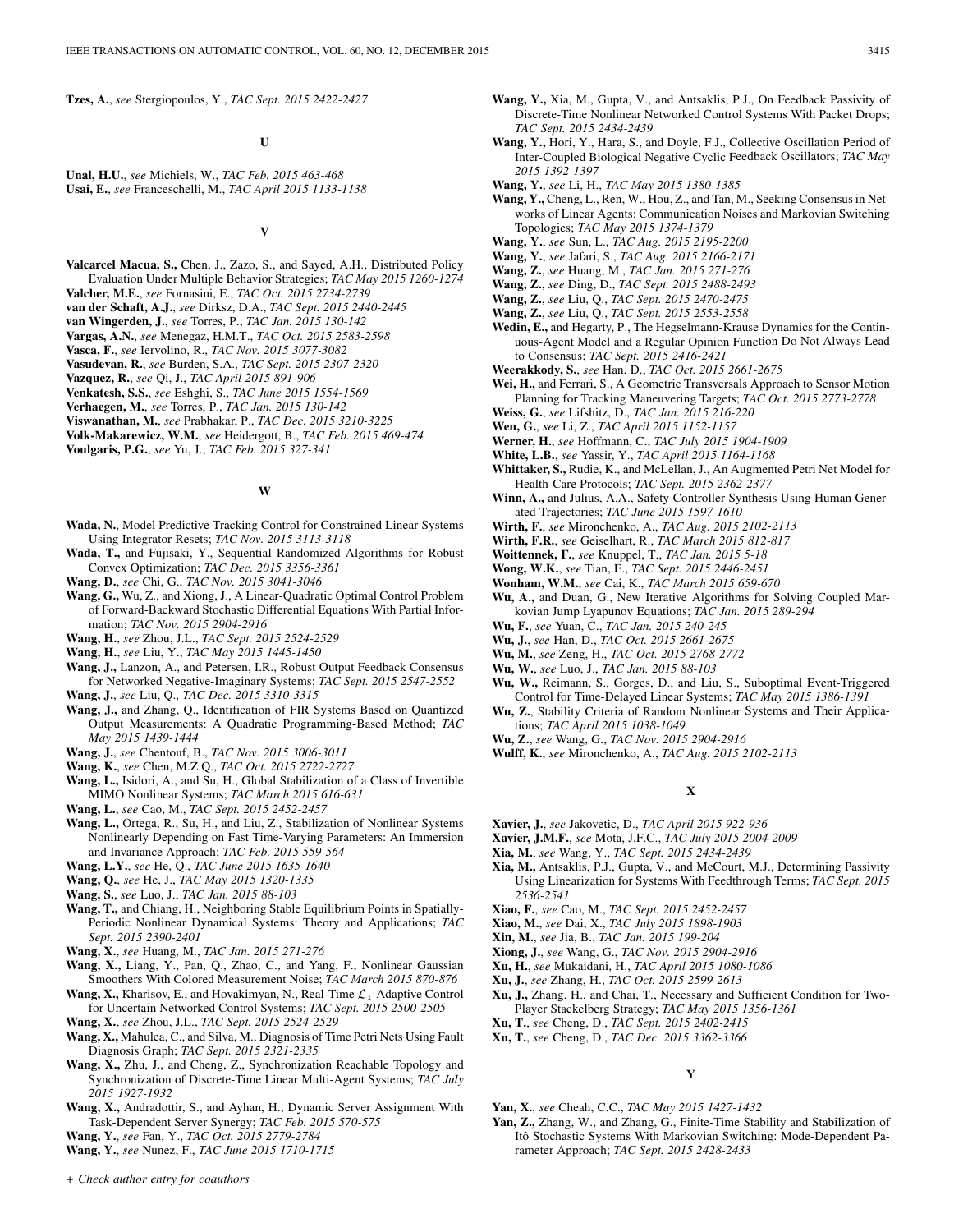- **Yang, F.**, *see* Wang, X., *TAC March 2015 870-876*
- **Yang, G.H.**, *see* Zhou, J.L., *TAC Sept. 2015 2524-2529*
- **Yang, H.,** Jiang, B., and Zhao, J., On Finite-Time Stability of Cyclic Switched Nonlinear Systems; *TAC Aug. 2015 2201-2206*
- **Yang, J.**, *see* Li, S., *TAC Jan. 2015 277-282*
- **Yang, S.D.**, *see* Morris, K., *TAC Feb. 2015 450-462*
- **Yang, T.**, *see* Tian, E., *TAC Sept. 2015 2446-2451*
- Yassir, Y., and White, L.B., Folding Algorithm for Policy Evaluation for Markov Decision Processes With Quasi-Birth Death Structure; *TAC April 2015 1164-1168*
- **Ye, F.,** and Zhou, E., Information Relaxation and Dual Formulation of Controlled Markov Diffusions; *TAC Oct. 2015 2676-2691*
- **Ye, M.,** and Hu, G., Distributed Seeking of Time-Varying Nash Equilibrium for Non-Cooperative Games; *TAC Nov. 2015 3000-3005*
- **Ye, X.**, *see* Huang, C., *TAC Dec. 2015 3263-3268*
- **Yildiz, A.,** and Ozguler, A.B., Partially Informed Agents Can Form a Swarm in a Nash Equilibrium; *TAC Nov. 2015 3089-3094*
- **Yin, G.**, *see* Yuan, Q., *TAC July 2015 1760-1773*
- **Yin, G.G.**, *see* He, Q., *TAC June 2015 1635-1640*
- **Yin, S.**, *see* Zhao, X., *TAC Jan. 2015 221-226*
- **Yu, C.**, *see* Li, X., *TAC April 2015 1093-1098*
- **Yu, H.**, *see* Ji, Z., *TAC March 2015 781-786*
- **Yu, J.,** and Fu, L., An Optimal Compensation Framework for Linear Quadratic Gaussian Control Over Lossy Networks; *TAC Oct. 2015 2692-2697*
- **Yu, J.,** Chung, S., and Voulgaris, P.G., Target Assignment in Robotic Networks: Distance Optimality Guarantees and Hierarchical Strategies; *TAC Feb. 2015 327-341*
- **Yu, L.**, *see* Chen, B., *TAC May 2015 1398-1403*
- **Yu, X.**, *see* Li, S., *TAC Jan. 2015 277-282*
- **Yu, Z.**, *see* Chen, L., *TAC May 2015 1422-1426*
- **Yuan, C.,** and Wu, F., Hybrid Control for Switched Linear Systems With Average Dwell Time; *TAC Jan. 2015 240-245*
- Yuan, Q., and Yin, G., Analyzing Convergence and Rates of Convergence of Particle Swarm Optimization Algorithms Using Stochastic Approximation Methods; *TAC July 2015 1760-1773*
- **Yudovina, E.,** and Michailidis, G., Socially Optimal Charging Strategies for Electric Vehicles; *TAC March 2015 837-842*
- **Yue, D.**, *see* Tian, E., *TAC Sept. 2015 2446-2451*
- **Yuksel, S.**, *see* Saldi, N., *TAC Feb. 2015 553-558*
- **Yuksel, S.**, *see* Arslan, G., *TAC Feb. 2015 358-372*

# **Z**

- **Zaccour, G.**, *see* Reddy, P.V., *TAC Sept. 2015 2559-2564*
- **Zalluhoglu, U.**, *see* Gao, Q., *TAC Nov. 2015 3018-3022*
- **Zampieri, S.**, *see* Bolognani, S., *TAC April 2015 966-981*
- **Zasadzinski, M.**, *see* Barbata, A., *TAC Jan. 2015 259-264*
- **Zazo, S.**, *see* Valcarcel Macua, S., *TAC May 2015 1260-1274*
- **Zeilinger, M.N.**, *see* Hours, J., *TAC July 2015 1969-1974*
- **Zeng, H.,** He, Y., Wu, M., and She, J., Free-Matrix-Based Integral Inequality for Stability Analysis of Systems With Time-Varying Delay; *TAC Oct. 2015 2768-2772*
- **Zeng, X.,** and Hui, Q., Energy-Event-Triggered Hybrid Supervisory Control for Cyber-Physical Network Systems; *TAC Nov. 2015 3083-3088*
- **Zhang, G.**, *see* Yan, Z., *TAC Sept. 2015 2428-2433*
- **Zhang, H.,** Li, L., Xu, J., and Fu, M., Linear Quadratic Regulation and Stabilization of Discrete-Time Systems With Delay and Multiplicative Noise; *TAC Oct. 2015 2599-2613*
- **Zhang, H.**, *see* Xu, J., *TAC May 2015 1356-1361*
- **Zhang, H.,** Cheng, P., Shi, L., and Chen, J., Optimal Denial-of-Service Attack Scheduling With Energy Constraint; *TAC Nov. 2015 3023-3028*
- **Zhang, J.**, *see* Ni, Y., *TAC July 2015 1786-1800*
- **Zhang, J.F.**, *see* Zhou, J.L., *TAC Sept. 2015 2524-2529*
- **Zhang, L.,** Zhuang, S., Shi, P., and Zhu, Y., Uniform Tube Based Stabilization of Switched Linear Systems With Mode-Dependent Persistent Dwell-Time; *TAC Nov. 2015 2994-2999*
- **Zhang, Q.**, *see* Wang, J., *TAC May 2015 1439-1444*
- **Zhang, R.**, *see* Cai, K., *TAC March 2015 659-670*
- **Zhang, W.**, *see* Yan, Z., *TAC Sept. 2015 2428-2433*
- **Zhang, W.**, *see* Lin, X., *TAC April 2015 1121-1126*
- **Zhang, W.**, *see* Chen, B., *TAC May 2015 1398-1403*
- **Zhang, X.,** and Lin, Y., Adaptive Control of Nonlinear Time-Delay Systems With Application to a Two-Stage Chemical Reactor; *TAC April 2015 1074- 1079*
- **Zhang, X.,** and Papachristodoulou, A., Improving the Performance of Network Congestion Control Algorithms; *TAC Feb. 2015 522-527*
- **Zhang, X.,** Su, H., and Lu, R., Second-Order Integral Sliding Mode Control for Uncertain Systems With Control Input Time Delay Based on Singular Perturbation Approach; *TAC Nov. 2015 3095-3100*
- **Zhao, C.**, *see* Wang, X., *TAC March 2015 870-876*
- **Zhao, J.**, *see* Yang, H., *TAC Aug. 2015 2201-2206*
- **Zhao, X.,** Yin, S., Li, H., and Niu, B., Switching Stabilization for a Class of Slowly Switched Systems; *TAC Jan. 2015 221-226*
- **Zhao, X.,** and Deng, F., Divided State Feedback Control of Stochastic Systems; *TAC July 2015 1870-1885*
- **Zhao, Y.,** and Gupta, V., A Bode-Like Integral for Discrete Linear Time-Periodic Systems; *TAC Sept. 2015 2494-2499*
- **Zhao, Y.**, *see* Cheng, D., *TAC Dec. 2015 3362-3366*
- **Zhao, Y.,** and Gupta, V., Feedback Stabilization of Bernoulli Jump Nonlinear Systems: A Passivity-Based Approach; *TAC Aug. 2015 2254-2259*
- **Zheng, G.**, *see* Bejarano, F.J., *TAC July 2015 1957-1962*
- **Zhou, D.H.**, *see* Liu, Q., *TAC Sept. 2015 2470-2475*
- **Zhou, D.H.**, *see* Liu, Q., *TAC Sept. 2015 2553-2558*
- **Zhou, E.**, *see* Ye, F., *TAC Oct. 2015 2676-2691*
- **Zhou, H.**, *see* Guo, B., *TAC Jan. 2015 143-157*
- **Zhou, J.L.,** Wang, X., Zhang, J.F., Wang, H., and Yang, G.H., A New Measure of Uncertainty and the Control Loop Performance Assessment for Output Stochastic Distribution Systems; *TAC Sept. 2015 2524-2529*
- **Zhou, M.**, *see* Luo, J., *TAC Jan. 2015 88-103*
- **Zhu, J.**, *see* Wang, X., *TAC July 2015 1927-1932*
- **Zhu, Q.,** and Shi, Y., Optimal Control of Backward Doubly Stochastic Systems With Partial Information; *TAC Jan. 2015 173-178*
- **Zhu, W.**, *see* Li, H., *TAC July 2015 1998-2003*
- **Zhu, W.,** and Jiang, Z., Event-Based Leader-following Consensus of Multi-Agent Systems with Input Time Delay; *TAC May 2015 1362-1367*
- **Zhu, Y.**, *see* Zhang, L., *TAC Nov. 2015 2994-2999*
- **Zhuang, S.**, *see* Zhang, L., *TAC Nov. 2015 2994-2999*
- **Zorzi, M.**, Multivariate Spectral Estimation Based on the Concept of Optimal Prediction; *TAC June 2015 1647-1652*
- **Zou, Y.**, *see* Chen, M.Z.Q., *TAC Oct. 2015 2722-2727*

# **SUBJECT INDEX**

# **A**

#### **Absolute stability**

A Less Conservative LMI Condition for Stability of Discrete-Time Systems With Slope-Restricted Nonlinearities. *Ahmad, N.S.,* +, *TAC June 2015 1692-1697*

# **Active disturbance rejection control**

Output Feedback Stabilization for One-Dimensional Wave Equation Subject to Boundary Disturbance. *Guo, B.,* +, *TAC March 2015 824-830*

Robustness and Performance of Adaptive Suppression of Unknown Periodic Disturbances. *Jafari, S.,* +, *TAC Aug. 2015 2166-2171*

#### **Actuators**

A Complete Characterization of the Maximal Contractively Invariant Ellipsoids of Linear Systems Under Saturated Linear Feedback. *Li, Y.,* +, *TAC Jan. 2015 179-185*

Actuator Fault Tolerant Control: A Receding Horizon Set-Theoretic Approach. *Franze, G.,* +, *TAC Aug. 2015 2225-2230*

Coordinating Controllers for Constrained Linear Systems by Virtual State Governors. *Di Cairano, S.,* +, *TAC Aug. 2015 2177-2182*

Model Reduction Near Periodic Orbits of Hybrid Dynamical Systems. *Burden, S.A.,* +, *TAC Oct. 2015 2626-2639*

Multi-Input Sliding Mode Control of Nonlinear Uncertain Non-Affine Systems With Mono-Directional Actuation. *Bartolini, G.,* +, *TAC Feb. 2015 393-403*

Using  $H_2$ -Control Performance Metrics for the Optimal Actuator Location of Distributed Parameter Systems. *Morris, K.,* +, *TAC Feb. 2015 450-462*

# **Ad hoc networks**

Further Results on Paracontracting Matrices and Correction to "Optimal Semistable Control in *Ad Hoc* Network Systems: A Sequential Two-Stage Approach". *Hui, Q., TAC Dec. 2015 3305-3309*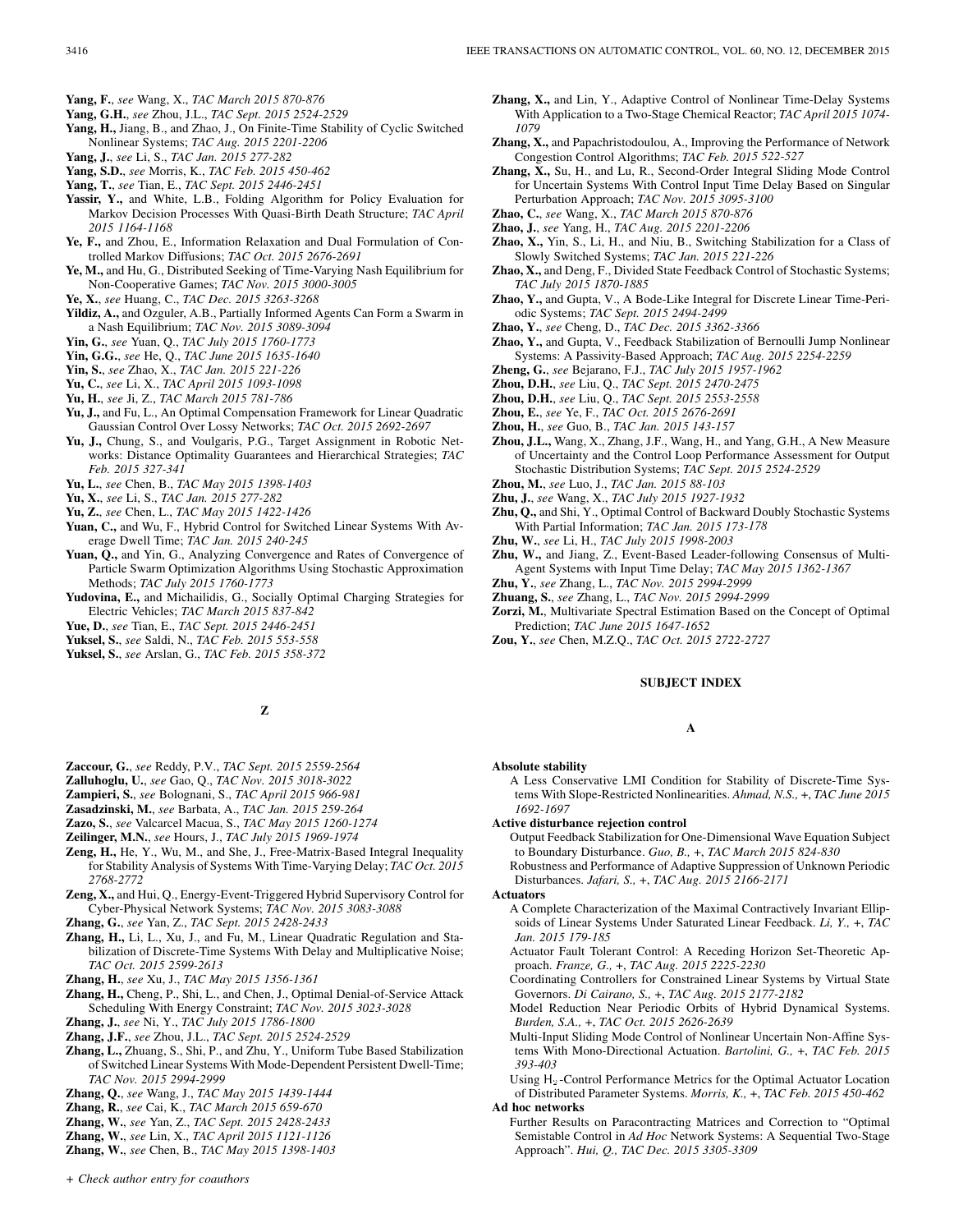#### **Adaptive control**

Adaptive Control of Nonlinear Time-Delay Systems With Application to a Two-Stage Chemical Reactor. *Zhang, X.,* +, *TAC April 2015 1074-1079* Adaptive Cooperative Output Regulation for a Class of Nonlinear Multi-

Agent Systems. *Liu, L., TAC June 2015 1677-1682* Adaptive Output Feedback Based on Closed-Loop Reference Models.

*Gibson, T.E.,* +, *TAC Oct. 2015 2728-2733*

An Online Simplified Nonlinear Controller for Transient Stabilization Enhancement of DFIG in Multi-Machine Power Systems. *Kenne, G.,* +, *TAC Sept. 2015 2464-2469*

Control Design for a Class of Affine Nonlinear Descriptor Systems With Actuator Saturation. *Sun, L.,* +, *TAC Aug. 2015 2195-2200*

Cooperative Global Output Regulation of Second-Order Nonlinear Multi-Agent Systems With Unknown Control Direction. *Su, Y., TAC Dec. 2015 3275-3280*

Designing Fully Distributed Consensus Protocols for Linear Multi-Agent Systems With Directed Graphs. *Li, Z.,* +, *TAC April 2015 1152-1157*

Global Adaptive Dynamic Programming for Continuous-Time Nonlinear Systems. *Jiang, Y.,* +, *TAC Nov. 2015 2917-2929*

Multiple Model Adaptive Control for a Class of Linear-Bounded Nonlinear Systems. *Huang, M.,* +, *TAC Jan. 2015 271-276*

Real-Time  $\mathcal{L}_1$  Adaptive Control for Uncertain Networked Control Systems. *Wang, X.,* +, *TAC Sept. 2015 2500-2505*

Robustness and Performance of Adaptive Suppression of Unknown Periodic Disturbances. *Jafari, S.,* +, *TAC Aug. 2015 2166-2171*

#### **Additives**

Distributed Blind Calibration in Lossy Sensor Networks via Output Synchronization. *Stankovic, M.S.,* +, *TAC Dec. 2015 3257-3262*

# **Aerospace control**

Reachability Using Arbitrary Performance Indices. *Holzinger, M.J.,* +, *TAC April 2015 1099-1103*

Simultaneous Perturbation Stochastic Approximation for Tracking Under Unknown but Bounded Disturbances. *Granichin, O.,* +, *TAC June 2015 1653-1658*

#### **Aerospace electronics**

Lifted Evaluation of mp-MIQP Solutions. *Fuchs, A.,* +, *TAC Dec. 2015 3328-3331*

# **Air pollution control**

Socially Optimal Charging Strategies for Electric Vehicles. *Yudovina, E.,* +, *TAC March 2015 837-842*

# **Aircraft control**

Global Exponential Attitude Tracking Controls on SO(3). *Lee, T., TAC Oct. 2015 2837-2842*

Scalable Safety-Preserving Robust Control Synthesis for Continuous-Time Linear Systems. *Kaynama, S.,* +, *TAC Nov. 2015 3065-3070*

# **Algebra**

A Complete Characterization of the Maximal Contractively Invariant Ellipsoids of Linear Systems Under Saturated Linear Feedback. *Li, Y.,* +, *TAC Jan. 2015 179-185*

Constructive Interconnection and Damping Assignment for Port-Controlled Hamiltonian Systems. *Nunna, K.,* +, *TAC Sept. 2015 2350-2361*

# **Algorithm design and analysis**

 $H_{\infty}$  Control of Descriptor Systems Possessing Invariant Zeros on the Imaginary Axis and Infinity. *Stefanovski, J.D., TAC Dec. 2015 3127-3139*

# **Analytical models**

Non-Trivial Output Synchronization of Heterogeneous Passive Systems. *Lee, S.,* +, *TAC Dec. 2015 3322-3327*

#### **Approximation methods**

Singularly Perturbed Lie Bracket Approximation. *Durr, H.,* +, *TAC Dec. 2015 3287-3292*

Spectrum of Monodromy Operator for a Time-Delay System With Application to Stability Analysis. *Kim, J.H.,* +, *TAC Dec. 2015 3385-3390*

Stochastic Estimation for Two-State Linear Dynamic Systems With Additive Cauchy Noises. *Fernandez, J.H.,* +, *TAC Dec. 2015 3367-3372*

Towards a Generic Constructive Nonlinear Control Design Tool Using Relaxed Control. *Jayawardhana, B., TAC Dec. 2015 3293-3298*

# **Approximation theory**

Actuator Fault Tolerant Control: A Receding Horizon Set-Theoretic Approach. *Franze, G.,* +, *TAC Aug. 2015 2225-2230*

Analyzing Convergence and Rates of Convergence of Particle Swarm Optimization Algorithms Using Stochastic Approximation Methods. *Yuan, Q.,* +, *TAC July 2015 1760-1773*

Ancillary Service to the Grid Using Intelligent Deferrable Loads. *Meyn, S.P.,* +, *TAC Nov. 2015 2847-2862*

Continuous-Discrete Time Observer Design for Lipschitz Systems With Sampled Measurements. *Dinh, T.N.,* +, *TAC March 2015 787-792*

Dissipativity-Preserving Model Reduction for Large-Scale Distributed Control Systems. *Ishizaki, T.,* +, *TAC April 2015 1023-1037*

Distributed Randomized PageRank Algorithm Based on Stochastic Approximation. *Lei, J.,* +, *TAC June 2015 1641-1646*

Gaussian MAP Filtering Using Kalman Optimization. *Garcia-Fernandez, A.F.,* +, *TAC May 2015 1336-1349*

Least Restrictive Supervisors for Intersection Collision Avoidance: A Scheduling Approach. *Colombo, A.,* +, *TAC June 2015 1515-1527*

Multivariate Spectral Estimation Based on the Concept of Optimal Prediction. *Zorzi, M., TAC June 2015 1647-1652*

Optimal Filter Approximations in Conditionally Gaussian Pairwise Markov Switching Models. *Abbassi, N.,* +, *TAC April 2015 1104-1109*

Scalable Safety-Preserving Robust Control Synthesis for Continuous-Time Linear Systems. *Kaynama, S.,* +, *TAC Nov. 2015 3065-3070*

- Simultaneous Perturbation Stochastic Approximation for Tracking Under Unknown but Bounded Disturbances. *Granichin, O.,* +, *TAC June 2015 1653-1658*
- Stabilizability and Controllability of Spatially Invariant P.D.E. Systems. *Curtain, R.F., TAC Feb. 2015 383-392*

Stabilization of Switched Linear Differential Algebraic Equations and Periodic Switching. *Mironchenko, A.,* +, *TAC Aug. 2015 2102-2113*

Target Assignment in Robotic Networks: Distance Optimality Guarantees and Hierarchical Strategies. *Yu, J.,* +, *TAC Feb. 2015 327-341*

Whither Discrete Time Model Predictive Control?. *Pannocchia, G.,* +, *TAC Jan. 2015 246-252*

# **Assembling**

Optimal Control of a Single-Product Assemble-to-Order System With Multiple Demand Classes and Backordering. *Pang, Z., TAC Feb. 2015 480-484* **Assembly**

Probabilistic Performance Guarantees for Distributed Self-Assembly. *Fox, M.J.,* +, *TAC Dec. 2015 3180-3194*

**Asset management**

Multi-Period Mean-Variance Portfolio Optimization With High-Order Coupled Asset Dynamics. *He, J.,* +, *TAC May 2015 1320-1335*

**Asymptotic stability**

 $\mathcal{H}_{\infty}$  and  $\mathcal{H}_{2}$  Norms of 2-D Mixed Continuous-Discrete-Time Systems via Rationally-Dependent Complex Lyapunov Functions. *Chesi, G.,* +, *TAC Oct. 2015 2614-2625*

A Globally Exponentially Stable Tracking Controller for Mechanical Systems Using Position Feedback. *Romero, J.G.,* +, *TAC March 2015 818-823* A Recurrence Principle for Stochastic Difference Inclusions. *Teel, A.R., TAC Feb. 2015 420-435*

A Relaxed Small-Gain Theorem for Interconnected Discrete-Time Systems. *Geiselhart, R.,* +, *TAC March 2015 812-817*

Adaptive Cooperative Output Regulation for a Class of Nonlinear Multi-Agent Systems. *Liu, L., TAC June 2015 1677-1682*

An Asymptotic Ratio Characterization of Input-to-State Stability. *Liberzon, D.,* +, *TAC Dec. 2015 3401-3404*

Asymptotic Optimality and Rates of Convergence of Quantized Stationary Policies in Stochastic Control. *Saldi, N.,* +, *TAC Feb. 2015 553-558*

Characterizations of Input-to-State Stability for Systems With Multiple Invariant Sets. *Angeli, D.,* +, *TAC Dec. 2015 3242-3256*

Constrained Spectrum Control. *Hours, J.,* +, *TAC July 2015 1969-1974* Constructive Interconnection and Damping Assignment for Port-Controlled

Hamiltonian Systems. *Nunna, K.,* +, *TAC Sept. 2015 2350-2361* Critical Effects of the Polarity Change in Delayed States Within an LTI Dy-

namics With Multiple Delays. *Gao, Q.,* +, *TAC Nov. 2015 3018-3022*

Distributed Switching Control to Achieve Almost Sure Safety for Leader-Follower Vehicular Networked Systems. *Hu, B.,* +, *TAC Dec. 2015 3195- 3209*

Geometric Controllability and Stabilization of Spherical Robot Dynamics. *Muralidharan, V.,* +, *TAC Oct. 2015 2762-2767*

Global Exponential Attitude Tracking Controls on SO(3). *Lee, T., TAC Oct. 2015 2837-2842*

Hybrid Certainty Equivalence Control of Rigid Bodies With Quaternion Measurements. *Schlanbusch, R.,* +, *TAC Sept. 2015 2512-2517*

Implicit Lyapunov-Krasovski Functionals for Stability Analysis and Control Design of Time-Delay Systems. *Polyakov, A.,* +, *TAC Dec. 2015 3344-3349* Multi-Agent Deployment in 3-D via PDE Control. *Qi, J.,* +, *TAC April 2015 891-906*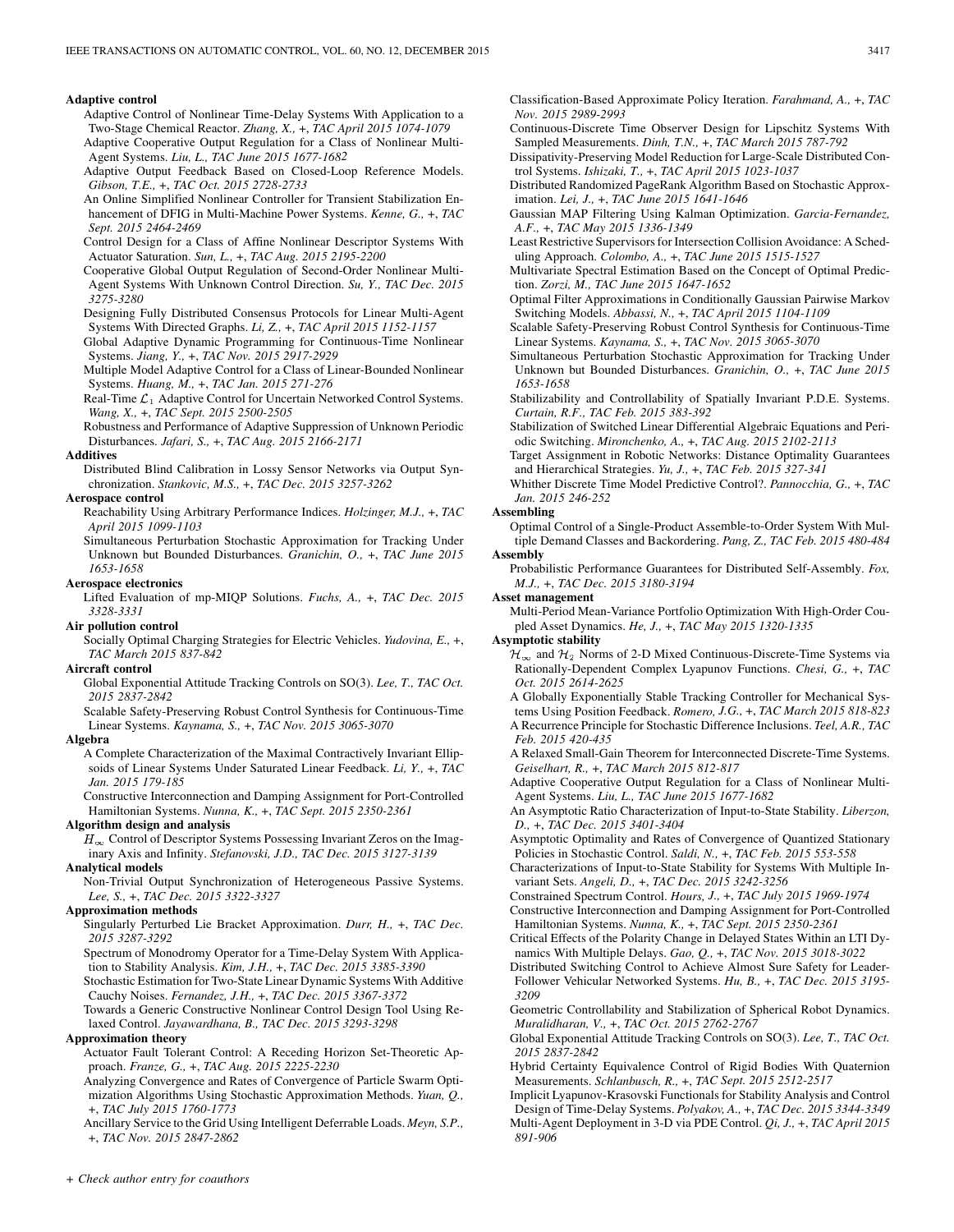Multirate Output Feedback Control of Nonlinear Networked Control Systems. *Beikzadeh, H.,* +, *TAC July 2015 1939-1944*

- Neighboring Stable Equilibrium Points in Spatially-Periodic Nonlinear Dynamical Systems: Theory and Applications. *Wang, T.,* +, *TAC Sept. 2015 2390-2401*
- Nonlinear Local Stabilization of a Viscous Hamilton-Jacobi PDE. *Bekiaris-Liberis, N.,* +, *TAC June 2015 1698-1703*
- Novel Criteria for Exponential Stability of Nonlinear Differential Systems With Delay. *Pham Huu Anh Ngoc, TAC Feb. 2015 485-490*
- On Feedback Passivity of Discrete-Time Nonlinear Networked Control Systems With Packet Drops. *Wang, Y.,* +, *TAC Sept. 2015 2434-2439*
- On Simultaneous Stabilization by Feedback of Finitely Many Oscillators. *Ryan, E.P., TAC April 2015 1110-1114*
- On the Decay Rates of Homogeneous Positive Systems of Any Degree With Time-Varying Delays. *Dong, J., TAC Nov. 2015 2983-2988*
- Sampled-Data Piecewise Affine Differential Inclusions. *Moarref, M.,* +, *TAC March 2015 850-856*
- Singularly Perturbed Lie Bracket Approximation. *Durr, H.,* +, *TAC Dec. 2015 3287-3292*
- Stability Analysis of Time-Varying Neutral Time-Delay Systems. *Mazenc, F., TAC Feb. 2015 540-546*
- Stability and Persistent Excitation in Signal Sets. *Lee, T.,* +, *TAC May 2015 1188-1203*
- Stability Criteria of Random Nonlinear Systems and Their Applications. *Wu, Z., TAC April 2015 1038-1049*
- Stability Preserving Simulations and Bisimulations for Hybrid Systems. *Prabhakar, P.,* +, *TAC Dec. 2015 3210-3225*
- Stabilizability and Controllability of Spatially Invariant P.D.E. Systems. *Curtain, R.F., TAC Feb. 2015 383-392*
- Stabilizing Switching Signals for Switched Systems. *Kundu, A.,* +, *TAC March 2015 882-888*
- Switching Stabilization for a Class of Slowly Switched Systems. *Zhao, X.,* +, *TAC Jan. 2015 221-226*
- The Active Disturbance Rejection Control to Stabilization for Multi-Dimensional Wave Equation With Boundary Control Matched Disturbance. *Guo, B.,* +, *TAC Jan. 2015 143-157*
- The Asymptotic Consensus Problem on Convex Metric Spaces. *Matei, I.,* +, *TAC April 2015 907-921*
- Uniform Tube Based Stabilization of Switched Linear Systems With Mode-Dependent Persistent Dwell-Time. *Zhang, L.,* +, *TAC Nov. 2015 2994-2999*

# **Asynchronous generators**

An Online Simplified Nonlinear Controller for Transient Stabilization Enhancement of DFIG in Multi-Machine Power Systems. *Kenne, G.,* +, *TAC Sept. 2015 2464-2469*

# **Attitude control**

Global Exponential Attitude Tracking Controls on SO(3). *Lee, T., TAC Oct. 2015 2837-2842*

Intrinsic Filtering on Lie Groups With Applications to Attitude Estimation. *Barrau, A.,* +, *TAC Feb. 2015 436-449*

# **Automata theory**

A Petri Net Diagnoser for Discrete Event Systems Modeled by Finite State Automata. *Cabral, F.G.,* +, *TAC Jan. 2015 59-71*

# **Autonomous aerial vehicles**

- Scalable Safety-Preserving Robust Control Synthesis for Continuous-Time Linear Systems. *Kaynama, S.,* +, *TAC Nov. 2015 3065-3070*
- Simultaneous Perturbation Stochastic Approximation for Tracking Under Unknown but Bounded Disturbances. *Granichin, O.,* +, *TAC June 2015 1653-1658*

# **Autoregressive moving average processes**

Recursive Identification of Multi-Input Multi-Output Errors-in-Variables Hammerstein Systems. *Mu, B.,* +, *TAC March 2015 843-849*

# **Autoregressive processes**

Nonlinear Gaussian Smoothers With Colored Measurement Noise. *Wang, X.,* +, *TAC March 2015 870-876*

**B**

# **Backstepping**

#### Robust Constrained Control for MIMO Nonlinear Systems Based on Disturbance Observer. *Chen, M.,* +, *TAC Dec. 2015 3281-3286* **Bandwidth**

Correction to "An Efficient Game Form for Unicast Service Provisioning" [Feb 12 392-404]. *Kakhbod, A.,* +, *TAC Feb. 2015 584-585*

#### **Bang-bang control**

Optimal Control of a Capacitor-Type Energy Storage System. *Lifshitz, D.,* +, *TAC Jan. 2015 216-220*

#### **Battery management systems**

Worst-Case Optimal Battery Filling Policies With Constrained Adjustable Service. *Le Boudec, J.,* +, *TAC Oct. 2015 2650-2660*

**Battery powered vehicles**

Worst-Case Optimal Battery Filling Policies With Constrained Adjustable Service. *Le Boudec, J.,* +, *TAC Oct. 2015 2650-2660*

#### **Bayes methods**

Conditional Gauss–Hermite Filtering With Application to Volatility Estimation. *Singer, H., TAC Sept. 2015 2476-2481*

# **Beams (structures)**

On the Stabilization of the Disk-Beam System via Torque and Direct Strain Feedback Controls. *Chentouf, B.,* +, *TAC Nov. 2015 3006-3011*

Using  $H_2$ -Control Performance Metrics for the Optimal Actuator Location of Distributed Parameter Systems. *Morris, K.,* +, *TAC Feb. 2015 450-462*

# **Biocontrol**

Simple PD Control Scheme for Robotic Manipulation of Biological Cell. *Cheah, C.C.,* +, *TAC May 2015 1427-1432*

#### **Biology**

Collective Oscillation Period of Inter-Coupled Biological Negative Cyclic Feedback Oscillators. *Wang, Y.,* +, *TAC May 2015 1392-1397*

Modeling, Analysis and Control of Networked Evolutionary Games. *Cheng, D.,* +, *TAC Sept. 2015 2402-2415*

# **Bond graphs**

Sensor Placement for Fault Isolability Based on Bond Graphs. *Chi, G.,* +, *TAC Nov. 2015 3041-3046*

# **Boolean algebra**

Stabilization, Controllability and Optimal Control of Boolean Networks With Impulsive Effects and State Constraints. *Chen, H.,* +, *TAC March 2015 806-811*

#### **Boolean functions**

Fault Detection Analysis of Boolean Control Networks. *Fornasini, E.,* +, *TAC Oct. 2015 2734-2739*

Logical Matrix Factorization With Application to Topological Structure Analysis of Boolean Network. *Li, H.,* +, *TAC May 2015 1380-1385*

On a Sufficient Information Structure for Supervisory Policies That Enforce Liveness in a Class of General Petri Nets. *Deverakonda, V.,* +, *TAC July 2015 1915-1920*

SAT-Based Control of Concurrent Software for Deadlock Avoidance. *Stanley, J.,* +, *TAC Dec. 2015 3269-3274*

# **Boundary conditions**

On the Problem of Minimum Asymptotic Exit Rate for Stochastically Perturbed Multi-Channel Dynamical Systems. *Befekadu, G.K.,* +, *TAC Dec. 2015 3391-3395*

# **Boundary-value problems**

Open-Loop Nash Equilibria in a Class of Linear-Quadratic Difference Games With Constraints. *Reddy, P.V.,* +, *TAC Sept. 2015 2559-2564*

**C**

# **Calculus**

A Generalized Gossip Algorithm on Convex Metric Spaces. *Matei, I.,* +, *TAC May 2015 1175-1187*

# **Calibration**

Distributed Blind Calibration in Lossy Sensor Networks via Output Synchronization. *Stankovic, M.S.,* +, *TAC Dec. 2015 3257-3262*

#### **Cantilevers**

Using  $H_2$ -Control Performance Metrics for the Optimal Actuator Location of Distributed Parameter Systems. *Morris, K.,* +, *TAC Feb. 2015 450-462* **Capacitor storage**

Optimal Control of a Capacitor-Type Energy Storage System. *Lifshitz, D.,* +, *TAC Jan. 2015 216-220*

# **Cascade systems**

Conditions on Decomposing Linear Systems With More Than One Matrix to Block Triangular or Diagonal Form. *Mesbahi, A.,* +, *TAC Jan. 2015 233-239* Synthesis of Linear Coherent Quantum Control Systems Using A Differential Evolution Algorithm. *Harno, H.G.,* +, *TAC March 2015 799-805*

# **Causality**

Sensor Placement for Fault Isolability Based on Bond Graphs. *Chi, G.,* +, *TAC Nov. 2015 3041-3046*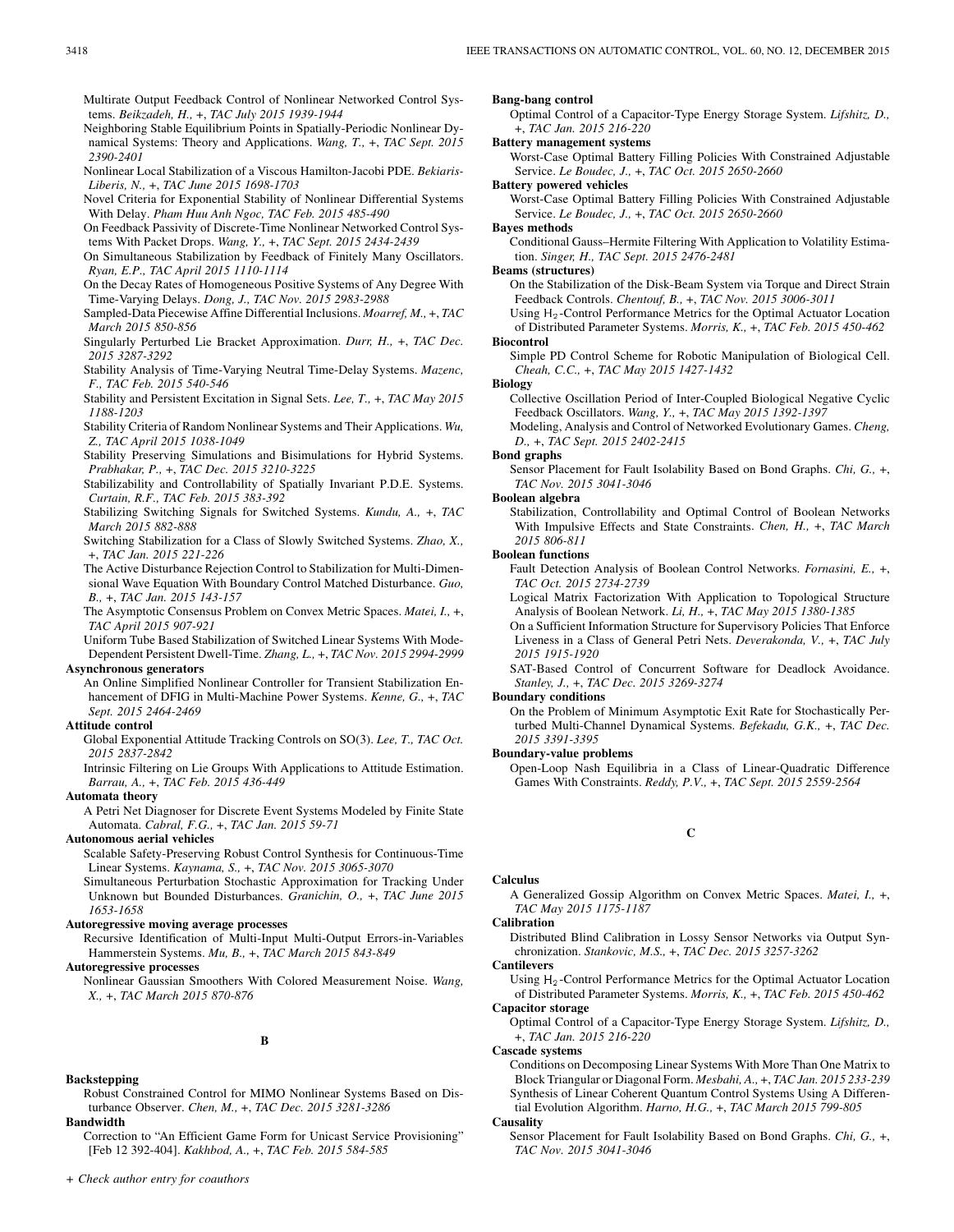# **Cause-effect analysis**

Sensor Placement for Fault Isolability Based on Bond Graphs. *Chi, G.,* +, *TAC Nov. 2015 3041-3046*

#### **Cellular biophysics**

Collective Oscillation Period of Inter-Coupled Biological Negative Cyclic Feedback Oscillators. *Wang, Y.,* +, *TAC May 2015 1392-1397*

Simple PD Control Scheme for Robotic Manipulation of Biological Cell. *Cheah, C.C.,* +, *TAC May 2015 1427-1432*

# **Channel capacity**

An Upper Bound on the Convergence Time for Quantized Consensus of Arbitrary Static Graphs. *Shang, S.,* +, *TAC April 2015 1127-1132*

# **Chemical reactors**

Adaptive Control of Nonlinear Time-Delay Systems With Application to a Two-Stage Chemical Reactor. *Zhang, X.,* +, *TAC April 2015 1074-1079*

# **Closed loop systems**

 $H_{\infty}$  Control of Descriptor Systems Possessing Invariant Zeros on the Imaginary Axis and Infinity. *Stefanovski, J.D., TAC Dec. 2015 3127-3139*

A Detector-Based Approach for the  $H_2$  Control of Markov Jump Linear Systems With Partial Information. *Costa, O.L.d.V.,* +, *TAC May 2015 1219- 1234*

- A Globally Exponentially Stable Tracking Controller for Mechanical Systems Using Position Feedback. *Romero, J.G.,* +, *TAC March 2015 818-823*
- Adaptation and Optimization of Synchronization Gains in the Regulation Control of Networked Distributed Parameter Systems. *Demetriou, M.A., TAC Aug. 2015 2219-2224*
- Adaptive Cooperative Output Regulation for a Class of Nonlinear Multi-Agent Systems. *Liu, L., TAC June 2015 1677-1682*
- Adaptive Output Feedback Based on Closed-Loop Reference Models. *Gibson, T.E.,* +, *TAC Oct. 2015 2728-2733*
- Closed-Loop Optimal Experiment Design: Solution via Moment Extension. *Hildebrand, R.,* +, *TAC July 2015 1731-1744*
- Constructive Interconnection and Damping Assignment for Port-Controlled Hamiltonian Systems. *Nunna, K.,* +, *TAC Sept. 2015 2350-2361*
- Cooperative Global Output Regulation of Second-Order Nonlinear Multi-Agent Systems With Unknown Control Direction. *Su, Y., TAC Dec. 2015 3275-3280*
- Coordinating Controllers for Constrained Linear Systems by Virtual State Governors. *Di Cairano, S.,* +, *TAC Aug. 2015 2177-2182*
- Direct Design of Discrete-Time LPV Feedback Controllers. *Novara, C., TAC Oct. 2015 2819-2824*
- Direct Synthesis of Fixed-Order  $\mathcal{H}_{\infty}$  Controllers. *Babazadeh, M., +, TAC Oct. 2015 2704-2709*
- Dissipativity-Preserving Model Reduction for Large-Scale Distributed Control Systems. *Ishizaki, T.,* +, *TAC April 2015 1023-1037*
- Divided State Feedback Control of Stochastic Systems. *Zhao, X.,* +, *TAC July 2015 1870-1885*
- Dynamic Triggering Mechanisms for Event-Triggered Control. *Girard, A., TAC July 2015 1992-1997*
- Hybrid Certainty Equivalence Control of Rigid Bodies With Quaternion Measurements. *Schlanbusch, R.,* +, *TAC Sept. 2015 2512-2517*
- Input-to-State Stabilizing Control Under Denial-of-Service. *De Persis, C.,* +, *TAC Nov. 2015 2930-2944*
- Multi-Agent Deployment in 3-D via PDE Control. *Qi, J.,* +, *TAC April 2015 891-906*
- Multiple Model Adaptive Control for a Class of Linear-Bounded Nonlinear Systems. *Huang, M.,* +, *TAC Jan. 2015 271-276*
- Networked Control With Stochastic Scheduling. *Liu, K.,* +, *TAC Nov. 2015 3071-3076*
- Nonlinear Local Stabilization of a Viscous Hamilton-Jacobi PDE. *Bekiaris-Liberis, N.,* +, *TAC June 2015 1698-1703*
- Observer-Based Feedback Controller Design for a Class of Stochastic Systems With Non-Gaussian Variables. *Liu, Y.,* +, *TAC May 2015 1445-1450*
- On Feedback Passivity of Discrete-Time Nonlinear Networked Control Systems With Packet Drops. *Wang, Y.,* +, *TAC Sept. 2015 2434-2439*
- On the Stabilization of the Disk-Beam System via Torque and Direct Strain Feedback Controls. *Chentouf, B.,* +, *TAC Nov. 2015 3006-3011*
- Output Feedback Stabilization for One-Dimensional Wave Equation Subject to Boundary Disturbance. *Guo, B.,* +, *TAC March 2015 824-830*
- Safety Controller Synthesis Using Human Generated Trajectories. *Winn, A.,* +, *TAC June 2015 1597-1610*
- Sampled-Data Piecewise Affine Differential Inclusions. *Moarref, M.,* +, *TAC March 2015 850-856*
- Simple PD Control Scheme for Robotic Manipulation of Biological Cell. *Cheah, C.C.,* +, *TAC May 2015 1427-1432*
- Stochastic Event-Triggered Sensor Schedule for Remote State Estimation. *Han, D.,* +, *TAC Oct. 2015 2661-2675*
- The Active Disturbance Rejection Control to Stabilization for Multi-Dimensional Wave Equation With Boundary Control Matched Disturbance. *Guo, B.,* +, *TAC Jan. 2015 143-157*
- Uniform Tube Based Stabilization of Switched Linear Systems With Mode-Dependent Persistent Dwell-Time. *Zhang, L.,* +, *TAC Nov. 2015 2994-2999* Using Inverse Nonlinearities in Robust Output Feedback Guaranteed Cost Control of Nonlinear Systems. *Rehman, O.U.,* +, *TAC April 2015 1139- 1144*

#### **Collision avoidance**

Least Restrictive Supervisors for Intersection Collision Avoidance: A Scheduling Approach. *Colombo, A.,* +, *TAC June 2015 1515-1527*

Styled-Velocity Flocking of Autonomous Vehicles: A Systematic Design. *Han, T.,* +, *TAC Aug. 2015 2015-2030*

# **Combinatorial mathematics**

Manufacturing Consent. *Borkar, V.S.,* +, *TAC Jan. 2015 104-117*

**Communication networks** An Existence Result for Hierarchical Stackelberg v/s Stackelberg Games. *Kulkarni, A.A.,* +, *TAC Dec. 2015 3379-3384*

# **Compensation**

 $H^{\infty}$  Controller Design for Preview and Delayed Systems. *Kojima, A., TAC Feb. 2015 404-419*

An Optimal Compensation Framework for Linear Quadratic Gaussian Control Over Lossy Networks. *Yu, J.,* +, *TAC Oct. 2015 2692-2697*

- Control Design for a Class of Affine Nonlinear Descriptor Systems With Actuator Saturation. *Sun, L.,* +, *TAC Aug. 2015 2195-2200*
- Distributed Reactive Power Feedback Control for Voltage Regulation and Loss Minimization. *Bolognani, S.,* +, *TAC April 2015 966-981*

#### **Complexity theory**

Lifted Evaluation of mp-MIQP Solutions. *Fuchs, A.,* +, *TAC Dec. 2015 3328-3331*

Stochastic Estimation for Two-State Linear Dynamic Systems With Additive Cauchy Noises. *Fernandez, J.H.,* +, *TAC Dec. 2015 3367-3372*

# **Computability**

Controller Design for Preview and Delayed Systems. *Kojima, A., TAC Feb. 2015 404-419*

Cooperative Global Robust Output Regulation for a Class of Nonlinear Multi-Agent Systems With Switching Network. *Liu, W.,* +, *TAC July 2015 1963-1968*

Indefinite Mean-Field Stochastic Linear-Quadratic Optimal Control. *Ni, Y.,* +, *TAC July 2015 1786-1800*

# **Computational complexity**

A Markov Chain Monte Carlo Approach to Nonlinear Parametric System Identification. *Bai, E.,* +, *TAC Sept. 2015 2542-2546*

A Petri Net Diagnoser for Discrete Event Systems Modeled by Finite State Automata. *Cabral, F.G.,* +, *TAC Jan. 2015 59-71*

A Polynomial-Time Algorithm for Computing Finite-Makespan Controllable Sublanguages. *Su, R., TAC Feb. 2015 534-539*

An Upper Bound on the Convergence Time for Quantized Consensus of Arbitrary Static Graphs. *Shang, S.,* +, *TAC April 2015 1127-1132*

- Convex Necessary and Sufficient Conditions for Density Safety Constraints in Markov Chain Synthesis. *Acikmese, B.,* +, *TAC Oct. 2015 2813-2818*
- Direct Synthesis of Fixed-Order  $\mathcal{H}_{\infty}$  Controllers. *Babazadeh, M., +, TAC Oct. 2015 2704-2709*
- Distributed Policy Evaluation Under Multiple Behavior Strategies. *Valcarcel Macua, S.,* +, *TAC May 2015 1260-1274*
- Folding Algorithm for Policy Evaluation for Markov Decision Processes With Quasi-Birth Death Structure. *Yassir, Y.,* +, *TAC April 2015 1164-1168* Jamming Attacks on Remote State Estimation in Cyber-Physical Systems:
- A Game-Theoretic Approach. *Li, Y.,* +, *TAC Oct. 2015 2831-2836*
- Least Restrictive Supervisors for Intersection Collision Avoidance: A Scheduling Approach. *Colombo, A.,* +, *TAC June 2015 1515-1527*
- On the Complexity of Some State-Counting Problems for Bounded Petri Nets. *Reveliotis, S., TAC Jan. 2015 205-210*
- Parameter and State Estimation of Nonlinear Systems Using a Multi-Observer Under the Supervisory Framework. *Chong, M.S.,* +, *TAC Sept. 2015 2336-2349*
- Scalable Safety-Preserving Robust Control Synthesis for Continuous-Time Linear Systems. *Kaynama, S.,* +, *TAC Nov. 2015 3065-3070*
- State Attraction Under Language Specification for the Reconfiguration of Discrete Event Systems. *Nooruldeen, A.,* +, *TAC June 2015 1630-1634*
- Stochastic Failure Prognosability of Discrete Event Systems. *Chen, J.,* +, *TAC June 2015 1570-1581*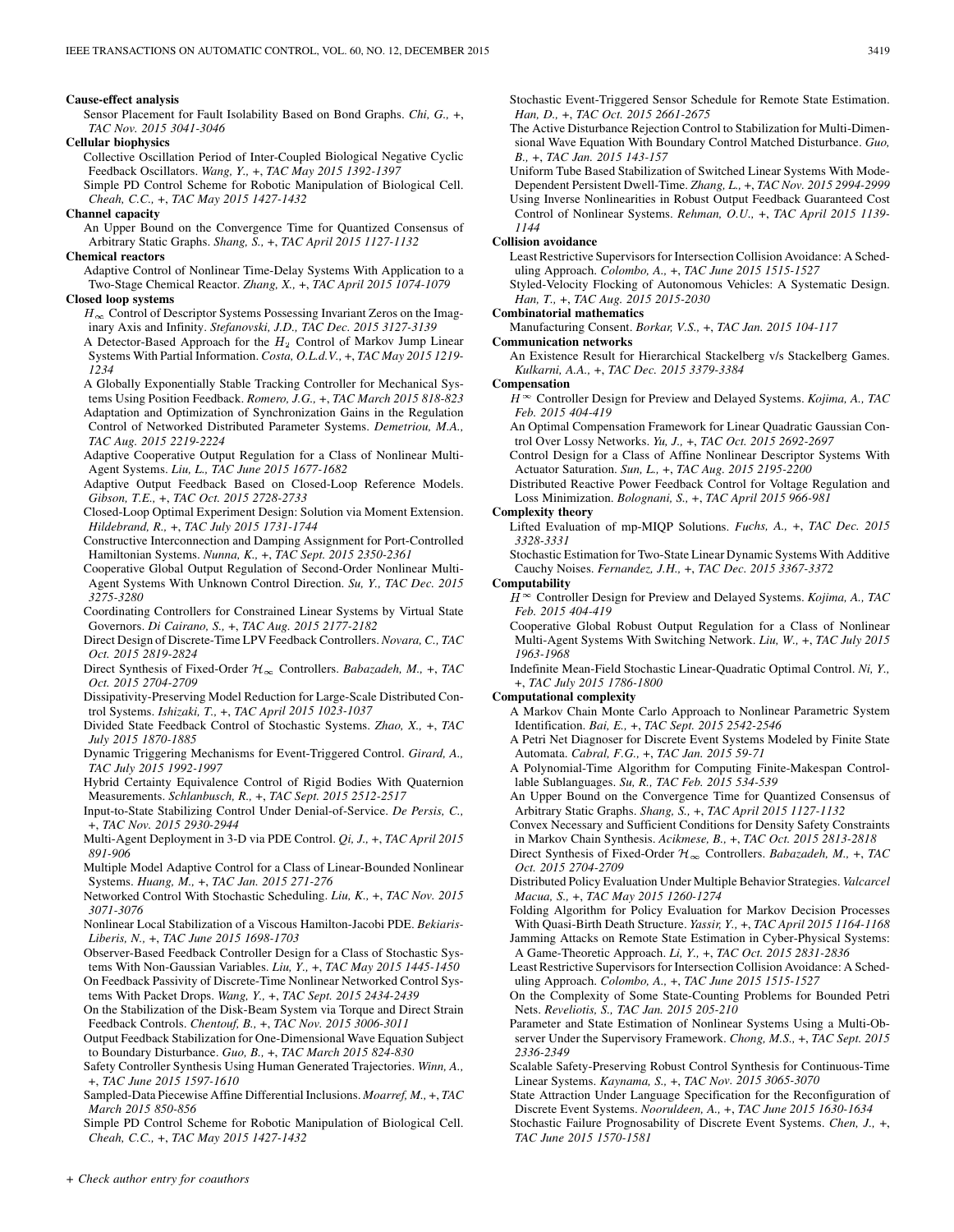# **Computational geometry**

Distributed Collaborative Coverage-Control Schemes for Non-Convex Domains. *Stergiopoulos, Y.,* +, *TAC Sept. 2015 2422-2427*

Nonuniform Coverage Control With Stochastic Intermittent Communication. *Miah, S.,* +, *TAC July 2015 1981-1986*

# **Computational modeling**

Robustness of Stochastic Discrete-Time Switched Linear Systems With Application to Control With Shared Resources. *Greco, L.,* +, *TAC Dec. 2015 3168-3179*

SAT-Based Control of Concurrent Software for Deadlock Avoidance. *Stanley, J.,* +, *TAC Dec. 2015 3269-3274*

Simple Cascade Observer for a Class of Nonlinear Systems With Long Output Delays. *Farza, M.,* +, *TAC Dec. 2015 3338-3343*

Singularly Perturbed Lie Bracket Approximation. *Durr, H.,* +, *TAC Dec. 2015 3287-3292*

# **Computer crime**

Risk-Sensitive Control Under Markov Modulated Denial-of-Service (DoS) Attack Strategies. *Befekadu, G.K.,* +, *TAC Dec. 2015 3299-3304*

# **Computer network security**

Input-to-State Stabilizing Control Under Denial-of-Service. *De Persis, C.,* +, *TAC Nov. 2015 2930-2944*

Jamming Attacks on Remote State Estimation in Cyber-Physical Systems: A Game-Theoretic Approach. *Li, Y.,* +, *TAC Oct. 2015 2831-2836*

Optimal Denial-of-Service Attack Scheduling With Energy Constraint. *Zhang, H.,* +, *TAC Nov. 2015 3023-3028*

# **Concave programming**

Direct Synthesis of Fixed-Order  $\mathcal{H}_{\infty}$  Controllers. *Babazadeh, M., +, TAC Oct. 2015 2704-2709*

Manufacturing Consent. *Borkar, V.S.,* +, *TAC Jan. 2015 104-117*

Optimal Data Scaling for Principal Component Pursuit: A Lyapunov Approach to Convergence. *Cheng, Y.,* +, *TAC Aug. 2015 2057-2071*

Performance Bounds for the Scenario Approach and an Extension to a Class of Non-Convex Programs. *Mohajerin Esfahani, P.,* +, *TAC Jan. 2015 46-58*

# **Constraint handling**

Constrained Active Fault Detection and Control. *Puncochar, I.,* +, *TAC Jan. 2015 253-258*

# **Context modeling**

On the Problem of Minimum Asymptotic Exit Rate for Stochastically Perturbed Multi-Channel Dynamical Systems. *Befekadu, G.K.,* +, *TAC Dec. 2015 3391-3395*

# **Continuous systems**

Continuous Finite-Time Output Regulation for Disturbed Systems Under Mismatching Condition. *Li, S.,* +, *TAC Jan. 2015 277-282*

Inverse Parametric Optimization With an Application to Hybrid System Control. *Hempel, A.B.,* +, *TAC April 2015 1064-1069*

State Estimation for Polyhedral Hybrid Systems and Applications to the Godunov Scheme for Highway Traffic Estimation. *Thai, J.,* +, *TAC Feb. 2015 311-326*

Supervisory Control of Hybrid Systems Under Partial Observation Based on -Complete Approximations. *Park, S.,* +, *TAC May 2015 1404-1409*

# **Continuous time systems**

 $\ell_{\infty}/L_{\infty}$ -Gain Analysis for Positive Linear Systems With Unbounded Time-Varying Delays. *Shen, J.,* +, *TAC March 2015 857-862*

 $\mathcal{H}_{\infty}$  and  $\mathcal{H}_{2}$  Norms of 2-D Mixed Continuous-Discrete-Time Systems via Rationally-Dependent Complex Lyapunov Functions. *Chesi, G.,* +, *TAC Oct. 2015 2614-2625*

A Framework for the Event-Triggered Stabilization of Nonlinear Systems. *Postoyan, R.,* +, *TAC April 2015 982-996*

A New Approach to Design Interval Observers for Linear Systems. *Cacace, F.,* +, *TAC June 2015 1665-1670*

Comments on "A Controllability Counterexample" and the Continuation Lemma. *Elliott, D.L.,* +, *TAC April 2015 1169-1171*

Continuous-Discrete Time Observer Design for Lipschitz Systems With Sampled Measurements. *Dinh, T.N.,* +, *TAC March 2015 787-792*

Determining Passivity Using Linearization for Systems With Feedthrough Terms. *Xia, M.,* +, *TAC Sept. 2015 2536-2541*

Event-Based Control and Scheduling Codesign: Stochastic and Robust Approaches. *Al-Areqi, S.,* +, *TAC May 2015 1291-1303*

Filtering Continuous-Time Linear Systems With Time-Varying Measurement Delay. *Cacace, F.,* +, *TAC May 2015 1368-1373*

Frequency-Limited  $\boldsymbol{H}_{\infty}$  Model Reduction for Positive Systems. *Li, X.*, +, *TAC April 2015 1093-1098*

Global Adaptive Dynamic Programming for Continuous-Time Nonlinear Systems. *Jiang, Y.,* +, *TAC Nov. 2015 2917-2929*

Instability Analysis of Uncertain Systems via Determinants and LMIs. *Chesi, G., TAC Sept. 2015 2458-2463*

Metrization and Simulation of Controlled Hybrid Systems. *Burden, S.A.,* +, *TAC Sept. 2015 2307-2320*

Model Reduction Near Periodic Orbits of Hybrid Dynamical Systems. *Burden, S.A.,* +, *TAC Oct. 2015 2626-2639*

On Integrability of Observable Space for Discrete-Time Polynomial Control Systems. *Kawano, Y.,* +, *TAC July 2015 1987-1991*

On the Decay Rates of Homogeneous Positive Systems of Any Degree With Time-Varying Delays. *Dong, J., TAC Nov. 2015 2983-2988*

On the Properties of Augmented Open-Loop Stable Plants Using LQG/LTR Control. *Guaracy, F.H.D.,* +, *TAC Aug. 2015 2172-2176*

Parameter and State Estimation of Nonlinear Systems Using a Multi-Observer Under the Supervisory Framework. *Chong, M.S.,* +, *TAC Sept. 2015 2336-2349*

Reachability Analysis of Nonlinear Systems Using Matrix Measures. *Maidens, J.,* +, *TAC Jan. 2015 265-270*

Scalable Safety-Preserving Robust Control Synthesis for Continuous-Time Linear Systems. *Kaynama, S.,* +, *TAC Nov. 2015 3065-3070*

Seeking Consensus in Networks of Linear Agents: Communication Noises and Markovian Switching Topologies. *Wang, Y.,* +, *TAC May 2015 1374- 1379*

Stability of Discrete-Time Systems With Time-Varying Delays via a Novel Summation Inequality. *Seuret, A.,* +, *TAC Oct. 2015 2740-2745*

Stabilization of Polynomial Nonlinear Systems by Algebraic Geometry Techniques. *Menini, L.,* +, *TAC Sept. 2015 2482-2487*

Stabilizing Switching Signals for Switched Systems. *Kundu, A.,* +, *TAC March 2015 882-888*

Whither Discrete Time Model Predictive Control?. *Pannocchia, G.,* +, *TAC Jan. 2015 246-252*

# **Control design**

Implicit Lyapunov-Krasovski Functionals for Stability Analysis and Control Design of Time-Delay Systems. *Polyakov, A.,* +, *TAC Dec. 2015 3344-3349* Towards a Generic Constructive Nonlinear Control Design Tool Using Relaxed Control. *Jayawardhana, B., TAC Dec. 2015 3293-3298*

**Control engineering computing**

Bounded Model Checking of Hybrid Systems for Control. *Kwon, Y.,* +, *TAC Nov. 2015 2961-2976*

Formal Verification and Synthesis for Discrete-Time Stochastic Systems. *Lahijanian, M.,* +, *TAC Aug. 2015 2031-2045*

# **Control nonlinearities**

A Less Conservative LMI Condition for Stability of Discrete-Time Systems With Slope-Restricted Nonlinearities. *Ahmad, N.S.,* +, *TAC June 2015 1692-1697*

Adaptive Control of Nonlinear Time-Delay Systems With Application to a Two-Stage Chemical Reactor. *Zhang, X.,* +, *TAC April 2015 1074-1079*

Backstepping-Forwarding Control and Observation for Hyperbolic PDEs With Fredholm Integrals. *Bribiesca-Argomedo, F.,* +, *TAC Aug. 2015 2145- 2160*

Cooperative Global Robust Output Regulation for Nonlinear Uncertain Multi-Agent Systems in Lower Triangular Form. *Su, Y.,* +, *TAC Sept. 2015 2378-2389*

Multi-Agent Deployment in 3-D via PDE Control. *Qi, J.,* +, *TAC April 2015 891-906*

Using Inverse Nonlinearities in Robust Output Feedback Guaranteed Cost Control of Nonlinear Systems. *Rehman, O.U.,* +, *TAC April 2015 1139- 1144*

#### **Control system analysis**

Controllability Analysis of Two-Dimensional Systems Using 1D Approaches. *Argha, A.,* +, *TAC Nov. 2015 2977-2982*

# **Control system synthesis**

Controller Design for Preview and Delayed Systems. *Kojima, A., TAC Feb. 2015 404-419*

A Framework for the Event-Triggered Stabilization of Nonlinear Systems. *Postoyan, R.,* +, *TAC April 2015 982-996*

A High-Gain Nonlinear Observer With Limited Gain Power. *Astolfi, D.,* +, *TAC Nov. 2015 3059-3064*

A Note on Sampled-Data Stabilization of LTI Systems With Aperiodic Sampling. *Lee, D.H.,* +, *TAC Oct. 2015 2746-2751*

A Polynomial-Time Algorithm for Computing Finite-Makespan Controllable Sublanguages. *Su, R., TAC Feb. 2015 534-539*

A Small-Gain Approach to Robust Event-Triggered Control of Nonlinear Systems. *Liu, T.,* +, *TAC Aug. 2015 2072-2085*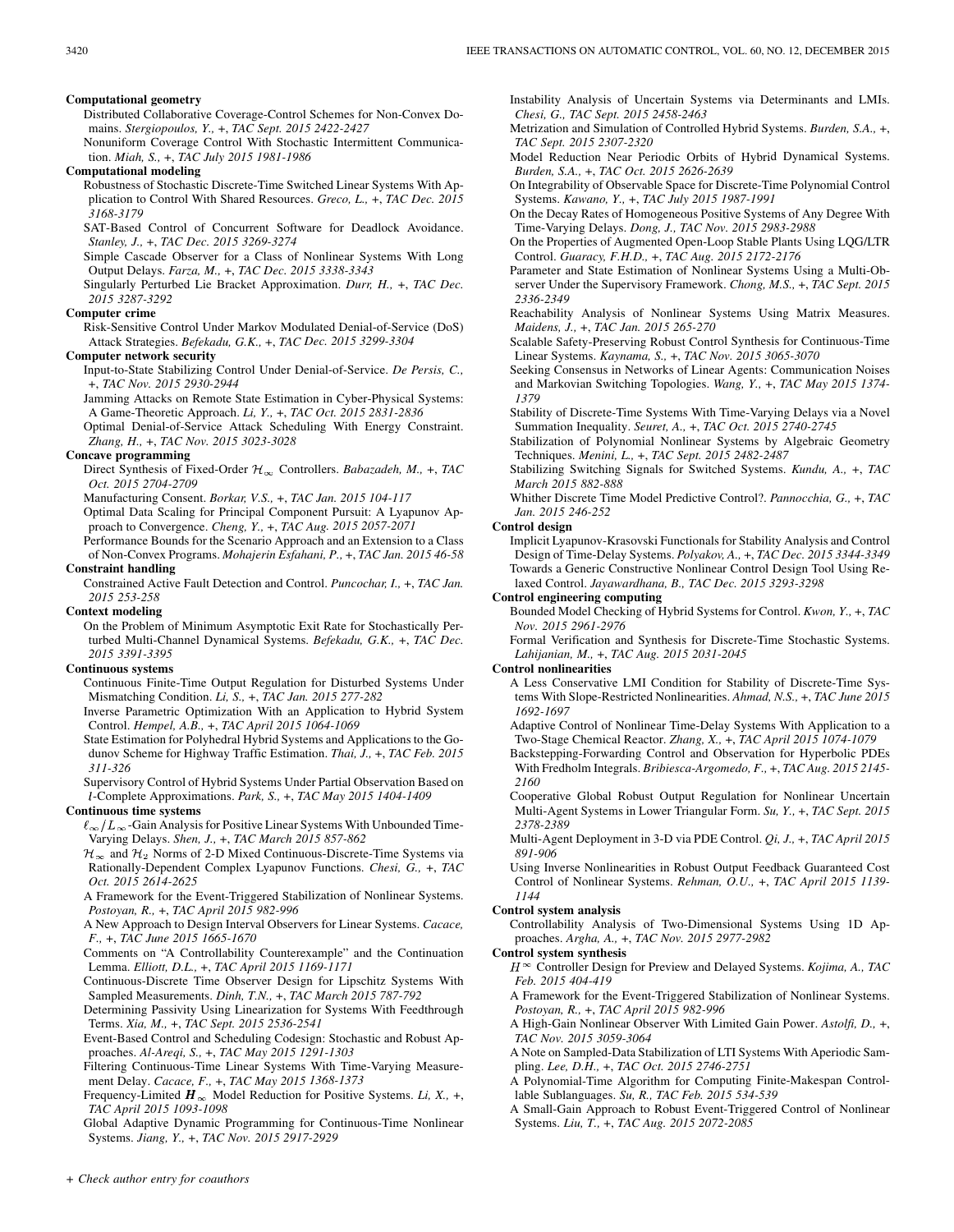Adaptation and Optimization of Synchronization Gains in the Regulation Control of Networked Distributed Parameter Systems. *Demetriou, M.A., TAC Aug. 2015 2219-2224*

Adaptive Cooperative Output Regulation for a Class of Nonlinear Multi-Agent Systems. *Liu, L., TAC June 2015 1677-1682*

Authors' reply to "Comment on 'Further enhancement on robust  $H_8$  control design for discrete-time singular systems'". *Chadli, M.,* +, *TAC Nov. 2015 3121*

Backstepping-Forwarding Control and Observation for Hyperbolic PDEs With Fredholm Integrals. *Bribiesca-Argomedo, F.,* +, *TAC Aug. 2015 2145- 2160*

- Comment on "Further Enhancement on Robust  $H_{\infty}$  Control Design for Discrete-Time Singular Systems". *Ji, X.,* +, *TAC Nov. 2015 3119-3120*
- Consensus Under Saturation Constraints in Interconnection States. *Lim, Y.,* +, *TAC Nov. 2015 3053-3058*
- Constrained Control of Uncertain, Time-varying Linear Discrete-Time Systems Subject to Bounded Disturbances. *Nguyen, H.,* +, *TAC March 2015 831-836*
- Continuous Finite-Time Output Regulation for Disturbed Systems Under Mismatching Condition. *Li, S.,* +, *TAC Jan. 2015 277-282*
- Continuous-Discrete Time Observer Design for Lipschitz Systems With Sampled Measurements. *Dinh, T.N.,* +, *TAC March 2015 787-792*
- Control Design for a Class of Affine Nonlinear Descriptor Systems With Actuator Saturation. *Sun, L.,* +, *TAC Aug. 2015 2195-2200*

Control Design for Quasi-Linear Hyperbolic Systems With an Application to the Heavy Rope. *Knuppel, T.,* +, *TAC Jan. 2015 5-18*

Control of Heterogeneous Groups of Systems Interconnected Through Directed and Switching Topologies. *Hoffmann, C.,* +, *TAC July 2015 1904- 1909*

Cooperative Global Robust Output Regulation for Nonlinear Uncertain Multi-Agent Systems in Lower Triangular Form. *Su, Y.,* +, *TAC Sept. 2015 2378-2389*

Design of Optimal Petri Net Controllers for Disjunctive Generalized Mutual Exclusion Constraints. *Ma, Z.,* +, *TAC July 2015 1774-1785*

Designing Controllers With Reduced Order Internal Models. *Paunonen, L., TAC March 2015 775-780*

Direct Design of Discrete-Time LPV Feedback Controllers. *Novara, C., TAC Oct. 2015 2819-2824*

Direct Synthesis of Fixed-Order  $\mathcal{H}_{\infty}$  Controllers. *Babazadeh, M.,* +, *TAC Oct. 2015 2704-2709*

Discrete-Time Switched Linear Systems State Feedback Design With Application to Networked Control. *Deaecto, G.S.,* +, *TAC March 2015 877-881*

Distributed Average Tracking of Networked Euler-Lagrange Systems. *Chen, F.,* +, *TAC Feb. 2015 547-552*

Divided State Feedback Control of Stochastic Systems. *Zhao, X.,* +, *TAC July 2015 1870-1885*

- Dynamic Triggering Mechanisms for Event-Triggered Control. *Girard, A., TAC July 2015 1992-1997*
- Energy-Event-Triggered Hybrid Supervisory Control for Cyber-Physical Network Systems. *Zeng, X.,* +, *TAC Nov. 2015 3083-3088*

Epsilon-Optimal Synthesis for Vehicles With Vertically Bounded Field-Of-View. *Salaris, P.,* +, *TAC May 2015 1204-1218*

Evaluating and Approximating FIR Filters: An Approach Based on Functions of Matrices. *Michiels, W.,* +, *TAC Feb. 2015 463-468*

Event-Based  $H_\infty$  Consensus Control of Multi-Agent Systems With Relative Output Feedback: The Finite-Horizon Case. *Liu, Q.,* +, *TAC Sept. 2015 2553-2558*

Event-Based Leader-following Consensus of Multi-Agent Systems with Input Time Delay. *Zhu, W.,* +, *TAC May 2015 1362-1367*

Feedback Stabilization of Bernoulli Jump Nonlinear Systems: A Passivity-Based Approach. *Zhao, Y.,* +, *TAC Aug. 2015 2254-2259*

Formal Verification and Synthesis for Discrete-Time Stochastic Systems. *Lahijanian, M.,* +, *TAC Aug. 2015 2031-2045*

Hybrid Certainty Equivalence Control of Rigid Bodies With Quaternion Measurements. *Schlanbusch, R.,* +, *TAC Sept. 2015 2512-2517*

Hybrid Control for Switched Linear Systems With Average Dwell Time. *Yuan, C.,* +, *TAC Jan. 2015 240-245*

Linear Quadratic Regulation and Stabilization of Discrete-Time Systems With Delay and Multiplicative Noise. *Zhang, H.,* +, *TAC Oct. 2015 2599- 2613*

Model Predictive Control for Linear Impulsive Systems. *Sopasakis, P.,* +, *TAC Aug. 2015 2277-2282*

Model Reduction Near Periodic Orbits of Hybrid Dynamical Systems. *Burden, S.A.,* +, *TAC Oct. 2015 2626-2639*

Multi-Agent Deployment in 3-D via PDE Control. *Qi, J.,* +, *TAC April 2015 891-906*

- Multi-Input Sliding Mode Control of Nonlinear Uncertain Non-Affine Systems With Mono-Directional Actuation. *Bartolini, G.,* +, *TAC Feb. 2015 393-403*
- Multirate Output Feedback Control of Nonlinear Networked Control Systems. *Beikzadeh, H.,* +, *TAC July 2015 1939-1944*

Nonlinear Local Stabilization of a Viscous Hamilton-Jacobi PDE. *Bekiaris-Liberis, N.,* +, *TAC June 2015 1698-1703*

Observer-Based Feedback Controller Design for a Class of Stochastic Systems With Non-Gaussian Variables. *Liu, Y.,* +, *TAC May 2015 1445-1450* On the Properties of Augmented Open-Loop Stable Plants Using LQG/LTR Control. *Guaracy, F.H.D.,* +, *TAC Aug. 2015 2172-2176*

Optimal Control Design Under Limited Model Information for Discrete-Time Linear Systems With Stochastically-Varying Parameters. *Farokhi, F.,* +, *TAC March 2015 684-699*

Optimal Control of Two-Player Systems With Output Feedback. *Lessard, L.,* +, *TAC Aug. 2015 2129-2144*

Output Regulation for Unknown Stable Linear Systems. *Marino, R.,* +, *TAC Aug. 2015 2213-2218*

Parameter and State Estimation of Nonlinear Systems Using a Multi-Observer Under the Supervisory Framework. *Chong, M.S.,* +, *TAC Sept. 2015 2336-2349*

Parametric Robust Structured Control Design. *Apkarian, P.,* +, *TAC July 2015 1857-1869*

Protocols Design and Uncontrollable Topologies Construction for Multi-Agent Networks. *Ji, Z.,* +, *TAC March 2015 781-786*

Safety Controller Synthesis Using Human Generated Trajectories. *Winn, A.,* +, *TAC June 2015 1597-1610*

Sampled-Data Piecewise Affine Differential Inclusions. *Moarref, M.,* +, *TAC March 2015 850-856*

Scalable Safety-Preserving Robust Control Synthesis for Continuous-Time Linear Systems. *Kaynama, S.,* +, *TAC Nov. 2015 3065-3070*

Second-Order Integral Sliding Mode Control for Uncertain Systems With Control Input Time Delay Based on Singular Perturbation Approach. *Zhang, X.,* +, *TAC Nov. 2015 3095-3100*

Stabilization, Controllability and Optimal Control of Boolean Networks With Impulsive Effects and State Constraints. *Chen, H.,* +, *TAC March 2015 806-811*

Styled-Velocity Flocking of Autonomous Vehicles: A Systematic Design. *Han, T.,* +, *TAC Aug. 2015 2015-2030*

Supervisor Synthesis for Networked Discrete Event Systems With Communication Delays. *Shu, S.,* +, *TAC Aug. 2015 2183-2188*

Synthesis of Linear Coherent Quantum Control Systems Using A Differential Evolution Algorithm. *Harno, H.G.,* +, *TAC March 2015 799-805*

Uniform Tube Based Stabilization of Switched Linear Systems With Mode-Dependent Persistent Dwell-Time. *Zhang, L.,* +, *TAC Nov. 2015 2994-2999* Using Inverse Nonlinearities in Robust Output Feedback Guaranteed Cost Control of Nonlinear Systems. *Rehman, O.U.,* +, *TAC April 2015 1139- 1144*

Variable Structure Control With Generalized Relays: A Simple Convex Optimization Approach. *Hetel, L.,* +, *TAC Feb. 2015 497-502*

**Control systems**

Distributed Switching Control to Achieve Almost Sure Safety for Leader-Follower Vehicular Networked Systems. *Hu, B.,* +, *TAC Dec. 2015 3195- 3209*

Opportunistic Control Over Shared Wireless Channels. *Gatsis, K.,* +, *TAC Dec. 2015 3140-3155*

# **Control theory**

Implicit Lyapunov-Krasovski Functionals for Stability Analysis and Control Design of Time-Delay Systems. *Polyakov, A.,* +, *TAC Dec. 2015 3344-3349* **Controllability**

A Polynomial-Time Algorithm for Computing Finite-Makespan Controllable Sublanguages. *Su, R., TAC Feb. 2015 534-539*

Comments on "A Controllability Counterexample" and the Continuation Lemma. *Elliott, D.L.,* +, *TAC April 2015 1169-1171*

Controllability Analysis of Two-Dimensional Systems Using 1D Approaches. *Argha, A.,* +, *TAC Nov. 2015 2977-2982*

Geometric Controllability and Stabilization of Spherical Robot Dynamics. *Muralidharan, V.,* +, *TAC Oct. 2015 2762-2767*

Graph Controllability Classes for the Laplacian Leader-Follower Dynamics. *Aguilar, C.O.,* +, *TAC June 2015 1611-1623*

Norm-Controllability of Nonlinear Systems. *Muller, M.A.,* +, *TAC July 2015 1825-1840*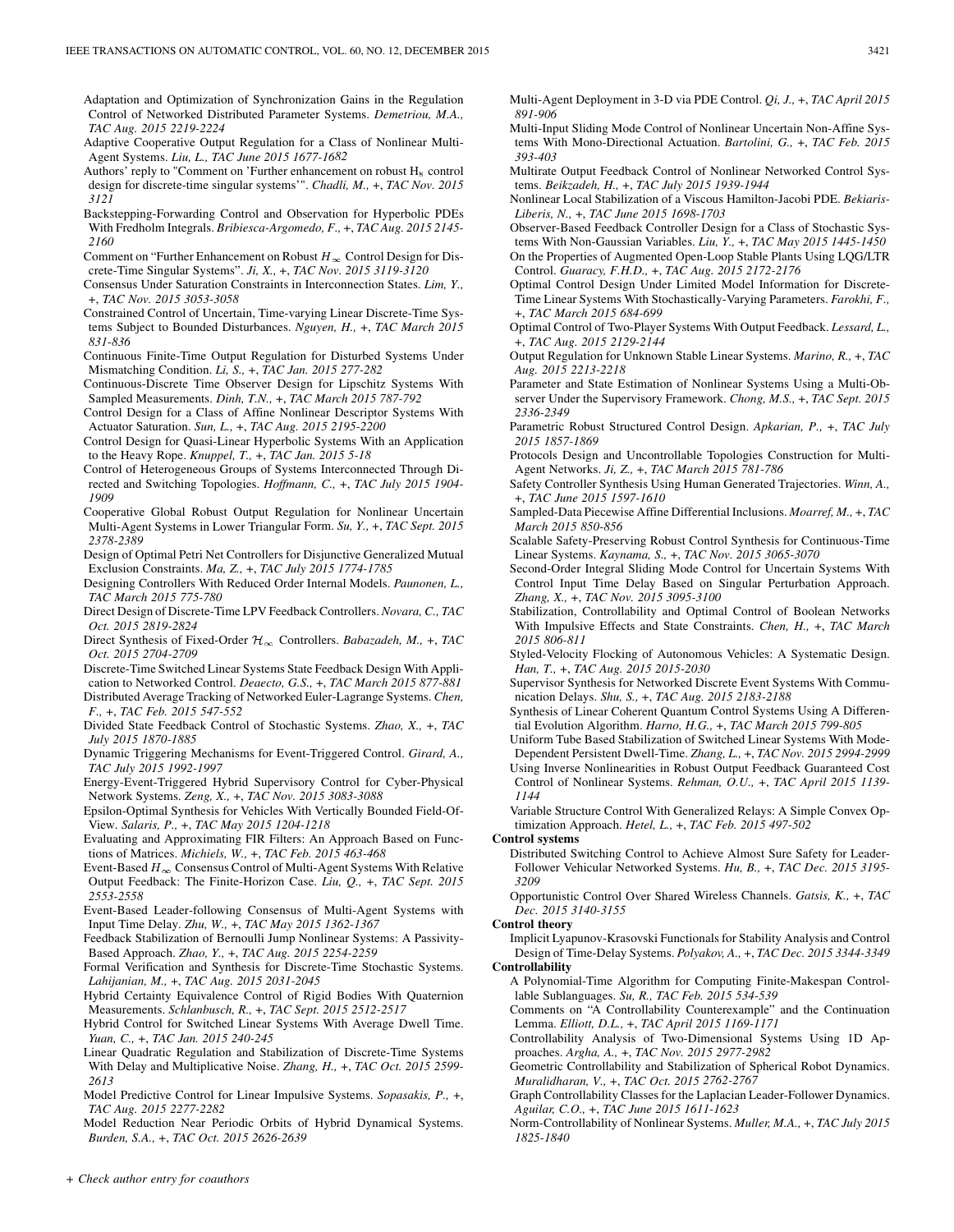On Necessity and Robustness of Dissipativity in Economic Model Predictive Control. *Muller, M.A.,* +, *TAC June 2015 1671-1676*

Protocols Design and Uncontrollable Topologies Construction for Multi-Agent Networks. *Ji, Z.,* +, *TAC March 2015 781-786*

Relative Observability of Discrete-Event Systems and Its Supremal Sublanguages. *Cai, K.,* +, *TAC March 2015 659-670*

Stabilizability and Controllability of Spatially Invariant P.D.E. Systems. *Curtain, R.F., TAC Feb. 2015 383-392*

Stabilization, Controllability and Optimal Control of Boolean Networks With Impulsive Effects and State Constraints. *Chen, H.,* +, *TAC March 2015 806-811*

#### **Convergence**

A Contraction Theory-Based Analysis of the Stability of the Deterministic Extended Kalman Filter. *Bonnabel, S.,* +, *TAC Feb. 2015 565-569*

A Distributed Algorithm for Solving a Linear Algebraic Equation. *Mou, S.,* +, *TAC Nov. 2015 2863-2878*

A Markov Chain Monte Carlo Approach to Nonlinear Parametric System Identification. *Bai, E.,* +, *TAC Sept. 2015 2542-2546*

- A Multi-Time-Scale Generalization of Recursive Identification Algorithm for ARMAX Systems. *Huang, L.,* +, *TAC Aug. 2015 2242-2247*
- An Asymptotic Ratio Characterization of Input-to-State Stability. *Liberzon, D.,* +, *TAC Dec. 2015 3401-3404*
- Comments on "Observability of Switched Linear Systems: Characterization and Observer Design". *Tanwani, A.,* +, *TAC Dec. 2015 3396-3400*

Distributed Blind Calibration in Lossy Sensor Networks via Output Synchronization. *Stankovic, M.S.,* +, *TAC Dec. 2015 3257-3262*

Implicit Lyapunov-Krasovski Functionals for Stability Analysis and Control Design of Time-Delay Systems. *Polyakov, A.,* +, *TAC Dec. 2015 3344-3349*

Low-Rank Second-Order Splitting of Large-Scale Differential Riccati Equations. *Stillfjord, T., TAC Oct. 2015 2791-2796*

Observer Design for Stochastic Nonlinear Systems via Contraction-Based Incremental Stability. *Dani, A.P.,* +, *TAC March 2015 700-714*

Optimal Data Scaling for Principal Component Pursuit: A Lyapunov Approach to Convergence. *Cheng, Y.,* +, *TAC Aug. 2015 2057-2071*

Self-Triggered Best-Response Dynamics for Continuous Games. *Cortes, A.,* +, *TAC April 2015 1115-1120*

Simple Cascade Observer for a Class of Nonlinear Systems With Long Output Delays. *Farza, M.,* +, *TAC Dec. 2015 3338-3343*

Synchronization of Identical Oscillators Coupled Through a Symmetric Network With Dynamics: A Constructive Approach With Applications to Parallel Operation of Inverters. *Torres, L.A.B.,* +, *TAC Dec. 2015 3226-3241*

# **Convergence of numerical methods**

A Generalized Gossip Algorithm on Convex Metric Spaces. *Matei, I.,* +, *TAC May 2015 1175-1187*

Convergence of an Upwind Finite-Difference Scheme for Hamilton–Jacobi–Bellman Equation in Optimal Control. *Sun, B.,* +, *TAC Nov. 2015 3012-3017*

Game-Theoretic Analysis of the Hegselmann-Krause Model for Opinion Dynamics in Finite Dimensions. *Etesami, S.R.,* +, *TAC July 2015 1886- 1897*

Metrization and Simulation of Controlled Hybrid Systems. *Burden, S.A.,* +, *TAC Sept. 2015 2307-2320*

Random Coordinate Descent Methods for  $\ell_0$  Regularized Convex Optimization. *Patrascu, A.,* +, *TAC July 2015 1811-1824*

# **Convex functions**

A Second-Order Multi-Agent Network for Bound-Constrained Distributed Optimization. *Liu, Q.,* +, *TAC Dec. 2015 3310-3315*

Sequential Randomized Algorithms for Robust Convex Optimization. *Wada, T.,* +, *TAC Dec. 2015 3356-3361*

#### **Convex programming**

A Less Conservative LMI Condition for Stability of Discrete-Time Systems With Slope-Restricted Nonlinearities. *Ahmad, N.S.,* +, *TAC June 2015 1692-1697*

Continuous-Discrete Time Observer Design for Lipschitz Systems With Sampled Measurements. *Dinh, T.N.,* +, *TAC March 2015 787-792*

Convex Necessary and Sufficient Conditions for Density Safety Constraints in Markov Chain Synthesis. *Acikmese, B.,* +, *TAC Oct. 2015 2813-2818*

Direct Design of Discrete-Time LPV Feedback Controllers. *Novara, C., TAC Oct. 2015 2819-2824*

Equivalent Relaxations of Optimal Power Flow. *Bose, S.,* +, *TAC March 2015 729-742*

Hybrid Control for Switched Linear Systems With Average Dwell Time. *Yuan, C.,* +, *TAC Jan. 2015 240-245*

Identification of FIR Systems Based on Quantized Output Measurements: A Quadratic Programming-Based Method. *Wang, J.,* +, *TAC May 2015 1439- 1444*

Inverse Parametric Optimization With an Application to Hybrid System Control. *Hempel, A.B.,* +, *TAC April 2015 1064-1069*

Multi-Period Mean-Variance Portfolio Optimization With High-Order Coupled Asset Dynamics. *He, J.,* +, *TAC May 2015 1320-1335*

Random Coordinate Descent Methods for  $\ell_0$  Regularized Convex Optimization. *Patrascu, A.,* +, *TAC July 2015 1811-1824*

Variable Structure Control With Generalized Relays: A Simple Convex Optimization Approach. *Hetel, L.,* +, *TAC Feb. 2015 497-502*

# **Cooperative systems**

Styled-Velocity Flocking of Autonomous Vehicles: A Systematic Design. *Han, T.,* +, *TAC Aug. 2015 2015-2030*

#### **Correlation theory**

Modeling Complex Systems by Generalized Factor Analysis. *Bottegal, G.,* +, *TAC March 2015 759-774*

# **Cost optimal control**

A Detector-Based Approach for the  $H_2$  Control of Markov Jump Linear Systems With Partial Information. *Costa, O.L.d.V.,* +, *TAC May 2015 1219- 1234*

# **Cost reduction**

Optimal Kullback–Leibler Aggregation via Information Bottleneck. *Geiger, B.C.,* +, *TAC April 2015 1010-1022*

Worst-Case Optimal Battery Filling Policies With Constrained Adjustable Service. *Le Boudec, J.,* +, *TAC Oct. 2015 2650-2660*

#### **Couplings**

A Nonlinear Transformation for Reaching Dynamic Consensus in Multi-Agent Systems. *Huang, C.,* +, *TAC Dec. 2015 3263-3268*

Non-Trivial Output Synchronization of Heterogeneous Passive Systems. *Lee, S.,* +, *TAC Dec. 2015 3322-3327*

Synchronization of Complex Networks via Aperiodically Intermittent Pinning Control. *Liu, X.,* +, *TAC Dec. 2015 3316-3321*

#### **Covariance matrices**

Robust Partial-Learning in Linear Gaussian Systems. *Nemesin, V.,* +, *TAC Sept. 2015 2518-2523*

Stochastic Event-Triggered Sensor Schedule for Remote State Estimation. *Han, D.,* +, *TAC Oct. 2015 2661-2675*

# **Cryptography**

Secure Estimation in the Presence of Integrity Attacks. *Mo, Y.,* +, *TAC April 2015 1145-1151*

# **D**

# **Damping**

Constrained Spectrum Control. *Hours, J.,* +, *TAC July 2015 1969-1974* Constructive Interconnection and Damping Assignment for Port-Controlled Hamiltonian Systems. *Nunna, K.,* +, *TAC Sept. 2015 2350-2361*

**Decentralized control**

Ancillary Service to the Grid Using Intelligent Deferrable Loads. *Meyn, S.P.,* +, *TAC Nov. 2015 2847-2862*

Average Consensus Over High-Order Multiagent Systems. *Rezaee, H.,* +, *TAC Nov. 2015 3047-3052*

Decentralized  $H_2$  Control for Multi-Channel Stochastic Systems. *Mukaidani, H.,* +, *TAC April 2015 1080-1086*

Decentralized Integral Controllability Analysis Based on a New Unconditional Stability Criterion. *Su, S.W.,* +, *TAC Jan. 2015 211-215*

Decentralized Isolation of Multiple Sensor Faults in Large-Scale Interconnected Nonlinear Systems. *Reppa, V.,* +, *TAC June 2015 1582-1596*

Explicit Solutions to Separable Problems in Optimal Cooperative Control. *Kim, J.,* +, *TAC May 2015 1304-1319*

Finite-Time Consensus With Disturbance Rejection by Discontinuous Local Interactions in Directed Graphs. *Franceschelli, M.,* +, *TAC April 2015 1133-1138*

Network-Decentralized Control Strategies for Stabilization. *Blanchini, F.,* +, *TAC Feb. 2015 491-496*

Nonuniform Coverage Control With Stochastic Intermittent Communication. *Miah, S.,* +, *TAC July 2015 1981-1986*

Optimal Control of Two-Player Systems With Output Feedback. *Lessard, L.,* +, *TAC Aug. 2015 2129-2144*

Stabilization of Networked Control Systems With Sparse Observer-Controller Networks. *Razeghi-Jahromi, M.,* +, *TAC June 2015 1686-1691*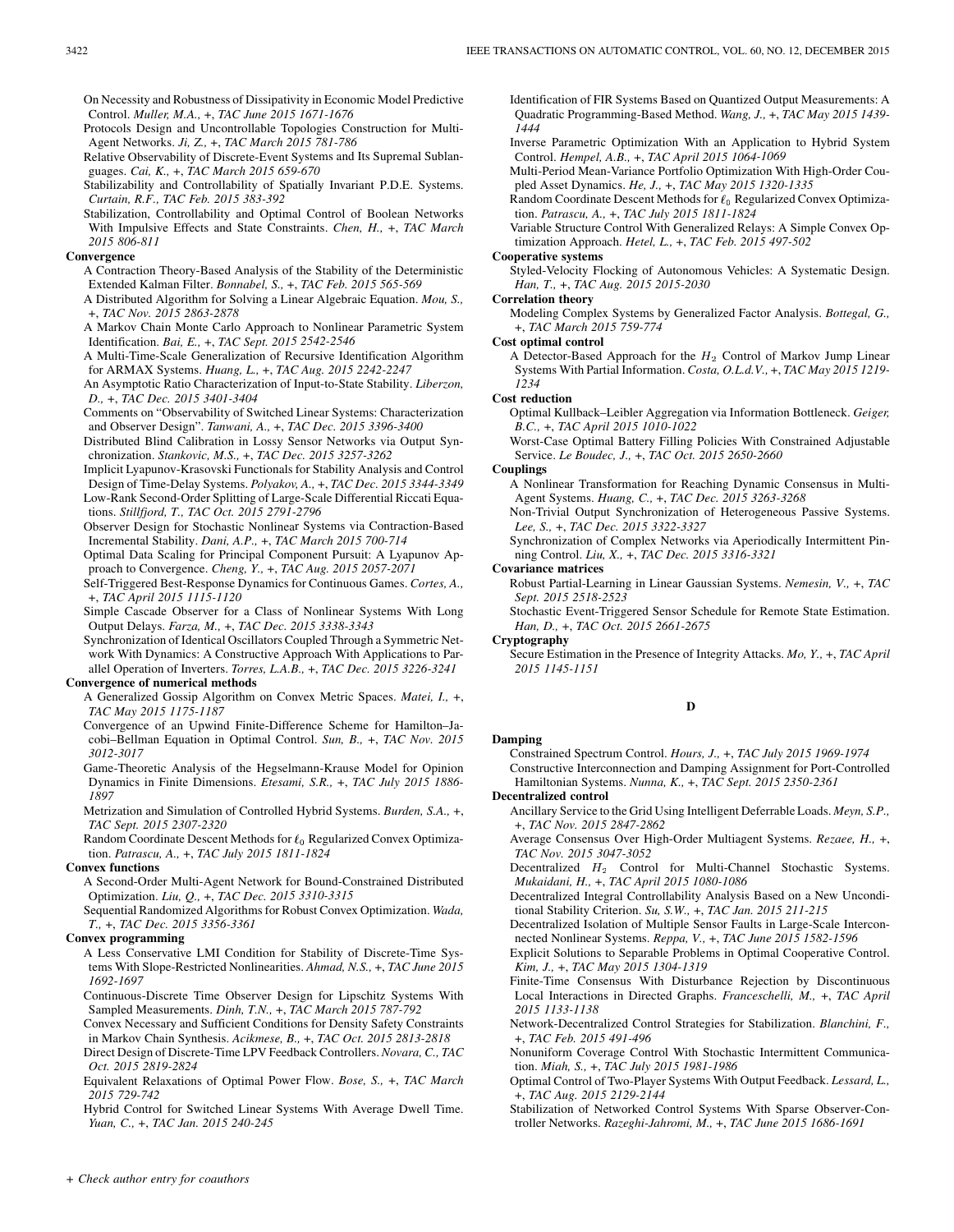Target Assignment in Robotic Networks: Distance Optimality Guarantees and Hierarchical Strategies. *Yu, J.,* +, *TAC Feb. 2015 327-341*

Team Optimal Control of Stochastically Switched Systems With Local Parameter Knowledge. *Mishra, A.,* +, *TAC Aug. 2015 2086-2101*

# **Decision making**

Jamming Attacks on Remote State Estimation in Cyber-Physical Systems: A Game-Theoretic Approach. *Li, Y.,* +, *TAC Oct. 2015 2831-2836*

**Deconvolution**

Recursive Identification of Multi-Input Multi-Output Errors-in-Variables Hammerstein Systems. *Mu, B.,* +, *TAC March 2015 843-849*

# **Delay effects**

Simple Cascade Observer for a Class of Nonlinear Systems With Long Output Delays. *Farza, M.,* +, *TAC Dec. 2015 3338-3343*

#### **Delay systems**

The  $\mathcal{H}_2$  Control Problem for Quadratically Invariant Systems With Delays. *Lamperski, A.,* +, *TAC July 2015 1945-1950*

#### **Delay tolerant networks**

Optimal Energy-Aware Epidemic Routing in DTNs. *Eshghi, S.,* +, *TAC June 2015 1554-1569*

#### **Delays**

- $\ell_{\infty}/L_{\infty}$ -Gain Analysis for Positive Linear Systems With Unbounded Time-Varying Delays. *Shen, J.,* +, *TAC March 2015 857-862*
- Controller Design for Preview and Delayed Systems. *Kojima, A., TAC Feb. 2015 404-419*
- A Nonlinear Transformation for Reaching Dynamic Consensus in Multi-Agent Systems. *Huang, C.,* +, *TAC Dec. 2015 3263-3268*
- Adaptive Control of Nonlinear Time-Delay Systems With Application to a Two-Stage Chemical Reactor. *Zhang, X.,* +, *TAC April 2015 1074-1079*
- Critical Effects of the Polarity Change in Delayed States Within an LTI Dynamics With Multiple Delays. *Gao, Q.,* +, *TAC Nov. 2015 3018-3022*
- Event-Based Control and Scheduling Codesign: Stochastic and Robust Approaches. *Al-Areqi, S.,* +, *TAC May 2015 1291-1303*
- Event-Based Leader-following Consensus of Multi-Agent Systems with Input Time Delay. *Zhu, W.,* +, *TAC May 2015 1362-1367*
- Filtering Continuous-Time Linear Systems With Time-Varying Measurement Delay. *Cacace, F.,* +, *TAC May 2015 1368-1373*
- Free-Matrix-Based Integral Inequality for Stability Analysis of Systems With Time-Varying Delay. *Zeng, H.,* +, *TAC Oct. 2015 2768-2772*

Improving the Performance of Network Congestion Control Algorithms. *Zhang, X.,* +, *TAC Feb. 2015 522-527*

- Linear Quadratic Regulation and Stabilization of Discrete-Time Systems With Delay and Multiplicative Noise. *Zhang, H.,* +, *TAC Oct. 2015 2599- 2613*
- Maximum Principle for Nonzero-Sum Stochastic Differential Game With Delays. *Chen, L.,* +, *TAC May 2015 1422-1426*
- Networked Control With Stochastic Scheduling. *Liu, K.,* +, *TAC Nov. 2015 3071-3076*
- Novel Criteria for Exponential Stability of Nonlinear Differential Systems With Delay. *Pham Huu Anh Ngoc, TAC Feb. 2015 485-490*
- On the Decay Rates of Homogeneous Positive Systems of Any Degree With Time-Varying Delays. *Dong, J., TAC Nov. 2015 2983-2988*
- Potential Feedback Control for the Power Control in LTE. *Phan, D.,* +, *TAC Sept. 2015 2506-2511*
- Real-Time  $\mathcal{L}_1$  Adaptive Control for Uncertain Networked Control Systems. *Wang, X.,* +, *TAC Sept. 2015 2500-2505*
- Robustness of Stochastic Discrete-Time Switched Linear Systems With Application to Control With Shared Resources. *Greco, L.,* +, *TAC Dec. 2015 3168-3179*
- Second-Order Integral Sliding Mode Control for Uncertain Systems With Control Input Time Delay Based on Singular Perturbation Approach. *Zhang, X.,* +, *TAC Nov. 2015 3095-3100*
- Simple Cascade Observer for a Class of Nonlinear Systems With Long Output Delays. *Farza, M.,* +, *TAC Dec. 2015 3338-3343*
- Spectrum of Monodromy Operator for a Time-Delay System With Application to Stability Analysis. *Kim, J.H.,* +, *TAC Dec. 2015 3385-3390*
- Stability Analysis of Time-Varying Neutral Time-Delay Systems. *Mazenc, F., TAC Feb. 2015 540-546*
- Stability of Discrete-Time Systems With Time-Varying Delays via a Novel Summation Inequality. *Seuret, A.,* +, *TAC Oct. 2015 2740-2745*
- Suboptimal Event-Triggered Control for Time-Delayed Linear Systems. *Wu, W.,* +, *TAC May 2015 1386-1391*
- Sufficient Statistics for Linear Control Strategies in Decentralized Systems With Partial History Sharing. *Mahajan, A.,* +, *TAC Aug. 2015 2046-2056*

Supervisor Synthesis for Networked Discrete Event Systems With Communication Delays. *Shu, S.,* +, *TAC Aug. 2015 2183-2188*

Team Optimal Control of Stochastically Switched Systems With Local Parameter Knowledge. *Mishra, A.,* +, *TAC Aug. 2015 2086-2101*

Trajectory Based Approach for the Stability Analysis of Nonlinear Systems with Time Delays. *Mazenc, F.,* +, *TAC June 2015 1716-1721*

# **Demand side management**

Ancillary Service to the Grid Using Intelligent Deferrable Loads. *Meyn, S.P.,* +, *TAC Nov. 2015 2847-2862*

# **Demography**

Towards A Theoretical Framework for Analysis and Intervention of Random Drift on General Networks. *Tan, S.,* +, *TAC Feb. 2015 576-581*

# **Density measurement**

Risk-Sensitive Control Under Markov Modulated Denial-of-Service (DoS) Attack Strategies. *Befekadu, G.K.,* +, *TAC Dec. 2015 3299-3304*

# **Deterministic algorithms**

Linear Convergence Rate of a Class of Distributed Augmented Lagrangian Algorithms. *Jakovetic, D.,* +, *TAC April 2015 922-936*

#### **Difference equations**

A Maximum Principle for Optimal Control of Discrete-Time Stochastic Systems With Multiplicative Noise. *Lin, X.,* +, *TAC April 2015 1121-1126*

Event-Based  $H_{\infty}$  Consensus Control of Multi-Agent Systems With Relative Output Feedback: The Finite-Horizon Case. *Liu, Q.,* +, *TAC Sept. 2015 2553-2558*

Linear Quadratic Regulation and Stabilization of Discrete-Time Systems With Delay and Multiplicative Noise. *Zhang, H.,* +, *TAC Oct. 2015 2599- 2613*

# **Differential algebraic equations**

Observation of Nonlinear Differential-Algebraic Systems With Unknown Inputs. *Bejarano, F.J.,* +, *TAC July 2015 1957-1962*

Sensor Placement for Fault Isolability Based on Bond Graphs. *Chi, G.,* +, *TAC Nov. 2015 3041-3046*

Stabilization of Switched Linear Differential Algebraic Equations and Periodic Switching. *Mironchenko, A.,* +, *TAC Aug. 2015 2102-2113*

# **Differential equations**

- A Linear-Quadratic Optimal Control Problem of Forward-Backward Stochastic Differential Equations With Partial Information. *Wang, G.,* +, *TAC Nov. 2015 2904-2916*
- A Stochastic Maximum Principle for Risk-Sensitive Mean-Field Type Control. *Djehiche, B.,* +, *TAC Oct. 2015 2640-2649*
- Analyzing Convergence and Rates of Convergence of Particle Swarm Optimization Algorithms Using Stochastic Approximation Methods. *Yuan, Q.,* +, *TAC July 2015 1760-1773*

Decentralized  $H_2$  Control for Multi-Channel Stochastic Systems. *Mukaidani, H.,* +, *TAC April 2015 1080-1086*

- Discrete-Time Solutions to the Continuous-Time Differential Lyapunov Equation With Applications to Kalman Filtering. *Axelsson, P.,* +, *TAC March 2015 632-643*
- Event-Based Recursive Distributed Filtering Over Wireless Sensor Networks. *Liu, Q.,* +, *TAC Sept. 2015 2470-2475*

Finite-Horizon  $\mathcal{H}_{\infty}$  Control for Discrete Time-Varying Systems With Randomly Occurring Nonlinearities and Fading Measurements. *Ding, D.,* +, *TAC Sept. 2015 2488-2493*

Low-Rank Second-Order Splitting of Large-Scale Differential Riccati Equations. *Stillfjord, T., TAC Oct. 2015 2791-2796*

Maximum Principle for Nonzero-Sum Stochastic Differential Game With Delays. *Chen, L.,* +, *TAC May 2015 1422-1426*

Stability Criteria of Random Nonlinear Systems and Their Applications. *Wu, Z., TAC April 2015 1038-1049*

Trajectory Based Approach for the Stability Analysis of Nonlinear Systems with Time Delays. *Mazenc, F.,* +, *TAC June 2015 1716-1721*

# **Differential games**

A Numerical Algorithm to Find All Feedback Nash Equilibria in Scalar Affine Quadratic Differential Games. *Engwerda, J., TAC Nov. 2015 3101- 3106*

Maximum Principle for Nonzero-Sum Stochastic Differential Game With Delays. *Chen, L.,* +, *TAC May 2015 1422-1426*

Open-Loop Nash Equilibria in a Class of Linear-Quadratic Difference Games With Constraints. *Reddy, P.V.,* +, *TAC Sept. 2015 2559-2564*

Partially Informed Agents Can Form a Swarm in a Nash Equilibrium. *Yildiz, A.,* +, *TAC Nov. 2015 3089-3094*

#### **Differential geometry**

Distributed Collaborative Coverage-Control Schemes for Non-Convex Domains. *Stergiopoulos, Y.,* +, *TAC Sept. 2015 2422-2427*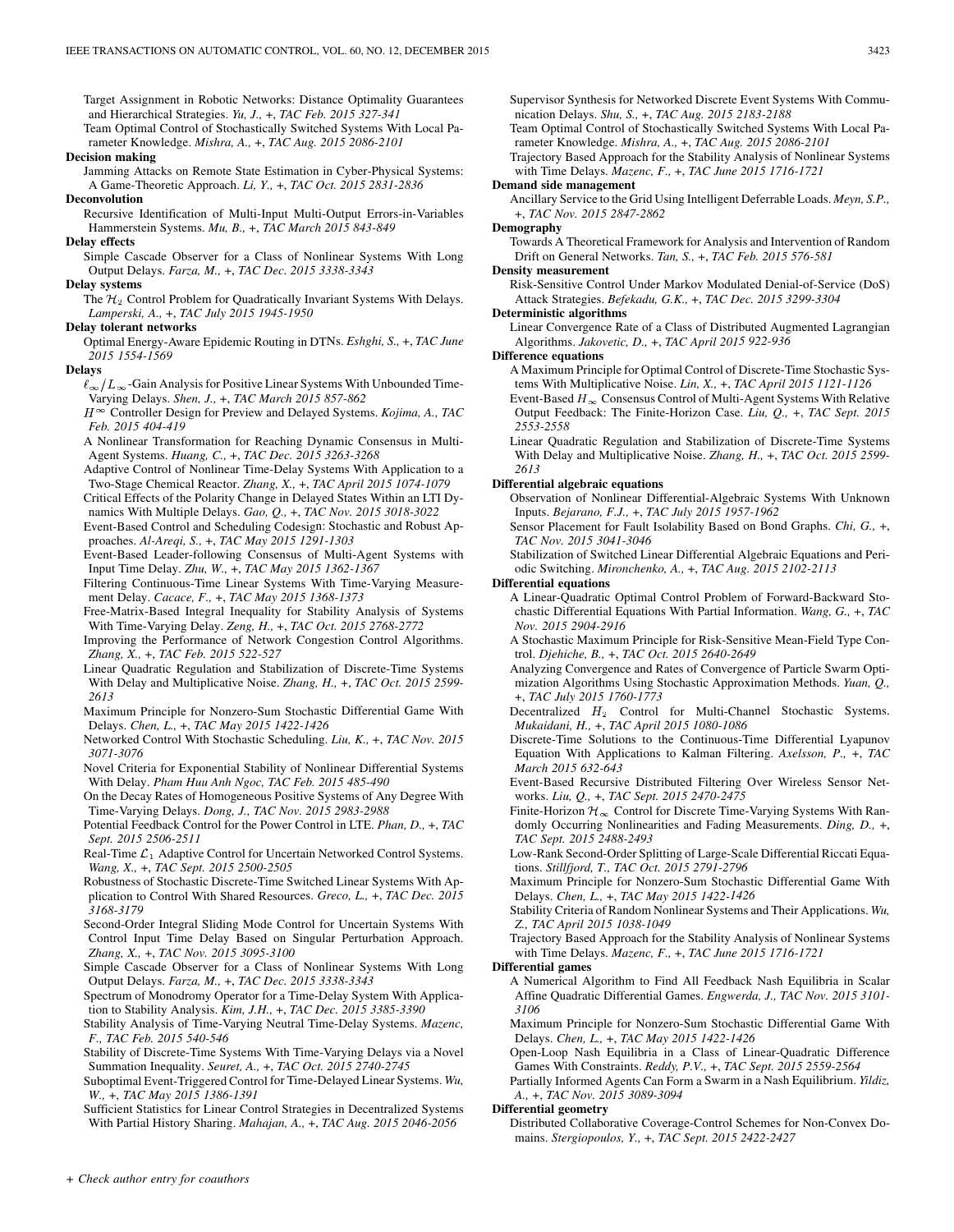#### **Differentiation**

Fractional Order Differentiation by Integration and Error Analysis in Noisy Environment. *Liu, D.,* +, *TAC Nov. 2015 2945-2960*

**Diffusion**

A Stochastic Maximum Principle for Risk-Sensitive Mean-Field Type Control. *Djehiche, B.,* +, *TAC Oct. 2015 2640-2649*

**Directed graphs**

A Distributed Algorithm for Solving a Linear Algebraic Equation. *Mou, S.,* +, *TAC Nov. 2015 2863-2878*

Designing Fully Distributed Consensus Protocols for Linear Multi-Agent Systems With Directed Graphs. *Li, Z.,* +, *TAC April 2015 1152-1157*

Distributed Optimization Over Time-Varying Directed Graphs. *Nedic, A.,* +, *TAC March 2015 601-615*

Event-Based Second-Order Consensus Control for Multi-Agent Systems via Synchronous Periodic Event Detection. *Cao, M.,* +, *TAC Sept. 2015 2452- 2457*

Event-Triggering Sampling Based Leader-Following Consensus in Second-Order Multi-Agent Systems. *Li, H.,* +, *TAC July 2015 1998-2003*

Explicit Solutions to Separable Problems in Optimal Cooperative Control. *Kim, J.,* +, *TAC May 2015 1304-1319*

Finite-Time Consensus Using Stochastic Matrices With Positive Diagonals. *Hendrickx, J.M.,* +, *TAC April 2015 1070-1073*

Finite-Time Consensus With Disturbance Rejection by Discontinuous Local Interactions in Directed Graphs. *Franceschelli, M.,* +, *TAC April 2015 1133-1138*

The Asymptotic Consensus Problem on Convex Metric Spaces. *Matei, I.,* +, *TAC April 2015 907-921*

# **Discrete event simulation**

An Augmented Petri Net Model for Health-Care Protocols. *Whittaker, S.,* +, *TAC Sept. 2015 2362-2377*

#### **Discrete event systems**

A Petri Net Diagnoser for Discrete Event Systems Modeled by Finite State Automata. *Cabral, F.G.,* +, *TAC Jan. 2015 59-71*

Control Design for Trajectory Tracking With Untimed Petri Nets. *Lefebvre, D.,* +, *TAC July 2015 1921-1926*

Diagnosis of Time Petri Nets Using Fault Diagnosis Graph. *Wang, X.,* +, *TAC Sept. 2015 2321-2335*

Event-Based Leader-following Consensus of Multi-Agent Systems with Input Time Delay. *Zhu, W.,* +, *TAC May 2015 1362-1367*

Failure Detection Framework for Stochastic Discrete Event Systems With Guaranteed Error Bounds. *Chen, J.,* +, *TAC June 2015 1542-1553*

On Invariant-Based Monitors That Enforce Liveness in a Class of Partially Controlled General Petri Nets. *Salimi, E.,* +, *TAC Oct. 2015 2825-2830*

On the Complexity of Some State-Counting Problems for Bounded Petri Nets. *Reveliotis, S., TAC Jan. 2015 205-210*

Relative Observability of Discrete-Event Systems and Its Supremal Sublanguages. *Cai, K.,* +, *TAC March 2015 659-670*

Simultaneous Reduction of Petri Nets and Linear Constraints for Efficient Supervisor Synthesis. *Luo, J.,* +, *TAC Jan. 2015 88-103*

State Attraction Under Language Specification for the Reconfiguration of Discrete Event Systems. *Nooruldeen, A.,* +, *TAC June 2015 1630-1634*

Stochastic Failure Prognosability of Discrete Event Systems. *Chen, J.,* +, *TAC June 2015 1570-1581*

Supervisor Synthesis for Networked Discrete Event Systems With Communication Delays. *Shu, S.,* +, *TAC Aug. 2015 2183-2188*

Supervisory Control of DES With Extended Finite-State Machines and Variable Abstraction. *Teixeira, M.,* +, *TAC Jan. 2015 118-129*

# **Discrete systems**

Consensus for Quantum Networks: Symmetry From Gossip Interactions. *Mazzarella, L.,* +, *TAC Jan. 2015 158-172*

Inverse Parametric Optimization With an Application to Hybrid System Control. *Hempel, A.B.,* +, *TAC April 2015 1064-1069*

Supervisory Control of Hybrid Systems Under Partial Observation Based on -Complete Approximations. *Park, S.,* +, *TAC May 2015 1404-1409*

Synthesis of Linear Coherent Quantum Control Systems Using A Differential Evolution Algorithm. *Harno, H.G.,* +, *TAC March 2015 799-805*

# **Discrete time systems**

 $\ell_{\infty}/L_{\infty}$ -Gain Analysis for Positive Linear Systems With Unbounded Time-Varying Delays. *Shen, J.,* +, *TAC March 2015 857-862*

 $H_{\infty}$  Filtering for Discrete-Time Switched Systems With Known Sojourn Probabilities. *Tian, E.,* +, *TAC Sept. 2015 2446-2451*

 $\mathcal{H}_{\infty}$  and  $\mathcal{H}_{2}$  Norms of 2-D Mixed Continuous-Discrete-Time Systems via Rationally-Dependent Complex Lyapunov Functions. *Chesi, G.,* +, *TAC Oct. 2015 2614-2625*

A Bode-Like Integral for Discrete Linear Time-Periodic Systems. *Zhao, Y.,* +, *TAC Sept. 2015 2494-2499*

A Framework for the Event-Triggered Stabilization of Nonlinear Systems. *Postoyan, R.,* +, *TAC April 2015 982-996*

A Less Conservative LMI Condition for Stability of Discrete-Time Systems With Slope-Restricted Nonlinearities. *Ahmad, N.S.,* +, *TAC June 2015 1692-1697*

A Maximum Principle for Optimal Control of Discrete-Time Stochastic Systems With Multiplicative Noise. *Lin, X.,* +, *TAC April 2015 1121-1126*

A New Approach to Design Interval Observers for Linear Systems. *Cacace, F.,* +, *TAC June 2015 1665-1670*

A Note on Sampled-Data Stabilization of LTI Systems With Aperiodic Sampling. *Lee, D.H.,* +, *TAC Oct. 2015 2746-2751*

A Polynomial Approach to Robust Estimation of Uncertain Discrete-Time Systems. *Neveux, P.,* +, *TAC Nov. 2015 3035-3040*

A Recurrence Principle for Stochastic Difference Inclusions. *Teel, A.R., TAC Feb. 2015 420-435*

A Relaxed Small-Gain Theorem for Interconnected Discrete-Time Systems. *Geiselhart, R.,* +, *TAC March 2015 812-817*

Actuator Fault Tolerant Control: A Receding Horizon Set-Theoretic Approach. *Franze, G.,* +, *TAC Aug. 2015 2225-2230*

Asymptotic Optimality and Rates of Convergence of Quantized Stationary Policies in Stochastic Control. *Saldi, N.,* +, *TAC Feb. 2015 553-558*

Authors' reply to "Comment on 'Further enhancement on robust  $H_8$  control design for discrete-time singular systems'". *Chadli, M.,* +, *TAC Nov. 2015 3121*

Comment on "Further Enhancement on Robust  $H_{\infty}$  Control Design for Discrete-Time Singular Systems". *Ji, X.,* +, *TAC Nov. 2015 3119-3120*

Comments on "A Controllability Counterexample" and the Continuation Lemma. *Elliott, D.L.,* +, *TAC April 2015 1169-1171*

Constrained Control of Uncertain, Time-varying Linear Discrete-Time Systems Subject to Bounded Disturbances. *Nguyen, H.,* +, *TAC March 2015 831-836*

Continuous-Discrete Time Observer Design for Lipschitz Systems With Sampled Measurements. *Dinh, T.N.,* +, *TAC March 2015 787-792*

Determining Passivity Using Linearization for Systems With Feedthrough Terms. *Xia, M.,* +, *TAC Sept. 2015 2536-2541*

Diagnosis of Time Petri Nets Using Fault Diagnosis Graph. *Wang, X.,* +, *TAC Sept. 2015 2321-2335*

Direct Design of Discrete-Time LPV Feedback Controllers. *Novara, C., TAC Oct. 2015 2819-2824*

Discrete-Time Switched Linear Systems State Feedback Design With Application to Networked Control. *Deaecto, G.S.,* +, *TAC March 2015 877-881*

Event-Based  $H_{\infty}$  Consensus Control of Multi-Agent Systems With Relative Output Feedback: The Finite-Horizon Case. *Liu, Q.,* +, *TAC Sept. 2015 2553-2558*

Event-Based Control and Scheduling Codesign: Stochastic and Robust Approaches. *Al-Areqi, S.,* +, *TAC May 2015 1291-1303*

Finite-Horizon  $\mathcal{H}_{\infty}$  Control for Discrete Time-Varying Systems With Randomly Occurring Nonlinearities and Fading Measurements. *Ding, D.,* +, *TAC Sept. 2015 2488-2493*

Formal Verification and Synthesis for Discrete-Time Stochastic Systems. *Lahijanian, M.,* +, *TAC Aug. 2015 2031-2045*

Frequency-Limited  $\boldsymbol{H}_{\infty}$  Model Reduction for Positive Systems. *Li, X.*, +, *TAC April 2015 1093-1098*

Indefinite Mean-Field Stochastic Linear-Quadratic Optimal Control. *Ni, Y.,* +, *TAC July 2015 1786-1800*

Instability Analysis of Uncertain Systems via Determinants and LMIs. *Chesi, G., TAC Sept. 2015 2458-2463*

Intrinsic Filtering on Lie Groups With Applications to Attitude Estimation. *Barrau, A.,* +, *TAC Feb. 2015 436-449*

Linear Quadratic Regulation and Stabilization of Discrete-Time Systems With Delay and Multiplicative Noise. *Zhang, H.,* +, *TAC Oct. 2015 2599- 2613*

Low-Complexity Polytopic Invariant Sets for Linear Systems Subject to Norm-Bounded Uncertainty. *Tahir, F.,* +, *TAC May 2015 1416-1421*

LQ Control of Discrete-Time Jump Systems With Markov Chain in a General Borel Space. *Costa, O.L.V.,* +, *TAC Sept. 2015 2530-2535*

LQ Nash Games With Random Entrance: An Infinite Horizon Major Player and Minor Players of Finite Horizons. *Kordonis, I.,* +, *TAC June 2015 1486- 1500*

Metrization and Simulation of Controlled Hybrid Systems. *Burden, S.A.,* +, *TAC Sept. 2015 2307-2320*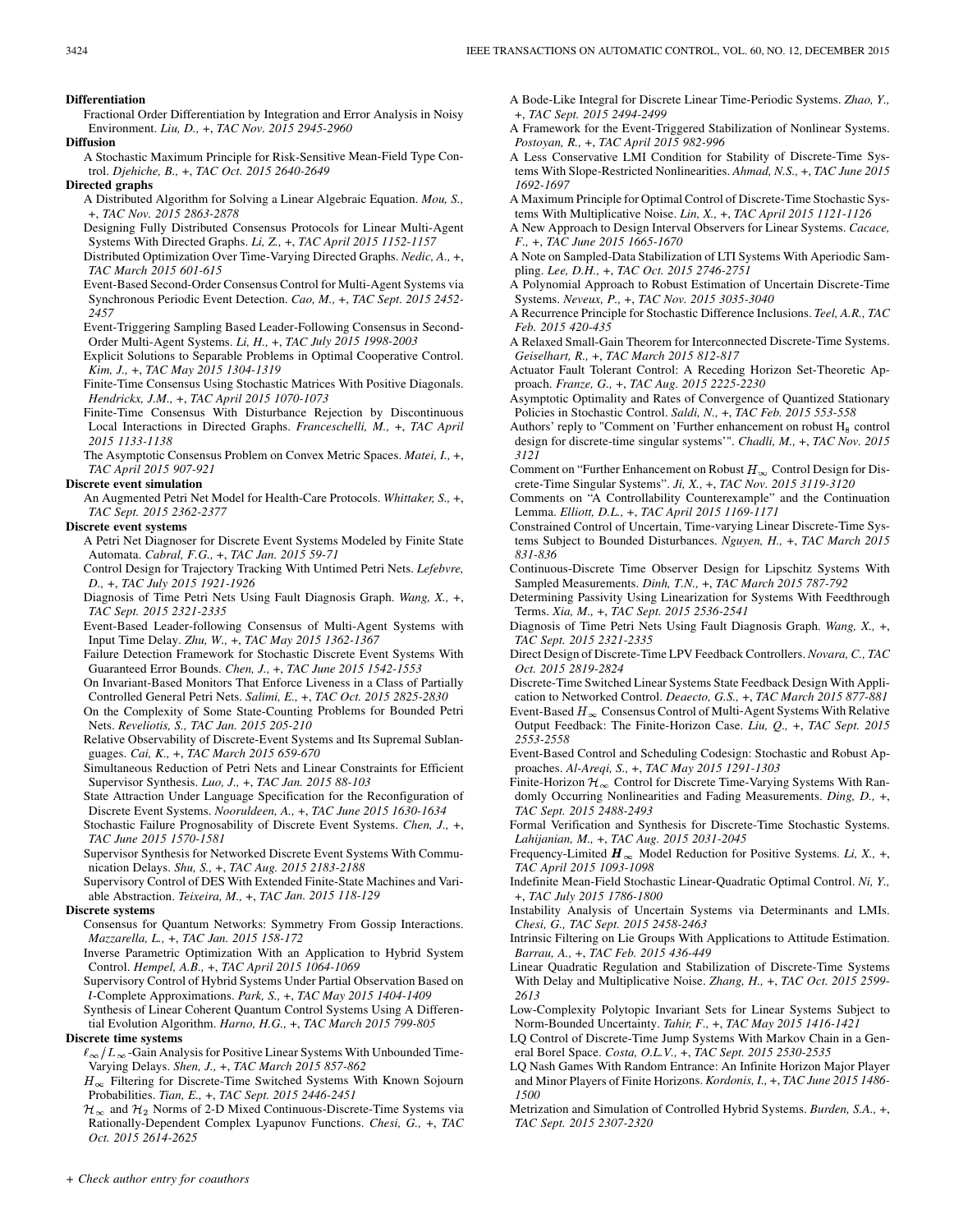Model-Based Modes Detection and Discernibility for Switched Affine Discrete-Time Systems. *Halimi, M.,* +, *TAC June 2015 1501-1514*

- Multiple Model Adaptive Control for a Class of Linear-Bounded Nonlinear Systems. *Huang, M.,* +, *TAC Jan. 2015 271-276*
- Networked Control With Stochastic Scheduling. *Liu, K.,* +, *TAC Nov. 2015 3071-3076*
- New Iterative Algorithms for Solving Coupled Markovian Jump Lyapunov Equations. *Wu, A.,* +, *TAC Jan. 2015 289-294*
- On Feedback Passivity of Discrete-Time Nonlinear Networked Control Systems With Packet Drops. *Wang, Y.,* +, *TAC Sept. 2015 2434-2439*
- On Integrability of Observable Space for Discrete-Time Polynomial Control Systems. *Kawano, Y.,* +, *TAC July 2015 1987-1991*
- On the Properties of Augmented Open-Loop Stable Plants Using LQG/LTR Control. *Guaracy, F.H.D.,* +, *TAC Aug. 2015 2172-2176*
- Optimal Control Design Under Limited Model Information for Discrete-Time Linear Systems With Stochastically-Varying Parameters. *Farokhi, F.,* +, *TAC March 2015 684-699*
- Optimal Data Scaling for Principal Component Pursuit: A Lyapunov Approach to Convergence. *Cheng, Y.,* +, *TAC Aug. 2015 2057-2071*
- Optimal Kullback–Leibler Aggregation via Information Bottleneck. *Geiger, B.C.,* +, *TAC April 2015 1010-1022*
- Optimization of Average Rewards of Time Nonhomogeneous Markov Chains. *Cao, X., TAC July 2015 1841-1856*
- Pointwise Stability of Discrete-Time Stationary Matrix-Valued Markovian Processes. *Dai, X.,* +, *TAC July 2015 1898-1903*
- Potential Feedback Control for the Power Control in LTE. *Phan, D.,* +, *TAC Sept. 2015 2506-2511*
- Signal-to-Noise Ratio Limited Output Feedback Control Subject to Channel Input Quantization. *Rojas, A.J.,* +, *TAC Feb. 2015 475-479*
- Stability of Discrete-Time Systems With Time-Varying Delays via a Novel Summation Inequality. *Seuret, A.,* +, *TAC Oct. 2015 2740-2745*
- Synchronization Reachable Topology and Synchronization of Discrete-Time Linear Multi-Agent Systems. *Wang, X.,* +, *TAC July 2015 1927-1932*
- The Hegselmann-Krause Dynamics for the Continuous-Agent Model and a Regular Opinion Function Do Not Always Lead to Consensus. *Wedin, E.,* +, *TAC Sept. 2015 2416-2421*
- Two-Dimensional Dissipative Control and Filtering for Roesser Model. *Ahn, C.K.,* +, *TAC July 2015 1745-1759*

Uniform Tube Based Stabilization of Switched Linear Systems With Mode-Dependent Persistent Dwell-Time. *Zhang, L.,* +, *TAC Nov. 2015 2994-2999* Whither Discrete Time Model Predictive Control?. *Pannocchia, G.,* +, *TAC Jan. 2015 246-252*

#### **Discs (structures)**

On the Stabilization of the Disk-Beam System via Torque and Direct Strain Feedback Controls. *Chentouf, B.,* +, *TAC Nov. 2015 3006-3011*

#### **Distributed algorithms**

- A Distributed Algorithm for Solving a Linear Algebraic Equation. *Mou, S.,* +, *TAC Nov. 2015 2863-2878*
- An Upper Bound on the Convergence Time for Quantized Consensus of Arbitrary Static Graphs. *Shang, S.,* +, *TAC April 2015 1127-1132*
- Distributed Optimization With Local Domains: Applications in MPC and Network Flows. *Mota, J.F.C.,* +, *TAC July 2015 2004-2009*

Distributed Randomized PageRank Algorithm Based on Stochastic Approximation. *Lei, J.,* +, *TAC June 2015 1641-1646*

Linear Convergence Rate of a Class of Distributed Augmented Lagrangian Algorithms. *Jakovetic, D.,* +, *TAC April 2015 922-936*

Robust Distributed Linear Programming. *Richert, D.,* +, *TAC Oct. 2015 2567-2582*

# **Distributed control**

Adaptation and Optimization of Synchronization Gains in the Regulation Control of Networked Distributed Parameter Systems. *Demetriou, M.A., TAC Aug. 2015 2219-2224*

Control of Heterogeneous Groups of Systems Interconnected Through Directed and Switching Topologies. *Hoffmann, C.,* +, *TAC July 2015 1904- 1909*

Cooperative Global Robust Output Regulation for Nonlinear Uncertain Multi-Agent Systems in Lower Triangular Form. *Su, Y.,* +, *TAC Sept. 2015 2378-2389*

Designing Fully Distributed Consensus Protocols for Linear Multi-Agent Systems With Directed Graphs. *Li, Z.,* +, *TAC April 2015 1152-1157*

Dissipativity-Preserving Model Reduction for Large-Scale Distributed Control Systems. *Ishizaki, T.,* +, *TAC April 2015 1023-1037*

Distributed Collaborative Coverage-Control Schemes for Non-Convex Domains. *Stergiopoulos, Y.,* +, *TAC Sept. 2015 2422-2427*

Distributed Controllers for Multi-Agent Coordination Via Gradient-Flow Approach. *Sakurama, K.,* +, *TAC June 2015 1471-1485*

Distributed Coordination for Connectivity Adjustment of Linear Compartmental Systems. *Lee, S.,* +, *TAC Aug. 2015 2231-2236*

Distributed Optimization With Local Domains: Applications in MPC and Network Flows. *Mota, J.F.C.,* +, *TAC July 2015 2004-2009*

Distributed Surrounding Design of Target Region With Complex Adjacency Matrices. *Lou, Y.,* +, *TAC Jan. 2015 283-288*

Energy-Event-Triggered Hybrid Supervisory Control for Cyber-Physical Network Systems. *Zeng, X.,* +, *TAC Nov. 2015 3083-3088*

Event-Based Leader-following Consensus of Multi-Agent Systems with Input Time Delay. *Zhu, W.,* +, *TAC May 2015 1362-1367*

Event-Triggering Sampling Based Leader-Following Consensus in Second-Order Multi-Agent Systems. *Li, H.,* +, *TAC July 2015 1998-2003*

Nonuniform Line Coverage From Noisy Scalar Measurements. *Davison, P.,* +, *TAC July 2015 1975-1980*

Stabilization of Networked Control Systems With Sparse Observer-Controller Networks. *Razeghi-Jahromi, M.,* +, *TAC June 2015 1686-1691*

# **Distributed parameter systems**

Control Design for Quasi-Linear Hyperbolic Systems With an Application to the Heavy Rope. *Knuppel, T.,* +, *TAC Jan. 2015 5-18*

Disturbance Rejection in the Interior Domain of Linear  $2 \times 2$  Hyperbolic Systems. *Anfinsen, H.,* +, *TAC Jan. 2015 186-191*

Using  $H_2$ -Control Performance Metrics for the Optimal Actuator Location of Distributed Parameter Systems. *Morris, K.,* +, *TAC Feb. 2015 450-462*

# **Distributed power generation**

Distributed Reactive Power Feedback Control for Voltage Regulation and Loss Minimization. *Bolognani, S.,* +, *TAC April 2015 966-981*

# **Distributed tracking**

Distributed Average Tracking for Reference Signals With Bounded Accelerations. *Chen, F.,* +, *TAC March 2015 863-869*

#### **Drug delivery systems**

Model Predictive Control for Linear Impulsive Systems. *Sopasakis, P.,* +, *TAC Aug. 2015 2277-2282*

# **Duality (mathematics)**

Distributed Reactive Power Feedback Control for Voltage Regulation and Loss Minimization. *Bolognani, S.,* +, *TAC April 2015 966-981*

Information Relaxation and Dual Formulation of Controlled Markov Diffusions. *Ye, F.,* +, *TAC Oct. 2015 2676-2691*

# **Dynamic programming**

A New Optimal Stepsize for Approximate Dynamic Programming. *Ryzhov, I.O.,* +, *TAC March 2015 743-758*

A Stochastic Maximum Principle for Risk-Sensitive Mean-Field Type Control. *Djehiche, B.,* +, *TAC Oct. 2015 2640-2649*

Classification-Based Approximate Policy Iteration. *Farahmand, A.,* +, *TAC Nov. 2015 2989-2993*

Folding Algorithm for Policy Evaluation for Markov Decision Processes With Quasi-Birth Death Structure. *Yassir, Y.,* +, *TAC April 2015 1164-1168* Global Adaptive Dynamic Programming for Continuous-Time Nonlinear

Systems. *Jiang, Y.,* +, *TAC Nov. 2015 2917-2929*

Indefinite Mean-Field Stochastic Linear-Quadratic Optimal Control. *Ni, Y.,* +, *TAC July 2015 1786-1800*

Manufacturing Consent. *Borkar, V.S.,* +, *TAC Jan. 2015 104-117*

Optimization of Average Rewards of Time Nonhomogeneous Markov Chains. *Cao, X., TAC July 2015 1841-1856*

Receding Horizon Based Feedback Optimization for Mix-Valued Logical Networks. *Cheng, D.,* +, *TAC Dec. 2015 3362-3366*

# **Dynamic response**

Topology Identification of Directed Dynamical Networks via Power Spectral Analysis. *Shahrampour, S.,* +, *TAC Aug. 2015 2260-2265*

# **E**

# **Eigenvalues and eigenfunctions**

A Bode-Like Integral for Discrete Linear Time-Periodic Systems. *Zhao, Y.,* +, *TAC Sept. 2015 2494-2499*

A Numerical Algorithm to Find All Feedback Nash Equilibria in Scalar Affine Quadratic Differential Games. *Engwerda, J., TAC Nov. 2015 3101- 3106*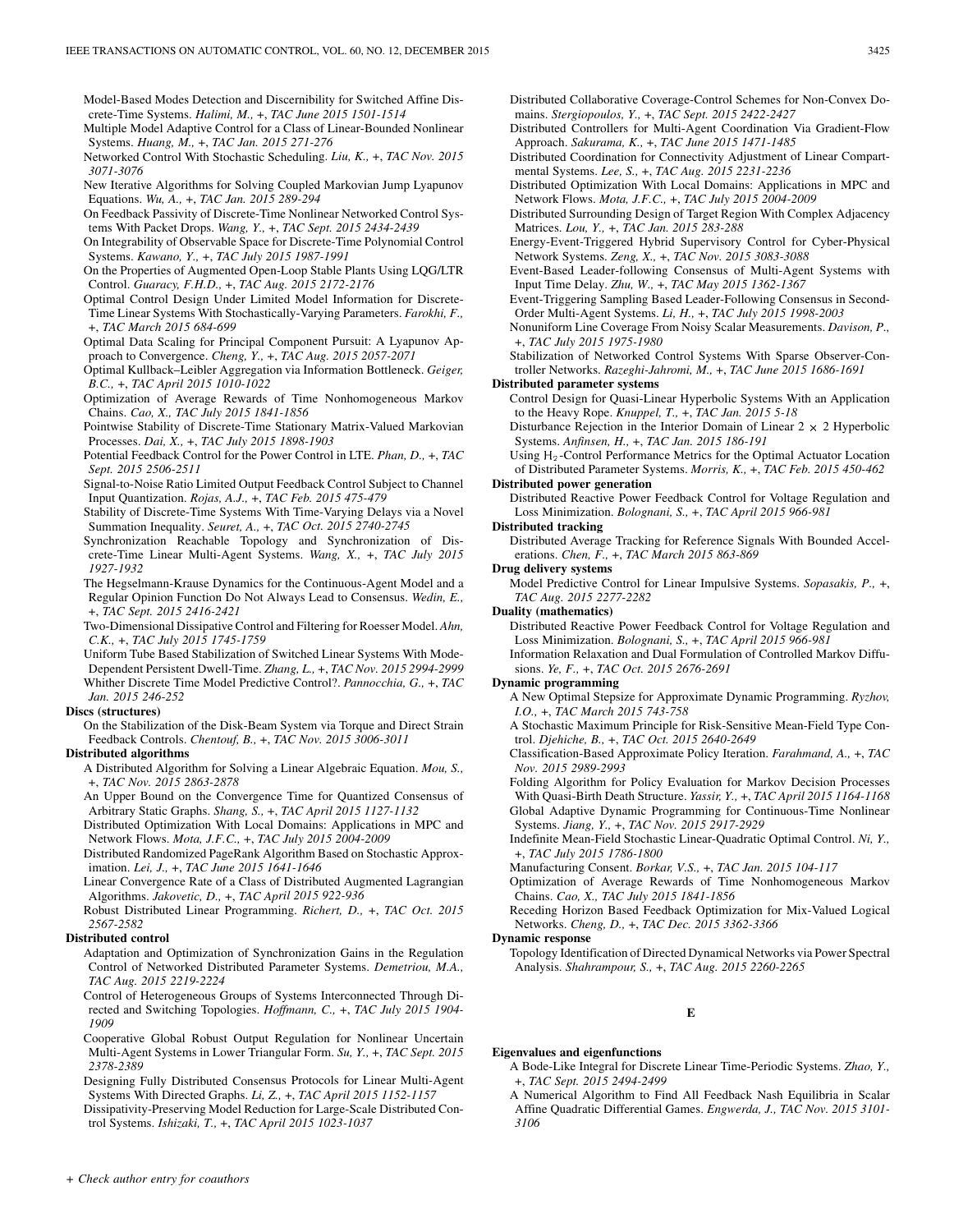- Control of Heterogeneous Groups of Systems Interconnected Through Directed and Switching Topologies. *Hoffmann, C.,* +, *TAC July 2015 1904- 1909*
- Cooperative Global Output Regulation of Second-Order Nonlinear Multi-Agent Systems With Unknown Control Direction. *Su, Y., TAC Dec. 2015 3275-3280*
- Designing Fully Distributed Consensus Protocols for Linear Multi-Agent Systems With Directed Graphs. *Li, Z.,* +, *TAC April 2015 1152-1157*
- Direct Synthesis of Fixed-Order  $\mathcal{H}_{\infty}$  Controllers. *Babazadeh, M., +, TAC Oct. 2015 2704-2709*
- Dissipativity-Preserving Model Reduction for Large-Scale Distributed Control Systems. *Ishizaki, T.,* +, *TAC April 2015 1023-1037*
- Further Results on Paracontracting Matrices and Correction to "Optimal Semistable Control in A*d Hoc* Network Systems: A Sequential Two-Stage Approach". *Hui, Q., TAC Dec. 2015 3305-3309*
- Game-Theoretic Analysis of the Hegselmann-Krause Model for Opinion Dynamics in Finite Dimensions. *Etesami, S.R.,* +, *TAC July 2015 1886- 1897*
- Graph-Theoretic Methods for Measurement-Based Input Localization in Large Networked Dynamic Systems. *Nudell, T.R.,* +, *TAC Aug. 2015 2114-2128*
- Instability Analysis of Uncertain Systems via Determinants and LMIs. *Chesi, G., TAC Sept. 2015 2458-2463*
- Non-Trivial Output Synchronization of Heterogeneous Passive Systems. *Lee, S.,* +, *TAC Dec. 2015 3322-3327*
- Nonzero Bound on Fiedler Eigenvalue Causes Exponential Growth of H-Infinity Norm of Vehicular Platoon. *Herman, I.,* +, *TAC Aug. 2015 2248-2253*
- On the Necessity of Diffusive Couplings in Linear Synchronization Problems With Quadratic Cost. *Montenbruck, J.M.,* +, *TAC Nov. 2015 3029- 3034*
- On the Problem of Minimum Asymptotic Exit Rate for Stochastically Perturbed Multi-Channel Dynamical Systems. *Befekadu, G.K.,* +, *TAC Dec. 2015 3391-3395*
- Robotic Surveillance and Markov Chains With Minimal Weighted Kemeny Constant. *Patel, R.,* +, *TAC Dec. 2015 3156-3167*
- Spectrum of Monodromy Operator for a Time-Delay System With Application to Stability Analysis. *Kim, J.H.,* +, *TAC Dec. 2015 3385-3390*
- Synchronization of Complex Networks via Aperiodically Intermittent Pinning Control. *Liu, X.,* +, *TAC Dec. 2015 3316-3321*
- Topology Identification of Directed Dynamical Networks via Power Spectral Analysis. *Shahrampour, S.,* +, *TAC Aug. 2015 2260-2265*

# **Electric vehicles**

Socially Optimal Charging Strategies for Electric Vehicles. *Yudovina, E.,* +, *TAC March 2015 837-842*

# **Electrical engineering**

On the Problem of Minimum Asymptotic Exit Rate for Stochastically Perturbed Multi-Channel Dynamical Systems. *Befekadu, G.K.,* +, *TAC Dec. 2015 3391-3395*

#### **Ellipsoids**

Sequential Randomized Algorithms for Robust Convex Optimization. *Wada, T.,* +, *TAC Dec. 2015 3356-3361*

#### **Embedded systems**

- Event-Based Control and Scheduling Codesign: Stochastic and Robust Approaches. *Al-Areqi, S.,* +, *TAC May 2015 1291-1303*
- Jamming Attacks on Remote State Estimation in Cyber-Physical Systems: A Game-Theoretic Approach. *Li, Y.,* +, *TAC Oct. 2015 2831-2836*

#### **Energy conservation**

Optimal Energy-Aware Epidemic Routing in DTNs. *Eshghi, S.,* +, *TAC June 2015 1554-1569*

#### **Equations**

A Second-Order Multi-Agent Network for Bound-Constrained Distributed Optimization. *Liu, Q.,* +, *TAC Dec. 2015 3310-3315*

Distributed Switching Control to Achieve Almost Sure Safety for Leader-Follower Vehicular Networked Systems. *Hu, B.,* +, *TAC Dec. 2015 3195- 3209*

Towards a Generic Constructive Nonlinear Control Design Tool Using Relaxed Control. *Jayawardhana, B., TAC Dec. 2015 3293-3298*

# **Equivalence classes**

Decentralized  $H_2$  Control for Multi-Channel Stochastic Systems. *Mukaidani, H.,* +, *TAC April 2015 1080-1086*

# **Error analysis**

Fractional Order Differentiation by Integration and Error Analysis in Noisy Environment. *Liu, D.,* +, *TAC Nov. 2015 2945-2960*

# **Error statistics**

Failure Detection Framework for Stochastic Discrete Event Systems With Guaranteed Error Bounds. *Chen, J.,* +, *TAC June 2015 1542-1553*

**Estimation error** A Semidefinite Relaxation Procedure for Fault-Tolerant Observer Design.

*Segundo Sevilla, F.R.,* +, *TAC Dec. 2015 3332-3337*

**Estimation theory**

A Polynomial Approach to Robust Estimation of Uncertain Discrete-Time Systems. *Neveux, P.,* +, *TAC Nov. 2015 3035-3040*

Distributed Fusion Estimation With Communication Bandwidth Constraints. *Chen, B.,* +, *TAC May 2015 1398-1403*

Optimal Denial-of-Service Attack Scheduling With Energy Constraint. *Zhang, H.,* +, *TAC Nov. 2015 3023-3028*

#### **Evolutionary computation**

Game Interactions and Dynamics on Networked Populations. *Madeo, D.,* +, *TAC July 2015 1801-1810*

Synthesis of Linear Coherent Quantum Control Systems Using A Differential Evolution Algorithm. *Harno, H.G.,* +, *TAC March 2015 799-805*

# **Expectation-maximization algorithms**

Robust Partial-Learning in Linear Gaussian Systems. *Nemesin, V.,* +, *TAC Sept. 2015 2518-2523*

# **Exponential distribution**

Cyclic Queueing Networks With Subexponential Service Times and Finite Buffers. *Kim, J.,* +, *TAC Oct. 2015 2756-2761*

**Extraterrestrial measurements**

Stability Preserving Simulations and Bisimulations for Hybrid Systems. *Prabhakar, P.,* +, *TAC Dec. 2015 3210-3225*

# **F**

# **Fading channels**

- Opportunistic Control Over Shared Wireless Channels. *Gatsis, K.,* +, *TAC Dec. 2015 3140-3155*
- **Failure analysis**
	- Stochastic Failure Prognosability of Discrete Event Systems. *Chen, J.,* +, *TAC June 2015 1570-1581*

#### **Fault diagnosis**

Constrained Active Fault Detection and Control. *Puncochar, I.,* +, *TAC Jan. 2015 253-258*

Diagnosis of Time Petri Nets Using Fault Diagnosis Graph. *Wang, X.,* +, *TAC Sept. 2015 2321-2335*

Failure Detection Framework for Stochastic Discrete Event Systems With Guaranteed Error Bounds. *Chen, J.,* +, *TAC June 2015 1542-1553*

Fault Detection Analysis of Boolean Control Networks. *Fornasini, E.,* +, *TAC Oct. 2015 2734-2739*

Fault Detection Filter Design With Optimization and Partial Decoupling. *Li, X.,* +, *TAC July 2015 1951-1956*

Probabilistic Marking Estimation in Labeled Petri Nets. *Cabasino, M.P.,* +, *TAC Feb. 2015 528-533*

Sensor Placement for Fault Isolability Based on Bond Graphs. *Chi, G.,* +, *TAC Nov. 2015 3041-3046*

State Estimation and Fault Diagnosis of Labeled Time Petri Net Systems With Unobservable Transitions. *Basile, F.,* +, *TAC April 2015 997-1009*

Stochastic Failure Prognosability of Discrete Event Systems. *Chen, J.,* +, *TAC June 2015 1570-1581*

# **Fault tolerant control**

Actuator Fault Tolerant Control: A Receding Horizon Set-Theoretic Approach. *Franze, G.,* +, *TAC Aug. 2015 2225-2230*

Constrained Active Fault Detection and Control. *Puncochar, I.,* +, *TAC Jan. 2015 253-258*

Decentralized Isolation of Multiple Sensor Faults in Large-Scale Interconnected Nonlinear Systems. *Reppa, V.,* +, *TAC June 2015 1582-1596*

Divided State Feedback Control of Stochastic Systems. *Zhao, X.,* +, *TAC July 2015 1870-1885*

Robust Switching-Based Fault Tolerant Control. *Allerhand, L.I.,* +, *TAC Aug. 2015 2272-2276*

# **Feedback**

A Complete Characterization of the Maximal Contractively Invariant Ellipsoids of Linear Systems Under Saturated Linear Feedback. *Li, Y.,* +, *TAC Jan. 2015 179-185*

A Framework for the Event-Triggered Stabilization of Nonlinear Systems. *Postoyan, R.,* +, *TAC April 2015 982-996*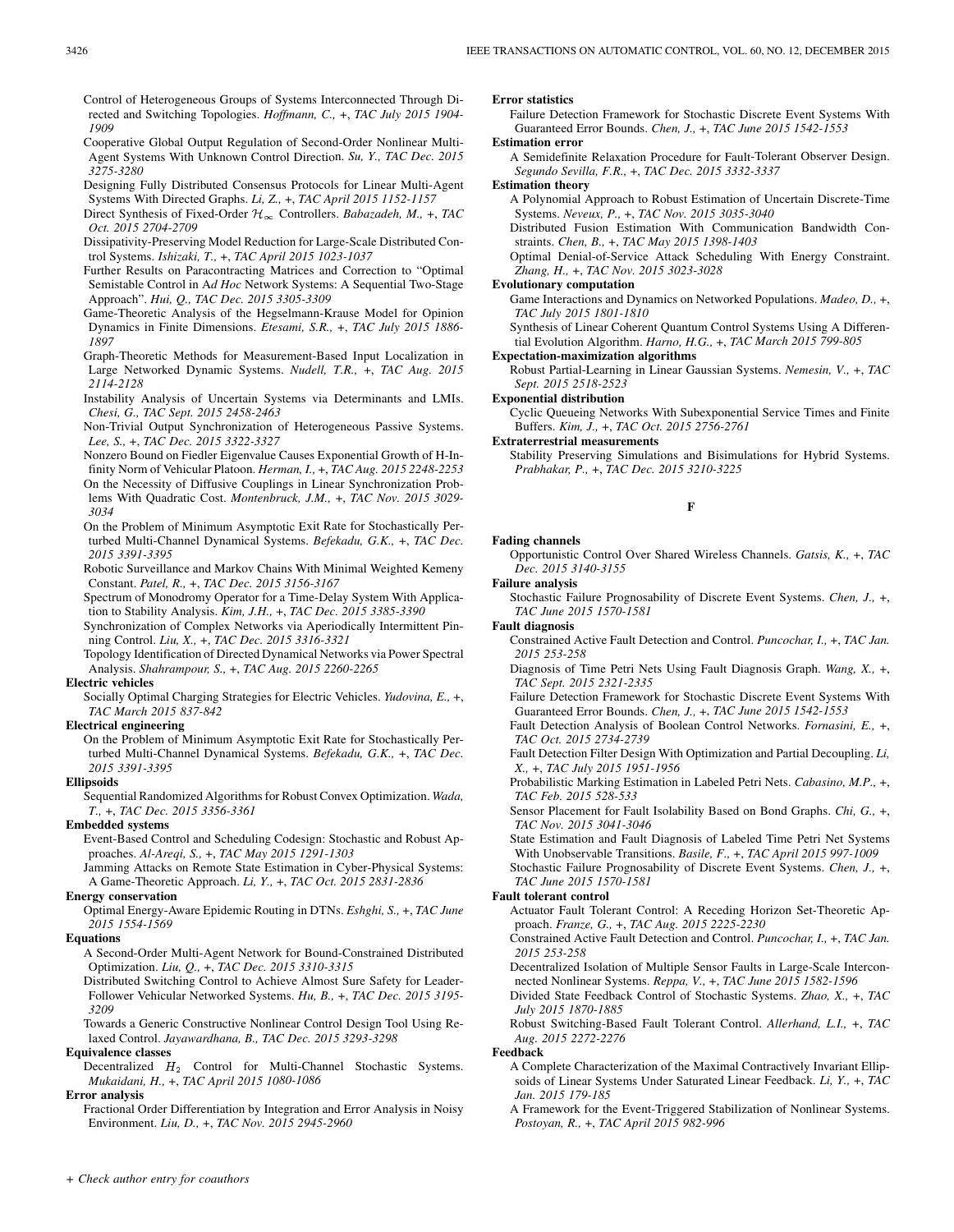A Numerical Algorithm to Find All Feedback Nash Equilibria in Scalar Affine Quadratic Differential Games. *Engwerda, J., TAC Nov. 2015 3101- 3106*

Accelerated Twisting Algorithm. *Dvir, Y.,* +, *TAC Oct. 2015 2803-2807*

Adaptive Output Feedback Based on Closed-Loop Reference Models. *Gibson, T.E.,* +, *TAC Oct. 2015 2728-2733*

- Backstepping-Forwarding Control and Observation for Hyperbolic PDEs With Fredholm Integrals. *Bribiesca-Argomedo, F.,* +, *TAC Aug. 2015 2145- 2160*
- Cooperative Global Robust Output Regulation for a Class of Nonlinear Multi-Agent Systems With Switching Network. *Liu, W.,* +, *TAC July 2015 1963-1968*

Decentralized  $H_2$  Control for Multi-Channel Stochastic Systems. *Mukaidani, H.,* +, *TAC April 2015 1080-1086*

Direct Design of Discrete-Time LPV Feedback Controllers. *Novara, C., TAC Oct. 2015 2819-2824*

Direct Synthesis of Fixed-Order  $\mathcal{H}_{\infty}$  Controllers. *Babazadeh, M., +, TAC Oct. 2015 2704-2709*

- Energy-Event-Triggered Hybrid Supervisory Control for Cyber-Physical Network Systems. *Zeng, X.,* +, *TAC Nov. 2015 3083-3088*
- Event-Based  $H_{\infty}$  Consensus Control of Multi-Agent Systems With Relative Output Feedback: The Finite-Horizon Case. *Liu, Q.,* +, *TAC Sept. 2015 2553-2558*
- Event-Based Leader-following Consensus of Multi-Agent Systems with Input Time Delay. *Zhu, W.,* +, *TAC May 2015 1362-1367*
- Hybrid Control for Switched Linear Systems With Average Dwell Time. *Yuan, C.,* +, *TAC Jan. 2015 240-245*
- Linear Quadratic Regulation and Stabilization of Discrete-Time Systems With Delay and Multiplicative Noise. *Zhang, H.,* +, *TAC Oct. 2015 2599- 2613*
- LQ Nash Games With Random Entrance: An Infinite Horizon Major Player and Minor Players of Finite Horizons. *Kordonis, I.,* +, *TAC June 2015 1486- 1500*
- Model Predictive Tracking Control for Constrained Linear Systems Using Integrator Resets. *Wada, N., TAC Nov. 2015 3113-3118*

Model Reduction Near Periodic Orbits of Hybrid Dynamical Systems. *Burden, S.A.,* +, *TAC Oct. 2015 2626-2639*

Multirate Output Feedback Control of Nonlinear Networked Control Systems. *Beikzadeh, H.,* +, *TAC July 2015 1939-1944*

Network-Decentralized Control Strategies for Stabilization. *Blanchini, F.,* +, *TAC Feb. 2015 491-496*

Nonlinear Local Stabilization of a Viscous Hamilton-Jacobi PDE. *Bekiaris-Liberis, N.,* +, *TAC June 2015 1698-1703*

Observer-Based Feedback Controller Design for a Class of Stochastic Systems With Non-Gaussian Variables. *Liu, Y.,* +, *TAC May 2015 1445-1450* On Simultaneous Stabilization by Feedback of Finitely Many Oscillators.

*Ryan, E.P., TAC April 2015 1110-1114* On the Properties of Augmented Open-Loop Stable Plants Using LQG/LTR

Control. *Guaracy, F.H.D.,* +, *TAC Aug. 2015 2172-2176*

On the Stabilization of the Disk-Beam System via Torque and Direct Strain Feedback Controls. *Chentouf, B.,* +, *TAC Nov. 2015 3006-3011*

Output Feedback Stabilization for One-Dimensional Wave Equation Subject to Boundary Disturbance. *Guo, B.,* +, *TAC March 2015 824-830*

Potential Feedback Control for the Power Control in LTE. *Phan, D.,* +, *TAC Sept. 2015 2506-2511*

Real-Time  $\mathcal{L}_1$  Adaptive Control for Uncertain Networked Control Systems. *Wang, X.,* +, *TAC Sept. 2015 2500-2505*

Robustness and Performance of Adaptive Suppression of Unknown Periodic Disturbances. *Jafari, S.,* +, *TAC Aug. 2015 2166-2171*

Safety Controller Synthesis Using Human Generated Trajectories. *Winn, A.,* +, *TAC June 2015 1597-1610*

Signal-to-Noise Ratio Limited Output Feedback Control Subject to Channel Input Quantization. *Rojas, A.J.,* +, *TAC Feb. 2015 475-479*

Simple PD Control Scheme for Robotic Manipulation of Biological Cell. *Cheah, C.C.,* +, *TAC May 2015 1427-1432*

Stability Analysis With Dissipation Inequalities and Integral Quadratic Constraints. *Seiler, P., TAC June 2015 1704-1709*

Using Inverse Nonlinearities in Robust Output Feedback Guaranteed Cost Control of Nonlinear Systems. *Rehman, O.U.,* +, *TAC April 2015 1139- 1144*

Variable Structure Control With Generalized Relays: A Simple Convex Optimization Approach. *Hetel, L.,* +, *TAC Feb. 2015 497-502*

# **Feedback control**

Properties of the Time-Optimal Control for Lagrangian Single-Degree-of-Freedom Systems. *Reshmin, S.A., TAC Dec. 2015 3350-3355*

**Feedforward**

Control Design for Quasi-Linear Hyperbolic Systems With an Application to the Heavy Rope. *Knuppel, T.,* +, *TAC Jan. 2015 5-18*

# **Filtering theory**

A Linear-Quadratic Optimal Control Problem of Forward-Backward Stochastic Differential Equations With Partial Information. *Wang, G.,* +, *TAC Nov. 2015 2904-2916*

Conditional Gauss–Hermite Filtering With Application to Volatility Estimation. *Singer, H., TAC Sept. 2015 2476-2481*

Consensus-Based Linear and Nonlinear Filtering. *Battistelli, G.,* +, *TAC May 2015 1410-1415*

Event-Based Recursive Distributed Filtering Over Wireless Sensor Networks. *Liu, Q.,* +, *TAC Sept. 2015 2470-2475*

Filtering Continuous-Time Linear Systems With Time-Varying Measurement Delay. *Cacace, F.,* +, *TAC May 2015 1368-1373*

Finite-Frequency Model Reduction of Two-Dimensional Digital Filters. *Ding, D.,* +, *TAC June 2015 1624-1629*

Gaussian MAP Filtering Using Kalman Optimization. *Garcia-Fernandez, A.F.,* +, *TAC May 2015 1336-1349*

# **Finance**

Maximum Principle for Nonzero-Sum Stochastic Differential Game With Delays. *Chen, L.,* +, *TAC May 2015 1422-1426*

#### **Finite automata**

An Augmented Petri Net Model for Health-Care Protocols. *Whittaker, S.,* +, *TAC Sept. 2015 2362-2377*

# **Finite difference methods**

Convergence of an Upwind Finite-Difference Scheme for Hamilton–Jacobi–Bellman Equation in Optimal Control. *Sun, B.,* +, *TAC Nov. 2015 3012-3017*

# **Finite element analysis**

Stochastic Estimation for Two-State Linear Dynamic Systems With Additive Cauchy Noises. *Fernandez, J.H.,* +, *TAC Dec. 2015 3367-3372*

**Finite state machines**

A Petri Net Diagnoser for Discrete Event Systems Modeled by Finite State Automata. *Cabral, F.G.,* +, *TAC Jan. 2015 59-71*

Quantitative Temporal Simulation and Refinement Distances for Timed Systems. *Chatterjee, K.,* +, *TAC Sept. 2015 2291-2306*

Supervisory Control of DES With Extended Finite-State Machines and Variable Abstraction. *Teixeira, M.,* +, *TAC Jan. 2015 118-129*

Supervisory Control of Hybrid Systems Under Partial Observation Based on -Complete Approximations. *Park, S.,* +, *TAC May 2015 1404-1409*

#### **FIR filters**

Evaluating and Approximating FIR Filters: An Approach Based on Functions of Matrices. *Michiels, W.,* +, *TAC Feb. 2015 463-468*

**Flow**

Improving the Performance of Network Congestion Control Algorithms. *Zhang, X.,* +, *TAC Feb. 2015 522-527*

#### **Force**

Properties of the Time-Optimal Control for Lagrangian Single-Degree-of-Freedom Systems. *Reshmin, S.A., TAC Dec. 2015 3350-3355*

**Formal languages**

Relative Observability of Discrete-Event Systems and Its Supremal Sublanguages. *Cai, K.,* +, *TAC March 2015 659-670*

# **Formal logic**

Actuator Fault Tolerant Control: A Receding Horizon Set-Theoretic Approach. *Franze, G.,* +, *TAC Aug. 2015 2225-2230*

**Formal verification**

Bounded Model Checking of Hybrid Systems for Control. *Kwon, Y.,* +, *TAC Nov. 2015 2961-2976*

Formal Verification and Synthesis for Discrete-Time Stochastic Systems. *Lahijanian, M.,* +, *TAC Aug. 2015 2031-2045*

State Attraction Under Language Specification for the Reconfiguration of Discrete Event Systems. *Nooruldeen, A.,* +, *TAC June 2015 1630-1634*

# **Fourier transforms**

Constrained Spectrum Control. *Hours, J.,* +, *TAC July 2015 1969-1974* **Fredholm integral equations**

Backstepping-Forwarding Control and Observation for Hyperbolic PDEs With Fredholm Integrals. *Bribiesca-Argomedo, F.,* +, *TAC Aug. 2015 2145- 2160*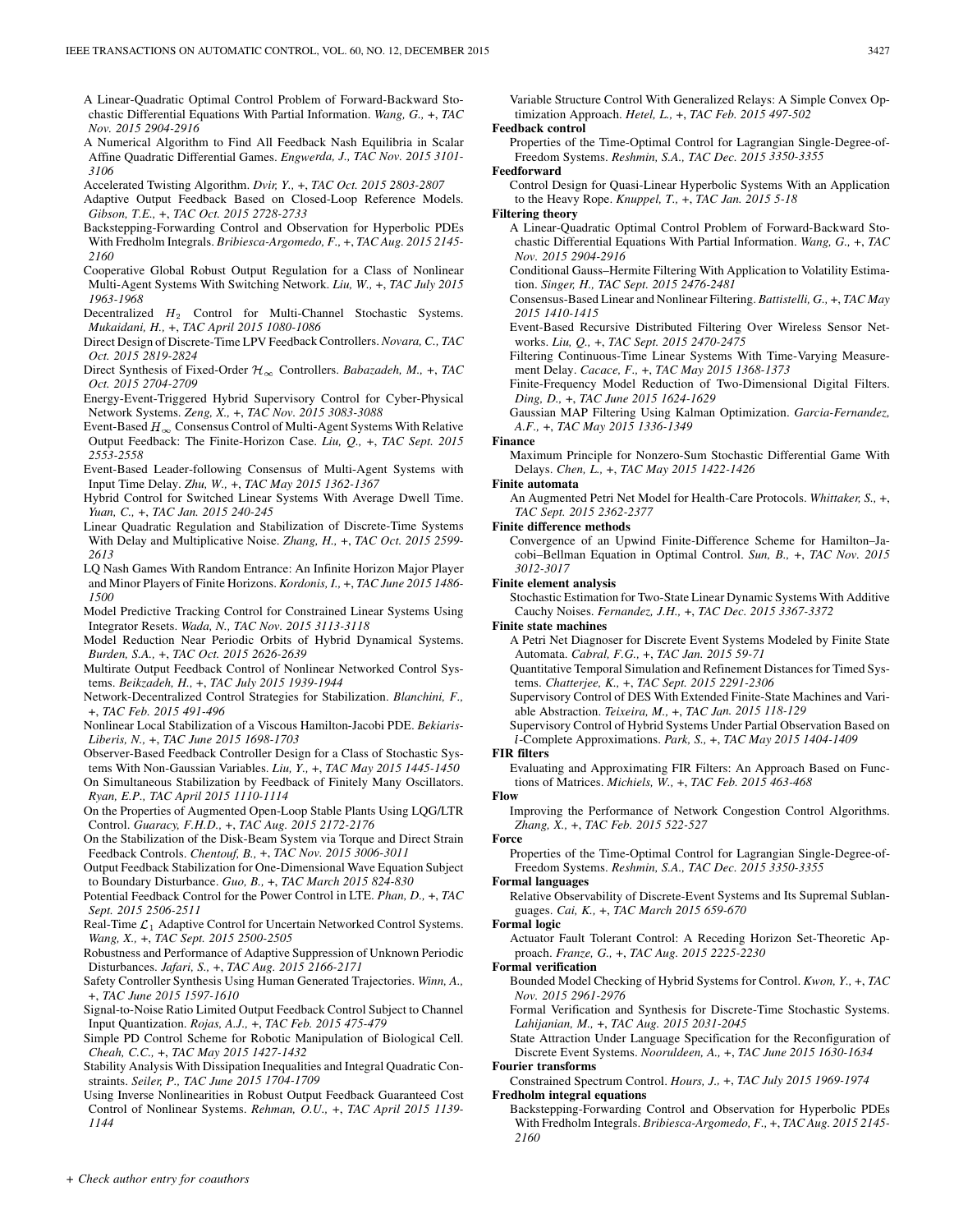#### **Frequency response**

Evaluating and Approximating FIR Filters: An Approach Based on Functions of Matrices. *Michiels, W.,* +, *TAC Feb. 2015 463-468*

# **Frequency-domain analysis**

Evaluating and Approximating FIR Filters: An Approach Based on Functions of Matrices. *Michiels, W.,* +, *TAC Feb. 2015 463-468*

Stability Analysis With Dissipation Inequalities and Integral Quadratic Constraints. *Seiler, P., TAC June 2015 1704-1709*

# **Friction**

A Globally Exponentially Stable Tracking Controller for Mechanical Systems Using Position Feedback. *Romero, J.G.,* +, *TAC March 2015 818-823* **Fuel**

Reachability Using Arbitrary Performance Indices. *Holzinger, M.J.,* +, *TAC April 2015 1099-1103*

# **Function approximation**

A New Optimal Stepsize for Approximate Dynamic Programming. *Ryzhov, I.O.,* +, *TAC March 2015 743-758*

#### **Functional equations**

Sampled-Data Piecewise Affine Differential Inclusions. *Moarref, M.,* +, *TAC March 2015 850-856*

# **G**

# **Game theory**

- An Existence Result for Hierarchical Stackelberg v/s Stackelberg Games. *Kulkarni, A.A.,* +, *TAC Dec. 2015 3379-3384*
- Constructive  $\epsilon$ -Nash Equilibria for Nonzero-Sum Differential Games. *Mylvaganam, T.,* +, *TAC April 2015 950-965*

Correction to "An Efficient Game Form for Unicast Service Provisioning" [Feb 12 392-404]. *Kakhbod, A.,* +, *TAC Feb. 2015 584-585*

- Distributed  $n$ -Player Approachability and Consensus in Coalitional Games. *Bauso, D.,* +, *TAC Nov. 2015 3107-3112*
- Distributed Seeking of Time-Varying Nash Equilibrium for Non-Cooperative Games. *Ye, M.,* +, *TAC Nov. 2015 3000-3005*
- Dither Re-Use in Nash Equilibrium Seeking. *Kutadinata, R.J.,* +, *TAC May 2015 1433-1438*
- Game Interactions and Dynamics on Networked Populations. *Madeo, D.,* +, *TAC July 2015 1801-1810*
- Game-Theoretic Analysis of the Hegselmann-Krause Model for Opinion Dynamics in Finite Dimensions. *Etesami, S.R.,* +, *TAC July 2015 1886- 1897*
- Jamming Attacks on Remote State Estimation in Cyber-Physical Systems: A Game-Theoretic Approach. *Li, Y.,* +, *TAC Oct. 2015 2831-2836*
- LQ Nash Games With Random Entrance: An Infinite Horizon Major Player and Minor Players of Finite Horizons. *Kordonis, I.,* +, *TAC June 2015 1486- 1500*
- Modeling, Analysis and Control of Networked Evolutionary Games. *Cheng, D.,* +, *TAC Sept. 2015 2402-2415*
- Necessary and Sufficient Condition for Two-Player Stackelberg Strategy. *Xu, J.,* +, *TAC May 2015 1356-1361*
- On Games With Coupled Constraints. *Arslan, G.,* +, *TAC Feb. 2015 358-372* Quantitative Temporal Simulation and Refinement Distances for Timed Systems. *Chatterjee, K.,* +, *TAC Sept. 2015 2291-2306*
- Receding Horizon Based Feedback Optimization for Mix-Valued Logical Networks. *Cheng, D.,* +, *TAC Dec. 2015 3362-3366*
- Self-Triggered Best-Response Dynamics for Continuous Games. *Cortes, A.,* +, *TAC April 2015 1115-1120*
- Worst-Case Optimal Battery Filling Policies With Constrained Adjustable Service. *Le Boudec, J.,* +, *TAC Oct. 2015 2650-2660*

# **Gaussian distribution**

Conditional Gauss–Hermite Filtering With Application to Volatility Estimation. *Singer, H., TAC Sept. 2015 2476-2481*

# **Gaussian noise**

Signal-to-Noise Ratio Limited Output Feedback Control Subject to Channel Input Quantization. *Rojas, A.J.,* +, *TAC Feb. 2015 475-479*

# **Gaussian processes**

Gaussian MAP Filtering Using Kalman Optimization. *Garcia-Fernandez, A.F.,* +, *TAC May 2015 1336-1349*

Nonlinear Gaussian Smoothers With Colored Measurement Noise. *Wang, X.,* +, *TAC March 2015 870-876*

Optimal Filter Approximations in Conditionally Gaussian Pairwise Markov Switching Models. *Abbassi, N.,* +, *TAC April 2015 1104-1109*

Output-Error Identification of Large Scale 1D-Spatially Varying Interconnected Systems. *Torres, P.,* +, *TAC Jan. 2015 130-142*

Relations Between Sparse-Grid Quadrature Rule and Spherical-Radial Cubature Rule in Nonlinear Gaussian Estimation. *Jia, B.,* +, *TAC Jan. 2015 199-204*

Robust Partial-Learning in Linear Gaussian Systems. *Nemesin, V.,* +, *TAC Sept. 2015 2518-2523*

Secure Estimation in the Presence of Integrity Attacks. *Mo, Y.,* +, *TAC April 2015 1145-1151*

Stochastic Event-Triggered Sensor Schedule for Remote State Estimation. *Han, D.,* +, *TAC Oct. 2015 2661-2675*

Team Optimal Control of Stochastically Switched Systems With Local Parameter Knowledge. *Mishra, A.,* +, *TAC Aug. 2015 2086-2101*

# **Generators**

On the Problem of Minimum Asymptotic Exit Rate for Stochastically Perturbed Multi-Channel Dynamical Systems. *Befekadu, G.K.,* +, *TAC Dec. 2015 3391-3395*

#### **Geometry**

Multi-Input Sliding Mode Control of Nonlinear Uncertain Non-Affine Systems With Mono-Directional Actuation. *Bartolini, G.,* +, *TAC Feb. 2015 393-403*

Stabilization of Polynomial Nonlinear Systems by Algebraic Geometry Techniques. *Menini, L.,* +, *TAC Sept. 2015 2482-2487*

#### **Gradient methods**

Distributed Controllers for Multi-Agent Coordination Via Gradient-Flow Approach. *Sakurama, K.,* +, *TAC June 2015 1471-1485*

Distributed Seeking of Time-Varying Nash Equilibrium for Non-Cooperative Games. *Ye, M.,* +, *TAC Nov. 2015 3000-3005*

Output-Error Identification of Large Scale 1D-Spatially Varying Interconnected Systems. *Torres, P.,* +, *TAC Jan. 2015 130-142*

# **Graph theory**

- An Upper Bound on the Convergence Time for Quantized Consensus of Arbitrary Static Graphs. *Shang, S.,* +, *TAC April 2015 1127-1132*
- Control of Heterogeneous Groups of Systems Interconnected Through Directed and Switching Topologies. *Hoffmann, C.,* +, *TAC July 2015 1904- 1909*
- Distributed Surrounding Design of Target Region With Complex Adjacency Matrices. *Lou, Y.,* +, *TAC Jan. 2015 283-288*
- Event-Based Leader-following Consensus of Multi-Agent Systems with Input Time Delay. *Zhu, W.,* +, *TAC May 2015 1362-1367*
- Fastest Mixing Reversible Markov Chains on Graphs With Degree Proportional Stationary Distributions. *Cihan, O.,* +, *TAC Jan. 2015 227-232*
- Finite-Time Consensus Using Stochastic Matrices With Positive Diagonals. *Hendrickx, J.M.,* +, *TAC April 2015 1070-1073*

Game Interactions and Dynamics on Networked Populations. *Madeo, D.,* +, *TAC July 2015 1801-1810*

- Graph Controllability Classes for the Laplacian Leader-Follower Dynamics. *Aguilar, C.O.,* +, *TAC June 2015 1611-1623*
- Graph-Theoretic Methods for Measurement-Based Input Localization in Large Networked Dynamic Systems. *Nudell, T.R.,* +, *TAC Aug. 2015 2114-2128*
- Multi-Agent Deployment in 3-D via PDE Control. *Qi, J.,* +, *TAC April 2015 891-906*

Nonzero Bound on Fiedler Eigenvalue Causes Exponential Growth of H-Infinity Norm of Vehicular Platoon. *Herman, I.,* +, *TAC Aug. 2015 2248-2253* Predictable Dynamics of Opinion Forming for Networks With Antagonistic Interactions. *Altafini, C.,* +, *TAC Feb. 2015 342-357*

Quantitative Temporal Simulation and Refinement Distances for Timed Systems. *Chatterjee, K.,* +, *TAC Sept. 2015 2291-2306*

Realization of Three-Port Spring Networks With Inerter for Effective Mechanical Control. *Chen, M.Z.Q.,* +, *TAC Oct. 2015 2722-2727*

Sensor Networks Localization: Extending Trilateration via Shadow Edges. *Oliva, G.,* +, *TAC Oct. 2015 2752-2755*

Synchronization of Networks of Heterogeneous Agents With Common Nominal Behavior. *Lovisari, E.,* +, *TAC March 2015 671-683*

Synchronization of Pulse-Coupled Oscillators on (Strongly) Connected Graphs. *Nunez, F.,* +, *TAC June 2015 1710-1715*

# **Greedy algorithms**

Manufacturing Consent. *Borkar, V.S.,* +, *TAC Jan. 2015 104-117*

**Group theory**

- Stabilizability and Controllability of Spatially Invariant P.D.E. Systems. *Curtain, R.F., TAC Feb. 2015 383-392*
- Symmetric Linear Model Predictive Control. *Danielson, C.,* +, *TAC May 2015 1244-1259*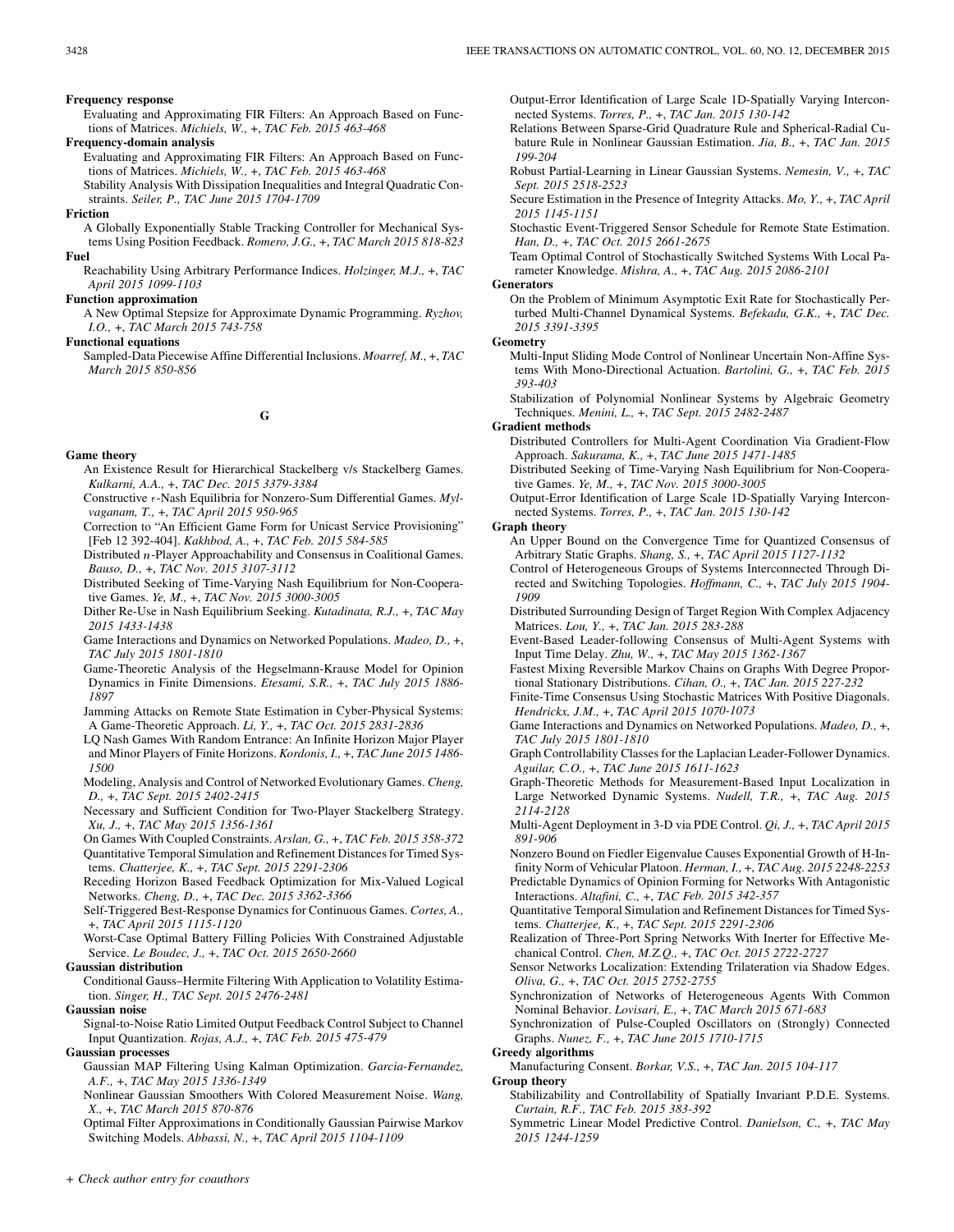**H**

# $H^2$  control

 $\mathcal{H}_{\infty}$  and  $\mathcal{H}_{2}$  Norms of 2-D Mixed Continuous-Discrete-Time Systems via Rationally-Dependent Complex Lyapunov Functions. *Chesi, G.,* +, *TAC Oct. 2015 2614-2625*

A Detector-Based Approach for the  $H_2$  Control of Markov Jump Linear Systems With Partial Information. *Costa, O.L.d.V.,* +, *TAC May 2015 1219- 1234*

Discrete-Time Switched Linear Systems State Feedback Design With Application to Networked Control. *Deaecto, G.S.,* +, *TAC March 2015 877-881* Fault Detection Filter Design With Optimization and Partial Decoupling. *Li, X.,* +, *TAC July 2015 1951-1956*

Using  $H_2$ -Control Performance Metrics for the Optimal Actuator Location of Distributed Parameter Systems. *Morris, K.,* +, *TAC Feb. 2015 450-462*

# $H^{\infty}$  control

Controller Design for Preview and Delayed Systems. *Kojima, A., TAC Feb. 2015 404-419*

 $\mathcal{H}_{\infty}$  and  $\mathcal{H}_{2}$  Norms of 2-D Mixed Continuous-Discrete-Time Systems via Rationally-Dependent Complex Lyapunov Functions. *Chesi, G.,* +, *TAC Oct. 2015 2614-2625*

Authors' reply to "Comment on 'Further enhancement on robust  $H_8$  control design for discrete-time singular systems'". *Chadli, M.,* +, *TAC Nov. 2015 3121*

Comment on "Further Enhancement on Robust  $H_{\infty}$  Control Design for Discrete-Time Singular Systems". *Ji, X.,* +, *TAC Nov. 2015 3119-3120*

Control Design for a Class of Affine Nonlinear Descriptor Systems With Actuator Saturation. *Sun, L.,* +, *TAC Aug. 2015 2195-2200*

Decentralized  $H_2$  Control for Multi-Channel Stochastic Systems. *Mukaidani, H.,* +, *TAC April 2015 1080-1086*

Direct Synthesis of Fixed-Order  $\mathcal{H}_{\infty}$  Controllers. *Babazadeh, M., +, TAC Oct. 2015 2704-2709*

Discrete-Time Switched Linear Systems State Feedback Design With Application to Networked Control. *Deaecto, G.S.,* +, *TAC March 2015 877-881* Dissipativity-Preserving Model Reduction for Large-Scale Distributed Control Systems. *Ishizaki, T.,* +, *TAC April 2015 1023-1037*

Event-Based  $H_{\infty}$  Consensus Control of Multi-Agent Systems With Relative Output Feedback: The Finite-Horizon Case. *Liu, Q.,* +, *TAC Sept. 2015 2553-2558*

Fault Detection Filter Design With Optimization and Partial Decoupling. *Li, X.,* +, *TAC July 2015 1951-1956*

Finite-Horizon  $\mathcal{H}_{\infty}$  Control for Discrete Time-Varying Systems With Randomly Occurring Nonlinearities and Fading Measurements. *Ding, D.,* +, *TAC Sept. 2015 2488-2493*

Hybrid Control for Switched Linear Systems With Average Dwell Time. *Yuan, C.,* +, *TAC Jan. 2015 240-245*

Nonzero Bound on Fiedler Eigenvalue Causes Exponential Growth of H-Infinity Norm of Vehicular Platoon. *Herman, I.,* +, *TAC Aug. 2015 2248-2253* Parametric Robust Structured Control Design. *Apkarian, P.,* +, *TAC July 2015 1857-1869*

The  $\mathcal{H}_2$  Control Problem for Quadratically Invariant Systems With Delays. *Lamperski, A.,* +, *TAC July 2015 1945-1950*

# $H_{\infty}$  **filters**

 $H_{\infty}$  Filtering for Discrete-Time Switched Systems With Known Sojourn Probabilities. *Tian, E.,* +, *TAC Sept. 2015 2446-2451*

#### **Haar transforms**

Haar-Based Stability Analysis of LPV Systems. *de Araujo, L.O.,* +, *TAC Jan. 2015 192-198*

#### **Health care**

An Augmented Petri Net Model for Health-Care Protocols. *Whittaker, S.,* +, *TAC Sept. 2015 2362-2377*

#### **Helicopters**

Scalable Safety-Preserving Robust Control Synthesis for Continuous-Time Linear Systems. *Kaynama, S.,* +, *TAC Nov. 2015 3065-3070*

#### **Hermitian matrices**

 $\mathcal{H}_{\infty}$  and  $\mathcal{H}_{2}$  Norms of 2-D Mixed Continuous-Discrete-Time Systems via Rationally-Dependent Complex Lyapunov Functions. *Chesi, G.,* +, *TAC Oct. 2015 2614-2625*

# **Hessian matrices**

Linear Convergence Rate of a Class of Distributed Augmented Lagrangian Algorithms. *Jakovetic, D.,* +, *TAC April 2015 922-936*

Output-Error Identification of Large Scale 1D-Spatially Varying Interconnected Systems. *Torres, P.,* +, *TAC Jan. 2015 130-142*

#### **Hidden Markov models**

Optimal Filter Approximations in Conditionally Gaussian Pairwise Markov Switching Models. *Abbassi, N.,* +, *TAC April 2015 1104-1109*

Risk-Sensitive Control Under Markov Modulated Denial-of-Service (DoS) Attack Strategies. *Befekadu, G.K.,* +, *TAC Dec. 2015 3299-3304*

Robustness of Stochastic Discrete-Time Switched Linear Systems With Application to Control With Shared Resources. *Greco, L.,* +, *TAC Dec. 2015 3168-3179*

# **Hilbert space**

Adaptation and Optimization of Synchronization Gains in the Regulation Control of Networked Distributed Parameter Systems. *Demetriou, M.A., TAC Aug. 2015 2219-2224*

Polynomial Input-Output Stability for Linear Systems. *Paunonen, L.,* +, *TAC Oct. 2015 2797-2802*

Spectrum of Monodromy Operator for a Time-Delay System With Application to Stability Analysis. *Kim, J.H.,* +, *TAC Dec. 2015 3385-3390*

# **History**

Stochastic Control for Linear Systems With Additive Cauchy Noises. *Fernandez, J.H.,* +, *TAC Dec. 2015 3373-3378*

Stochastic Estimation for Two-State Linear Dynamic Systems With Additive Cauchy Noises. *Fernandez, J.H.,* +, *TAC Dec. 2015 3367-3372*

# **Hybrid electric vehicles**

Worst-Case Optimal Battery Filling Policies With Constrained Adjustable Service. *Le Boudec, J.,* +, *TAC Oct. 2015 2650-2660*

# **Hyperbolic equations**

Backstepping-Forwarding Control and Observation for Hyperbolic PDEs With Fredholm Integrals. *Bribiesca-Argomedo, F.,* +, *TAC Aug. 2015 2145- 2160*

Control Design for Quasi-Linear Hyperbolic Systems With an Application to the Heavy Rope. *Knuppel, T.,* +, *TAC Jan. 2015 5-18*

Disturbance Rejection in the Interior Domain of Linear  $2 \times 2$  Hyperbolic Systems. *Anfinsen, H.,* +, *TAC Jan. 2015 186-191*

# **I**

#### **Identification**

A Multi-Time-Scale Generalization of Recursive Identification Algorithm for ARMAX Systems. *Huang, L.,* +, *TAC Aug. 2015 2242-2247*

A New Structure Exploiting Derivation of Recursive Direct Weight Optimization. *Dai, L.,* +, *TAC June 2015 1683-1685*

Graph-Theoretic Methods for Measurement-Based Input Localization in Large Networked Dynamic Systems. *Nudell, T.R.,* +, *TAC Aug. 2015 2114-2128*

Identification of FIR Systems Based on Quantized Output Measurements: A Quadratic Programming-Based Method. *Wang, J.,* +, *TAC May 2015 1439- 1444*

Output-Error Identification of Large Scale 1D-Spatially Varying Interconnected Systems. *Torres, P.,* +, *TAC Jan. 2015 130-142*

System Identification Under Regular, Binary, and Quantized Observations: Moderate Deviations Error Bounds. *He, Q.,* +, *TAC June 2015 1635-1640* **IEEE publishing**

# List of Reviewers for 2014. *, TAC March 2015 589-598*

#### **IEEE standards**

Exact Convex Relaxation of Optimal Power Flow in Radial Networks. *Gan, L.,* +, *TAC Jan. 2015 72-87*

#### **Indexes**

 $H_{\infty}$  Control of Descriptor Systems Possessing Invariant Zeros on the Imaginary Axis and Infinity. *Stefanovski, J.D., TAC Dec. 2015 3127-3139* Lifted Evaluation of mp-MIQP Solutions. *Fuchs, A.,* +, *TAC Dec. 2015*

*3328-3331* Singularly Perturbed Lie Bracket Approximation. *Durr, H.,* +, *TAC Dec.*

*2015 3287-3292*

# **Inertial navigation**

A Contraction Theory-Based Analysis of the Stability of the Deterministic Extended Kalman Filter. *Bonnabel, S.,* +, *TAC Feb. 2015 565-569*

Fault Detection and Isolation in Inertial Measurement Units Based on Bounding Sets. *Bras, S.,* +, *TAC July 2015 1933-1938*

#### **Infinite horizon**

Constructive  $\epsilon$ -Nash Equilibria for Nonzero-Sum Differential Games. *Mylvaganam, T.,* +, *TAC April 2015 950-965*

Optimal Control of a Single-Product Assemble-to-Order System With Multiple Demand Classes and Backordering. *Pang, Z., TAC Feb. 2015 480-484*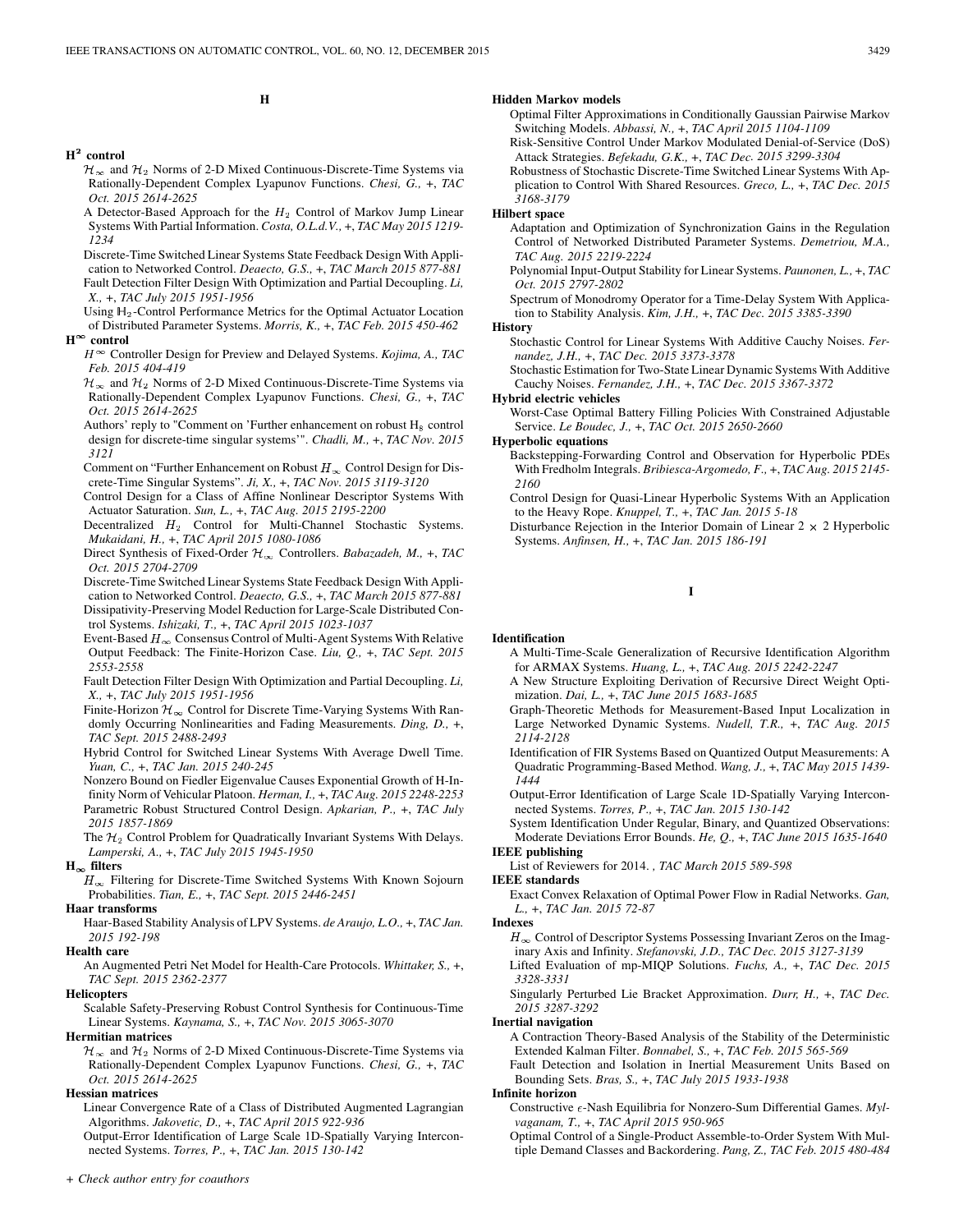Whither Discrete Time Model Predictive Control?. *Pannocchia, G.,* +, *TAC Jan. 2015 246-252*

**Information retrieval**

Distributed Randomized PageRank Algorithm Based on Stochastic Approximation. *Lei, J.,* +, *TAC June 2015 1641-1646*

**Input-output stability**

Polynomial Input-Output Stability for Linear Systems. *Paunonen, L.,* +, *TAC Oct. 2015 2797-2802*

**Integration**

Control Design for Quasi-Linear Hyperbolic Systems With an Application to the Heavy Rope. *Knuppel, T.,* +, *TAC Jan. 2015 5-18*

Fractional Order Differentiation by Integration and Error Analysis in Noisy Environment. *Liu, D.,* +, *TAC Nov. 2015 2945-2960*

Model Predictive Tracking Control for Constrained Linear Systems Using Integrator Resets. *Wada, N., TAC Nov. 2015 3113-3118*

# **Intelligent sensors**

Event-Based Recursive Distributed Filtering Over Wireless Sensor Networks. *Liu, Q.,* +, *TAC Sept. 2015 2470-2475*

**Intelligent transportation systems**

Distributed Controllers for Multi-Agent Coordination Via Gradient-Flow Approach. *Sakurama, K.,* +, *TAC June 2015 1471-1485*

**Interconnected systems**

A Dissipativity Approach to Safety Verification for Interconnected Systems. *Coogan, S.,* +, *TAC June 2015 1722-1727*

Control of Heterogeneous Groups of Systems Interconnected Through Directed and Switching Topologies. *Hoffmann, C.,* +, *TAC July 2015 1904- 1909*

Decentralized Isolation of Multiple Sensor Faults in Large-Scale Interconnected Nonlinear Systems. *Reppa, V.,* +, *TAC June 2015 1582-1596*

Optimal Control Design Under Limited Model Information for Discrete-Time Linear Systems With Stochastically-Varying Parameters. *Farokhi, F.,* +, *TAC March 2015 684-699*

Optimal Control of Two-Player Systems With Output Feedback. *Lessard, L.,* +, *TAC Aug. 2015 2129-2144*

Output-Error Identification of Large Scale 1D-Spatially Varying Interconnected Systems. *Torres, P.,* +, *TAC Jan. 2015 130-142*

Synchronization of Networks of Heterogeneous Agents With Common

Nominal Behavior. *Lovisari, E.,* +, *TAC March 2015 671-683* **Interpolation**

 $H_{\infty}$  Control of Descriptor Systems Possessing Invariant Zeros on the Imaginary Axis and Infinity. *Stefanovski, J.D., TAC Dec. 2015 3127-3139*

#### **Invariance**

A Recurrence Principle for Stochastic Difference Inclusions. *Teel, A.R., TAC Feb. 2015 420-435*

Comments on "Robust Stability and Stabilization of Fractional-Order Interval Systems With the Fractional Order  $\alpha$ : The  $0 < \alpha < 1$  Case". *Aguiar*, *B.,* +, *TAC Feb. 2015 582-583*

Consensus for Quantum Networks: Symmetry From Gossip Interactions. *Mazzarella, L.,* +, *TAC Jan. 2015 158-172*

Stability Analysis With Dissipation Inequalities and Integral Quadratic Constraints. *Seiler, P., TAC June 2015 1704-1709*

The  $\mathcal{H}_2$  Control Problem for Quadratically Invariant Systems With Delays. *Lamperski, A.,* +, *TAC July 2015 1945-1950*

# **Inverse problems**

Event-Based  $H_{\infty}$  Consensus Control of Multi-Agent Systems With Relative Output Feedback: The Finite-Horizon Case. *Liu, Q.,* +, *TAC Sept. 2015 2553-2558*

#### **Inverters**

Synchronization of Identical Oscillators Coupled Through a Symmetric Network With Dynamics: A Constructive Approach With Applications to Parallel Operation of Inverters. *Torres, L.A.B.,* +, *TAC Dec. 2015 3226-3241*

#### **Investments**

Information Relaxation and Dual Formulation of Controlled Markov Diffusions. *Ye, F.,* +, *TAC Oct. 2015 2676-2691*

Multi-Period Mean-Variance Portfolio Optimization With High-Order Coupled Asset Dynamics. *He, J.,* +, *TAC May 2015 1320-1335*

#### **Iterative methods**

Analyzing Convergence and Rates of Convergence of Particle Swarm Optimization Algorithms Using Stochastic Approximation Methods. *Yuan, Q.,* +, *TAC July 2015 1760-1773*

Classification-Based Approximate Policy Iteration. *Farahmand, A.,* +, *TAC Nov. 2015 2989-2993*

Event-Based  $H_{\infty}$  Consensus Control of Multi-Agent Systems With Relative Output Feedback: The Finite-Horizon Case. *Liu, Q.,* +, *TAC Sept. 2015 2553-2558*

Frequency-Limited  $\boldsymbol{H}_{\infty}$  Model Reduction for Positive Systems. *Li, X.*, +, *TAC April 2015 1093-1098*

Global Adaptive Dynamic Programming for Continuous-Time Nonlinear Systems. *Jiang, Y.,* +, *TAC Nov. 2015 2917-2929*

New Iterative Algorithms for Solving Coupled Markovian Jump Lyapunov Equations. *Wu, A.,* +, *TAC Jan. 2015 289-294*

Random Coordinate Descent Methods for  $\ell_0$  Regularized Convex Optimization. *Patrascu, A.,* +, *TAC July 2015 1811-1824*

Weight and Time Recursions in Dynamic State Estimation Problem With Mixed-Norm Cost Function. *Akimov, P.,* +, *TAC April 2015 1050-1063*

# **J**

#### **Jacobian matrices**

Output-Error Identification of Large Scale 1D-Spatially Varying Interconnected Systems. *Torres, P.,* +, *TAC Jan. 2015 130-142*

Reachability Analysis of Nonlinear Systems Using Matrix Measures. *Maidens, J.,* +, *TAC Jan. 2015 265-270*

#### **Jamming**

Jamming Attacks on Remote State Estimation in Cyber-Physical Systems: A Game-Theoretic Approach. *Li, Y.,* +, *TAC Oct. 2015 2831-2836*

# **K**

#### **Kalman filters**

A Contraction Theory-Based Analysis of the Stability of the Deterministic Extended Kalman Filter. *Bonnabel, S.,* +, *TAC Feb. 2015 565-569*

- A Systematization of the Unscented Kalman Filter Theory. *Menegaz, H.M.T.,* +, *TAC Oct. 2015 2583-2598*
- Conditional Gauss–Hermite Filtering With Application to Volatility Estimation. *Singer, H., TAC Sept. 2015 2476-2481*
- Discrete-Time Solutions to the Continuous-Time Differential Lyapunov Equation With Applications to Kalman Filtering. *Axelsson, P.,* +, *TAC March 2015 632-643*
- Distributed Fusion Estimation With Communication Bandwidth Constraints. *Chen, B.,* +, *TAC May 2015 1398-1403*
- Gaussian MAP Filtering Using Kalman Optimization. *Garcia-Fernandez, A.F.,* +, *TAC May 2015 1336-1349*
- Intrinsic Filtering on Lie Groups With Applications to Attitude Estimation. *Barrau, A.,* +, *TAC Feb. 2015 436-449*

Nonlinear Gaussian Smoothers With Colored Measurement Noise. *Wang, X.,* +, *TAC March 2015 870-876*

Observer Design for Stochastic Nonlinear Systems via Contraction-Based Incremental Stability. *Dani, A.P.,* +, *TAC March 2015 700-714*

On Set-Valued Kalman Filtering and Its Application to Event-Based State Estimation. *Shi, D.,* +, *TAC May 2015 1275-1290*

On the Maximum Coverage Area of Wireless Networked Control Systems With Maximum Cost-Efficiency Under Convergence Constraint. *Kilinc, D.,* +, *TAC July 2015 1910-1914*

Relations Between Sparse-Grid Quadrature Rule and Spherical-Radial Cubature Rule in Nonlinear Gaussian Estimation. *Jia, B.,* +, *TAC Jan. 2015 199-204*

Robust Partial-Learning in Linear Gaussian Systems. *Nemesin, V.,* +, *TAC Sept. 2015 2518-2523*

State Estimation for Polyhedral Hybrid Systems and Applications to the Godunov Scheme for Highway Traffic Estimation. *Thai, J.,* +, *TAC Feb. 2015 311-326*

# **L**

# **Laplace transforms**

Graph Controllability Classes for the Laplacian Leader-Follower Dynamics. *Aguilar, C.O.,* +, *TAC June 2015 1611-1623*

#### **Large-scale systems**

Decentralized Isolation of Multiple Sensor Faults in Large-Scale Interconnected Nonlinear Systems. *Reppa, V.,* +, *TAC June 2015 1582-1596*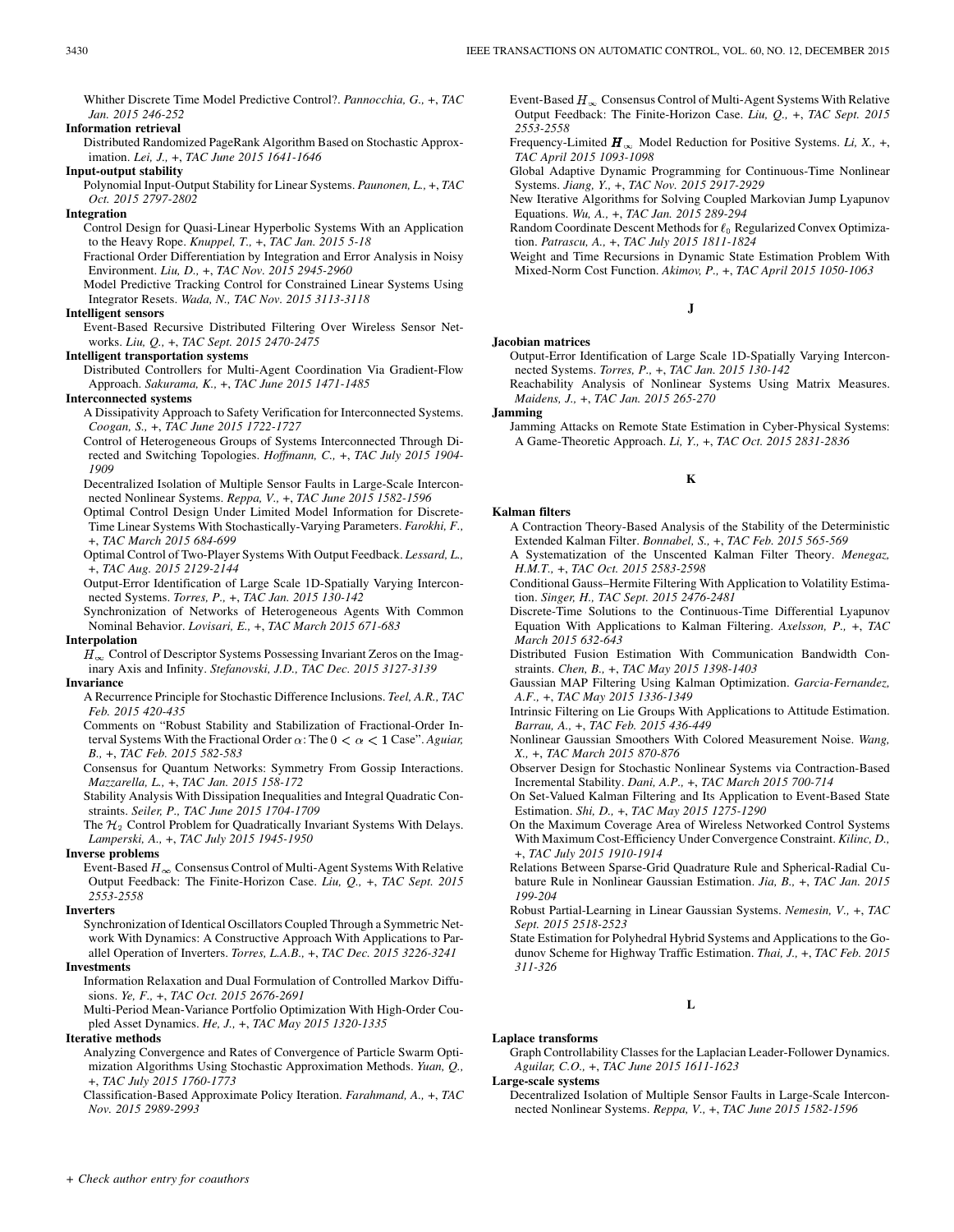Dissipativity-Preserving Model Reduction for Large-Scale Distributed Control Systems. *Ishizaki, T.,* +, *TAC April 2015 1023-1037*

Graph-Theoretic Methods for Measurement-Based Input Localization in Large Networked Dynamic Systems. *Nudell, T.R.,* +, *TAC Aug. 2015 2114-2128*

Improving the Performance of Network Congestion Control Algorithms. *Zhang, X.,* +, *TAC Feb. 2015 522-527*

Modeling Complex Systems by Generalized Factor Analysis. *Bottegal, G.,* +, *TAC March 2015 759-774*

Multi-Agent Deployment in 3-D via PDE Control. *Qi, J.,* +, *TAC April 2015 891-906*

# **Learning (artificial intelligence)**

Classification-Based Approximate Policy Iteration. *Farahmand, A.,* +, *TAC Nov. 2015 2989-2993*

Distributed Learning of Distributions via Social Sampling. *Sarwate, A.D.,* +, *TAC Jan. 2015 34-45*

Distributed Policy Evaluation Under Multiple Behavior Strategies. *Valcarcel Macua, S.,* +, *TAC May 2015 1260-1274*

On the Connection Between Compression Learning and Scenario Based Single-Stage and Cascading Optimization Problems. *Margellos, K.,* +, *TAC Oct. 2015 2716-2721*

Robust Partial-Learning in Linear Gaussian Systems. *Nemesin, V.,* +, *TAC Sept. 2015 2518-2523*

# **Least mean squares methods**

Linear Quadratic Regulation and Stabilization of Discrete-Time Systems With Delay and Multiplicative Noise. *Zhang, H.,* +, *TAC Oct. 2015 2599- 2613*

Observer-Based Feedback Controller Design for a Class of Stochastic Systems With Non-Gaussian Variables. *Liu, Y.,* +, *TAC May 2015 1445-1450* Stochastic Event-Triggered Sensor Schedule for Remote State Estimation. *Han, D.,* +, *TAC Oct. 2015 2661-2675*

# **Least squares approximations**

A Distributed Algorithm for Solving a Linear Algebraic Equation. *Mou, S.,* +, *TAC Nov. 2015 2863-2878*

A Multiparametric Quadratic Programming Algorithm With Polyhedral Computations Based on Nonnegative Least Squares. *Bemporad, A., TAC Nov. 2015 2892-2903*

#### **Linear differential equations**

Sensor Placement for Fault Isolability Based on Bond Graphs. *Chi, G.,* +, *TAC Nov. 2015 3041-3046*

Stabilizability and Controllability of Spatially Invariant P.D.E. Systems. *Curtain, R.F., TAC Feb. 2015 383-392*

# **Linear matrix inequalities**

 $H_{\infty}$  Filtering for Discrete-Time Switched Systems With Known Sojourn Probabilities. *Tian, E.,* +, *TAC Sept. 2015 2446-2451*

 $\mathcal{H}_{\infty}$  and  $\mathcal{H}_{2}$  Norms of 2-D Mixed Continuous-Discrete-Time Systems via Rationally-Dependent Complex Lyapunov Functions. *Chesi, G.,* +, *TAC Oct. 2015 2614-2625*

A Complete Characterization of the Maximal Contractively Invariant Ellipsoids of Linear Systems Under Saturated Linear Feedback. *Li, Y.,* +, *TAC Jan. 2015 179-185*

A Detector-Based Approach for the  $H_2$  Control of Markov Jump Linear Systems With Partial Information. *Costa, O.L.d.V.,* +, *TAC May 2015 1219- 1234*

A Less Conservative LMI Condition for Stability of Discrete-Time Systems With Slope-Restricted Nonlinearities. *Ahmad, N.S.,* +, *TAC June 2015 1692-1697*

A Note on Sampled-Data Stabilization of LTI Systems With Aperiodic Sampling. *Lee, D.H.,* +, *TAC Oct. 2015 2746-2751*

A Semidefinite Relaxation Procedure for Fault-Tolerant Observer Design. *Segundo Sevilla, F.R.,* +, *TAC Dec. 2015 3332-3337*

Comment on "Further Enhancement on Robust  $H_{\infty}$  Control Design for Discrete-Time Singular Systems". *Ji, X.,* +, *TAC Nov. 2015 3119-3120*

Cone-Copositive Piecewise Quadratic Lyapunov Functions for Conewise Linear Systems. *Iervolino, R.,* +, *TAC Nov. 2015 3077-3082*

Continuous-Discrete Time Observer Design for Lipschitz Systems With Sampled Measurements. *Dinh, T.N.,* +, *TAC March 2015 787-792*

Control of Heterogeneous Groups of Systems Interconnected Through Directed and Switching Topologies. *Hoffmann, C.,* +, *TAC July 2015 1904- 1909*

Convex Necessary and Sufficient Conditions for Density Safety Constraints in Markov Chain Synthesis. *Acikmese, B.,* +, *TAC Oct. 2015 2813-2818*

Decentralized  $H_2$  Control for Multi-Channel Stochastic Systems. *Mukaidani, H.,* +, *TAC April 2015 1080-1086*

Direct Synthesis of Fixed-Order  $\mathcal{H}_{\infty}$  Controllers. *Babazadeh, M.,* +, *TAC Oct. 2015 2704-2709*

Discrete-Time Switched Linear Systems State Feedback Design With Application to Networked Control. *Deaecto, G.S.,* +, *TAC March 2015 877-881* Event-Based Control and Scheduling Codesign: Stochastic and Robust Approaches. *Al-Areqi, S.,* +, *TAC May 2015 1291-1303*

Free-Matrix-Based Integral Inequality for Stability Analysis of Systems With Time-Varying Delay. *Zeng, H.,* +, *TAC Oct. 2015 2768-2772*

Hybrid Control for Switched Linear Systems With Average Dwell Time. *Yuan, C.,* +, *TAC Jan. 2015 240-245*

Instability Analysis of Uncertain Systems via Determinants and LMIs. *Chesi, G., TAC Sept. 2015 2458-2463*

Low-Complexity Polytopic Invariant Sets for Linear Systems Subject to Norm-Bounded Uncertainty. *Tahir, F.,* +, *TAC May 2015 1416-1421*

Model Predictive Tracking Control for Constrained Linear Systems Using Integrator Resets. *Wada, N., TAC Nov. 2015 3113-3118*

Network-Decentralized Control Strategies for Stabilization. *Blanchini, F.,* +, *TAC Feb. 2015 491-496*

Observer Design for Stochastic Nonlinear Systems via Contraction-Based Incremental Stability. *Dani, A.P.,* +, *TAC March 2015 700-714*

Robust Switching-Based Fault Tolerant Control. *Allerhand, L.I.,* +, *TAC Aug. 2015 2272-2276*

Sampled-Data Piecewise Affine Differential Inclusions. *Moarref, M.,* +, *TAC March 2015 850-856*

Stability of Discrete-Time Systems With Time-Varying Delays via a Novel Summation Inequality. *Seuret, A.,* +, *TAC Oct. 2015 2740-2745*

Two-Dimensional Dissipative Control and Filtering for Roesser Model. *Ahn, C.K.,* +, *TAC July 2015 1745-1759*

Variable Structure Control With Generalized Relays: A Simple Convex Optimization Approach. *Hetel, L.,* +, *TAC Feb. 2015 497-502*

#### **Linear parameter varying systems**

Control of Heterogeneous Groups of Systems Interconnected Through Directed and Switching Topologies. *Hoffmann, C.,* +, *TAC July 2015 1904- 1909*

Direct Design of Discrete-Time LPV Feedback Controllers. *Novara, C., TAC Oct. 2015 2819-2824*

**Linear programming**

A Compartmental Model for Traffic Networks and Its Dynamical Behavior. *Coogan, S.,* +, *TAC Oct. 2015 2698-2703*

A Multiparametric Quadratic Programming Algorithm With Polyhedral Computations Based on Nonnegative Least Squares. *Bemporad, A., TAC Nov. 2015 2892-2903*

A Second-Order Multi-Agent Network for Bound-Constrained Distributed Optimization. *Liu, Q.,* +, *TAC Dec. 2015 3310-3315*

An Existence Result for Hierarchical Stackelberg v/s Stackelberg Games. *Kulkarni, A.A.,* +, *TAC Dec. 2015 3379-3384*

Robust Distributed Linear Programming. *Richert, D.,* +, *TAC Oct. 2015 2567-2582*

Sequential Randomized Algorithms for Robust Convex Optimization. *Wada, T.,* +, *TAC Dec. 2015 3356-3361*

State Estimation and Fault Diagnosis of Labeled Time Petri Net Systems With Unobservable Transitions. *Basile, F.,* +, *TAC April 2015 997-1009*

Stochastic Control for Linear Systems With Additive Cauchy Noises. *Fernandez, J.H.,* +, *TAC Dec. 2015 3373-3378*

# **Linear quadratic control**

A Linear-Quadratic Optimal Control Problem of Forward-Backward Stochastic Differential Equations With Partial Information. *Wang, G.,* +, *TAC Nov. 2015 2904-2916*

Indefinite Mean-Field Stochastic Linear-Quadratic Optimal Control. *Ni, Y.,* +, *TAC July 2015 1786-1800*

Linear Quadratic Regulation and Stabilization of Discrete-Time Systems With Delay and Multiplicative Noise. *Zhang, H.,* +, *TAC Oct. 2015 2599- 2613*

Low-Rank Second-Order Splitting of Large-Scale Differential Riccati Equations. *Stillfjord, T., TAC Oct. 2015 2791-2796*

LQ Control of Discrete-Time Jump Systems With Markov Chain in a General Borel Space. *Costa, O.L.V.,* +, *TAC Sept. 2015 2530-2535*

LQ Nash Games With Random Entrance: An Infinite Horizon Major Player and Minor Players of Finite Horizons. *Kordonis, I.,* +, *TAC June 2015 1486- 1500*

On the Properties of Augmented Open-Loop Stable Plants Using LQG/LTR Control. *Guaracy, F.H.D.,* +, *TAC Aug. 2015 2172-2176*

Open-Loop Nash Equilibria in a Class of Linear-Quadratic Difference Games With Constraints. *Reddy, P.V.,* +, *TAC Sept. 2015 2559-2564*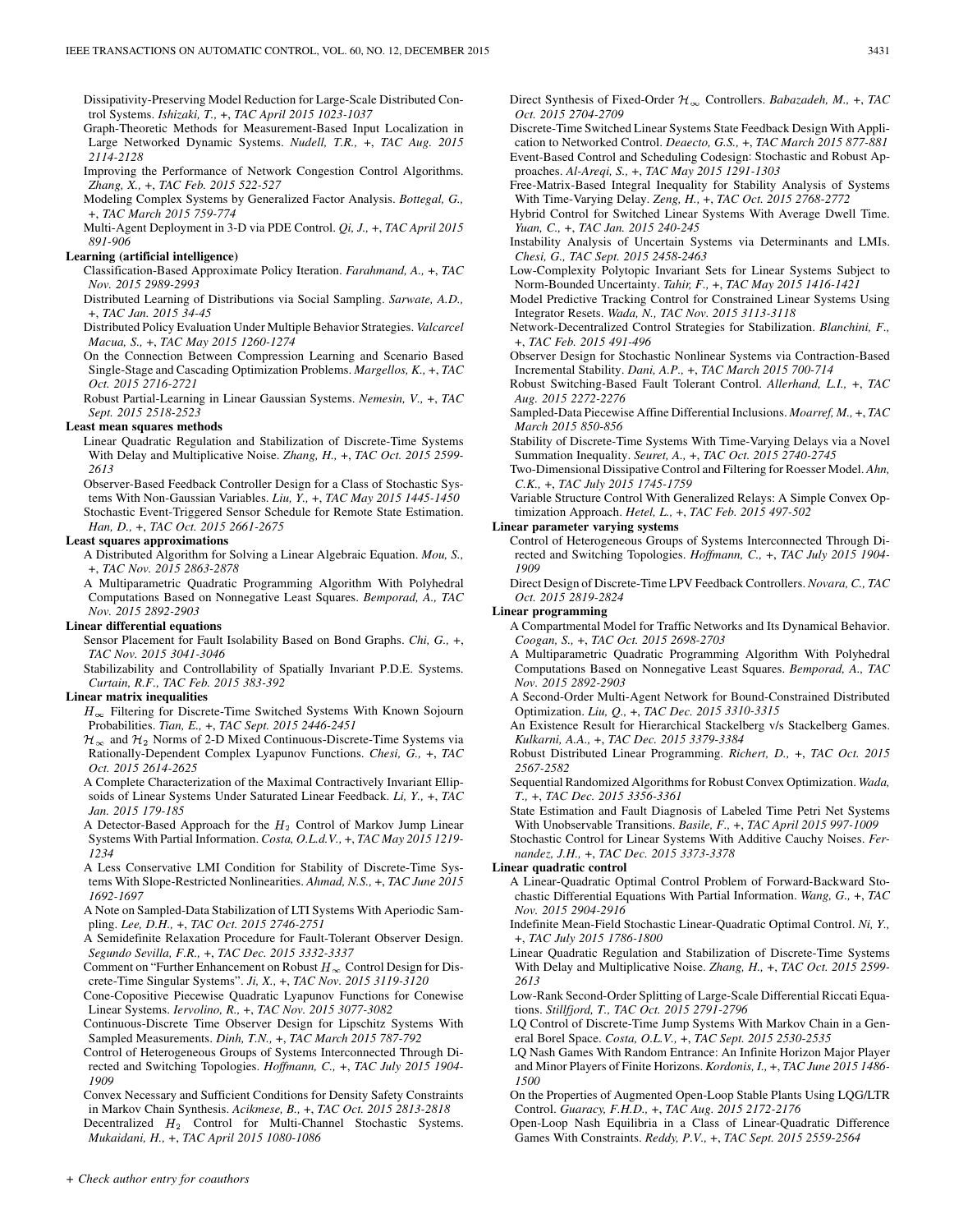Optimal Control of Backward Doubly Stochastic Systems With Partial Information. *Zhu, Q.,* +, *TAC Jan. 2015 173-178*

Whither Discrete Time Model Predictive Control?. *Pannocchia, G.,* +, *TAC Jan. 2015 246-252*

# **Linear quadratic Gaussian control**

An Optimal Compensation Framework for Linear Quadratic Gaussian Control Over Lossy Networks. *Yu, J.,* +, *TAC Oct. 2015 2692-2697*

Sufficient Statistics for Linear Control Strategies in Decentralized Systems With Partial History Sharing. *Mahajan, A.,* +, *TAC Aug. 2015 2046-2056* Using Inverse Nonlinearities in Robust Output Feedback Guaranteed Cost

Control of Nonlinear Systems. *Rehman, O.U.,* +, *TAC April 2015 1139- 1144*

# **Linear systems**

 $\ell_{\infty}/L_{\infty}$ -Gain Analysis for Positive Linear Systems With Unbounded Time-Varying Delays. *Shen, J.,* +, *TAC March 2015 857-862*

A Bode-Like Integral for Discrete Linear Time-Periodic Systems. *Zhao, Y.,* +, *TAC Sept. 2015 2494-2499*

- A Complete Characterization of the Maximal Contractively Invariant Ellipsoids of Linear Systems Under Saturated Linear Feedback. *Li, Y.,* +, *TAC Jan. 2015 179-185*
- A Detector-Based Approach for the  $H_2$  Control of Markov Jump Linear Systems With Partial Information. *Costa, O.L.d.V.,* +, *TAC May 2015 1219- 1234*

A New Approach to Design Interval Observers for Linear Systems. *Cacace, F.,* +, *TAC June 2015 1665-1670*

A Note on Sampled-Data Stabilization of LTI Systems With Aperiodic Sampling. *Lee, D.H.,* +, *TAC Oct. 2015 2746-2751*

A Numerical Algorithm to Find All Feedback Nash Equilibria in Scalar Affine Quadratic Differential Games. *Engwerda, J., TAC Nov. 2015 3101- 3106*

A Stochastic Maximum Principle for Risk-Sensitive Mean-Field Type Control. *Djehiche, B.,* +, *TAC Oct. 2015 2640-2649*

Actuator Fault Tolerant Control: A Receding Horizon Set-Theoretic Approach. *Franze, G.,* +, *TAC Aug. 2015 2225-2230*

Adaptive Output Feedback Based on Closed-Loop Reference Models. *Gibson, T.E.,* +, *TAC Oct. 2015 2728-2733*

BMI-Based Stabilization of Linear Uncertain Plants With Polynomially Time Varying Parameters. *Jetto, L.,* +, *TAC Aug. 2015 2283-2288*

Closed-Loop Optimal Experiment Design: Solution via Moment Extension. *Hildebrand, R.,* +, *TAC July 2015 1731-1744*

Comments on "Observability of Switched Linear Systems: Characterization and Observer Design". *Tanwani, A.,* +, *TAC Dec. 2015 3396-3400*

Comments on "Robust Stability and Stabilization of Fractional-Order Interval Systems With the Fractional Order  $\alpha$  : The  $0<\alpha<1$  Case". Aguiar, *B.,* +, *TAC Feb. 2015 582-583*

Conditions on Decomposing Linear Systems With More Than One Matrix to Block Triangular or Diagonal Form. *Mesbahi, A.,* +, *TAC Jan. 2015 233-239* Cone-Copositive Piecewise Quadratic Lyapunov Functions for Conewise

Linear Systems. *Iervolino, R.,* +, *TAC Nov. 2015 3077-3082* Consensus Under Saturation Constraints in Interconnection States. *Lim, Y.,* +, *TAC Nov. 2015 3053-3058*

Consensus-Based Linear and Nonlinear Filtering. *Battistelli, G.,* +, *TAC May 2015 1410-1415*

Constrained Control of Uncertain, Time-varying Linear Discrete-Time Systems Subject to Bounded Disturbances. *Nguyen, H.,* +, *TAC March 2015 831-836*

Constructive Interconnection and Damping Assignment for Port-Controlled Hamiltonian Systems. *Nunna, K.,* +, *TAC Sept. 2015 2350-2361*

Cooperative Global Robust Output Regulation for Nonlinear Uncertain Multi-Agent Systems in Lower Triangular Form. *Su, Y.,* +, *TAC Sept. 2015 2378-2389*

Coordinating Controllers for Constrained Linear Systems by Virtual State Governors. *Di Cairano, S.,* +, *TAC Aug. 2015 2177-2182*

Critical Effects of the Polarity Change in Delayed States Within an LTI Dynamics With Multiple Delays. *Gao, Q.,* +, *TAC Nov. 2015 3018-3022*

Decentralized  $H_2$  Control for Multi-Channel Stochastic Systems. *Mukaidani, H.,* +, *TAC April 2015 1080-1086*

Designing Controllers With Reduced Order Internal Models. *Paunonen, L., TAC March 2015 775-780*

Designing Fully Distributed Consensus Protocols for Linear Multi-Agent Systems With Directed Graphs. *Li, Z.,* +, *TAC April 2015 1152-1157*

Direct Synthesis of Fixed-Order  $\mathcal{H}_{\infty}$  Controllers. *Babazadeh, M., +, TAC Oct. 2015 2704-2709*

Discrete-Time Switched Linear Systems State Feedback Design With Application to Networked Control. *Deaecto, G.S.,* +, *TAC March 2015 877-881* Distributed Coordination for Connectivity Adjustment of Linear Compartmental Systems. *Lee, S.,* +, *TAC Aug. 2015 2231-2236*

Disturbance Rejection in the Interior Domain of Linear  $2 \times 2$  Hyperbolic Systems. *Anfinsen, H.,* +, *TAC Jan. 2015 186-191*

Dynamic Triggering Mechanisms for Event-Triggered Control. *Girard, A., TAC July 2015 1992-1997*

Evaluating and Approximating FIR Filters: An Approach Based on Functions of Matrices. *Michiels, W.,* +, *TAC Feb. 2015 463-468*

Event-Based Leader-following Consensus of Multi-Agent Systems with Input Time Delay. *Zhu, W.,* +, *TAC May 2015 1362-1367*

Fault Detection Filter Design With Optimization and Partial Decoupling. *Li, X.,* +, *TAC July 2015 1951-1956*

Filtering Continuous-Time Linear Systems With Time-Varying Measurement Delay. *Cacace, F.,* +, *TAC May 2015 1368-1373*

Frequency-Limited  $\boldsymbol{H}_{\infty}$  Model Reduction for Positive Systems. *Li, X.*, +, *TAC April 2015 1093-1098*

Global Stabilization of a Class of Invertible MIMO Nonlinear Systems. *Wang, L.,* +, *TAC March 2015 616-631*

Graph-Theoretic Methods for Measurement-Based Input Localization in Large Networked Dynamic Systems. *Nudell, T.R.,* +, *TAC Aug. 2015 2114-2128*

Haar-Based Stability Analysis of LPV Systems. *de Araujo, L.O.,* +, *TAC Jan. 2015 192-198*

Hybrid Control for Switched Linear Systems With Average Dwell Time. *Yuan, C.,* +, *TAC Jan. 2015 240-245*

Intrinsic Filtering on Lie Groups With Applications to Attitude Estimation. *Barrau, A.,* +, *TAC Feb. 2015 436-449*

Linear Consensus Algorithms Based on Balanced Asymmetric Chains. *Bolouki, S.,* +, *TAC Oct. 2015 2808-2812*

Low-Complexity Polytopic Invariant Sets for Linear Systems Subject to Norm-Bounded Uncertainty. *Tahir, F.,* +, *TAC May 2015 1416-1421*

Low-Rank Second-Order Splitting of Large-Scale Differential Riccati Equations. *Stillfjord, T., TAC Oct. 2015 2791-2796*

LQ Control of Discrete-Time Jump Systems With Markov Chain in a General Borel Space. *Costa, O.L.V.,* +, *TAC Sept. 2015 2530-2535*

LQ Nash Games With Random Entrance: An Infinite Horizon Major Player and Minor Players of Finite Horizons. *Kordonis, I.,* +, *TAC June 2015 1486- 1500*

Model Predictive Control for Linear Impulsive Systems. *Sopasakis, P.,* +, *TAC Aug. 2015 2277-2282*

Model Predictive Tracking Control for Constrained Linear Systems Using Integrator Resets. *Wada, N., TAC Nov. 2015 3113-3118*

Model-Based Modes Detection and Discernibility for Switched Affine Discrete-Time Systems. *Halimi, M.,* +, *TAC June 2015 1501-1514*

Modeling Complex Systems by Generalized Factor Analysis. *Bottegal, G.,* +, *TAC March 2015 759-774*

Multiple Model Adaptive Control for a Class of Linear-Bounded Nonlinear Systems. *Huang, M.,* +, *TAC Jan. 2015 271-276*

New Iterative Algorithms for Solving Coupled Markovian Jump Lyapunov Equations. *Wu, A.,* +, *TAC Jan. 2015 289-294*

Non-Trivial Output Synchronization of Heterogeneous Passive Systems. *Lee, S.,* +, *TAC Dec. 2015 3322-3327*

Norm-Controllability of Nonlinear Systems. *Muller, M.A.,* +, *TAC July 2015 1825-1840*

On Set-Valued Kalman Filtering and Its Application to Event-Based State Estimation. *Shi, D.,* +, *TAC May 2015 1275-1290*

On the Necessity of Diffusive Couplings in Linear Synchronization Problems With Quadratic Cost. *Montenbruck, J.M.,* +, *TAC Nov. 2015 3029- 3034*

Optimal Control Design Under Limited Model Information for Discrete-Time Linear Systems With Stochastically-Varying Parameters. *Farokhi, F.,* +, *TAC March 2015 684-699*

Output Regulation for Unknown Stable Linear Systems. *Marino, R.,* +, *TAC Aug. 2015 2213-2218*

Pointwise Stability of Discrete-Time Stationary Matrix-Valued Markovian Processes. *Dai, X.,* +, *TAC July 2015 1898-1903*

Polynomial Input-Output Stability for Linear Systems. *Paunonen, L.,* +, *TAC Oct. 2015 2797-2802*

Potential Feedback Control for the Power Control in LTE. *Phan, D.,* +, *TAC Sept. 2015 2506-2511*

Recursive Identification of Multi-Input Multi-Output Errors-in-Variables Hammerstein Systems. *Mu, B.,* +, *TAC March 2015 843-849*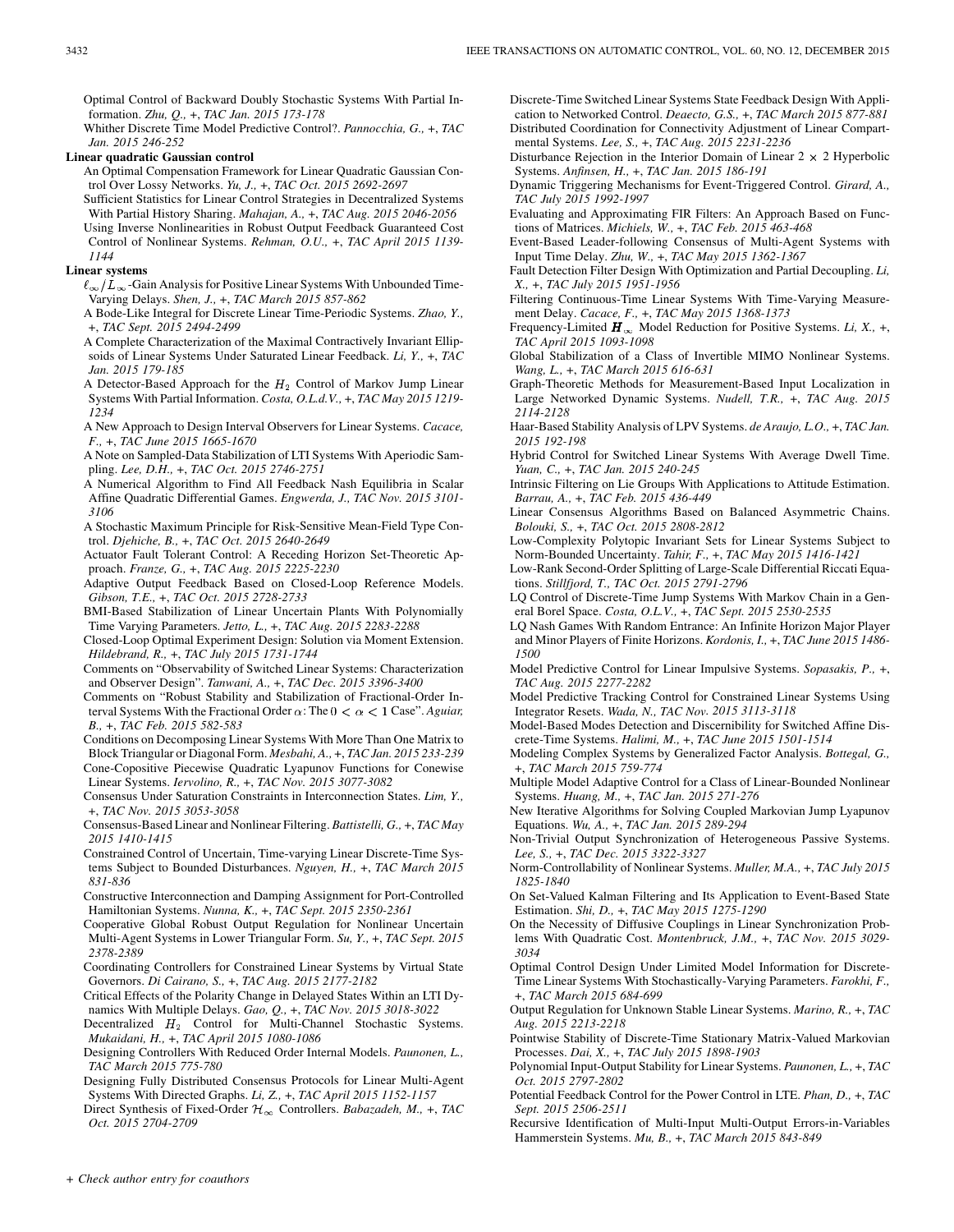Robust Partial-Learning in Linear Gaussian Systems. *Nemesin, V.,* +, *TAC Sept. 2015 2518-2523*

Robust Tube MPC for Linear Systems With Multiplicative Uncertainty. *Fleming, J.,* +, *TAC April 2015 1087-1092*

Scalable Safety-Preserving Robust Control Synthesis for Continuous-Time Linear Systems. *Kaynama, S.,* +, *TAC Nov. 2015 3065-3070*

Seeking Consensus in Networks of Linear Agents: Communication Noises and Markovian Switching Topologies. *Wang, Y.,* +, *TAC May 2015 1374- 1379*

Signal-to-Noise Ratio Limited Output Feedback Control Subject to Channel Input Quantization. *Rojas, A.J.,* +, *TAC Feb. 2015 475-479*

Stability Analysis of Time-Varying Neutral Time-Delay Systems. *Mazenc, F., TAC Feb. 2015 540-546*

Stability Analysis With Dissipation Inequalities and Integral Quadratic Constraints. *Seiler, P., TAC June 2015 1704-1709*

Stabilization of Networked Control Systems With Sparse Observer-Controller Networks. *Razeghi-Jahromi, M.,* +, *TAC June 2015 1686-1691*

- Stabilization of Switched Linear Differential Algebraic Equations and Periodic Switching. *Mironchenko, A.,* +, *TAC Aug. 2015 2102-2113*
- Suboptimal Event-Triggered Control for Time-Delayed Linear Systems. *Wu, W.,* +, *TAC May 2015 1386-1391*

Sufficient Statistics for Linear Control Strategies in Decentralized Systems With Partial History Sharing. *Mahajan, A.,* +, *TAC Aug. 2015 2046-2056*

Switching Stabilization for a Class of Slowly Switched Systems. *Zhao, X.,* +, *TAC Jan. 2015 221-226*

Symmetric Linear Model Predictive Control. *Danielson, C.,* +, *TAC May 2015 1244-1259*

Synchronization of Networks of Heterogeneous Agents With Common Nominal Behavior. *Lovisari, E.,* +, *TAC March 2015 671-683*

Synchronization Reachable Topology and Synchronization of Discrete-Time Linear Multi-Agent Systems. *Wang, X.,* +, *TAC July 2015 1927-1932*

Synthesis of Linear Coherent Quantum Control Systems Using A Differential Evolution Algorithm. *Harno, H.G.,* +, *TAC March 2015 799-805*

Team Optimal Control of Stochastically Switched Systems With Local Parameter Knowledge. *Mishra, A.,* +, *TAC Aug. 2015 2086-2101*

Two-Dimensional Dissipative Control and Filtering for Roesser Model. *Ahn, C.K.,* +, *TAC July 2015 1745-1759*

Uniform Tube Based Stabilization of Switched Linear Systems With Mode-Dependent Persistent Dwell-Time. *Zhang, L.,* +, *TAC Nov. 2015 2994-2999* Variable Structure Control With Generalized Relays: A Simple Convex Optimization Approach. *Hetel, L.,* +, *TAC Feb. 2015 497-502*

Weight and Time Recursions in Dynamic State Estimation Problem With Mixed-Norm Cost Function. *Akimov, P.,* +, *TAC April 2015 1050-1063*

# **Linearization techniques**

Determining Passivity Using Linearization for Systems With Feedthrough Terms. *Xia, M.,* +, *TAC Sept. 2015 2536-2541*

Nonlinear Local Stabilization of a Viscous Hamilton-Jacobi PDE. *Bekiaris-Liberis, N.,* +, *TAC June 2015 1698-1703*

#### **Load flow**

Equivalent Relaxations of Optimal Power Flow. *Bose, S.,* +, *TAC March 2015 729-742*

Exact Convex Relaxation of Optimal Power Flow in Radial Networks. *Gan, L.,* +, *TAC Jan. 2015 72-87*

# **Load flow control**

Distributed Reactive Power Feedback Control for Voltage Regulation and Loss Minimization. *Bolognani, S.,* +, *TAC April 2015 966-981*

#### **Long Term Evolution**

Potential Feedback Control for the Power Control in LTE. *Phan, D.,* +, *TAC Sept. 2015 2506-2511*

# **Lyapunov matrix equations**

New Iterative Algorithms for Solving Coupled Markovian Jump Lyapunov Equations. *Wu, A.,* +, *TAC Jan. 2015 289-294*

# **Lyapunov methods**

 $H_{\infty}$  Filtering for Discrete-Time Switched Systems With Known Sojourn Probabilities. *Tian, E.,* +, *TAC Sept. 2015 2446-2451*

 $\mathcal{H}_{\infty}$  and  $\mathcal{H}_{2}$  Norms of 2-D Mixed Continuous-Discrete-Time Systems via Rationally-Dependent Complex Lyapunov Functions. *Chesi, G.,* +, *TAC Oct. 2015 2614-2625*

A Complete Characterization of the Maximal Contractively Invariant Ellipsoids of Linear Systems Under Saturated Linear Feedback. *Li, Y.,* +, *TAC Jan. 2015 179-185*

A Dissipativity Approach to Safety Verification for Interconnected Systems. *Coogan, S.,* +, *TAC June 2015 1722-1727*

A Note on Sampled-Data Stabilization of LTI Systems With Aperiodic Sampling. *Lee, D.H.,* +, *TAC Oct. 2015 2746-2751*

A Recurrence Principle for Stochastic Difference Inclusions. *Teel, A.R., TAC Feb. 2015 420-435*

A Relaxed Small-Gain Theorem for Interconnected Discrete-Time Systems. *Geiselhart, R.,* +, *TAC March 2015 812-817*

Adaptation and Optimization of Synchronization Gains in the Regulation Control of Networked Distributed Parameter Systems. *Demetriou, M.A., TAC Aug. 2015 2219-2224*

Adaptive Control of Nonlinear Time-Delay Systems With Application to a Two-Stage Chemical Reactor. *Zhang, X.,* +, *TAC April 2015 1074-1079*

An Asymptotic Ratio Characterization of Input-to-State Stability. *Liberzon, D.,* +, *TAC Dec. 2015 3401-3404*

Anytime Control Using Input Sequences With Markovian Processor Availability. *Quevedo, D.E.,* +, *TAC Feb. 2015 515-521*

BMI-Based Stabilization of Linear Uncertain Plants With Polynomially Time Varying Parameters. *Jetto, L.,* +, *TAC Aug. 2015 2283-2288*

Characterizations of Input-to-State Stability for Systems With Multiple Invariant Sets. *Angeli, D.,* +, *TAC Dec. 2015 3242-3256*

Cone-Copositive Piecewise Quadratic Lyapunov Functions for Conewise Linear Systems. *Iervolino, R.,* +, *TAC Nov. 2015 3077-3082*

Continuous Finite-Time Output Regulation for Disturbed Systems Under Mismatching Condition. *Li, S.,* +, *TAC Jan. 2015 277-282*

Discrete-Time Solutions to the Continuous-Time Differential Lyapunov Equation With Applications to Kalman Filtering. *Axelsson, P.,* +, *TAC March 2015 632-643*

Discrete-Time Switched Linear Systems State Feedback Design With Application to Networked Control. *Deaecto, G.S.,* +, *TAC March 2015 877-881* Distributed Average Tracking of Networked Euler-Lagrange Systems. *Chen, F.,* +, *TAC Feb. 2015 547-552*

Dynamic Triggering Mechanisms for Event-Triggered Control. *Girard, A., TAC July 2015 1992-1997*

Implicit Lyapunov-Krasovski Functionals for Stability Analysis and Control Design of Time-Delay Systems. *Polyakov, A.,* +, *TAC Dec. 2015 3344-3349*

Linear Quadratic Regulation and Stabilization of Discrete-Time Systems With Delay and Multiplicative Noise. *Zhang, H.,* +, *TAC Oct. 2015 2599- 2613*

Networked Control With Stochastic Scheduling. *Liu, K.,* +, *TAC Nov. 2015 3071-3076*

Nonlinear Local Stabilization of a Viscous Hamilton-Jacobi PDE. *Bekiaris-Liberis, N.,* +, *TAC June 2015 1698-1703*

Norm-Controllability of Nonlinear Systems. *Muller, M.A.,* +, *TAC July 2015 1825-1840*

Optimal Data Scaling for Principal Component Pursuit: A Lyapunov Approach to Convergence. *Cheng, Y.,* +, *TAC Aug. 2015 2057-2071*

Potential Feedback Control for the Power Control in LTE. *Phan, D.,* +, *TAC Sept. 2015 2506-2511*

Safety Controller Synthesis Using Human Generated Trajectories. *Winn, A.,* +, *TAC June 2015 1597-1610*

Stability Analysis of Time-Varying Neutral Time-Delay Systems. *Mazenc, F., TAC Feb. 2015 540-546*

Stability Criteria of Random Nonlinear Systems and Their Applications. *Wu, Z., TAC April 2015 1038-1049*

Stabilization of Networked Control Systems With Sparse Observer-Controller Networks. *Razeghi-Jahromi, M.,* +, *TAC June 2015 1686-1691*

Stabilization of Nonlinear Systems Nonlinearly Depending on Fast Time-Varying Parameters: An Immersion and Invariance Approach. *Wang, L.,* +, *TAC Feb. 2015 559-564*

Stabilizing Switching Signals for Switched Systems. *Kundu, A.,* +, *TAC March 2015 882-888*

Trajectory Based Approach for the Stability Analysis of Nonlinear Systems with Time Delays. *Mazenc, F.,* +, *TAC June 2015 1716-1721*

Uniform Tube Based Stabilization of Switched Linear Systems With Mode-Dependent Persistent Dwell-Time. *Zhang, L.,* +, *TAC Nov. 2015 2994-2999*

**M**

# **Malignant tumors**

Receding Horizon Based Feedback Optimization for Mix-Valued Logical Networks. *Cheng, D.,* +, *TAC Dec. 2015 3362-3366*

**Manifolds**

Characterizations of Input-to-State Stability for Systems With Multiple Invariant Sets. *Angeli, D.,* +, *TAC Dec. 2015 3242-3256*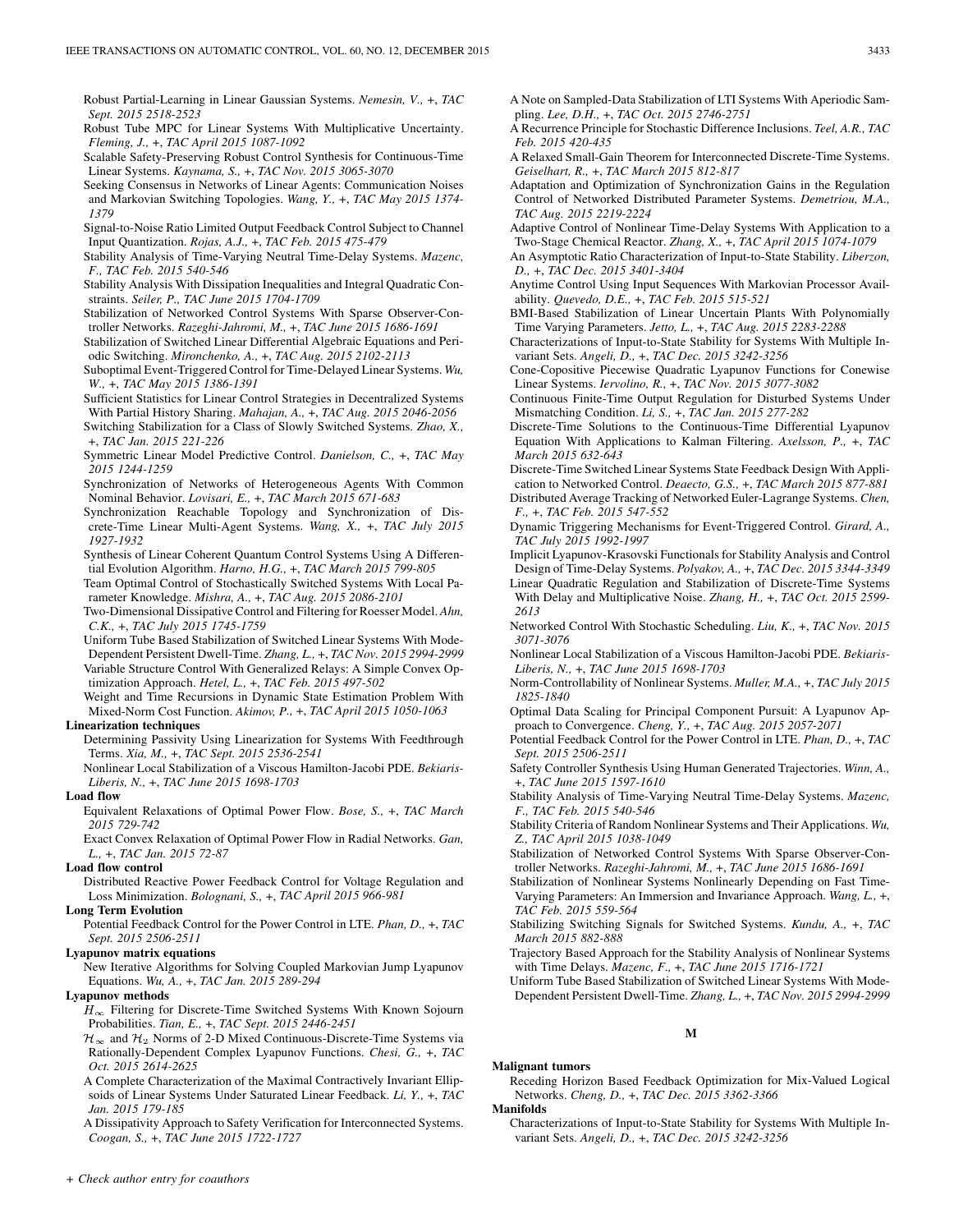Synchronization of Identical Oscillators Coupled Through a Symmetric Network With Dynamics: A Constructive Approach With Applications to Parallel Operation of Inverters. *Torres, L.A.B.,* +, *TAC Dec. 2015 3226-3241*

**Manufacturing systems**

Optimal Pricing and Sequencing in a Make-to-Order System With Batch Demand. *Chen, L.,* +, *TAC June 2015 1455-1470*

Supervisory Control of DES With Extended Finite-State Machines and Variable Abstraction. *Teixeira, M.,* +, *TAC Jan. 2015 118-129*

# **Markov processes**

 $H_{\infty}$  Filtering for Discrete-Time Switched Systems With Known Sojourn Probabilities. *Tian, E.,* +, *TAC Sept. 2015 2446-2451*

A Detector-Based Approach for the  $H_2$  Control of Markov Jump Linear Systems With Partial Information. *Costa, O.L.d.V.,* +, *TAC May 2015 1219- 1234*

A Markov Chain Monte Carlo Approach to Nonlinear Parametric System Identification. *Bai, E.,* +, *TAC Sept. 2015 2542-2546*

A Stochastic Maximum Principle for Risk-Sensitive Mean-Field Type Control. *Djehiche, B.,* +, *TAC Oct. 2015 2640-2649*

An Upper Bound on the Convergence Time for Quantized Consensus of Arbitrary Static Graphs. *Shang, S.,* +, *TAC April 2015 1127-1132*

Anytime Control Using Input Sequences With Markovian Processor Availability. *Quevedo, D.E.,* +, *TAC Feb. 2015 515-521*

Asymptotic Optimality and Rates of Convergence of Quantized Stationary Policies in Stochastic Control. *Saldi, N.,* +, *TAC Feb. 2015 553-558*

Convex Necessary and Sufficient Conditions for Density Safety Constraints in Markov Chain Synthesis. *Acikmese, B.,* +, *TAC Oct. 2015 2813-2818*

Dynamic Server Assignment With Task-Dependent Server Synergy. *Wang, X.,* +, *TAC Feb. 2015 570-575*

Fastest Mixing Reversible Markov Chains on Graphs With Degree Proportional Stationary Distributions. *Cihan, O.,* +, *TAC Jan. 2015 227-232*

Finite-Time Stability and Stabilization of Itô Stochastic Systems With Markovian Switching: Mode-Dependent Parameter Approach. *Yan, Z.,* +, *TAC Sept. 2015 2428-2433*

Folding Algorithm for Policy Evaluation for Markov Decision Processes With Quasi-Birth Death Structure. *Yassir, Y.,* +, *TAC April 2015 1164-1168* Formal Verification and Synthesis for Discrete-Time Stochastic Systems.

*Lahijanian, M.,* +, *TAC Aug. 2015 2031-2045*

Information Relaxation and Dual Formulation of Controlled Markov Diffusions. *Ye, F.,* +, *TAC Oct. 2015 2676-2691*

Intrinsic Filtering on Lie Groups With Applications to Attitude Estimation. *Barrau, A.,* +, *TAC Feb. 2015 436-449*

Jamming Attacks on Remote State Estimation in Cyber-Physical Systems: A Game-Theoretic Approach. *Li, Y.,* +, *TAC Oct. 2015 2831-2836*

LQ Control of Discrete-Time Jump Systems With Markov Chain in a General Borel Space. *Costa, O.L.V.,* +, *TAC Sept. 2015 2530-2535*

LQ Nash Games With Random Entrance: An Infinite Horizon Major Player and Minor Players of Finite Horizons. *Kordonis, I.,* +, *TAC June 2015 1486- 1500*

Networked Control With Stochastic Scheduling. *Liu, K.,* +, *TAC Nov. 2015 3071-3076*

New Iterative Algorithms for Solving Coupled Markovian Jump Lyapunov Equations. *Wu, A.,* +, *TAC Jan. 2015 289-294*

Optimal Kullback–Leibler Aggregation via Information Bottleneck. *Geiger, B.C.,* +, *TAC April 2015 1010-1022*

Optimal Temporal Logic Control for Deterministic Transition Systems With Probabilistic Penalties. *Svorenova, M.,* +, *TAC June 2015 1528-1541*

Optimization of Average Rewards of Time Nonhomogeneous Markov Chains. *Cao, X., TAC July 2015 1841-1856*

Pointwise Stability of Discrete-Time Stationary Matrix-Valued Markovian Processes. *Dai, X.,* +, *TAC July 2015 1898-1903*

Probabilistic Performance Guarantees for Distributed Self-Assembly. *Fox, M.J.,* +, *TAC Dec. 2015 3180-3194*

Risk-Sensitive Control Under Markov Modulated Denial-of-Service (DoS) Attack Strategies. *Befekadu, G.K.,* +, *TAC Dec. 2015 3299-3304*

Robotic Surveillance and Markov Chains With Minimal Weighted Kemeny Constant. *Patel, R.,* +, *TAC Dec. 2015 3156-3167*

Robustness of Stochastic Discrete-Time Switched Linear Systems With Application to Control With Shared Resources. *Greco, L.,* +, *TAC Dec. 2015 3168-3179*

Seeking Consensus in Networks of Linear Agents: Communication Noises and Markovian Switching Topologies. *Wang, Y.,* +, *TAC May 2015 1374- 1379*

Team Optimal Control of Stochastically Switched Systems With Local Parameter Knowledge. *Mishra, A.,* +, *TAC Aug. 2015 2086-2101*

**Mathematical analysis**

Safety Controller Synthesis Using Human Generated Trajectories. *Winn, A.,* +, *TAC June 2015 1597-1610*

**Mathematical model**

Distributed Switching Control to Achieve Almost Sure Safety for Leader-Follower Vehicular Networked Systems. *Hu, B.,* +, *TAC Dec. 2015 3195- 3209*

Risk-Sensitive Control Under Markov Modulated Denial-of-Service (DoS) Attack Strategies. *Befekadu, G.K.,* +, *TAC Dec. 2015 3299-3304*

SAT-Based Control of Concurrent Software for Deadlock Avoidance. *Stanley, J.,* +, *TAC Dec. 2015 3269-3274*

#### **Mathematical programming**

Closed-Loop Optimal Experiment Design: Solution via Moment Extension. *Hildebrand, R.,* +, *TAC July 2015 1731-1744*

Fastest Mixing Reversible Markov Chains on Graphs With Degree Proportional Stationary Distributions. *Cihan, O.,* +, *TAC Jan. 2015 227-232*

#### **Matrix algebra**

A Dissipativity Approach to Safety Verification for Interconnected Systems. *Coogan, S.,* +, *TAC June 2015 1722-1727*

A Distributed Algorithm for Solving a Linear Algebraic Equation. *Mou, S.,* +, *TAC Nov. 2015 2863-2878*

A Numerical Algorithm to Find All Feedback Nash Equilibria in Scalar Affine Quadratic Differential Games. *Engwerda, J., TAC Nov. 2015 3101- 3106*

BMI-Based Stabilization of Linear Uncertain Plants With Polynomially Time Varying Parameters. *Jetto, L.,* +, *TAC Aug. 2015 2283-2288*

Conditions on Decomposing Linear Systems With More Than One Matrix to Block Triangular or Diagonal Form. *Mesbahi, A.,* +, *TAC Jan. 2015 233-239* Designing Fully Distributed Consensus Protocols for Linear Multi-Agent Systems With Directed Graphs. *Li, Z.,* +, *TAC April 2015 1152-1157*

Dissipativity-Preserving Model Reduction for Large-Scale Distributed Control Systems. *Ishizaki, T.,* +, *TAC April 2015 1023-1037*

Distributed Surrounding Design of Target Region With Complex Adjacency Matrices. *Lou, Y.,* +, *TAC Jan. 2015 283-288*

Divided State Feedback Control of Stochastic Systems. *Zhao, X.,* +, *TAC July 2015 1870-1885*

Equivalent Relaxations of Optimal Power Flow. *Bose, S.,* +, *TAC March 2015 729-742*

Evaluating and Approximating FIR Filters: An Approach Based on Functions of Matrices. *Michiels, W.,* +, *TAC Feb. 2015 463-468*

Event-Based Leader-following Consensus of Multi-Agent Systems with Input Time Delay. *Zhu, W.,* +, *TAC May 2015 1362-1367*

Finite-Time Consensus Using Stochastic Matrices With Positive Diagonals. *Hendrickx, J.M.,* +, *TAC April 2015 1070-1073*

Finite-Time Stability and Stabilization of Itô Stochastic Systems With Markovian Switching: Mode-Dependent Parameter Approach. *Yan, Z.,* +, *TAC Sept. 2015 2428-2433*

Folding Algorithm for Policy Evaluation for Markov Decision Processes With Quasi-Birth Death Structure. *Yassir, Y.,* +, *TAC April 2015 1164-1168* Frequency-Limited  $\boldsymbol{H}_{\infty}$  Model Reduction for Positive Systems. *Li, X.*, +, *TAC April 2015 1093-1098*

Game-Theoretic Analysis of the Hegselmann-Krause Model for Opinion Dynamics in Finite Dimensions. *Etesami, S.R.,* +, *TAC July 2015 1886- 1897*

Intrinsic Filtering on Lie Groups With Applications to Attitude Estimation. *Barrau, A.,* +, *TAC Feb. 2015 436-449*

Networked Control With Stochastic Scheduling. *Liu, K.,* +, *TAC Nov. 2015 3071-3076*

Nonzero Bound on Fiedler Eigenvalue Causes Exponential Growth of H-Infinity Norm of Vehicular Platoon. *Herman, I.,* +, *TAC Aug. 2015 2248-2253* On Matrix-Valued Monge–Kantorovich Optimal Mass Transport. *Ning, L.,*

+, *TAC Feb. 2015 373-382* On Set-Valued Kalman Filtering and Its Application to Event-Based State

Estimation. *Shi, D.,* +, *TAC May 2015 1275-1290*

On the Properties of Augmented Open-Loop Stable Plants Using LQG/LTR Control. *Guaracy, F.H.D.,* +, *TAC Aug. 2015 2172-2176*

Optimal Data Scaling for Principal Component Pursuit: A Lyapunov Approach to Convergence. *Cheng, Y.,* +, *TAC Aug. 2015 2057-2071*

Pointwise Stability of Discrete-Time Stationary Matrix-Valued Markovian Processes. *Dai, X.,* +, *TAC July 2015 1898-1903*

Synchronization of Networks of Heterogeneous Agents With Common Nominal Behavior. *Lovisari, E.,* +, *TAC March 2015 671-683*

Topology Identification of Directed Dynamical Networks via Power Spectral Analysis. *Shahrampour, S.,* +, *TAC Aug. 2015 2260-2265*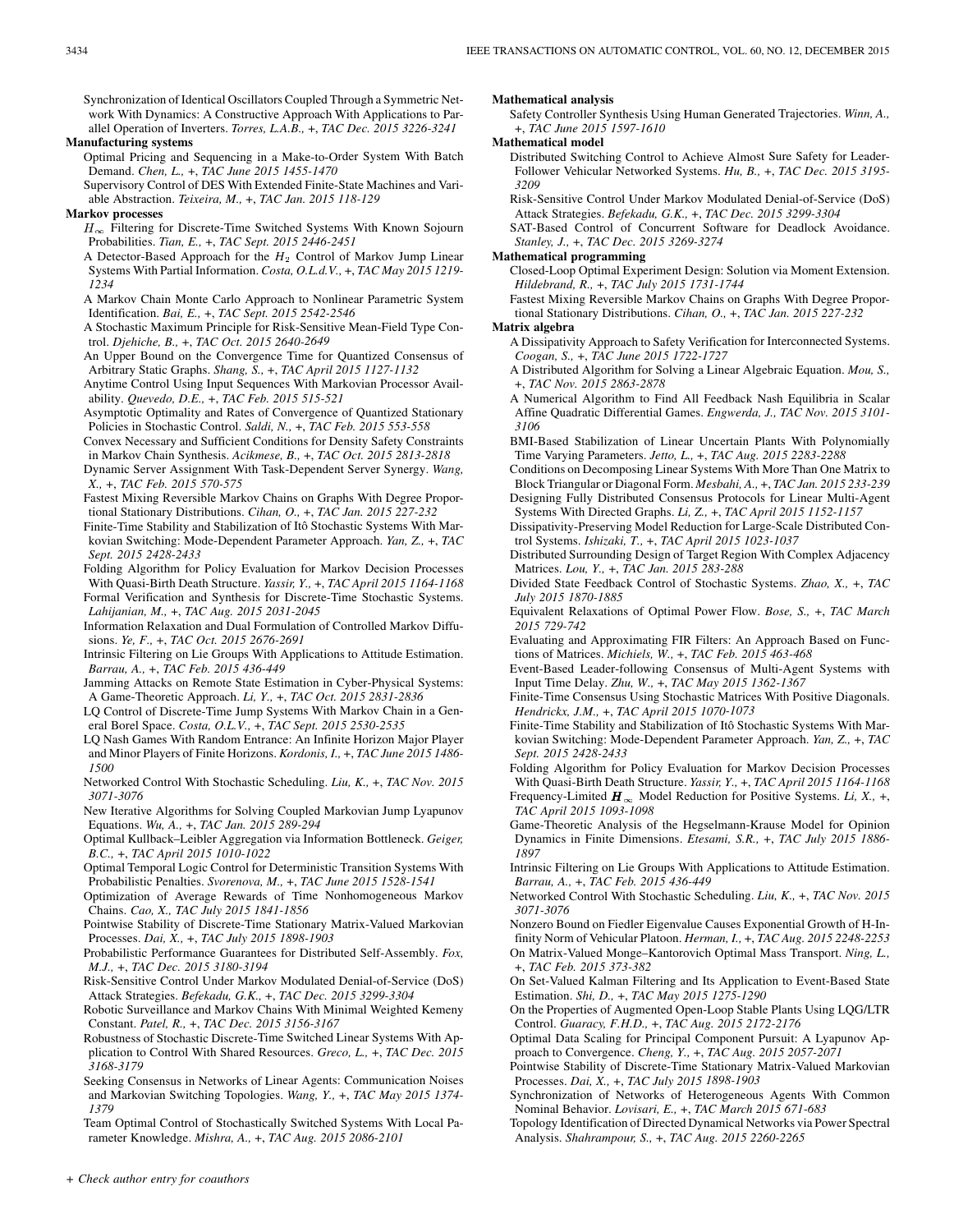Towards A Theoretical Framework for Analysis and Intervention of Random Drift on General Networks. *Tan, S.,* +, *TAC Feb. 2015 576-581*

Whither Discrete Time Model Predictive Control?. *Pannocchia, G.,* +, *TAC Jan. 2015 246-252*

# **Matrix decomposition**

A Polynomial Approach to Robust Estimation of Uncertain Discrete-Time Systems. *Neveux, P.,* +, *TAC Nov. 2015 3035-3040*

Further Results on Paracontracting Matrices and Correction to "Optimal Semistable Control in *Ad Hoc* Network Systems: A Sequential Two-Stage Approach". *Hui, Q., TAC Dec. 2015 3305-3309*

Logical Matrix Factorization With Application to Topological Structure Analysis of Boolean Network. *Li, H.,* +, *TAC May 2015 1380-1385*

# **Matrix multiplication**

Multi-Input Sliding Mode Control of Nonlinear Uncertain Non-Affine Systems With Mono-Directional Actuation. *Bartolini, G.,* +, *TAC Feb. 2015 393-403*

Stabilizability and Controllability of Spatially Invariant P.D.E. Systems. *Curtain, R.F., TAC Feb. 2015 383-392*

# **Maximum likelihood estimation**

Gaussian MAP Filtering Using Kalman Optimization. *Garcia-Fernandez, A.F.,* +, *TAC May 2015 1336-1349*

# **Maximum principle**

A Maximum Principle for Optimal Control of Discrete-Time Stochastic Systems With Multiplicative Noise. *Lin, X.,* +, *TAC April 2015 1121-1126*

Maximum Principle for Nonzero-Sum Stochastic Differential Game With Delays. *Chen, L.,* +, *TAC May 2015 1422-1426*

Optimal Control of a Capacitor-Type Energy Storage System. *Lifshitz, D.,* +, *TAC Jan. 2015 216-220*

# **Mean square error methods**

Distributed Fusion Estimation With Communication Bandwidth Constraints. *Chen, B.,* +, *TAC May 2015 1398-1403*

Distributed Policy Evaluation Under Multiple Behavior Strategies. *Valcarcel Macua, S.,* +, *TAC May 2015 1260-1274*

Optimal Filter Approximations in Conditionally Gaussian Pairwise Markov Switching Models. *Abbassi, N.,* +, *TAC April 2015 1104-1109*

# **Measurement errors**

A Contraction Theory-Based Analysis of the Stability of the Deterministic Extended Kalman Filter. *Bonnabel, S.,* +, *TAC Feb. 2015 565-569*

Event-Triggering Sampling Based Leader-Following Consensus in Second-Order Multi-Agent Systems. *Li, H.,* +, *TAC July 2015 1998-2003*

# **Measurement systems**

Graph-Theoretic Methods for Measurement-Based Input Localization in Large Networked Dynamic Systems. *Nudell, T.R.,* +, *TAC Aug. 2015 2114-2128*

# **Mechanical variables control**

A Globally Exponentially Stable Tracking Controller for Mechanical Systems Using Position Feedback. *Romero, J.G.,* +, *TAC March 2015 818-823* **Memoryless systems**

Adaptive Control of Nonlinear Time-Delay Systems With Application to a Two-Stage Chemical Reactor. *Zhang, X.,* +, *TAC April 2015 1074-1079*

# **Merging**

Lifted Evaluation of mp-MIQP Solutions. *Fuchs, A.,* +, *TAC Dec. 2015 3328-3331*

# **Micromanipulators**

Simple PD Control Scheme for Robotic Manipulation of Biological Cell. *Cheah, C.C.,* +, *TAC May 2015 1427-1432*

#### **MIMO systems**

A Lower Bound for the Balanced Truncation Error for MIMO Systems. *Opmeer, M.R.,* +, *TAC Aug. 2015 2207-2212*

Closed-Loop Optimal Experiment Design: Solution via Moment Extension. *Hildebrand, R.,* +, *TAC July 2015 1731-1744*

Cooperative Global Robust Output Regulation for Nonlinear Uncertain Multi-Agent Systems in Lower Triangular Form. *Su, Y.,* +, *TAC Sept. 2015 2378-2389*

Global Stabilization of a Class of Invertible MIMO Nonlinear Systems. *Wang, L.,* +, *TAC March 2015 616-631*

Recursive Identification of Multi-Input Multi-Output Errors-in-Variables Hammerstein Systems. *Mu, B.,* +, *TAC March 2015 843-849*

Robust Constrained Control for MIMO Nonlinear Systems Based on Disturbance Observer. *Chen, M.,* +, *TAC Dec. 2015 3281-3286*

Seeking Consensus in Networks of Linear Agents: Communication Noises and Markovian Switching Topologies. *Wang, Y.,* +, *TAC May 2015 1374- 1379*

#### **Minimax techniques**

Secure Estimation in the Presence of Integrity Attacks. *Mo, Y.,* +, *TAC April 2015 1145-1151*

Using Inverse Nonlinearities in Robust Output Feedback Guaranteed Cost Control of Nonlinear Systems. *Rehman, O.U.,* +, *TAC April 2015 1139- 1144*

# **Minimization**

Distributed Reactive Power Feedback Control for Voltage Regulation and Loss Minimization. *Bolognani, S.,* +, *TAC April 2015 966-981*

Distributed Weight Selection in Consensus Protocols by Schatten Norm Minimization. *El Chamie, M.,* +, *TAC May 2015 1350-1355*

On Games With Coupled Constraints. *Arslan, G.,* +, *TAC Feb. 2015 358-372* On the Necessity of Diffusive Couplings in Linear Synchronization Problems With Quadratic Cost. *Montenbruck, J.M.,* +, *TAC Nov. 2015 3029- 3034*

Optimal Parameter Selection for the Alternating Direction Method of Multipliers (ADMM): Quadratic Problems. *Ghadimi, E.,* +, *TAC March 2015 644-658*

Parametric Robust Structured Control Design. *Apkarian, P.,* +, *TAC July 2015 1857-1869*

Random Coordinate Descent Methods for  $\ell_0$  Regularized Convex Optimization. *Patrascu, A.,* +, *TAC July 2015 1811-1824*

Robotic Surveillance and Markov Chains With Minimal Weighted Kemeny Constant. *Patel, R.,* +, *TAC Dec. 2015 3156-3167*

Secure Estimation in the Presence of Integrity Attacks. *Mo, Y.,* +, *TAC April 2015 1145-1151*

Worst-Case Optimal Battery Filling Policies With Constrained Adjustable Service. *Le Boudec, J.,* +, *TAC Oct. 2015 2650-2660*

# **Mobile agents**

Nonuniform Line Coverage From Noisy Scalar Measurements. *Davison, P.,* +, *TAC July 2015 1975-1980*

# **Mobile robots**

A Geometric Transversals Approach to Sensor Motion Planning for Tracking Maneuvering Targets. *Wei, H.,* +, *TAC Oct. 2015 2773-2778*

Distributed Collaborative Coverage-Control Schemes for Non-Convex Domains. *Stergiopoulos, Y.,* +, *TAC Sept. 2015 2422-2427* Distributed Controllers for Multi-Agent Coordination Via Gradient-Flow

Approach. *Sakurama, K.,* +, *TAC June 2015 1471-1485*

Event-Triggering Sampling Based Leader-Following Consensus in Second-Order Multi-Agent Systems. *Li, H.,* +, *TAC July 2015 1998-2003*

Finite-Time Consensus Using Stochastic Matrices With Positive Diagonals. *Hendrickx, J.M.,* +, *TAC April 2015 1070-1073*

Geometric Controllability and Stabilization of Spherical Robot Dynamics. *Muralidharan, V.,* +, *TAC Oct. 2015 2762-2767*

Least Restrictive Supervisors for Intersection Collision Avoidance: A Scheduling Approach. *Colombo, A.,* +, *TAC June 2015 1515-1527*

Nonuniform Coverage Control With Stochastic Intermittent Communication. *Miah, S.,* +, *TAC July 2015 1981-1986*

Robust Constrained Control for MIMO Nonlinear Systems Based on Disturbance Observer. *Chen, M.,* +, *TAC Dec. 2015 3281-3286*

Scalable Safety-Preserving Robust Control Synthesis for Continuous-Time Linear Systems. *Kaynama, S.,* +, *TAC Nov. 2015 3065-3070*

Self-Triggered Consensus for Multi-Agent Systems With Zeno-Free Triggers. *Fan, Y.,* +, *TAC Oct. 2015 2779-2784*

Simultaneous Perturbation Stochastic Approximation for Tracking Under Unknown but Bounded Disturbances. *Granichin, O.,* +, *TAC June 2015 1653-1658*

Styled-Velocity Flocking of Autonomous Vehicles: A Systematic Design. *Han, T.,* +, *TAC Aug. 2015 2015-2030*

Synchronization of Networks of Heterogeneous Agents With Common Nominal Behavior. *Lovisari, E.,* +, *TAC March 2015 671-683*

Target Assignment in Robotic Networks: Distance Optimality Guarantees and Hierarchical Strategies. *Yu, J.,* +, *TAC Feb. 2015 327-341*

**Monitoring**

SAT-Based Control of Concurrent Software for Deadlock Avoidance. *Stanley, J.,* +, *TAC Dec. 2015 3269-3274*

**Monopoly**

Strategic Overtaking in a Monopolistic M/M/1 Queue. *Erlichman, J.,* +, *TAC Aug. 2015 2189-2194*

#### **Monte Carlo methods**

A Markov Chain Monte Carlo Approach to Nonlinear Parametric System Identification. *Bai, E.,* +, *TAC Sept. 2015 2542-2546*

Optimal Data Scaling for Principal Component Pursuit: A Lyapunov Approach to Convergence. *Cheng, Y.,* +, *TAC Aug. 2015 2057-2071*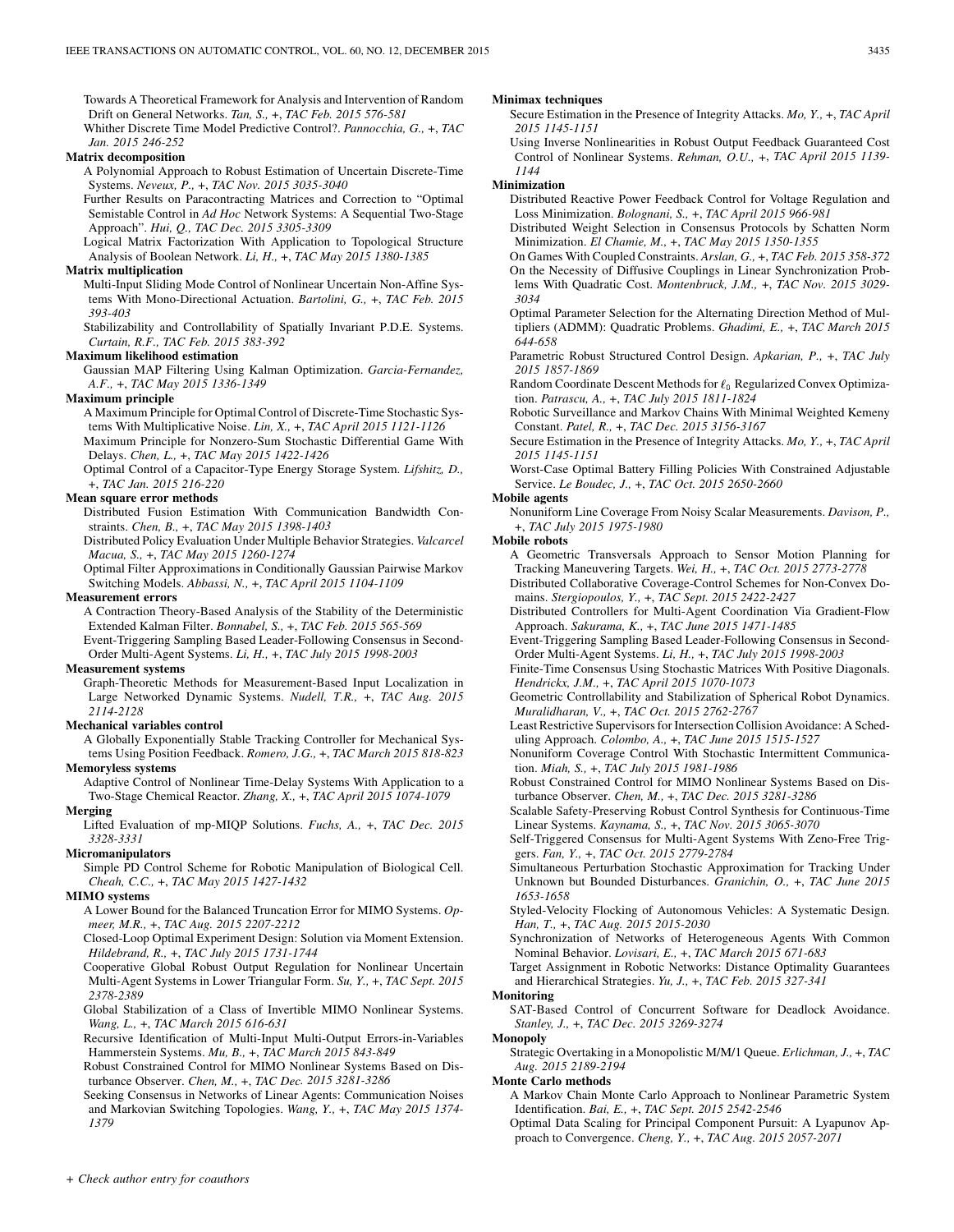# **Motion control**

- Continuous Finite-Time Output Regulation for Disturbed Systems Under Mismatching Condition. *Li, S.,* +, *TAC Jan. 2015 277-282*
- Nonuniform Coverage Control With Stochastic Intermittent Communication. *Miah, S.,* +, *TAC July 2015 1981-1986*
- Partially Informed Agents Can Form a Swarm in a Nash Equilibrium. *Yildiz, A.,* +, *TAC Nov. 2015 3089-3094*

#### **Multi-agent systems**

- A Distributed Algorithm for Solving a Linear Algebraic Equation. *Mou, S.,* +, *TAC Nov. 2015 2863-2878*
- Achieving Cluster Consensus in Continuous-Time Networks of Multi-Agents With Inter-Cluster Non-Identical Inputs. *Han, Y.,* +, *TAC March 2015 793-798*
- Adaptive Cooperative Output Regulation for a Class of Nonlinear Multi-Agent Systems. *Liu, L., TAC June 2015 1677-1682*
- An Optimal Control Approach to the Multi-Agent Persistent Monitoring Problem in Two-Dimensional Spaces. *Lin, X.,* +, *TAC June 2015 1659-1664* Average Consensus Over High-Order Multiagent Systems. *Rezaee, H.,* +, *TAC Nov. 2015 3047-3052*
- Cooperative Global Output Regulation of Second-Order Nonlinear Multi-Agent Systems With Unknown Control Direction. *Su, Y., TAC Dec. 2015 3275-3280*
- Cooperative Global Robust Output Regulation for a Class of Nonlinear Multi-Agent Systems With Switching Network. *Liu, W.,* +, *TAC July 2015 1963-1968*
- Distributed Controllers for Multi-Agent Coordination Via Gradient-Flow Approach. *Sakurama, K.,* +, *TAC June 2015 1471-1485*
- Distributed Learning of Distributions via Social Sampling. *Sarwate, A.D.,* +, *TAC Jan. 2015 34-45*
- Event-Based  $H_{\infty}$  Consensus Control of Multi-Agent Systems With Relative Output Feedback: The Finite-Horizon Case. *Liu, Q.,* +, *TAC Sept. 2015 2553-2558*
- Event-Based Second-Order Consensus Control for Multi-Agent Systems via Synchronous Periodic Event Detection. *Cao, M.,* +, *TAC Sept. 2015 2452- 2457*
- Least Restrictive Supervisors for Intersection Collision Avoidance: A Scheduling Approach. *Colombo, A.,* +, *TAC June 2015 1515-1527*
- Linear Consensus Algorithms Based on Balanced Asymmetric Chains. *Bolouki, S.,* +, *TAC Oct. 2015 2808-2812*
- Modeling Complex Systems by Generalized Factor Analysis. *Bottegal, G.,* +, *TAC March 2015 759-774*
- Partially Informed Agents Can Form a Swarm in a Nash Equilibrium. *Yildiz, A.,* +, *TAC Nov. 2015 3089-3094*
- Protocols Design and Uncontrollable Topologies Construction for Multi-Agent Networks. *Ji, Z.,* +, *TAC March 2015 781-786*
- Seeking Consensus in Networks of Linear Agents: Communication Noises and Markovian Switching Topologies. *Wang, Y.,* +, *TAC May 2015 1374- 1379*
- Self-Triggered Consensus for Multi-Agent Systems With Zeno-Free Triggers. *Fan, Y.,* +, *TAC Oct. 2015 2779-2784*
- Synchronization Reachable Topology and Synchronization of Discrete-Time Linear Multi-Agent Systems. *Wang, X.,* +, *TAC July 2015 1927-1932*
- The Hegselmann-Krause Dynamics for the Continuous-Agent Model and a Regular Opinion Function Do Not Always Lead to Consensus. *Wedin, E.,* +, *TAC Sept. 2015 2416-2421*
- **Multi-robot systems**

An Optimal Control Approach to the Multi-Agent Persistent Monitoring Problem in Two-Dimensional Spaces. *Lin, X.,* +, *TAC June 2015 1659-1664* Average Consensus Over High-Order Multiagent Systems. *Rezaee, H.,* +, *TAC Nov. 2015 3047-3052*

- Designing Fully Distributed Consensus Protocols for Linear Multi-Agent Systems With Directed Graphs. *Li, Z.,* +, *TAC April 2015 1152-1157*
- Distributed Average Tracking of Networked Euler-Lagrange Systems. *Chen, F.,* +, *TAC Feb. 2015 547-552*
- Distributed Controllers for Multi-Agent Coordination Via Gradient-Flow Approach. *Sakurama, K.,* +, *TAC June 2015 1471-1485*
- Distributed Surrounding Design of Target Region With Complex Adjacency Matrices. *Lou, Y.,* +, *TAC Jan. 2015 283-288*
- Event-Based Leader-following Consensus of Multi-Agent Systems with Input Time Delay. *Zhu, W.,* +, *TAC May 2015 1362-1367*

Event-Triggering Sampling Based Leader-Following Consensus in Second-Order Multi-Agent Systems. *Li, H.,* +, *TAC July 2015 1998-2003*

Least Restrictive Supervisors for Intersection Collision Avoidance: A Scheduling Approach. *Colombo, A.,* +, *TAC June 2015 1515-1527*

Multi-Agent Deployment in 3-D via PDE Control. *Qi, J.,* +, *TAC April 2015 891-906*

Partially Informed Agents Can Form a Swarm in a Nash Equilibrium. *Yildiz, A.,* +, *TAC Nov. 2015 3089-3094*

Self-Triggered Consensus for Multi-Agent Systems With Zeno-Free Triggers. *Fan, Y.,* +, *TAC Oct. 2015 2779-2784*

Styled-Velocity Flocking of Autonomous Vehicles: A Systematic Design. *Han, T.,* +, *TAC Aug. 2015 2015-2030*

Synchronization of Networks of Heterogeneous Agents With Common Nominal Behavior. *Lovisari, E.,* +, *TAC March 2015 671-683*

Target Assignment in Robotic Networks: Distance Optimality Guarantees and Hierarchical Strategies. *Yu, J.,* +, *TAC Feb. 2015 327-341*

# **Multidimensional systems**

Control Design for Quasi-Linear Hyperbolic Systems With an Application to the Heavy Rope. *Knuppel, T.,* +, *TAC Jan. 2015 5-18*

Disturbance Rejection in the Interior Domain of Linear  $2 \times 2$  Hyperbolic Systems. *Anfinsen, H.,* +, *TAC Jan. 2015 186-191*

- Polynomial Input-Output Stability for Linear Systems. *Paunonen, L.,* +, *TAC Oct. 2015 2797-2802*
- Sufficient Statistics for Linear Control Strategies in Decentralized Systems With Partial History Sharing. *Mahajan, A.,* +, *TAC Aug. 2015 2046-2056* The  $\mathcal{H}_2$  Control Problem for Quadratically Invariant Systems With Delays.
- *Lamperski, A.,* +, *TAC July 2015 1945-1950* Using  $H_2$ -Control Performance Metrics for the Optimal Actuator Location
- of Distributed Parameter Systems. *Morris, K.,* +, *TAC Feb. 2015 450-462*

# **Multivariable control systems**

- A Multiparametric Quadratic Programming Algorithm With Polyhedral Computations Based on Nonnegative Least Squares. *Bemporad, A., TAC Nov. 2015 2892-2903*
- Decentralized  $H_2$  Control for Multi-Channel Stochastic Systems. *Mukaidani, H.,* +, *TAC April 2015 1080-1086*
- Event-Based  $H_{\infty}$  Consensus Control of Multi-Agent Systems With Relative Output Feedback: The Finite-Horizon Case. *Liu, Q.,* +, *TAC Sept. 2015 2553-2558*
- Sufficient Statistics for Linear Control Strategies in Decentralized Systems With Partial History Sharing. *Mahajan, A.,* +, *TAC Aug. 2015 2046-2056*

**N**

# **Nash equilibrium**

An Existence Result for Hierarchical Stackelberg v/s Stackelberg Games. *Kulkarni, A.A.,* +, *TAC Dec. 2015 3379-3384*

Correction to "An Efficient Game Form for Unicast Service Provisioning" [Feb 12 392-404]. *Kakhbod, A.,* +, *TAC Feb. 2015 584-585*

**Network theory (graphs)**

- A Compartmental Model for Traffic Networks and Its Dynamical Behavior. *Coogan, S.,* +, *TAC Oct. 2015 2698-2703*
- Average Consensus Over High-Order Multiagent Systems. *Rezaee, H.,* +, *TAC Nov. 2015 3047-3052*
- Distributed Average Tracking of Networked Euler-Lagrange Systems. *Chen, F.,* +, *TAC Feb. 2015 547-552*
- Distributed Optimization With Local Domains: Applications in MPC and Network Flows. *Mota, J.F.C.,* +, *TAC July 2015 2004-2009*
- Equivalent Relaxations of Optimal Power Flow. *Bose, S.,* +, *TAC March 2015 729-742*
- Event-Based Second-Order Consensus Control for Multi-Agent Systems via Synchronous Periodic Event Detection. *Cao, M.,* +, *TAC Sept. 2015 2452- 2457*
- Finite-Time Consensus With Disturbance Rejection by Discontinuous Local Interactions in Directed Graphs. *Franceschelli, M.,* +, *TAC April 2015 1133-1138*
- Protocols Design and Uncontrollable Topologies Construction for Multi-Agent Networks. *Ji, Z.,* +, *TAC March 2015 781-786*
- Synchronization of Networks of Heterogeneous Agents With Common Nominal Behavior. *Lovisari, E.,* +, *TAC March 2015 671-683*
- Synchronization of Pulse-Coupled Oscillators on (Strongly) Connected Graphs. *Nunez, F.,* +, *TAC June 2015 1710-1715*
- Topology Identification of Directed Dynamical Networks via Power Spectral Analysis. *Shahrampour, S.,* +, *TAC Aug. 2015 2260-2265*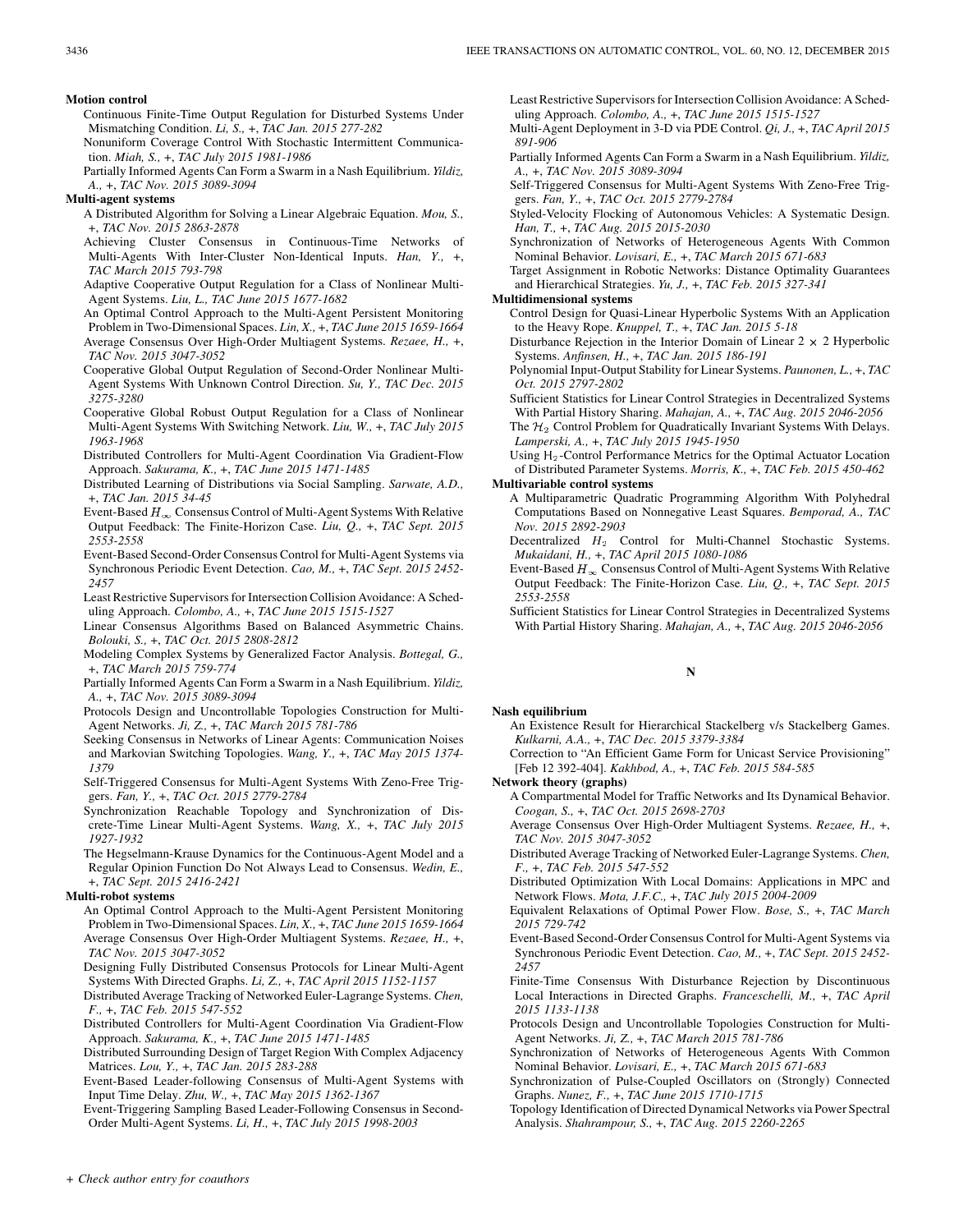#### **Network topology**

Correction to "An Efficient Game Form for Unicast Service Provisioning" [Feb 12 392-404]. *Kakhbod, A.,* +, *TAC Feb. 2015 584-585*

**Networked control systems**

- Adaptation and Optimization of Synchronization Gains in the Regulation Control of Networked Distributed Parameter Systems. *Demetriou, M.A., TAC Aug. 2015 2219-2224*
- An Optimal Compensation Framework for Linear Quadratic Gaussian Control Over Lossy Networks. *Yu, J.,* +, *TAC Oct. 2015 2692-2697*

Consensus Under Saturation Constraints in Interconnection States. *Lim, Y.,* +, *TAC Nov. 2015 3053-3058*

Discrete-Time Switched Linear Systems State Feedback Design With Application to Networked Control. *Deaecto, G.S.,* +, *TAC March 2015 877-881* Event-Based Control and Scheduling Codesign: Stochastic and Robust Approaches. *Al-Areqi, S.,* +, *TAC May 2015 1291-1303*

Event-Based Second-Order Consensus Control for Multi-Agent Systems via Synchronous Periodic Event Detection. *Cao, M.,* +, *TAC Sept. 2015 2452- 2457*

Explicit Solutions to Separable Problems in Optimal Cooperative Control. *Kim, J.,* +, *TAC May 2015 1304-1319*

Graph-Theoretic Methods for Measurement-Based Input Localization in Large Networked Dynamic Systems. *Nudell, T.R.,* +, *TAC Aug. 2015 2114-2128*

Input-to-State Stabilizing Control Under Denial-of-Service. *De Persis, C.,* +, *TAC Nov. 2015 2930-2944*

Linear Quadratic Regulation and Stabilization of Discrete-Time Systems With Delay and Multiplicative Noise. *Zhang, H.,* +, *TAC Oct. 2015 2599- 2613*

Multirate Output Feedback Control of Nonlinear Networked Control Systems. *Beikzadeh, H.,* +, *TAC July 2015 1939-1944*

Network-Decentralized Control Strategies for Stabilization. *Blanchini, F.,* +, *TAC Feb. 2015 491-496*

Networked Control With Stochastic Scheduling. *Liu, K.,* +, *TAC Nov. 2015 3071-3076*

On Feedback Passivity of Discrete-Time Nonlinear Networked Control Systems With Packet Drops. *Wang, Y.,* +, *TAC Sept. 2015 2434-2439*

On the Maximum Coverage Area of Wireless Networked Control Systems With Maximum Cost-Efficiency Under Convergence Constraint. *Kilinc, D.,* +, *TAC July 2015 1910-1914*

Real-Time  $\mathcal{L}_1$  Adaptive Control for Uncertain Networked Control Systems. *Wang, X.,* +, *TAC Sept. 2015 2500-2505*

Robust Output Feedback Consensus for Networked Negative-Imaginary Systems. *Wang, J.,* +, *TAC Sept. 2015 2547-2552*

Seeking Consensus in Networks of Linear Agents: Communication Noises and Markovian Switching Topologies. *Wang, Y.,* +, *TAC May 2015 1374- 1379*

Stabilization of Networked Control Systems With Sparse Observer-Controller Networks. *Razeghi-Jahromi, M.,* +, *TAC June 2015 1686-1691*

Stochastic Event-Triggered Sensor Schedule for Remote State Estimation. *Han, D.,* +, *TAC Oct. 2015 2661-2675*

Supervisor Synthesis for Networked Discrete Event Systems With Communication Delays. *Shu, S.,* +, *TAC Aug. 2015 2183-2188*

Trajectory Based Approach for the Stability Analysis of Nonlinear Systems with Time Delays. *Mazenc, F.,* +, *TAC June 2015 1716-1721*

#### **Neurocontrollers**

Multiple Model Adaptive Control for a Class of Linear-Bounded Nonlinear Systems. *Huang, M.,* +, *TAC Jan. 2015 271-276*

# **Neurodynamics**

A Second-Order Multi-Agent Network for Bound-Constrained Distributed Optimization. *Liu, Q.,* +, *TAC Dec. 2015 3310-3315*

# **Newton method**

Output-Error Identification of Large Scale 1D-Spatially Varying Interconnected Systems. *Torres, P.,* +, *TAC Jan. 2015 130-142*

#### **Noise**

Distributed Blind Calibration in Lossy Sensor Networks via Output Synchronization. *Stankovic, M.S.,* +, *TAC Dec. 2015 3257-3262*

Stochastic Control for Linear Systems With Additive Cauchy Noises. *Fernandez, J.H.,* +, *TAC Dec. 2015 3373-3378*

Stochastic Estimation for Two-State Linear Dynamic Systems With Additive Cauchy Noises. *Fernandez, J.H.,* +, *TAC Dec. 2015 3367-3372*

# **Nonlinear control systems**

 $H_{\infty}$  Filtering for Discrete-Time Switched Systems With Known Sojourn Probabilities. *Tian, E.,* +, *TAC Sept. 2015 2446-2451*

A Framework for the Event-Triggered Stabilization of Nonlinear Systems. *Postoyan, R.,* +, *TAC April 2015 982-996*

A High-Gain Nonlinear Observer With Limited Gain Power. *Astolfi, D.,* +, *TAC Nov. 2015 3059-3064*

A New Observer for Perspective Vision Systems Under Noisy Measurements. *Grave, I.,* +, *TAC Feb. 2015 503-508*

A Relaxed Small-Gain Theorem for Interconnected Discrete-Time Systems. *Geiselhart, R.,* +, *TAC March 2015 812-817*

A Small-Gain Approach to Robust Event-Triggered Control of Nonlinear Systems. *Liu, T.,* +, *TAC Aug. 2015 2072-2085*

Adaptive Control of Nonlinear Time-Delay Systems With Application to a Two-Stage Chemical Reactor. *Zhang, X.,* +, *TAC April 2015 1074-1079*

Adaptive Cooperative Output Regulation for a Class of Nonlinear Multi-Agent Systems. *Liu, L., TAC June 2015 1677-1682* An Online Simplified Nonlinear Controller for Transient Stabilization En-

hancement of DFIG in Multi-Machine Power Systems. *Kenne, G.,* +, *TAC Sept. 2015 2464-2469*

Ancillary Service to the Grid Using Intelligent Deferrable Loads. *Meyn, S.P.,* +, *TAC Nov. 2015 2847-2862*

Asymmetric Volterra Models Based on Ladder-Structured Generalized Orthonormal Basis Functions. *Machado, J.B.,* +, *TAC Nov. 2015 2879-2891* Constrained Spectrum Control. *Hours, J.,* +, *TAC July 2015 1969-1974*

Continuous-Discrete Time Observer Design for Lipschitz Systems With Sampled Measurements. *Dinh, T.N.,* +, *TAC March 2015 787-792*

Control Design for a Class of Affine Nonlinear Descriptor Systems With Actuator Saturation. *Sun, L.,* +, *TAC Aug. 2015 2195-2200*

Control Design for Quasi-Linear Hyperbolic Systems With an Application to the Heavy Rope. *Knuppel, T.,* +, *TAC Jan. 2015 5-18*

Cooperative Global Robust Output Regulation for Nonlinear Uncertain Multi-Agent Systems in Lower Triangular Form. *Su, Y.,* +, *TAC Sept. 2015 2378-2389*

Decentralized Isolation of Multiple Sensor Faults in Large-Scale Interconnected Nonlinear Systems. *Reppa, V.,* +, *TAC June 2015 1582-1596*

Exponential Observer for a Class of One-Sided Lipschitz Stochastic Nonlinear Systems. *Barbata, A.,* +, *TAC Jan. 2015 259-264*

Feedback Stabilization of Bernoulli Jump Nonlinear Systems: A Passivity-Based Approach. *Zhao, Y.,* +, *TAC Aug. 2015 2254-2259*

Finite-Horizon  $\mathcal{H}_{\infty}$  Control for Discrete Time-Varying Systems With Randomly Occurring Nonlinearities and Fading Measurements. *Ding, D.,* +, *TAC Sept. 2015 2488-2493*

Geometric Controllability and Stabilization of Spherical Robot Dynamics. *Muralidharan, V.,* +, *TAC Oct. 2015 2762-2767*

Global Adaptive Dynamic Programming for Continuous-Time Nonlinear Systems. *Jiang, Y.,* +, *TAC Nov. 2015 2917-2929*

Global Stabilization of a Class of Invertible MIMO Nonlinear Systems. *Wang, L.,* +, *TAC March 2015 616-631*

Hybrid Certainty Equivalence Control of Rigid Bodies With Quaternion Measurements. *Schlanbusch, R.,* +, *TAC Sept. 2015 2512-2517*

Local Stabilization of Switched Affine Systems. *Hetel, L.,* +, *TAC April 2015 1158-1163*

Multi-Input Sliding Mode Control of Nonlinear Uncertain Non-Affine Systems With Mono-Directional Actuation. *Bartolini, G.,* +, *TAC Feb. 2015 393-403*

Multiple Model Adaptive Control for a Class of Linear-Bounded Nonlinear Systems. *Huang, M.,* +, *TAC Jan. 2015 271-276*

Multirate Output Feedback Control of Nonlinear Networked Control Systems. *Beikzadeh, H.,* +, *TAC July 2015 1939-1944*

Nonlinear Local Stabilization of a Viscous Hamilton-Jacobi PDE. *Bekiaris-Liberis, N.,* +, *TAC June 2015 1698-1703*

Norm-Controllability of Nonlinear Systems. *Muller, M.A.,* +, *TAC July 2015 1825-1840*

Notch Filters for Port-Hamiltonian Systems. *Dirksz, D.A.,* +, *TAC Sept. 2015 2440-2445*

Novel Criteria for Exponential Stability of Nonlinear Differential Systems With Delay. *Pham Huu Anh Ngoc, TAC Feb. 2015 485-490*

Observer Design for Stochastic Nonlinear Systems via Contraction-Based Incremental Stability. *Dani, A.P.,* +, *TAC March 2015 700-714*

On Feedback Passivity of Discrete-Time Nonlinear Networked Control Systems With Packet Drops. *Wang, Y.,* +, *TAC Sept. 2015 2434-2439*

On Finite-Time Stability of Cyclic Switched Nonlinear Systems. *Yang, H.,* +, *TAC Aug. 2015 2201-2206*

On Integrability of Observable Space for Discrete-Time Polynomial Control Systems. *Kawano, Y.,* +, *TAC July 2015 1987-1991*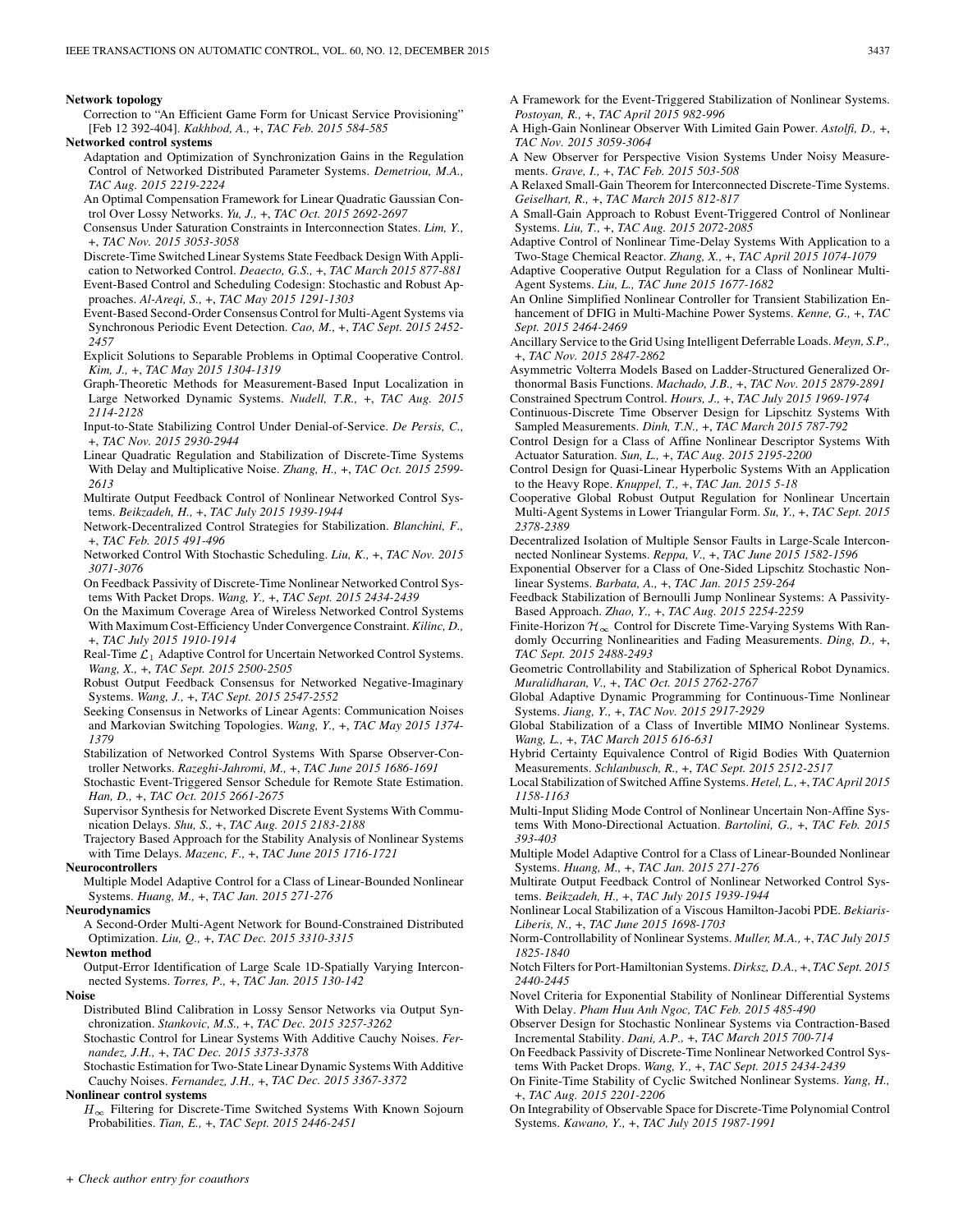On the Stabilization of the Disk-Beam System via Torque and Direct Strain Feedback Controls. *Chentouf, B.,* +, *TAC Nov. 2015 3006-3011*

- Parameter and State Estimation of Nonlinear Systems Using a Multi-Observer Under the Supervisory Framework. *Chong, M.S.,* +, *TAC Sept. 2015 2336-2349*
- Potential Feedback Control for the Power Control in LTE. *Phan, D.,* +, *TAC Sept. 2015 2506-2511*
- Sampled-Data Piecewise Affine Differential Inclusions. *Moarref, M.,* +, *TAC March 2015 850-856*
- Stability and Persistent Excitation in Signal Sets. *Lee, T.,* +, *TAC May 2015 1188-1203*
- Stability Criteria of Random Nonlinear Systems and Their Applications. *Wu, Z., TAC April 2015 1038-1049*
- Stabilization of Nonlinear Systems Nonlinearly Depending on Fast Time-Varying Parameters: An Immersion and Invariance Approach. *Wang, L.,* +, *TAC Feb. 2015 559-564*
- Stabilization of Polynomial Nonlinear Systems by Algebraic Geometry Techniques. *Menini, L.,* +, *TAC Sept. 2015 2482-2487*
- Using Inverse Nonlinearities in Robust Output Feedback Guaranteed Cost Control of Nonlinear Systems. *Rehman, O.U.,* +, *TAC April 2015 1139- 1144*

# **Nonlinear dynamical systems**

- A Nonlinear Transformation for Reaching Dynamic Consensus in Multi-Agent Systems. *Huang, C.,* +, *TAC Dec. 2015 3263-3268*
- Feedback Stabilization of Bernoulli Jump Nonlinear Systems: A Passivity-Based Approach. *Zhao, Y.,* +, *TAC Aug. 2015 2254-2259*
- Neighboring Stable Equilibrium Points in Spatially-Periodic Nonlinear Dynamical Systems: Theory and Applications. *Wang, T.,* +, *TAC Sept. 2015 2390-2401*
- Reachability Analysis of Nonlinear Systems Using Matrix Measures. *Maidens, J.,* +, *TAC Jan. 2015 265-270*
- State Estimation for Polyhedral Hybrid Systems and Applications to the Godunov Scheme for Highway Traffic Estimation. *Thai, J.,* +, *TAC Feb. 2015 311-326*
- Trajectory Based Approach for the Stability Analysis of Nonlinear Systems with Time Delays. *Mazenc, F.,* +, *TAC June 2015 1716-1721*

# **Nonlinear estimation**

Relations Between Sparse-Grid Quadrature Rule and Spherical-Radial Cubature Rule in Nonlinear Gaussian Estimation. *Jia, B.,* +, *TAC Jan. 2015 199-204*

# **Nonlinear filters**

A Contraction Theory-Based Analysis of the Stability of the Deterministic Extended Kalman Filter. *Bonnabel, S.,* +, *TAC Feb. 2015 565-569*

A Nonlinear Stochastic Filter for Continuous-Time State Estimation. *Ghoreyshi, A.,* +, *TAC Aug. 2015 2161-2165*

- A Systematization of the Unscented Kalman Filter Theory. *Menegaz, H.M.T.,* +, *TAC Oct. 2015 2583-2598*
- Conditional Gauss–Hermite Filtering With Application to Volatility Estimation. *Singer, H., TAC Sept. 2015 2476-2481*
- Intrinsic Filtering on Lie Groups With Applications to Attitude Estimation. *Barrau, A.,* +, *TAC Feb. 2015 436-449*
- Observer Design for Stochastic Nonlinear Systems via Contraction-Based Incremental Stability. *Dani, A.P.,* +, *TAC March 2015 700-714*
- Relations Between Sparse-Grid Quadrature Rule and Spherical-Radial Cubature Rule in Nonlinear Gaussian Estimation. *Jia, B.,* +, *TAC Jan. 2015 199-204*

State Estimation for Polyhedral Hybrid Systems and Applications to the Godunov Scheme for Highway Traffic Estimation. *Thai, J.,* +, *TAC Feb. 2015 311-326*

Stochastic Event-Triggered Sensor Schedule for Remote State Estimation. *Han, D.,* +, *TAC Oct. 2015 2661-2675*

# **Nonlinear functions**

Recursive Identification of Multi-Input Multi-Output Errors-in-Variables Hammerstein Systems. *Mu, B.,* +, *TAC March 2015 843-849*

# **Nonlinear programming**

Constrained Active Fault Detection and Control. *Puncochar, I.,* +, *TAC Jan. 2015 253-258*

Manufacturing Consent. *Borkar, V.S.,* +, *TAC Jan. 2015 104-117* **Nonlinear systems**

A Contraction Theory-Based Analysis of the Stability of the Deterministic Extended Kalman Filter. *Bonnabel, S.,* +, *TAC Feb. 2015 565-569*

A Markov Chain Monte Carlo Approach to Nonlinear Parametric System Identification. *Bai, E.,* +, *TAC Sept. 2015 2542-2546*

A New Structure Exploiting Derivation of Recursive Direct Weight Optimization. *Dai, L.,* +, *TAC June 2015 1683-1685*

An Asymptotic Ratio Characterization of Input-to-State Stability. *Liberzon, D.,* +, *TAC Dec. 2015 3401-3404*

- Cooperative Global Robust Output Regulation for a Class of Nonlinear Multi-Agent Systems With Switching Network. *Liu, W.,* +, *TAC July 2015 1963-1968*
- Determining Passivity Using Linearization for Systems With Feedthrough Terms. *Xia, M.,* +, *TAC Sept. 2015 2536-2541*

Nonlinear Gaussian Smoothers With Colored Measurement Noise. *Wang, X.,* +, *TAC March 2015 870-876*

Observation of Nonlinear Differential-Algebraic Systems With Unknown Inputs. *Bejarano, F.J.,* +, *TAC July 2015 1957-1962*

On Simultaneous Stabilization by Feedback of Finitely Many Oscillators. *Ryan, E.P., TAC April 2015 1110-1114*

- Robust Constrained Control for MIMO Nonlinear Systems Based on Disturbance Observer. *Chen, M.,* +, *TAC Dec. 2015 3281-3286*
- Simple Cascade Observer for a Class of Nonlinear Systems With Long Output Delays. *Farza, M.,* +, *TAC Dec. 2015 3338-3343*

Towards a Generic Constructive Nonlinear Control Design Tool Using Relaxed Control. *Jayawardhana, B., TAC Dec. 2015 3293-3298*

# **Normal distribution**

Conditional Gauss–Hermite Filtering With Application to Volatility Estimation. *Singer, H., TAC Sept. 2015 2476-2481*

# **Notch filters**

Notch Filters for Port-Hamiltonian Systems. *Dirksz, D.A.,* +, *TAC Sept. 2015 2440-2445*

# **Null space**

Further Results on Paracontracting Matrices and Correction to "Optimal Semistable Control in *Ad Hoc* Network Systems: A Sequential Two-Stage Approach". *Hui, Q., TAC Dec. 2015 3305-3309*

#### **Numerical analysis**

Control Design for Quasi-Linear Hyperbolic Systems With an Application to the Heavy Rope. *Knuppel, T.,* +, *TAC Jan. 2015 5-18*

Relations Between Sparse-Grid Quadrature Rule and Spherical-Radial Cubature Rule in Nonlinear Gaussian Estimation. *Jia, B.,* +, *TAC Jan. 2015 199-204*

# **Numerical simulation**

Synchronization of Complex Networks via Aperiodically Intermittent Pinning Control. *Liu, X.,* +, *TAC Dec. 2015 3316-3321*

# **Numerical stability**

Spectrum of Monodromy Operator for a Time-Delay System With Application to Stability Analysis. *Kim, J.H.,* +, *TAC Dec. 2015 3385-3390*

# **O**

# **Observability**

A High-Gain Nonlinear Observer With Limited Gain Power. *Astolfi, D.,* +, *TAC Nov. 2015 3059-3064*

Comments on "Observability of Switched Linear Systems: Characterization and Observer Design". *Tanwani, A.,* +, *TAC Dec. 2015 3396-3400*

Consensus-Based Linear and Nonlinear Filtering. *Battistelli, G.,* +, *TAC May 2015 1410-1415*

Failure Detection Framework for Stochastic Discrete Event Systems With Guaranteed Error Bounds. *Chen, J.,* +, *TAC June 2015 1542-1553*

Observation of Nonlinear Differential-Algebraic Systems With Unknown Inputs. *Bejarano, F.J.,* +, *TAC July 2015 1957-1962*

On Integrability of Observable Space for Discrete-Time Polynomial Control Systems. *Kawano, Y.,* +, *TAC July 2015 1987-1991*

Relative Observability of Discrete-Event Systems and Its Supremal Sublanguages. *Cai, K.,* +, *TAC March 2015 659-670*

Stabilizability and Controllability of Spatially Invariant P.D.E. Systems. *Curtain, R.F., TAC Feb. 2015 383-392*

# **Observers**

Controller Design for Preview and Delayed Systems. *Kojima, A., TAC Feb. 2015 404-419*

A Contraction Theory-Based Analysis of the Stability of the Deterministic Extended Kalman Filter. *Bonnabel, S.,* +, *TAC Feb. 2015 565-569*

A Globally Exponentially Stable Tracking Controller for Mechanical Systems Using Position Feedback. *Romero, J.G.,* +, *TAC March 2015 818-823* A High-Gain Nonlinear Observer With Limited Gain Power. *Astolfi, D.,* +,

*TAC Nov. 2015 3059-3064*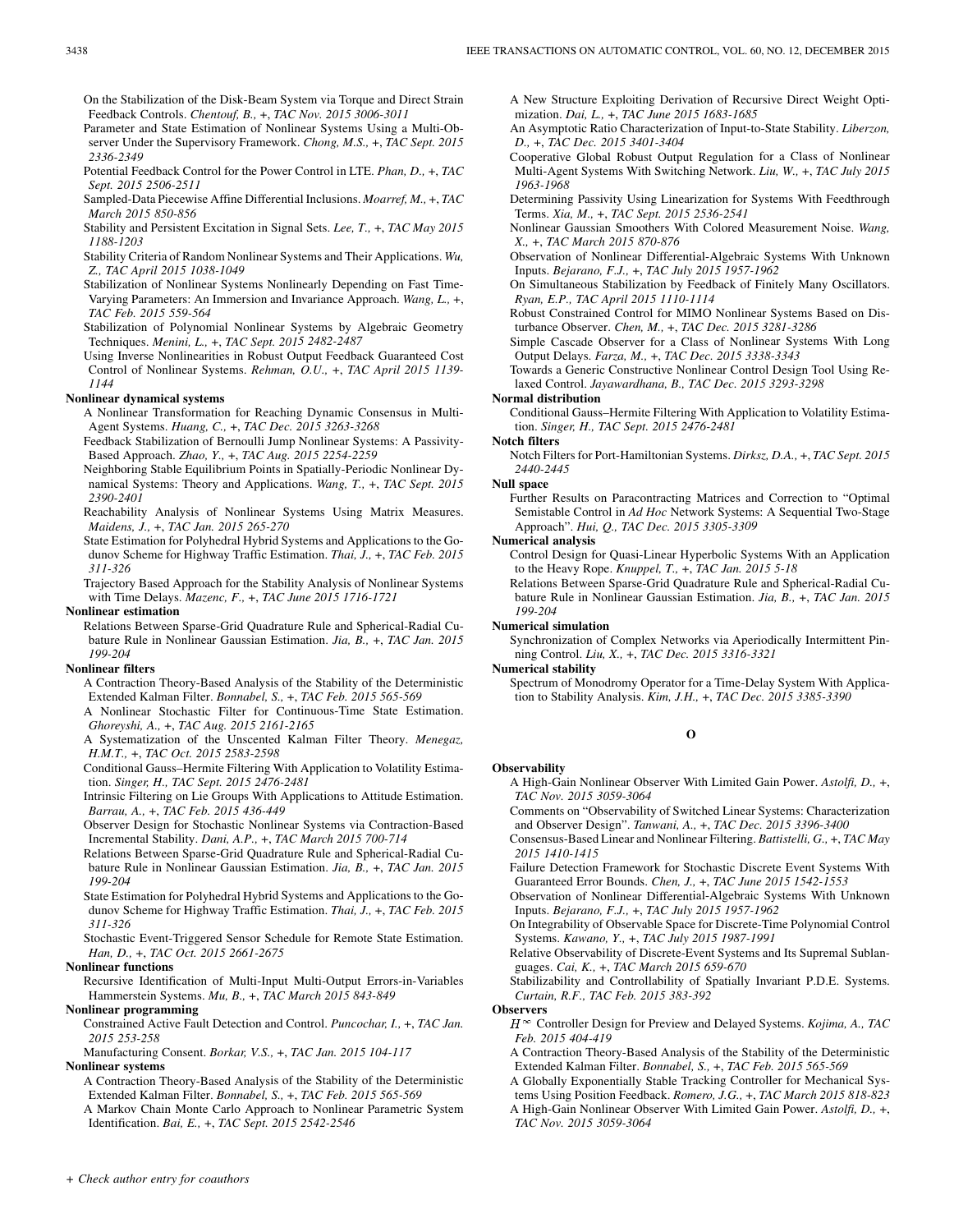A Linear-Quadratic Optimal Control Problem of Forward-Backward Stochastic Differential Equations With Partial Information. *Wang, G.,* +, *TAC Nov. 2015 2904-2916*

A New Approach to Design Interval Observers for Linear Systems. *Cacace, F.,* +, *TAC June 2015 1665-1670*

A New Observer for Perspective Vision Systems Under Noisy Measurements. *Grave, I.,* +, *TAC Feb. 2015 503-508*

A Semidefinite Relaxation Procedure for Fault-Tolerant Observer Design. *Segundo Sevilla, F.R.,* +, *TAC Dec. 2015 3332-3337*

Actuator Fault Tolerant Control: A Receding Horizon Set-Theoretic Approach. *Franze, G.,* +, *TAC Aug. 2015 2225-2230*

An Asymptotic Ratio Characterization of Input-to-State Stability. *Liberzon, D.,* +, *TAC Dec. 2015 3401-3404*

Backstepping-Forwarding Control and Observation for Hyperbolic PDEs With Fredholm Integrals. *Bribiesca-Argomedo, F.,* +, *TAC Aug. 2015 2145- 2160*

Comments on "Observability of Switched Linear Systems: Characterization and Observer Design". *Tanwani, A.,* +, *TAC Dec. 2015 3396-3400*

Continuous Finite-Time Output Regulation for Disturbed Systems Under Mismatching Condition. *Li, S.,* +, *TAC Jan. 2015 277-282*

Continuous-Discrete Time Observer Design for Lipschitz Systems With Sampled Measurements. *Dinh, T.N.,* +, *TAC March 2015 787-792*

Exponential Observer for a Class of One-Sided Lipschitz Stochastic Nonlinear Systems. *Barbata, A.,* +, *TAC Jan. 2015 259-264*

Fault Detection and Isolation in Inertial Measurement Units Based on Bounding Sets. *Bras, S.,* +, *TAC July 2015 1933-1938*

Hybrid Certainty Equivalence Control of Rigid Bodies With Quaternion Measurements. *Schlanbusch, R.,* +, *TAC Sept. 2015 2512-2517*

Intrinsic Filtering on Lie Groups With Applications to Attitude Estimation. *Barrau, A.,* +, *TAC Feb. 2015 436-449*

Multi-Agent Deployment in 3-D via PDE Control. *Qi, J.,* +, *TAC April 2015 891-906*

Nonlinear Local Stabilization of a Viscous Hamilton-Jacobi PDE. *Bekiaris-Liberis, N.,* +, *TAC June 2015 1698-1703*

Observer Design for Stochastic Nonlinear Systems via Contraction-Based Incremental Stability. *Dani, A.P.,* +, *TAC March 2015 700-714*

Observer-Based Feedback Controller Design for a Class of Stochastic Systems With Non-Gaussian Variables. *Liu, Y.,* +, *TAC May 2015 1445-1450* Output Feedback Stabilization for One-Dimensional Wave Equation Subject to Boundary Disturbance. *Guo, B.,* +, *TAC March 2015 824-830*

Parameter and State Estimation of Nonlinear Systems Using a Multi-Observer Under the Supervisory Framework. *Chong, M.S.,* +, *TAC Sept. 2015 2336-2349*

Robust Constrained Control for MIMO Nonlinear Systems Based on Disturbance Observer. *Chen, M.,* +, *TAC Dec. 2015 3281-3286*

Seeking Consensus in Networks of Linear Agents: Communication Noises and Markovian Switching Topologies. *Wang, Y.,* +, *TAC May 2015 1374- 1379*

Simple Cascade Observer for a Class of Nonlinear Systems With Long Output Delays. *Farza, M.,* +, *TAC Dec. 2015 3338-3343*

Stabilization of Networked Control Systems With Sparse Observer-Controller Networks. *Razeghi-Jahromi, M.,* +, *TAC June 2015 1686-1691*

# **Open loop systems**

A Bode-Like Integral for Discrete Linear Time-Periodic Systems. *Zhao, Y.,* +, *TAC Sept. 2015 2494-2499*

Multi-Agent Deployment in 3-D via PDE Control. *Qi, J.,* +, *TAC April 2015 891-906*

Multiple Model Adaptive Control for a Class of Linear-Bounded Nonlinear Systems. *Huang, M.,* +, *TAC Jan. 2015 271-276*

On Feedback Passivity of Discrete-Time Nonlinear Networked Control Systems With Packet Drops. *Wang, Y.,* +, *TAC Sept. 2015 2434-2439*

On the Properties of Augmented Open-Loop Stable Plants Using LQG/LTR Control. *Guaracy, F.H.D.,* +, *TAC Aug. 2015 2172-2176*

Open-Loop Nash Equilibria in a Class of Linear-Quadratic Difference Games With Constraints. *Reddy, P.V.,* +, *TAC Sept. 2015 2559-2564*

Simple PD Control Scheme for Robotic Manipulation of Biological Cell. *Cheah, C.C.,* +, *TAC May 2015 1427-1432*

Stochastic Event-Triggered Sensor Schedule for Remote State Estimation. *Han, D.,* +, *TAC Oct. 2015 2661-2675*

# **Optical parametric amplifiers**

Synthesis of Linear Coherent Quantum Control Systems Using A Differential Evolution Algorithm. *Harno, H.G.,* +, *TAC March 2015 799-805*

**Optical variables control**

Synthesis of Linear Coherent Quantum Control Systems Using A Differential Evolution Algorithm. *Harno, H.G.,* +, *TAC March 2015 799-805*

# **Optimal control**

A Geometric Transversals Approach to Sensor Motion Planning for Tracking Maneuvering Targets. *Wei, H.,* +, *TAC Oct. 2015 2773-2778*

A Polynomial-Time Algorithm for Computing Finite-Makespan Controllable Sublanguages. *Su, R., TAC Feb. 2015 534-539*

A Stochastic Maximum Principle for Risk-Sensitive Mean-Field Type Control. *Djehiche, B.,* +, *TAC Oct. 2015 2640-2649*

Adaptation and Optimization of Synchronization Gains in the Regulation Control of Networked Distributed Parameter Systems. *Demetriou, M.A., TAC Aug. 2015 2219-2224*

An Optimal Control Approach to the Multi-Agent Persistent Monitoring Problem in Two-Dimensional Spaces. *Lin, X.,* +, *TAC June 2015 1659-1664* An Optimizer's Approach to Stochastic Control Problems With Nonclassical Information Structures. *Kulkarni, A.A.,* +, *TAC April 2015 937-949*

Asymptotic Optimality and Rates of Convergence of Quantized Stationary Policies in Stochastic Control. *Saldi, N.,* +, *TAC Feb. 2015 553-558*

Bounded Model Checking of Hybrid Systems for Control. *Kwon, Y.,* +, *TAC Nov. 2015 2961-2976*

Closed-Loop Optimal Experiment Design: Solution via Moment Extension. *Hildebrand, R.,* +, *TAC July 2015 1731-1744*

Constrained Active Fault Detection and Control. *Puncochar, I.,* +, *TAC Jan. 2015 253-258*

Constrained Control of Uncertain, Time-varying Linear Discrete-Time Systems Subject to Bounded Disturbances. *Nguyen, H.,* +, *TAC March 2015 831-836*

Convergence of an Upwind Finite-Difference Scheme for Hamilton–Jacobi–Bellman Equation in Optimal Control. *Sun, B.,* +, *TAC Nov. 2015 3012-3017*

Design of Optimal Petri Net Controllers for Disjunctive Generalized Mutual Exclusion Constraints. *Ma, Z.,* +, *TAC July 2015 1774-1785*

Epsilon-Optimal Synthesis for Vehicles With Vertically Bounded Field-Of-View. *Salaris, P.,* +, *TAC May 2015 1204-1218*

Explicit Solutions to Separable Problems in Optimal Cooperative Control. *Kim, J.,* +, *TAC May 2015 1304-1319*

From Global, Finite-Time, Linear Computations to Local, Edge-Based Interaction Rules. *Costello, Z.,* +, *TAC Aug. 2015 2237-2241*

Global Adaptive Dynamic Programming for Continuous-Time Nonlinear Systems. *Jiang, Y.,* +, *TAC Nov. 2015 2917-2929*

Inverse Parametric Optimization With an Application to Hybrid System Control. *Hempel, A.B.,* +, *TAC April 2015 1064-1069*

Manufacturing Consent. *Borkar, V.S.,* +, *TAC Jan. 2015 104-117*

Nonuniform Line Coverage From Noisy Scalar Measurements. *Davison, P.,* +, *TAC July 2015 1975-1980*

Observer-Based Feedback Controller Design for a Class of Stochastic Systems With Non-Gaussian Variables. *Liu, Y.,* +, *TAC May 2015 1445-1450* On Stability and Performance of Stochastic Predictive Control Techniques. *Chatterjee, D.,* +, *TAC Feb. 2015 509-514*

Optimal Control Design Under Limited Model Information for Discrete-Time Linear Systems With Stochastically-Varying Parameters. *Farokhi, F.,* +, *TAC March 2015 684-699*

Optimal Control of a Single-Product Assemble-to-Order System With Multiple Demand Classes and Backordering. *Pang, Z., TAC Feb. 2015 480-484* Optimal Control of Two-Player Systems With Output Feedback. *Lessard, L.,* +, *TAC Aug. 2015 2129-2144*

Optimal Data Scaling for Principal Component Pursuit: A Lyapunov Approach to Convergence. *Cheng, Y.,* +, *TAC Aug. 2015 2057-2071*

Optimal Energy-Aware Epidemic Routing in DTNs. *Eshghi, S.,* +, *TAC June 2015 1554-1569*

Optimal Temporal Logic Control for Deterministic Transition Systems With Probabilistic Penalties. *Svorenova, M.,* +, *TAC June 2015 1528-1541*

Properties of the Time-Optimal Control for Lagrangian Single-Degree-of-Freedom Systems. *Reshmin, S.A., TAC Dec. 2015 3350-3355*

Reachability Using Arbitrary Performance Indices. *Holzinger, M.J.,* +, *TAC April 2015 1099-1103*

Receding Horizon Based Feedback Optimization for Mix-Valued Logical Networks. *Cheng, D.,* +, *TAC Dec. 2015 3362-3366*

Risk-Sensitive Control Under Markov Modulated Denial-of-Service (DoS) Attack Strategies. *Befekadu, G.K.,* +, *TAC Dec. 2015 3299-3304*

Robust Fluid Processing Networks. *Bertsimas, D.,* +, *TAC March 2015 715-728*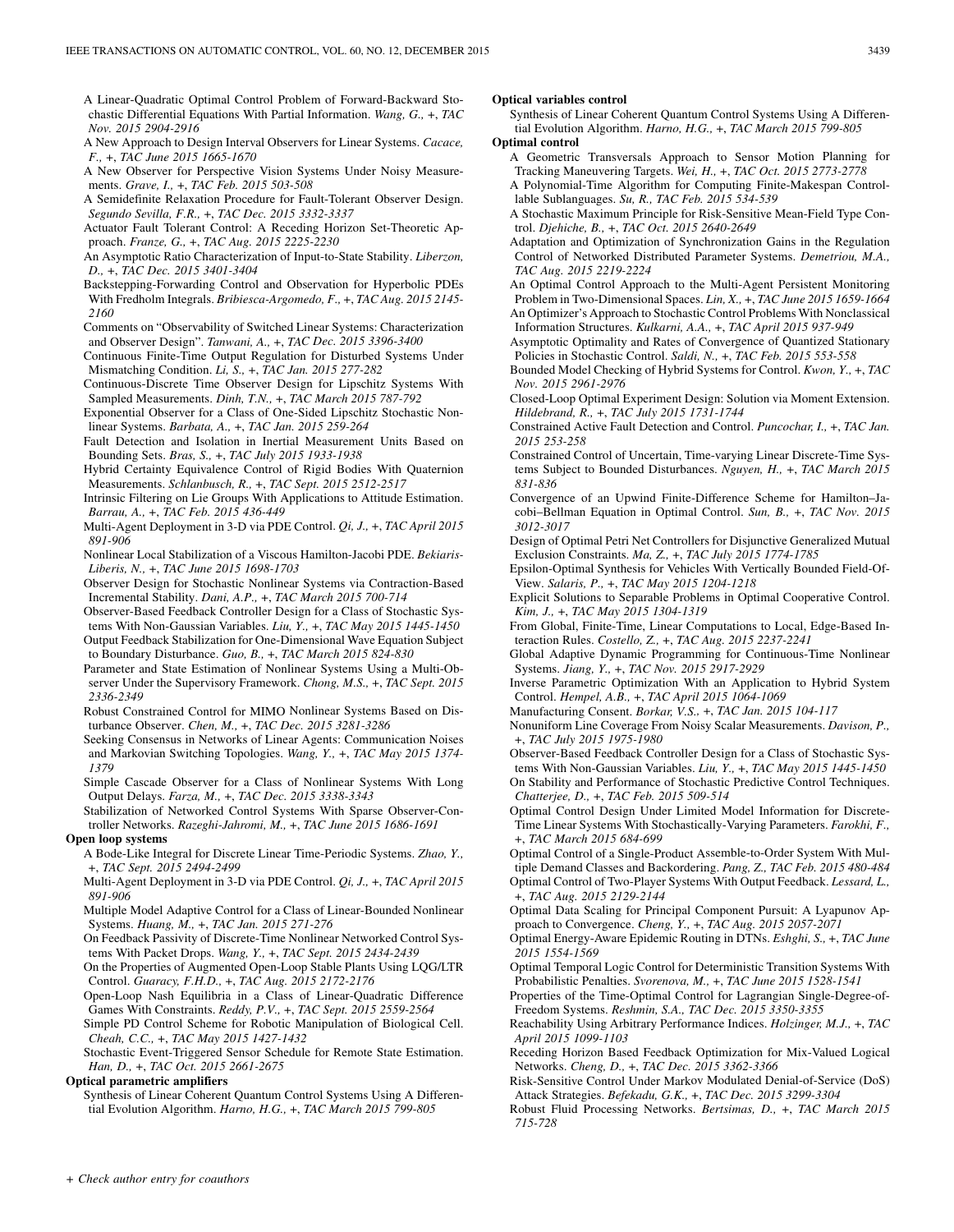Stabilization, Controllability and Optimal Control of Boolean Networks With Impulsive Effects and State Constraints. *Chen, H.,* +, *TAC March 2015 806-811*

Suboptimal Event-Triggered Control for Time-Delayed Linear Systems. *Wu, W.,* +, *TAC May 2015 1386-1391*

- Team Optimal Control of Stochastically Switched Systems With Local Parameter Knowledge. *Mishra, A.,* +, *TAC Aug. 2015 2086-2101*
- Using  $H_2$ -Control Performance Metrics for the Optimal Actuator Location of Distributed Parameter Systems. *Morris, K.,* +, *TAC Feb. 2015 450-462* **Optimal scheduling**
	- Opportunistic Control Over Shared Wireless Channels. *Gatsis, K.,* +, *TAC Dec. 2015 3140-3155*

# **Optimization**

A Detector-Based Approach for the  $H_2$  Control of Markov Jump Linear Systems With Partial Information. *Costa, O.L.d.V.,* +, *TAC May 2015 1219- 1234*

- A Geometric Transversals Approach to Sensor Motion Planning for Tracking Maneuvering Targets. *Wei, H.,* +, *TAC Oct. 2015 2773-2778*
- A New Structure Exploiting Derivation of Recursive Direct Weight Optimization. *Dai, L.,* +, *TAC June 2015 1683-1685*
- A Second-Order Multi-Agent Network for Bound-Constrained Distributed Optimization. *Liu, Q.,* +, *TAC Dec. 2015 3310-3315*
- An Existence Result for Hierarchical Stackelberg v/s Stackelberg Games. *Kulkarni, A.A.,* +, *TAC Dec. 2015 3379-3384*
- An Optimal Compensation Framework for Linear Quadratic Gaussian Control Over Lossy Networks. *Yu, J.,* +, *TAC Oct. 2015 2692-2697*
- An Optimizer's Approach to Stochastic Control Problems With Nonclassical Information Structures. *Kulkarni, A.A.,* +, *TAC April 2015 937-949*
- Cone Schedules for Processing Systems in Fluctuating Environments. *Ross, K.,* +, *TAC Oct. 2015 2710-2715*
- Distributed Optimization Over Time-Varying Directed Graphs. *Nedic, A.,* +, *TAC March 2015 601-615*
- Distributed Optimization With Local Domains: Applications in MPC and Network Flows. *Mota, J.F.C.,* +, *TAC July 2015 2004-2009*
- Fault Detection Filter Design With Optimization and Partial Decoupling. *Li, X.,* +, *TAC July 2015 1951-1956*

Gaussian MAP Filtering Using Kalman Optimization. *Garcia-Fernandez, A.F.,* +, *TAC May 2015 1336-1349*

- Improving the Efficiency and Efficacy of Stochastic Trust-Region Response-Surface Method for Simulation Optimization. *Chang, K., TAC May 2015 1235-1243*
- Observer Design for Stochastic Nonlinear Systems via Contraction-Based Incremental Stability. *Dani, A.P.,* +, *TAC March 2015 700-714*

On the Connection Between Compression Learning and Scenario Based Single-Stage and Cascading Optimization Problems. *Margellos, K.,* +, *TAC Oct. 2015 2716-2721*

- On the Maximum Coverage Area of Wireless Networked Control Systems With Maximum Cost-Efficiency Under Convergence Constraint. *Kilinc, D.,* +, *TAC July 2015 1910-1914*
- Optimal Control of a Capacitor-Type Energy Storage System. *Lifshitz, D.,* +, *TAC Jan. 2015 216-220*

Optimal Denial-of-Service Attack Scheduling With Energy Constraint. *Zhang, H.,* +, *TAC Nov. 2015 3023-3028*

Optimal Kullback–Leibler Aggregation via Information Bottleneck. *Geiger, B.C.,* +, *TAC April 2015 1010-1022*

Output-Error Identification of Large Scale 1D-Spatially Varying Interconnected Systems. *Torres, P.,* +, *TAC Jan. 2015 130-142*

Receding Horizon Based Feedback Optimization for Mix-Valued Logical Networks. *Cheng, D.,* +, *TAC Dec. 2015 3362-3366*

Robotic Surveillance and Markov Chains With Minimal Weighted Kemeny Constant. *Patel, R.,* +, *TAC Dec. 2015 3156-3167*

Robust Fluid Processing Networks. *Bertsimas, D.,* +, *TAC March 2015 715-728*

Sequential Randomized Algorithms for Robust Convex Optimization. *Wada*, *T.,* +, *TAC Dec. 2015 3356-3361*

Simultaneous Perturbation Stochastic Approximation for Tracking Under Unknown but Bounded Disturbances. *Granichin, O.,* +, *TAC June 2015 1653-1658*

Stochastic Event-Triggered Sensor Schedule for Remote State Estimation. *Han, D.,* +, *TAC Oct. 2015 2661-2675*

Suboptimal Event-Triggered Control for Time-Delayed Linear Systems. *Wu, W.,* +, *TAC May 2015 1386-1391*

Synthesis of Linear Coherent Quantum Control Systems Using A Differential Evolution Algorithm. *Harno, H.G.,* +, *TAC March 2015 799-805*

Weight and Time Recursions in Dynamic State Estimation Problem With Mixed-Norm Cost Function. *Akimov, P.,* +, *TAC April 2015 1050-1063*

**Order processing**

Optimal Control of a Single-Product Assemble-to-Order System With Multiple Demand Classes and Backordering. *Pang, Z., TAC Feb. 2015 480-484* **Oscillators**

Model Reduction Near Periodic Orbits of Hybrid Dynamical Systems. *Burden, S.A.,* +, *TAC Oct. 2015 2626-2639*

Synchronization of Complex Networks via Aperiodically Intermittent Pinning Control. *Liu, X.,* +, *TAC Dec. 2015 3316-3321*

Synchronization of Identical Oscillators Coupled Through a Symmetric Network With Dynamics: A Constructive Approach With Applications to Parallel Operation of Inverters. *Torres, L.A.B.,* +, *TAC Dec. 2015 3226-3241* Synchronization of Pulse-Coupled Oscillators on (Strongly) Connected Graphs. *Nunez, F.,* +, *TAC June 2015 1710-1715*

**P**

# **Parabolic equations**

Adaptation and Optimization of Synchronization Gains in the Regulation Control of Networked Distributed Parameter Systems. *Demetriou, M.A., TAC Aug. 2015 2219-2224*

# **Parameter estimation**

A Markov Chain Monte Carlo Approach to Nonlinear Parametric System Identification. *Bai, E.,* +, *TAC Sept. 2015 2542-2546*

Asymmetric Volterra Models Based on Ladder-Structured Generalized Orthonormal Basis Functions. *Machado, J.B.,* +, *TAC Nov. 2015 2879-2891* Parameter and State Estimation of Nonlinear Systems Using a Multi-Observer Under the Supervisory Framework. *Chong, M.S.,* +, *TAC Sept. 2015 2336-2349*

# **Partial differential equations**

Backstepping-Forwarding Control and Observation for Hyperbolic PDEs With Fredholm Integrals. *Bribiesca-Argomedo, F.,* +, *TAC Aug. 2015 2145- 2160*

Constructive  $\epsilon$ -Nash Equilibria for Nonzero-Sum Differential Games. *Mylvaganam, T.,* +, *TAC April 2015 950-965*

Convergence of an Upwind Finite-Difference Scheme for Hamilton–Jacobi–Bellman Equation in Optimal Control. *Sun, B.,* +, *TAC Nov. 2015 3012-3017*

Disturbance Rejection in the Interior Domain of Linear  $2 \times 2$  Hyperbolic Systems. *Anfinsen, H.,* +, *TAC Jan. 2015 186-191*

Multi-Agent Deployment in 3-D via PDE Control. *Qi, J.,* +, *TAC April 2015 891-906*

Nonlinear Local Stabilization of a Viscous Hamilton-Jacobi PDE. *Bekiaris-Liberis, N.,* +, *TAC June 2015 1698-1703*

On the Stabilization of the Disk-Beam System via Torque and Direct Strain Feedback Controls. *Chentouf, B.,* +, *TAC Nov. 2015 3006-3011*

Reachability Using Arbitrary Performance Indices. *Holzinger, M.J.,* +, *TAC April 2015 1099-1103*

Stabilizability and Controllability of Spatially Invariant P.D.E. Systems. *Curtain, R.F., TAC Feb. 2015 383-392*

State Estimation for Polyhedral Hybrid Systems and Applications to the Godunov Scheme for Highway Traffic Estimation. *Thai, J.,* +, *TAC Feb. 2015 311-326*

# **Particle filtering (numerical methods)**

A Nonlinear Stochastic Filter for Continuous-Time State Estimation. *Ghoreyshi, A.,* +, *TAC Aug. 2015 2161-2165*

Optimal Filter Approximations in Conditionally Gaussian Pairwise Markov Switching Models. *Abbassi, N.,* +, *TAC April 2015 1104-1109*

# **Particle swarm optimization**

Analyzing Convergence and Rates of Convergence of Particle Swarm Optimization Algorithms Using Stochastic Approximation Methods. *Yuan, Q.,* +, *TAC July 2015 1760-1773*

# **Partitioning algorithms**

Lifted Evaluation of mp-MIQP Solutions. *Fuchs, A.,* +, *TAC Dec. 2015 3328-3331*

# **Path planning**

A Geometric Transversals Approach to Sensor Motion Planning for Tracking Maneuvering Targets. *Wei, H.,* +, *TAC Oct. 2015 2773-2778*

Epsilon-Optimal Synthesis for Vehicles With Vertically Bounded Field-Of-View. *Salaris, P.,* +, *TAC May 2015 1204-1218*

Target Assignment in Robotic Networks: Distance Optimality Guarantees and Hierarchical Strategies. *Yu, J.,* +, *TAC Feb. 2015 327-341*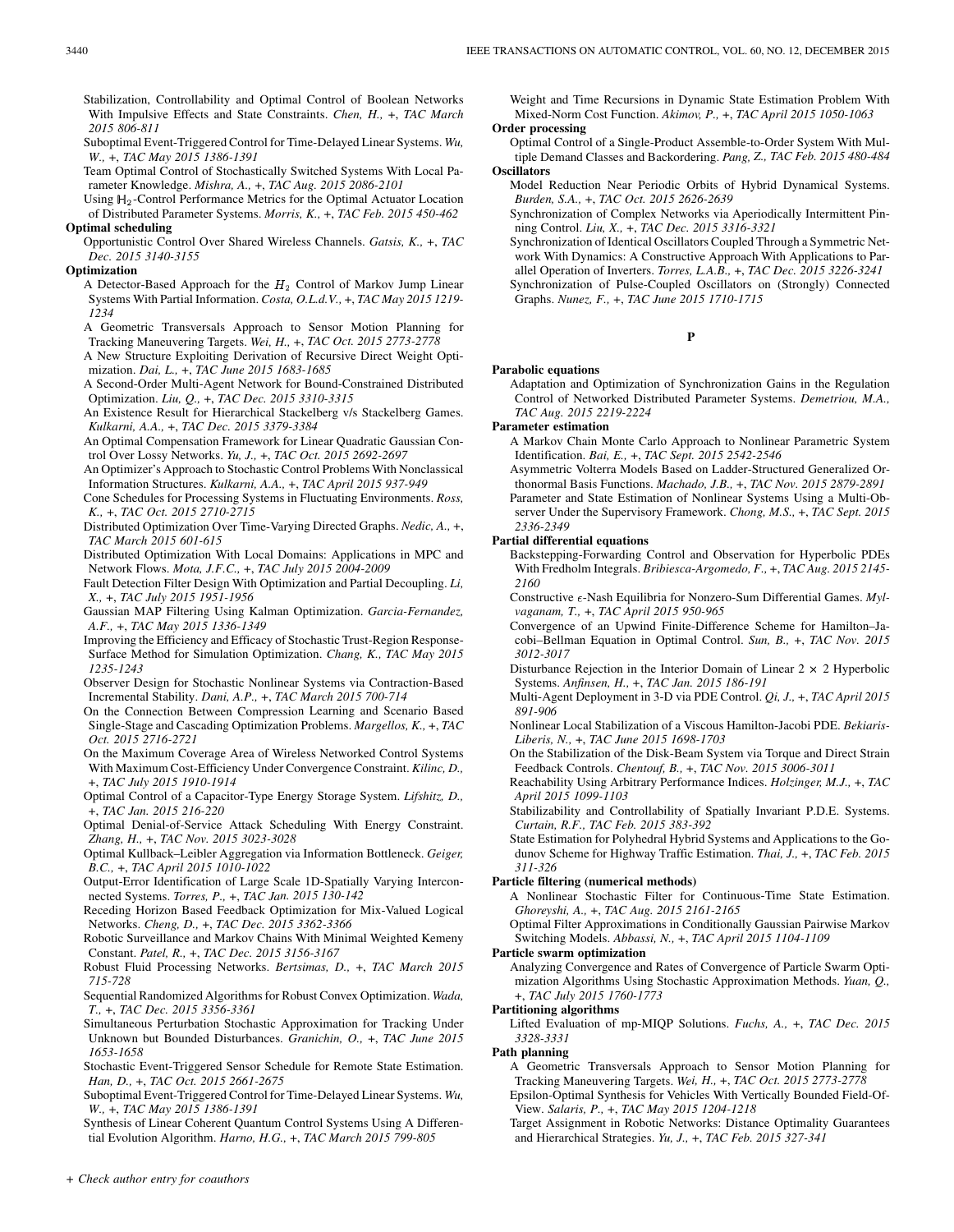#### **Pattern classification**

Classification-Based Approximate Policy Iteration. *Farahmand, A.,* +, *TAC Nov. 2015 2989-2993*

# **Pattern clustering**

Achieving Cluster Consensus in Continuous-Time Networks of Multi-Agents With Inter-Cluster Non-Identical Inputs. *Han, Y.,* +, *TAC March 2015 793-798*

#### **PD control**

Hybrid Certainty Equivalence Control of Rigid Bodies With Quaternion Measurements. *Schlanbusch, R.,* +, *TAC Sept. 2015 2512-2517*

Simple PD Control Scheme for Robotic Manipulation of Biological Cell. *Cheah, C.C.,* +, *TAC May 2015 1427-1432*

# **Performance analysis**

Stochastic Control for Linear Systems With Additive Cauchy Noises. *Fernandez, J.H.,* +, *TAC Dec. 2015 3373-3378*

# **Performance index**

Dynamic Triggering Mechanisms for Event-Triggered Control. *Girard, A., TAC July 2015 1992-1997*

On Stability and Performance of Stochastic Predictive Control Techniques. *Chatterjee, D.,* +, *TAC Feb. 2015 509-514*

Reachability Using Arbitrary Performance Indices. *Holzinger, M.J.,* +, *TAC April 2015 1099-1103*

# **Perturbation techniques**

Simultaneous Perturbation Stochastic Approximation for Tracking Under Unknown but Bounded Disturbances. *Granichin, O.,* +, *TAC June 2015 1653-1658*

Stability Analysis With Dissipation Inequalities and Integral Quadratic Constraints. *Seiler, P., TAC June 2015 1704-1709*

#### **Perturbation theory**

A Smoothed Perturbation Analysis of Parisian Options. *Heidergott, B.,* +, *TAC Feb. 2015 469-474*

# **Petri nets**

- A Petri Net Diagnoser for Discrete Event Systems Modeled by Finite State Automata. *Cabral, F.G.,* +, *TAC Jan. 2015 59-71*
- An Augmented Petri Net Model for Health-Care Protocols. *Whittaker, S.,* +, *TAC Sept. 2015 2362-2377*

Control Design for Trajectory Tracking With Untimed Petri Nets. *Lefebvre, D.,* +, *TAC July 2015 1921-1926*

Design of Optimal Petri Net Controllers for Disjunctive Generalized Mutual Exclusion Constraints. *Ma, Z.,* +, *TAC July 2015 1774-1785*

Diagnosis of Time Petri Nets Using Fault Diagnosis Graph. *Wang, X.,* +, *TAC Sept. 2015 2321-2335*

On a Sufficient Information Structure for Supervisory Policies That Enforce Liveness in a Class of General Petri Nets. *Deverakonda, V.,* +, *TAC July 2015 1915-1920*

On Invariant-Based Monitors That Enforce Liveness in a Class of Partially Controlled General Petri Nets. *Salimi, E.,* +, *TAC Oct. 2015 2825-2830*

On the Complexity of Some State-Counting Problems for Bounded Petri Nets. *Reveliotis, S., TAC Jan. 2015 205-210*

Probabilistic Marking Estimation in Labeled Petri Nets. *Cabasino, M.P.,* +, *TAC Feb. 2015 528-533*

SAT-Based Control of Concurrent Software for Deadlock Avoidance. *Stanley, J.,* +, *TAC Dec. 2015 3269-3274*

Simultaneous Reduction of Petri Nets and Linear Constraints for Efficient Supervisor Synthesis. *Luo, J.,* +, *TAC Jan. 2015 88-103*

State Estimation and Fault Diagnosis of Labeled Time Petri Net Systems With Unobservable Transitions. *Basile, F.,* +, *TAC April 2015 997-1009*

# **Phasor measurement**

Distributed Reactive Power Feedback Control for Voltage Regulation and Loss Minimization. *Bolognani, S.,* +, *TAC April 2015 966-981*

# **PI control**

Distributed Average Tracking of Networked Euler-Lagrange Systems. *Chen, F.,* +, *TAC Feb. 2015 547-552*

#### **Piecewise constant techniques**

Event-Based Leader-following Consensus of Multi-Agent Systems with Input Time Delay. *Zhu, W.,* +, *TAC May 2015 1362-1367*

# **Piecewise linear techniques**

Cone-Copositive Piecewise Quadratic Lyapunov Functions for Conewise Linear Systems. *Iervolino, R.,* +, *TAC Nov. 2015 3077-3082*

Sampled-Data Piecewise Affine Differential Inclusions. *Moarref, M.,* +, *TAC March 2015 850-856*

Whither Discrete Time Model Predictive Control?. *Pannocchia, G.,* +, *TAC Jan. 2015 246-252*

#### **Pole assignment**

Multiple Model Adaptive Control for a Class of Linear-Bounded Nonlinear Systems. *Huang, M.,* +, *TAC Jan. 2015 271-276*

# **Poles and zeros**

 $H_{\infty}$  Control of Descriptor Systems Possessing Invariant Zeros on the Imaginary Axis and Infinity. *Stefanovski, J.D., TAC Dec. 2015 3127-3139*

# **Polynomial matrices**

Instability Analysis of Uncertain Systems via Determinants and LMIs. *Chesi, G., TAC Sept. 2015 2458-2463*

#### **Polynomials**

 $\mathcal{H}_{\infty}$  and  $\mathcal{H}_{2}$  Norms of 2-D Mixed Continuous-Discrete-Time Systems via Rationally-Dependent Complex Lyapunov Functions. *Chesi, G.,* +, *TAC Oct. 2015 2614-2625*

A Polynomial Approach to Robust Estimation of Uncertain Discrete-Time Systems. *Neveux, P.,* +, *TAC Nov. 2015 3035-3040*

BMI-Based Stabilization of Linear Uncertain Plants With Polynomially Time Varying Parameters. *Jetto, L.,* +, *TAC Aug. 2015 2283-2288*

Fractional Order Differentiation by Integration and Error Analysis in Noisy Environment. *Liu, D.,* +, *TAC Nov. 2015 2945-2960*

Global Adaptive Dynamic Programming for Continuous-Time Nonlinear Systems. *Jiang, Y.,* +, *TAC Nov. 2015 2917-2929*

Nonuniform Line Coverage From Noisy Scalar Measurements. *Davison, P.,* +, *TAC July 2015 1975-1980*

Stabilization of Polynomial Nonlinear Systems by Algebraic Geometry Techniques. *Menini, L.,* +, *TAC Sept. 2015 2482-2487*

#### **Position control**

A Globally Exponentially Stable Tracking Controller for Mechanical Systems Using Position Feedback. *Romero, J.G.,* +, *TAC March 2015 818-823* Partially Informed Agents Can Form a Swarm in a Nash Equilibrium. *Yildiz, A.,* +, *TAC Nov. 2015 3089-3094*

#### **Power consumption**

Worst-Case Optimal Battery Filling Policies With Constrained Adjustable Service. *Le Boudec, J.,* +, *TAC Oct. 2015 2650-2660*

# **Power control**

Potential Feedback Control for the Power Control in LTE. *Phan, D.,* +, *TAC Sept. 2015 2506-2511*

# **Power distribution control**

Distributed Reactive Power Feedback Control for Voltage Regulation and Loss Minimization. *Bolognani, S.,* +, *TAC April 2015 966-981*

#### **Power grids**

Ancillary Service to the Grid Using Intelligent Deferrable Loads. *Meyn, S.P.,* +, *TAC Nov. 2015 2847-2862*

Optimal Control of a Capacitor-Type Energy Storage System. *Lifshitz, D.,* +, *TAC Jan. 2015 216-220*

# **Power supplies**

Synchronization of Identical Oscillators Coupled Through a Symmetric Network With Dynamics: A Constructive Approach With Applications to Parallel Operation of Inverters. *Torres, L.A.B.,* +, *TAC Dec. 2015 3226-3241*

# **Power system control**

Energy-Event-Triggered Hybrid Supervisory Control for Cyber-Physical Network Systems. *Zeng, X.,* +, *TAC Nov. 2015 3083-3088*

Optimal Control of a Capacitor-Type Energy Storage System. *Lifshitz, D.,* +, *TAC Jan. 2015 216-220*

# **Power system dynamics**

Synchronization of Identical Oscillators Coupled Through a Symmetric Network With Dynamics: A Constructive Approach With Applications to Parallel Operation of Inverters. *Torres, L.A.B.,* +, *TAC Dec. 2015 3226-3241*

#### **Power system stability**

A Semidefinite Relaxation Procedure for Fault-Tolerant Observer Design. *Segundo Sevilla, F.R.,* +, *TAC Dec. 2015 3332-3337*

#### **Power system transient stability**

An Online Simplified Nonlinear Controller for Transient Stabilization Enhancement of DFIG in Multi-Machine Power Systems. *Kenne, G.,* +, *TAC Sept. 2015 2464-2469*

#### **Predator-prey systems**

Constructive  $\epsilon$ -Nash Equilibria for Nonzero-Sum Differential Games. *Mylvaganam, T.,* +, *TAC April 2015 950-965*

# **Prediction theory**

Closed-Loop Optimal Experiment Design: Solution via Moment Extension. *Hildebrand, R.,* +, *TAC July 2015 1731-1744*

Multivariate Spectral Estimation Based on the Concept of Optimal Prediction. *Zorzi, M., TAC June 2015 1647-1652*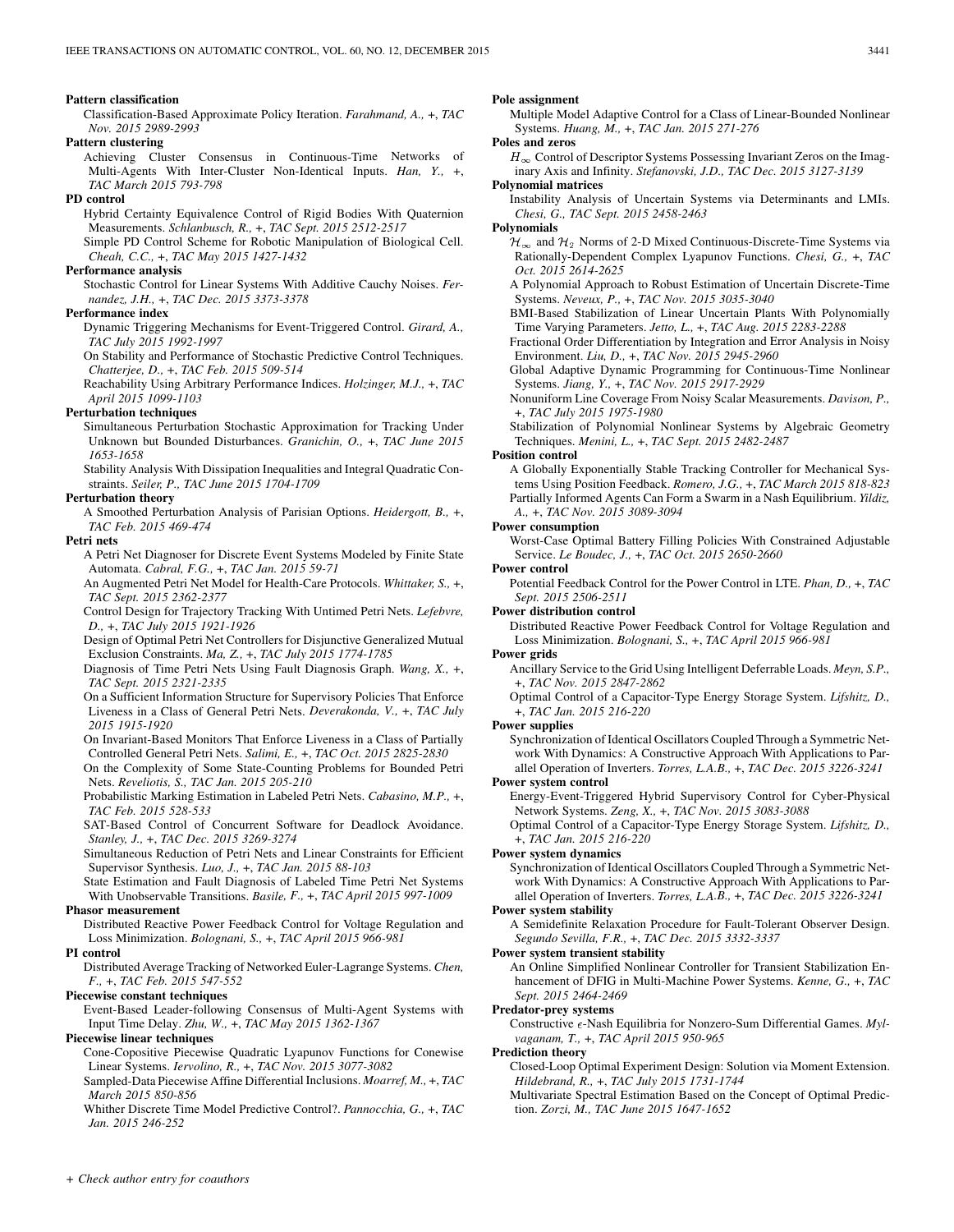# **Predictive control**

- Controller Design for Preview and Delayed Systems. *Kojima, A., TAC Feb. 2015 404-419*
- A Multiparametric Quadratic Programming Algorithm With Polyhedral Computations Based on Nonnegative Least Squares. *Bemporad, A., TAC Nov. 2015 2892-2903*
- Constrained Spectrum Control. *Hours, J.,* +, *TAC July 2015 1969-1974*

Control Design for Trajectory Tracking With Untimed Petri Nets. *Lefebvre, D.,* +, *TAC July 2015 1921-1926*

Distributed Optimization With Local Domains: Applications in MPC and Network Flows. *Mota, J.F.C.,* +, *TAC July 2015 2004-2009*

Evaluating and Approximating FIR Filters: An Approach Based on Functions of Matrices. *Michiels, W.,* +, *TAC Feb. 2015 463-468*

LQ Nash Games With Random Entrance: An Infinite Horizon Major Player and Minor Players of Finite Horizons. *Kordonis, I.,* +, *TAC June 2015 1486- 1500*

Model Predictive Control for Linear Impulsive Systems. *Sopasakis, P.,* +, *TAC Aug. 2015 2277-2282*

Model Predictive Tracking Control for Constrained Linear Systems Using Integrator Resets. *Wada, N., TAC Nov. 2015 3113-3118*

On Necessity and Robustness of Dissipativity in Economic Model Predictive Control. *Muller, M.A.,* +, *TAC June 2015 1671-1676*

On Stability and Performance of Stochastic Predictive Control Techniques. *Chatterjee, D.,* +, *TAC Feb. 2015 509-514*

Robust Tube MPC for Linear Systems With Multiplicative Uncertainty. *Fleming, J.,* +, *TAC April 2015 1087-1092*

Symmetric Linear Model Predictive Control. *Danielson, C.,* +, *TAC May 2015 1244-1259*

Whither Discrete Time Model Predictive Control?. *Pannocchia, G.,* +, *TAC Jan. 2015 246-252*

# **Pricing**

A Smoothed Perturbation Analysis of Parisian Options. *Heidergott, B.,* +, *TAC Feb. 2015 469-474*

Multi-Period Mean-Variance Portfolio Optimization With High-Order Coupled Asset Dynamics. *He, J.,* +, *TAC May 2015 1320-1335*

Optimal Pricing and Sequencing in a Make-to-Order System With Batch Demand. *Chen, L.,* +, *TAC June 2015 1455-1470*

#### **Principal component analysis**

Optimal Data Scaling for Principal Component Pursuit: A Lyapunov Approach to Convergence. *Cheng, Y.,* +, *TAC Aug. 2015 2057-2071*

# **Probabilistic logic**

Probabilistic Performance Guarantees for Distributed Self-Assembly. *Fox, M.J.,* +, *TAC Dec. 2015 3180-3194*

Receding Horizon Based Feedback Optimization for Mix-Valued Logical Networks. *Cheng, D.,* +, *TAC Dec. 2015 3362-3366*

Sequential Randomized Algorithms for Robust Convex Optimization. *Wada, T.,* +, *TAC Dec. 2015 3356-3361*

# **Probability**

 $H_{\infty}$  Filtering for Discrete-Time Switched Systems With Known Sojourn Probabilities. *Tian, E.,* +, *TAC Sept. 2015 2446-2451*

A Geometric Transversals Approach to Sensor Motion Planning for Tracking Maneuvering Targets. *Wei, H.,* +, *TAC Oct. 2015 2773-2778*

A New Measure of Uncertainty and the Control Loop Performance Assessment for Output Stochastic Distribution Systems. *Zhou, J.L.,* +, *TAC Sept. 2015 2524-2529*

A Recurrence Principle for Stochastic Difference Inclusions. *Teel, A.R., TAC Feb. 2015 420-435*

An Augmented Petri Net Model for Health-Care Protocols. *Whittaker, S.,* +, *TAC Sept. 2015 2362-2377*

Folding Algorithm for Policy Evaluation for Markov Decision Processes With Quasi-Birth Death Structure. *Yassir, Y.,* +, *TAC April 2015 1164-1168* Gaussian MAP Filtering Using Kalman Optimization. *Garcia-Fernandez,*

*A.F.,* +, *TAC May 2015 1336-1349* Improving the Efficiency and Efficacy of Stochastic Trust-Region Response-Surface Method for Simulation Optimization. *Chang, K., TAC May 2015 1235-1243*

On the Connection Between Compression Learning and Scenario Based Single-Stage and Cascading Optimization Problems. *Margellos, K.,* +, *TAC Oct. 2015 2716-2721*

On the Maximum Coverage Area of Wireless Networked Control Systems With Maximum Cost-Efficiency Under Convergence Constraint. *Kilinc, D.,* +, *TAC July 2015 1910-1914*

Optimal Data Scaling for Principal Component Pursuit: A Lyapunov Approach to Convergence. *Cheng, Y.,* +, *TAC Aug. 2015 2057-2071*

*+ Check author entry for coauthors*

Optimization of Average Rewards of Time Nonhomogeneous Markov Chains. *Cao, X., TAC July 2015 1841-1856*

Performance Bounds for the Scenario Approach and an Extension to a Class of Non-Convex Programs. *Mohajerin Esfahani, P.,* +, *TAC Jan. 2015 46-58* Pointwise Stability of Discrete-Time Stationary Matrix-Valued Markovian Processes. *Dai, X.,* +, *TAC July 2015 1898-1903*

Probabilistic Marking Estimation in Labeled Petri Nets. *Cabasino, M.P.,* +, *TAC Feb. 2015 528-533*

Recursive Identification of Multi-Input Multi-Output Errors-in-Variables Hammerstein Systems. *Mu, B.,* +, *TAC March 2015 843-849*

System Identification Under Regular, Binary, and Quantized Observations: Moderate Deviations Error Bounds. *He, Q.,* +, *TAC June 2015 1635-1640* Target Assignment in Robotic Networks: Distance Optimality Guarantees and Hierarchical Strategies. *Yu, J.,* +, *TAC Feb. 2015 327-341*

Towards A Theoretical Framework for Analysis and Intervention of Random Drift on General Networks. *Tan, S.,* +, *TAC Feb. 2015 576-581*

#### **Process control**

On the Problem of Minimum Asymptotic Exit Rate for Stochastically Perturbed Multi-Channel Dynamical Systems. *Befekadu, G.K.,* +, *TAC Dec. 2015 3391-3395*

Stochastic Control for Linear Systems With Additive Cauchy Noises. *Fernandez, J.H.,* +, *TAC Dec. 2015 3373-3378*

#### **Production control**

Optimal Control of a Single-Product Assemble-to-Order System With Multiple Demand Classes and Backordering. *Pang, Z., TAC Feb. 2015 480-484* **Production management**

Optimal Pricing and Sequencing in a Make-to-Order System With Batch Demand. *Chen, L.,* +, *TAC June 2015 1455-1470*

# **Profitability**

Optimal Pricing and Sequencing in a Make-to-Order System With Batch Demand. *Chen, L.,* +, *TAC June 2015 1455-1470*

# **Programmable controllers**

A Petri Net Diagnoser for Discrete Event Systems Modeled by Finite State Automata. *Cabral, F.G.,* +, *TAC Jan. 2015 59-71*

# **Protocols**

A Nonlinear Transformation for Reaching Dynamic Consensus in Multi-Agent Systems. *Huang, C.,* +, *TAC Dec. 2015 3263-3268*

Event-Based Distributed Clock Synchronization for Wireless Sensor Networks. *Kadowaki, Y.,* +, *TAC Aug. 2015 2266-2271*

Networked Control With Stochastic Scheduling. *Liu, K.,* +, *TAC Nov. 2015 3071-3076*

#### **Pulse width modulation**

Towards a Generic Constructive Nonlinear Control Design Tool Using Relaxed Control. *Jayawardhana, B., TAC Dec. 2015 3293-3298*

# **Q**

# **Q measurement**

On the Problem of Minimum Asymptotic Exit Rate for Stochastically Perturbed Multi-Channel Dynamical Systems. *Befekadu, G.K.,* +, *TAC Dec. 2015 3391-3395*

# **Quadratic programming**

A Multiparametric Quadratic Programming Algorithm With Polyhedral Computations Based on Nonnegative Least Squares. *Bemporad, A., TAC Nov. 2015 2892-2903*

- Constrained Control of Uncertain, Time-varying Linear Discrete-Time Systems Subject to Bounded Disturbances. *Nguyen, H.,* +, *TAC March 2015 831-836*
- Identification of FIR Systems Based on Quantized Output Measurements: A Quadratic Programming-Based Method. *Wang, J.,* +, *TAC May 2015 1439- 1444*
- Multi-Period Mean-Variance Portfolio Optimization With High-Order Coupled Asset Dynamics. *He, J.,* +, *TAC May 2015 1320-1335*
- On the Necessity of Diffusive Couplings in Linear Synchronization Problems With Quadratic Cost. *Montenbruck, J.M.,* +, *TAC Nov. 2015 3029- 3034*
- Optimal Parameter Selection for the Alternating Direction Method of Multipliers (ADMM): Quadratic Problems. *Ghadimi, E.,* +, *TAC March 2015 644-658*
- The  $\mathcal{H}_2$  Control Problem for Quadratically Invariant Systems With Delays. *Lamperski, A.,* +, *TAC July 2015 1945-1950*
- Whither Discrete Time Model Predictive Control?. *Pannocchia, G.,* +, *TAC Jan. 2015 246-252*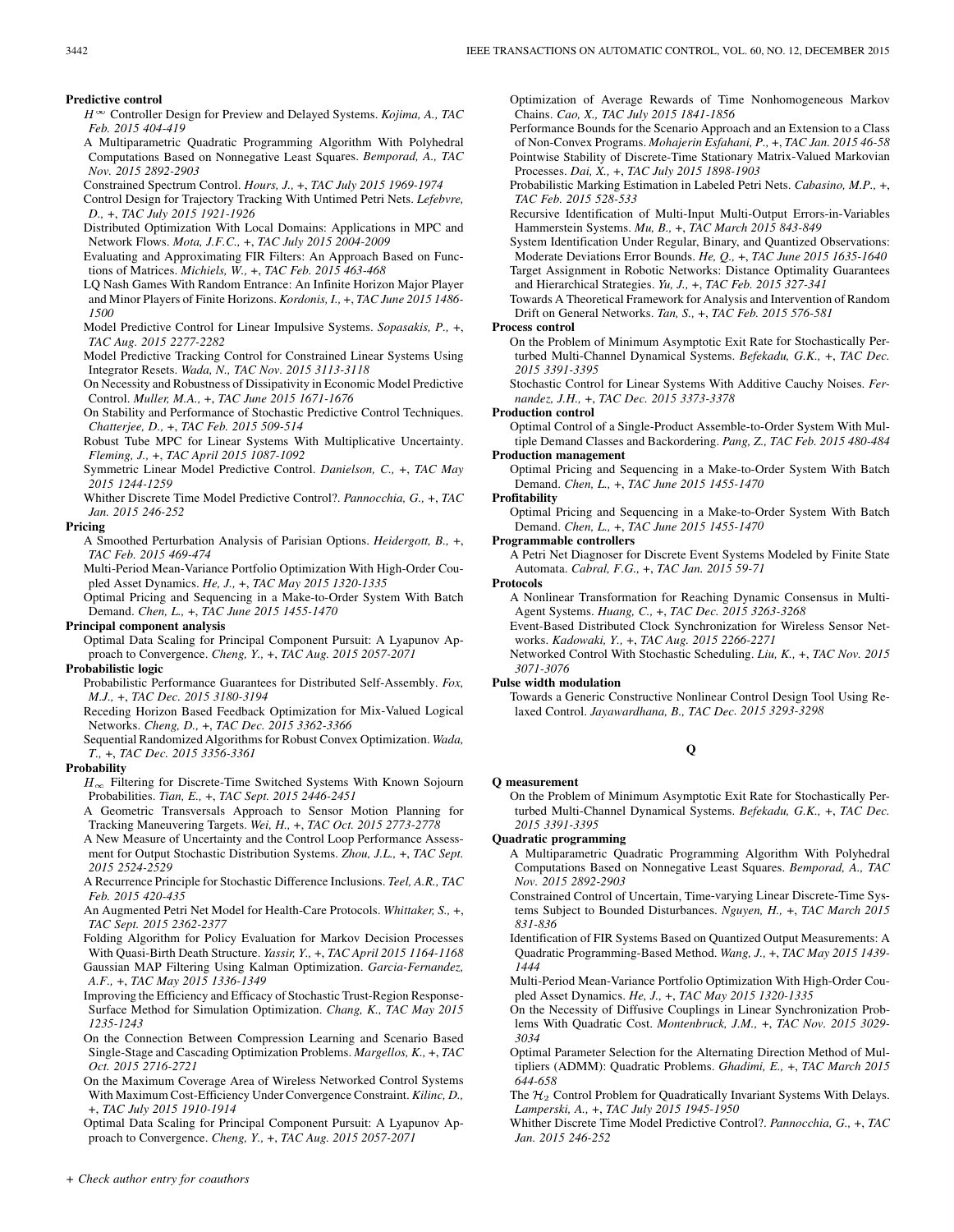# **Quality of experience**

Resource Allocation: Realizing Mean-Variability-Fairness Tradeoffs. *Joseph, V.,* +, *TAC Jan. 2015 19-33*

**Quality of service**

Optimal Energy-Aware Epidemic Routing in DTNs. *Eshghi, S.,* +, *TAC June 2015 1554-1569*

# **Quantization (signal)**

An Upper Bound on the Convergence Time for Quantized Consensus of Arbitrary Static Graphs. *Shang, S.,* +, *TAC April 2015 1127-1132*

Signal-to-Noise Ratio Limited Output Feedback Control Subject to Channel Input Quantization. *Rojas, A.J.,* +, *TAC Feb. 2015 475-479*

# **Queueing theory**

Cone Schedules for Processing Systems in Fluctuating Environments. *Ross, K.,* +, *TAC Oct. 2015 2710-2715*

Cyclic Queueing Networks With Subexponential Service Times and Finite Buffers. *Kim, J.,* +, *TAC Oct. 2015 2756-2761*

Dynamic Server Assignment With Task-Dependent Server Synergy. *Wang, X.,* +, *TAC Feb. 2015 570-575*

Folding Algorithm for Policy Evaluation for Markov Decision Processes With Quasi-Birth Death Structure. *Yassir, Y.,* +, *TAC April 2015 1164-1168* Robust Fluid Processing Networks. *Bertsimas, D.,* +, *TAC March 2015 715-728*

Socially Optimal Charging Strategies for Electric Vehicles. *Yudovina, E.,* +, *TAC March 2015 837-842*

Strategic Overtaking in a Monopolistic M/M/1 Queue. *Erlichman, J.,* +, *TAC Aug. 2015 2189-2194*

# **Radiation pressure**

Simple PD Control Scheme for Robotic Manipulation of Biological Cell. *Cheah, C.C.,* +, *TAC May 2015 1427-1432*

# **Radio networks**

On the Maximum Coverage Area of Wireless Networked Control Systems With Maximum Cost-Efficiency Under Convergence Constraint. *Kilinc, D.,* +, *TAC July 2015 1910-1914*

#### **Radiocommunication**

Optimal Energy-Aware Epidemic Routing in DTNs. *Eshghi, S.,* +, *TAC June 2015 1554-1569*

# **Random processes**

Modeling Complex Systems by Generalized Factor Analysis. *Bottegal, G.,* +, *TAC March 2015 759-774*

#### **Random sequences**

Optimal Filter Approximations in Conditionally Gaussian Pairwise Markov Switching Models. *Abbassi, N.,* +, *TAC April 2015 1104-1109*

# **Random variables**

Risk-Sensitive Control Under Markov Modulated Denial-of-Service (DoS) Attack Strategies. *Befekadu, G.K.,* +, *TAC Dec. 2015 3299-3304*

# **Randomized algorithms**

Distributed Randomized PageRank Algorithm Based on Stochastic Approximation. *Lei, J.,* +, *TAC June 2015 1641-1646*

Linear Convergence Rate of a Class of Distributed Augmented Lagrangian Algorithms. *Jakovetic, D.,* +, *TAC April 2015 922-936*

#### **Reachability analysis**

An Augmented Petri Net Model for Health-Care Protocols. *Whittaker, S.,* +, *TAC Sept. 2015 2362-2377*

Bounded Model Checking of Hybrid Systems for Control. *Kwon, Y.,* +, *TAC Nov. 2015 2961-2976*

- Continuous-Discrete Time Observer Design for Lipschitz Systems With Sampled Measurements. *Dinh, T.N.,* +, *TAC March 2015 787-792*
- Control Design for Trajectory Tracking With Untimed Petri Nets. *Lefebvre, D.,* +, *TAC July 2015 1921-1926*

On the Complexity of Some State-Counting Problems for Bounded Petri Nets. *Reveliotis, S., TAC Jan. 2015 205-210*

Reachability Analysis of Nonlinear Systems Using Matrix Measures. *Maidens, J.,* +, *TAC Jan. 2015 265-270*

Reachability Using Arbitrary Performance Indices. *Holzinger, M.J.,* +, *TAC April 2015 1099-1103*

#### **Reactive power control**

Distributed Reactive Power Feedback Control for Voltage Regulation and Loss Minimization. *Bolognani, S.,* +, *TAC April 2015 966-981*

A Second-Order Multi-Agent Network for Bound-Constrained Distributed Optimization. *Liu, Q.,* +, *TAC Dec. 2015 3310-3315*

# **Recursive estimation**

A Linear-Quadratic Optimal Control Problem of Forward-Backward Stochastic Differential Equations With Partial Information. *Wang, G.,* +, *TAC Nov. 2015 2904-2916*

A Multi-Time-Scale Generalization of Recursive Identification Algorithm for ARMAX Systems. *Huang, L.,* +, *TAC Aug. 2015 2242-2247*

Event-Based  $H_{\infty}$  Consensus Control of Multi-Agent Systems With Relative Output Feedback: The Finite-Horizon Case. *Liu, Q.,* +, *TAC Sept. 2015 2553-2558*

Recursive Identification of Multi-Input Multi-Output Errors-in-Variables Hammerstein Systems. *Mu, B.,* +, *TAC March 2015 843-849*

# **Recursive filters**

Distributed Fusion Estimation With Communication Bandwidth Constraints. *Chen, B.,* +, *TAC May 2015 1398-1403*

#### **Recursive functions**

Indefinite Mean-Field Stochastic Linear-Quadratic Optimal Control. *Ni, Y.,* +, *TAC July 2015 1786-1800*

#### **Reduced order systems**

Designing Controllers With Reduced Order Internal Models. *Paunonen, L., TAC March 2015 775-780*

Direct Synthesis of Fixed-Order  $\mathcal{H}_{\infty}$  Controllers. *Babazadeh, M., +, TAC Oct. 2015 2704-2709*

Dissipativity-Preserving Model Reduction for Large-Scale Distributed Control Systems. *Ishizaki, T.,* +, *TAC April 2015 1023-1037*

Finite-Frequency Model Reduction of Two-Dimensional Digital Filters. *Ding, D.,* +, *TAC June 2015 1624-1629*

- Frequency-Limited  $\boldsymbol{H}_{\infty}$  Model Reduction for Positive Systems. *Li, X.*, +, *TAC April 2015 1093-1098*
- Hybrid Control for Switched Linear Systems With Average Dwell Time. *Yuan, C.,* +, *TAC Jan. 2015 240-245*

# **Regulation**

Continuous Finite-Time Output Regulation for Disturbed Systems Under Mismatching Condition. *Li, S.,* +, *TAC Jan. 2015 277-282*

**Relay control**

Variable Structure Control With Generalized Relays: A Simple Convex Optimization Approach. *Hetel, L.,* +, *TAC Feb. 2015 497-502*

#### **Reliability theory**

An Existence Result for Hierarchical Stackelberg v/s Stackelberg Games. *Kulkarni, A.A.,* +, *TAC Dec. 2015 3379-3384*

Stochastic Failure Prognosability of Discrete Event Systems. *Chen, J.,* +, *TAC June 2015 1570-1581*

#### **Resource allocation**

Resource Allocation: Realizing Mean-Variability-Fairness Tradeoffs. *Joseph, V.,* +, *TAC Jan. 2015 19-33*

# **Resource management**

Opportunistic Control Over Shared Wireless Channels. *Gatsis, K.,* +, *TAC Dec. 2015 3140-3155*

#### **Response surface methodology**

Improving the Efficiency and Efficacy of Stochastic Trust-Region Response-Surface Method for Simulation Optimization. *Chang, K., TAC May 2015 1235-1243*

# **Riccati equations**

A Numerical Algorithm to Find All Feedback Nash Equilibria in Scalar Affine Quadratic Differential Games. *Engwerda, J., TAC Nov. 2015 3101- 3106*

Decentralized  $H_2$  Control for Multi-Channel Stochastic Systems. *Mukaidani, H.,* +, *TAC April 2015 1080-1086*

Event-Based  $H_{\infty}$  Consensus Control of Multi-Agent Systems With Relative Output Feedback: The Finite-Horizon Case. *Liu, Q.,* +, *TAC Sept. 2015 2553-2558*

- Explicit Solutions to Separable Problems in Optimal Cooperative Control. *Kim, J.,* +, *TAC May 2015 1304-1319*
- Finite-Horizon  $\mathcal{H}_{\infty}$  Control for Discrete Time-Varying Systems With Randomly Occurring Nonlinearities and Fading Measurements. *Ding, D.,* +, *TAC Sept. 2015 2488-2493*
- Indefinite Mean-Field Stochastic Linear-Quadratic Optimal Control. *Ni, Y.,* +, *TAC July 2015 1786-1800*
- Low-Rank Second-Order Splitting of Large-Scale Differential Riccati Equations. *Stillfjord, T., TAC Oct. 2015 2791-2796*
- LQ Control of Discrete-Time Jump Systems With Markov Chain in a General Borel Space. *Costa, O.L.V.,* +, *TAC Sept. 2015 2530-2535*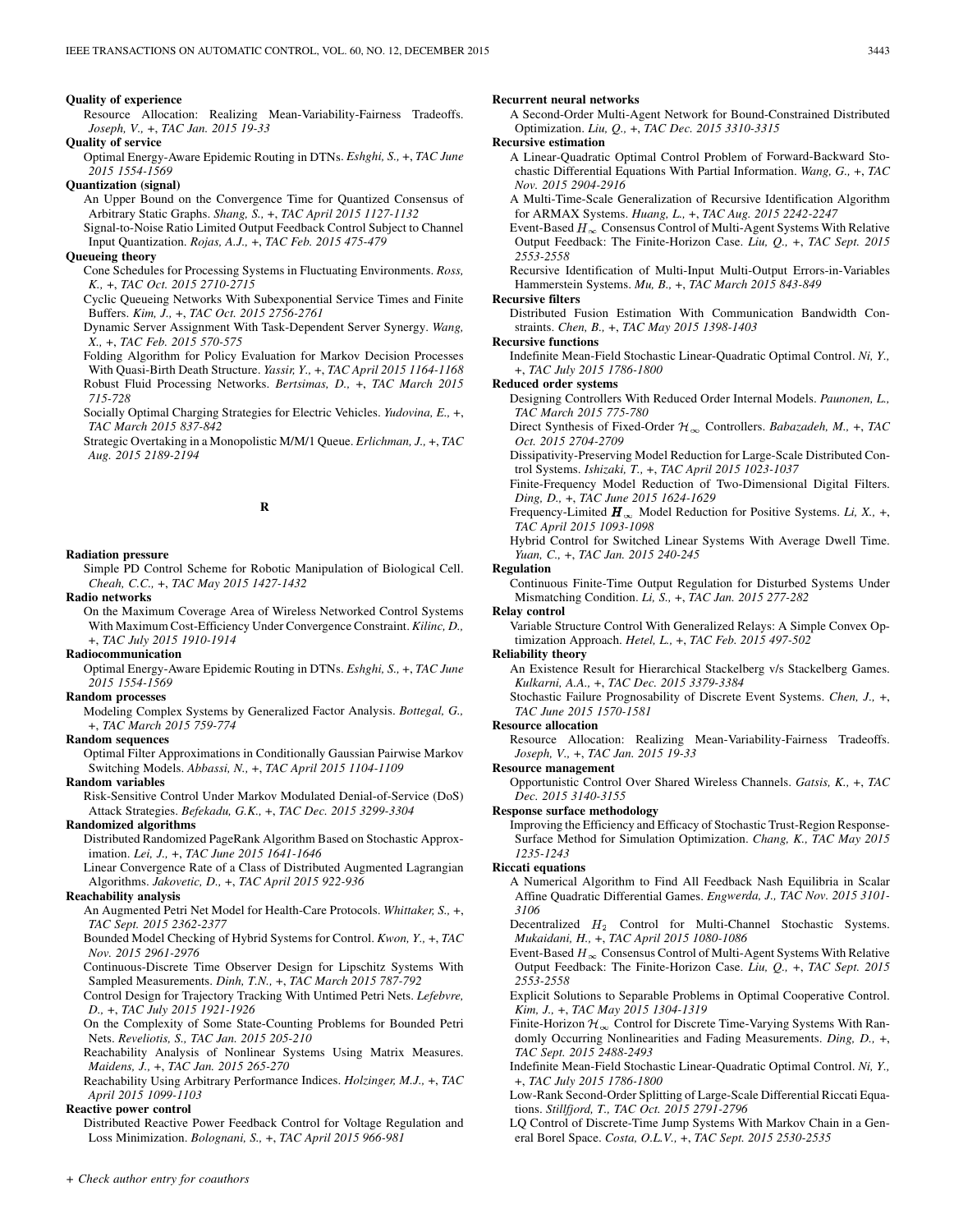Observer Design for Stochastic Nonlinear Systems via Contraction-Based Incremental Stability. *Dani, A.P.,* +, *TAC March 2015 700-714*

On the Necessity of Diffusive Couplings in Linear Synchronization Problems With Quadratic Cost. *Montenbruck, J.M.,* +, *TAC Nov. 2015 3029- 3034*

Synthesis of Linear Coherent Quantum Control Systems Using A Differential Evolution Algorithm. *Harno, H.G.,* +, *TAC March 2015 799-805*

# **Rician channels**

Finite-Horizon  $\mathcal{H}_{\infty}$  Control for Discrete Time-Varying Systems With Randomly Occurring Nonlinearities and Fading Measurements. *Ding, D.,* +, *TAC Sept. 2015 2488-2493*

#### **Road traffic control**

A Compartmental Model for Traffic Networks and Its Dynamical Behavior. *Coogan, S.,* +, *TAC Oct. 2015 2698-2703*

Least Restrictive Supervisors for Intersection Collision Avoidance: A Scheduling Approach. *Colombo, A.,* +, *TAC June 2015 1515-1527*

State Estimation for Polyhedral Hybrid Systems and Applications to the Godunov Scheme for Highway Traffic Estimation. *Thai, J.,* +, *TAC Feb. 2015 311-326*

# **Road vehicles**

Least Restrictive Supervisors for Intersection Collision Avoidance: A Scheduling Approach. *Colombo, A.,* +, *TAC June 2015 1515-1527*

#### **Robot dynamics**

Designing Fully Distributed Consensus Protocols for Linear Multi-Agent Systems With Directed Graphs. *Li, Z.,* +, *TAC April 2015 1152-1157*

Geometric Controllability and Stabilization of Spherical Robot Dynamics. *Muralidharan, V.,* +, *TAC Oct. 2015 2762-2767*

Multi-Agent Deployment in 3-D via PDE Control. *Qi, J.,* +, *TAC April 2015 891-906*

Synchronization of Networks of Heterogeneous Agents With Common Nominal Behavior. *Lovisari, E.,* +, *TAC March 2015 671-683*

#### **Robots**

Nonuniform Line Coverage From Noisy Scalar Measurements. *Davison, P.,* +, *TAC July 2015 1975-1980*

Robotic Surveillance and Markov Chains With Minimal Weighted Kemeny Constant. *Patel, R.,* +, *TAC Dec. 2015 3156-3167*

#### **Robust control**

A Contraction Theory-Based Analysis of the Stability of the Deterministic Extended Kalman Filter. *Bonnabel, S.,* +, *TAC Feb. 2015 565-569*

A Small-Gain Approach to Robust Event-Triggered Control of Nonlinear Systems. *Liu, T.,* +, *TAC Aug. 2015 2072-2085*

Authors' reply to "Comment on 'Further enhancement on robust  $H_8$  control design for discrete-time singular systems'". *Chadli, M.,* +, *TAC Nov. 2015 3121*

BMI-Based Stabilization of Linear Uncertain Plants With Polynomially Time Varying Parameters. *Jetto, L.,* +, *TAC Aug. 2015 2283-2288*

Comment on "Further Enhancement on Robust  $H_{\infty}$  Control Design for Discrete-Time Singular Systems". *Ji, X.,* +, *TAC Nov. 2015 3119-3120*

Comments on "Robust Stability and Stabilization of Fractional-Order Interval Systems With the Fractional Order  $\alpha$ : The  $0 < \alpha < 1$  Case". *Aguiar*, *B.,* +, *TAC Feb. 2015 582-583*

Constrained Control of Uncertain, Time-varying Linear Discrete-Time Systems Subject to Bounded Disturbances. *Nguyen, H.,* +, *TAC March 2015 831-836*

Control Design for a Class of Affine Nonlinear Descriptor Systems With Actuator Saturation. *Sun, L.,* +, *TAC Aug. 2015 2195-2200*

Cooperative Global Robust Output Regulation for a Class of Nonlinear Multi-Agent Systems With Switching Network. *Liu, W.,* +, *TAC July 2015 1963-1968*

Cooperative Global Robust Output Regulation for Nonlinear Uncertain Multi-Agent Systems in Lower Triangular Form. *Su, Y.,* +, *TAC Sept. 2015 2378-2389*

Designing Controllers With Reduced Order Internal Models. *Paunonen, L., TAC March 2015 775-780*

Direct Synthesis of Fixed-Order  $\mathcal{H}_{\infty}$  Controllers. *Babazadeh, M.,* +, *TAC Oct. 2015 2704-2709*

Event-Based Control and Scheduling Codesign: Stochastic and Robust Approaches. *Al-Areqi, S.,* +, *TAC May 2015 1291-1303*

Observer Design for Stochastic Nonlinear Systems via Contraction-Based Incremental Stability. *Dani, A.P.,* +, *TAC March 2015 700-714*

On Necessity and Robustness of Dissipativity in Economic Model Predictive Control. *Muller, M.A.,* +, *TAC June 2015 1671-1676*

Parametric Robust Structured Control Design. *Apkarian, P.,* +, *TAC July 2015 1857-1869*

Robust Fluid Processing Networks. *Bertsimas, D.,* +, *TAC March 2015 715-728*

Robust Output Feedback Consensus for Networked Negative-Imaginary Systems. *Wang, J.,* +, *TAC Sept. 2015 2547-2552*

Robust Switching-Based Fault Tolerant Control. *Allerhand, L.I.,* +, *TAC Aug. 2015 2272-2276*

Robust Tube MPC for Linear Systems With Multiplicative Uncertainty. *Fleming, J.,* +, *TAC April 2015 1087-1092*

Safety Controller Synthesis Using Human Generated Trajectories. *Winn, A.,* +, *TAC June 2015 1597-1610*

Scalable Safety-Preserving Robust Control Synthesis for Continuous-Time Linear Systems. *Kaynama, S.,* +, *TAC Nov. 2015 3065-3070*

Second-Order Integral Sliding Mode Control for Uncertain Systems With Control Input Time Delay Based on Singular Perturbation Approach. *Zhang, X.,* +, *TAC Nov. 2015 3095-3100*

Using Inverse Nonlinearities in Robust Output Feedback Guaranteed Cost Control of Nonlinear Systems. *Rehman, O.U.,* +, *TAC April 2015 1139- 1144*

#### **Robustness**

A Semidefinite Relaxation Procedure for Fault-Tolerant Observer Design. *Segundo Sevilla, F.R.,* +, *TAC Dec. 2015 3332-3337*

Robust Constrained Control for MIMO Nonlinear Systems Based on Disturbance Observer. *Chen, M.,* +, *TAC Dec. 2015 3281-3286*

Sequential Randomized Algorithms for Robust Convex Optimization. *Wada, T.,* +, *TAC Dec. 2015 3356-3361*

**Ropes**

**Safety**

Control Design for Quasi-Linear Hyperbolic Systems With an Application to the Heavy Rope. *Knuppel, T.,* +, *TAC Jan. 2015 5-18*

# **S**

Distributed Switching Control to Achieve Almost Sure Safety for Leader-Follower Vehicular Networked Systems. *Hu, B.,* +, *TAC Dec. 2015 3195- 3209*

Stability Preserving Simulations and Bisimulations for Hybrid Systems. *Prabhakar, P.,* +, *TAC Dec. 2015 3210-3225*

**Sampled data systems**

 $\ell_{\infty}/L_{\infty}$ -Gain Analysis for Positive Linear Systems With Unbounded Time-Varying Delays. *Shen, J.,* +, *TAC March 2015 857-862*

A Bode-Like Integral for Discrete Linear Time-Periodic Systems. *Zhao, Y.,* +, *TAC Sept. 2015 2494-2499*

A Note on Sampled-Data Stabilization of LTI Systems With Aperiodic Sampling. *Lee, D.H.,* +, *TAC Oct. 2015 2746-2751*

Event-Based Second-Order Consensus Control for Multi-Agent Systems via Synchronous Periodic Event Detection. *Cao, M.,* +, *TAC Sept. 2015 2452- 2457*

Finite-Time Consensus With Disturbance Rejection by Discontinuous Local Interactions in Directed Graphs. *Franceschelli, M.,* +, *TAC April 2015 1133-1138*

Sampled-Data Piecewise Affine Differential Inclusions. *Moarref, M.,* +, *TAC March 2015 850-856*

Variable Structure Control With Generalized Relays: A Simple Convex Optimization Approach. *Hetel, L.,* +, *TAC Feb. 2015 497-502*

#### **Sampling methods**

Distributed Learning of Distributions via Social Sampling. *Sarwate, A.D.,* +, *TAC Jan. 2015 34-45*

Event-Triggering Sampling Based Leader-Following Consensus in Second-Order Multi-Agent Systems. *Li, H.,* +, *TAC July 2015 1998-2003*

Multirate Output Feedback Control of Nonlinear Networked Control Systems. *Beikzadeh, H.,* +, *TAC July 2015 1939-1944*

Networked Control With Stochastic Scheduling. *Liu, K.,* +, *TAC Nov. 2015 3071-3076*

Sampled-Data Piecewise Affine Differential Inclusions. *Moarref, M.,* +, *TAC March 2015 850-856*

#### **Satellites**

Properties of the Time-Optimal Control for Lagrangian Single-Degree-of-Freedom Systems. *Reshmin, S.A., TAC Dec. 2015 3350-3355*

#### **SCADA systems**

Design of Optimal Petri Net Controllers for Disjunctive Generalized Mutual Exclusion Constraints. *Ma, Z.,* +, *TAC July 2015 1774-1785*

Supervisory Control of DES With Extended Finite-State Machines and Variable Abstraction. *Teixeira, M.,* +, *TAC Jan. 2015 118-129*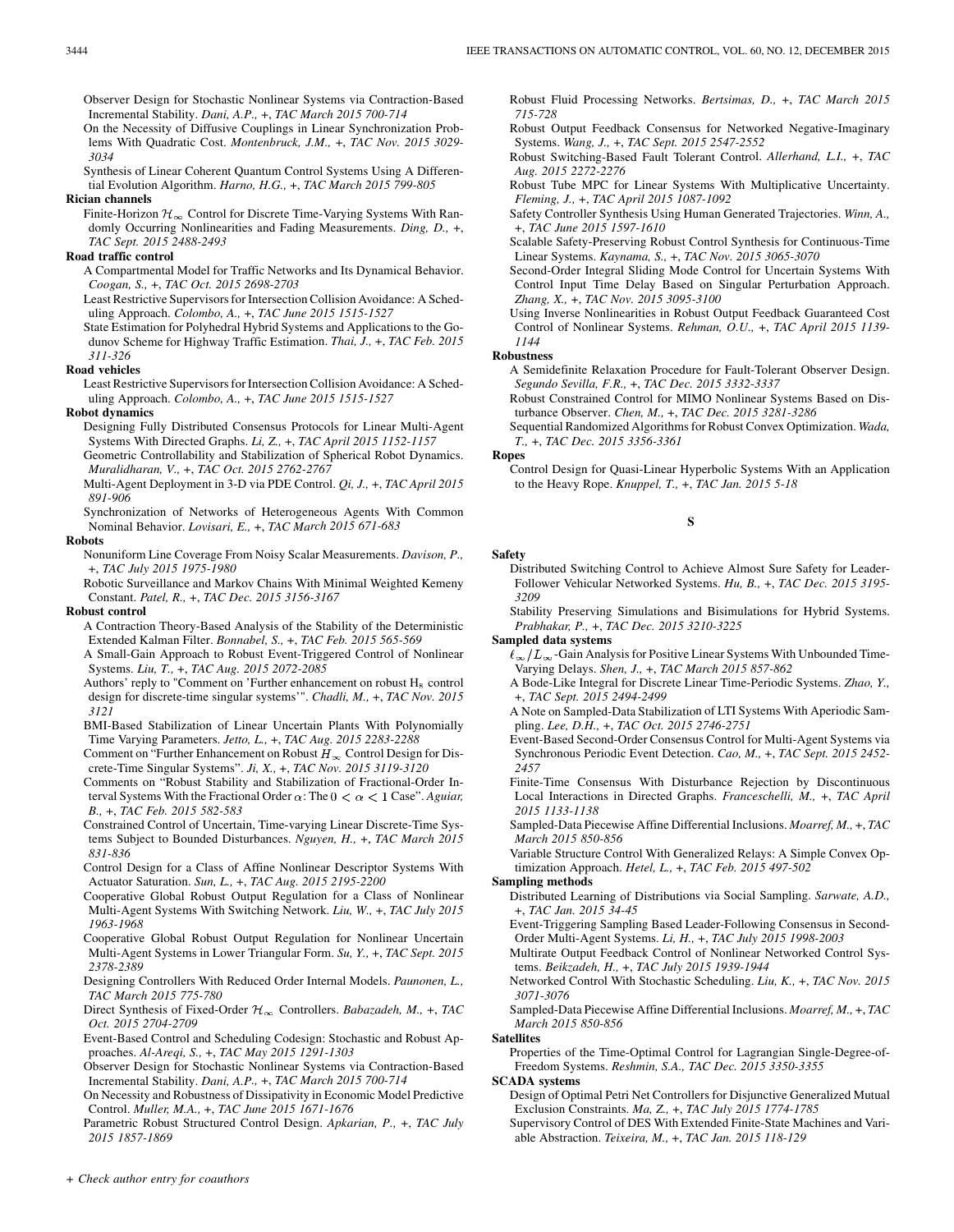#### **Scalability**

SAT-Based Control of Concurrent Software for Deadlock Avoidance. *Stanley, J.,* +, *TAC Dec. 2015 3269-3274*

**Scheduling** Input-to-State Stabilizing Control Under Denial-of-Service. *De Persis, C.,* +, *TAC Nov. 2015 2930-2944*

Least Restrictive Supervisors for Intersection Collision Avoidance: A Scheduling Approach. *Colombo, A.,* +, *TAC June 2015 1515-1527*

Networked Control With Stochastic Scheduling. *Liu, K.,* +, *TAC Nov. 2015 3071-3076*

Optimal Denial-of-Service Attack Scheduling With Energy Constraint. *Zhang, H.,* +, *TAC Nov. 2015 3023-3028*

Robust Fluid Processing Networks. *Bertsimas, D.,* +, *TAC March 2015 715-728*

# **Search problems**

- A Less Conservative LMI Condition for Stability of Discrete-Time Systems With Slope-Restricted Nonlinearities. *Ahmad, N.S.,* +, *TAC June 2015 1692-1697*
- Distributed Seeking of Time-Varying Nash Equilibrium for Non-Cooperative Games. *Ye, M.,* +, *TAC Nov. 2015 3000-3005*
- Lifted Evaluation of mp-MIQP Solutions. *Fuchs, A.,* +, *TAC Dec. 2015 3328-3331*

# **Self-assembly**

Probabilistic Performance Guarantees for Distributed Self-Assembly. *Fox, M.J.,* +, *TAC Dec. 2015 3180-3194*

**Sensitivity analysis**

- A Smoothed Perturbation Analysis of Parisian Options. *Heidergott, B.,* +, *TAC Feb. 2015 469-474*
- Fault Detection Filter Design With Optimization and Partial Decoupling. *Li, X.,* +, *TAC July 2015 1951-1956*
- Optimal Pricing and Sequencing in a Make-to-Order System With Batch Demand. *Chen, L.,* +, *TAC June 2015 1455-1470*

# **Sensor fusion**

Distributed Fusion Estimation With Communication Bandwidth Constraints. *Chen, B.,* +, *TAC May 2015 1398-1403*

Nonlinear Gaussian Smoothers With Colored Measurement Noise. *Wang, X.,* +, *TAC March 2015 870-876*

#### **Sensor placement**

Sensor Networks Localization: Extending Trilateration via Shadow Edges. *Oliva, G.,* +, *TAC Oct. 2015 2752-2755*

# **Set theory**

A Recurrence Principle for Stochastic Difference Inclusions. *Teel, A.R., TAC Feb. 2015 420-435*

Actuator Fault Tolerant Control: A Receding Horizon Set-Theoretic Approach. *Franze, G.,* +, *TAC Aug. 2015 2225-2230*

Relative Observability of Discrete-Event Systems and Its Supremal Sublanguages. *Cai, K.,* +, *TAC March 2015 659-670*

Uniform Tube Based Stabilization of Switched Linear Systems With Mode-Dependent Persistent Dwell-Time. *Zhang, L.,* +, *TAC Nov. 2015 2994-2999* **Shock absorbers**

Realization of Three-Port Spring Networks With Inerter for Effective Mechanical Control. *Chen, M.Z.Q.,* +, *TAC Oct. 2015 2722-2727*

# **Signal denoising**

Fractional Order Differentiation by Integration and Error Analysis in Noisy Environment. *Liu, D.,* +, *TAC Nov. 2015 2945-2960*

# **Signal detection**

A Detector-Based Approach for the  $H_2$  Control of Markov Jump Linear Systems With Partial Information. *Costa, O.L.d.V.,* +, *TAC May 2015 1219- 1234*

# **Signal processing**

A Multi-Time-Scale Generalization of Recursive Identification Algorithm for ARMAX Systems. *Huang, L.,* +, *TAC Aug. 2015 2242-2247*

Distributed Average Tracking for Reference Signals With Bounded Accelerations. *Chen, F.,* +, *TAC March 2015 863-869*

Robustness and Performance of Adaptive Suppression of Unknown Periodic Disturbances. *Jafari, S.,* +, *TAC Aug. 2015 2166-2171*

Stabilizing Switching Signals for Switched Systems. *Kundu, A.,* +, *TAC March 2015 882-888*

# **Simulation**

Non-Trivial Output Synchronization of Heterogeneous Passive Systems. *Lee, S.,* +, *TAC Dec. 2015 3322-3327*

Selecting the Best Simulated Design With the Expected Opportunity Cost Bound. *Gao, S.,* +, *TAC Oct. 2015 2785-2790*

Simple Cascade Observer for a Class of Nonlinear Systems With Long Output Delays. *Farza, M.,* +, *TAC Dec. 2015 3338-3343*

# **Singular value decomposition**

Further Results on Paracontracting Matrices and Correction to "Optimal Semistable Control in *Ad Hoc* Network Systems: A Sequential Two-Stage Approach". *Hui, Q., TAC Dec. 2015 3305-3309*

# **Singularly perturbed systems**

Dissipativity-Preserving Model Reduction for Large-Scale Distributed Control Systems. *Ishizaki, T.,* +, *TAC April 2015 1023-1037*

Second-Order Integral Sliding Mode Control for Uncertain Systems With Control Input Time Delay Based on Singular Perturbation Approach. *Zhang, X.,* +, *TAC Nov. 2015 3095-3100*

# **Smoothing methods**

Nonlinear Gaussian Smoothers With Colored Measurement Noise. *Wang, X.,* +, *TAC March 2015 870-876*

Weight and Time Recursions in Dynamic State Estimation Problem With Mixed-Norm Cost Function. *Akimov, P.,* +, *TAC April 2015 1050-1063*

#### **Specification languages**

State Attraction Under Language Specification for the Reconfiguration of Discrete Event Systems. *Nooruldeen, A.,* +, *TAC June 2015 1630-1634*

# **Spectral analysis**

Multivariate Spectral Estimation Based on the Concept of Optimal Prediction. *Zorzi, M., TAC June 2015 1647-1652*

#### **Splines (mathematics)**

A New Measure of Uncertainty and the Control Loop Performance Assessment for Output Stochastic Distribution Systems. *Zhou, J.L.,* +, *TAC Sept. 2015 2524-2529*

# **Springs (mechanical)**

Realization of Three-Port Spring Networks With Inerter for Effective Mechanical Control. *Chen, M.Z.Q.,* +, *TAC Oct. 2015 2722-2727*

# **Stability**

- A Detector-Based Approach for the  $H_2$  Control of Markov Jump Linear Systems With Partial Information. *Costa, O.L.d.V.,* +, *TAC May 2015 1219- 1234*
- A Framework for the Event-Triggered Stabilization of Nonlinear Systems. *Postoyan, R.,* +, *TAC April 2015 982-996*
- A Note on Sampled-Data Stabilization of LTI Systems With Aperiodic Sampling. *Lee, D.H.,* +, *TAC Oct. 2015 2746-2751*
- Accelerated Twisting Algorithm. *Dvir, Y.,* +, *TAC Oct. 2015 2803-2807*
- Adaptive Output Feedback Based on Closed-Loop Reference Models. *Gibson, T.E.,* +, *TAC Oct. 2015 2728-2733*
- Anytime Control Using Input Sequences With Markovian Processor Availability. *Quevedo, D.E.,* +, *TAC Feb. 2015 515-521*
- Cone-Copositive Piecewise Quadratic Lyapunov Functions for Conewise Linear Systems. *Iervolino, R.,* +, *TAC Nov. 2015 3077-3082*
- Continuous Finite-Time Output Regulation for Disturbed Systems Under Mismatching Condition. *Li, S.,* +, *TAC Jan. 2015 277-282*

Decentralized Integral Controllability Analysis Based on a New Unconditional Stability Criterion. *Su, S.W.,* +, *TAC Jan. 2015 211-215*

- Direct Design of Discrete-Time LPV Feedback Controllers. *Novara, C., TAC Oct. 2015 2819-2824*
- Divided State Feedback Control of Stochastic Systems. *Zhao, X.,* +, *TAC July 2015 1870-1885*
- Dynamic Triggering Mechanisms for Event-Triggered Control. *Girard, A., TAC July 2015 1992-1997*
- Event-Based Leader-following Consensus of Multi-Agent Systems with Input Time Delay. *Zhu, W.,* +, *TAC May 2015 1362-1367*
- Feedback Stabilization of Bernoulli Jump Nonlinear Systems: A Passivity-Based Approach. *Zhao, Y.,* +, *TAC Aug. 2015 2254-2259*
- Finite-Time Stability and Stabilization of Itô Stochastic Systems With Markovian Switching: Mode-Dependent Parameter Approach. *Yan, Z.,* +, *TAC Sept. 2015 2428-2433*
- Frequency-Limited  $\mathbf{H}_{\infty}$  Model Reduction for Positive Systems. *Li, X.*, +, *TAC April 2015 1093-1098*

Global Adaptive Dynamic Programming for Continuous-Time Nonlinear Systems. *Jiang, Y.,* +, *TAC Nov. 2015 2917-2929*

Global Stabilization of a Class of Invertible MIMO Nonlinear Systems. *Wang, L.,* +, *TAC March 2015 616-631*

Haar-Based Stability Analysis of LPV Systems. *de Araujo, L.O.,* +, *TAC Jan. 2015 192-198*

Hybrid Control for Switched Linear Systems With Average Dwell Time. *Yuan, C.,* +, *TAC Jan. 2015 240-245*

Improving the Performance of Network Congestion Control Algorithms. *Zhang, X.,* +, *TAC Feb. 2015 522-527*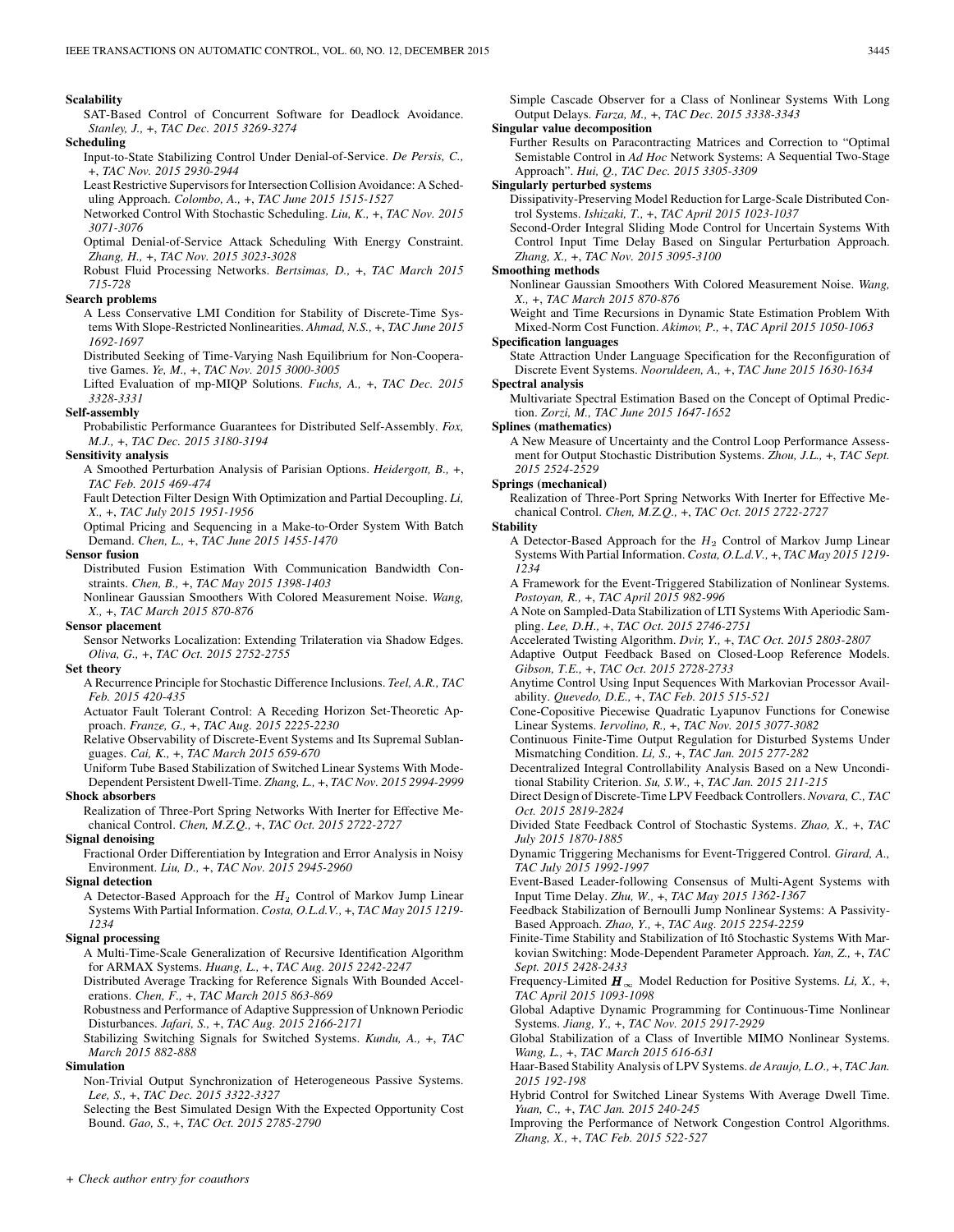Input-to-State Stabilizing Control Under Denial-of-Service. *De Persis, C.,* +, *TAC Nov. 2015 2930-2944*

Instability Analysis of Uncertain Systems via Determinants and LMIs. *Chesi, G., TAC Sept. 2015 2458-2463*

Linear Quadratic Regulation and Stabilization of Discrete-Time Systems With Delay and Multiplicative Noise. *Zhang, H.,* +, *TAC Oct. 2015 2599- 2613*

Local Stabilization of Switched Affine Systems. *Hetel, L.,* +, *TAC April 2015 1158-1163*

LQ Control of Discrete-Time Jump Systems With Markov Chain in a General Borel Space. *Costa, O.L.V.,* +, *TAC Sept. 2015 2530-2535*

Model Predictive Control for Linear Impulsive Systems. *Sopasakis, P.,* +, *TAC Aug. 2015 2277-2282*

Model Reduction Near Periodic Orbits of Hybrid Dynamical Systems. *Burden, S.A.,* +, *TAC Oct. 2015 2626-2639*

Multiple Model Adaptive Control for a Class of Linear-Bounded Nonlinear Systems. *Huang, M.,* +, *TAC Jan. 2015 271-276*

Network-Decentralized Control Strategies for Stabilization. *Blanchini, F.,* +, *TAC Feb. 2015 491-496*

On Finite-Time Stability of Cyclic Switched Nonlinear Systems. *Yang, H.,* +, *TAC Aug. 2015 2201-2206*

On Stability and Performance of Stochastic Predictive Control Techniques. *Chatterjee, D.,* +, *TAC Feb. 2015 509-514*

On the Properties of Augmented Open-Loop Stable Plants Using LQG/LTR Control. *Guaracy, F.H.D.,* +, *TAC Aug. 2015 2172-2176*

Output Feedback Stabilization for One-Dimensional Wave Equation Subject to Boundary Disturbance. *Guo, B.,* +, *TAC March 2015 824-830*

Output Regulation for Unknown Stable Linear Systems. *Marino, R.,* +, *TAC Aug. 2015 2213-2218*

Pointwise Stability of Discrete-Time Stationary Matrix-Valued Markovian Processes. *Dai, X.,* +, *TAC July 2015 1898-1903*

Potential Feedback Control for the Power Control in LTE. *Phan, D.,* +, *TAC Sept. 2015 2506-2511*

Real-Time  $\mathcal{L}_1$  Adaptive Control for Uncertain Networked Control Systems. *Wang, X.,* +, *TAC Sept. 2015 2500-2505*

Signal-to-Noise Ratio Limited Output Feedback Control Subject to Channel Input Quantization. *Rojas, A.J.,* +, *TAC Feb. 2015 475-479*

Stability Analysis With Dissipation Inequalities and Integral Quadratic Constraints. *Seiler, P., TAC June 2015 1704-1709*

Stability of Discrete-Time Systems With Time-Varying Delays via a Novel Summation Inequality. *Seuret, A.,* +, *TAC Oct. 2015 2740-2745*

Stabilization of Networked Control Systems With Sparse Observer-Controller Networks. *Razeghi-Jahromi, M.,* +, *TAC June 2015 1686-1691*

Stabilization of Nonlinear Systems Nonlinearly Depending on Fast Time-Varying Parameters: An Immersion and Invariance Approach. *Wang, L.,* +, *TAC Feb. 2015 559-564*

Stabilization of Polynomial Nonlinear Systems by Algebraic Geometry Techniques. *Menini, L.,* +, *TAC Sept. 2015 2482-2487*

Stabilization of Switched Linear Differential Algebraic Equations and Periodic Switching. *Mironchenko, A.,* +, *TAC Aug. 2015 2102-2113*

Stabilization, Controllability and Optimal Control of Boolean Networks With Impulsive Effects and State Constraints. *Chen, H.,* +, *TAC March 2015 806-811*

Stochastic Event-Triggered Sensor Schedule for Remote State Estimation. *Han, D.,* +, *TAC Oct. 2015 2661-2675*

The  $\mathcal{H}_2$  Control Problem for Quadratically Invariant Systems With Delays. *Lamperski, A.,* +, *TAC July 2015 1945-1950*

Trajectory Based Approach for the Stability Analysis of Nonlinear Systems with Time Delays. *Mazenc, F.,* +, *TAC June 2015 1716-1721*

Using  $H_2$ -Control Performance Metrics for the Optimal Actuator Location of Distributed Parameter Systems. *Morris, K.,* +, *TAC Feb. 2015 450-462* Variable Structure Control With Generalized Relays: A Simple Convex Op-

timization Approach. *Hetel, L.,* +, *TAC Feb. 2015 497-502*

# **Stability analysis**

Distributed Switching Control to Achieve Almost Sure Safety for Leader-Follower Vehicular Networked Systems. *Hu, B.,* +, *TAC Dec. 2015 3195- 3209*

Implicit Lyapunov-Krasovski Functionals for Stability Analysis and Control Design of Time-Delay Systems. *Polyakov, A.,* +, *TAC Dec. 2015 3344-3349* Probabilistic Performance Guarantees for Distributed Self-Assembly. *Fox, M.J.,* +, *TAC Dec. 2015 3180-3194*

Robustness of Stochastic Discrete-Time Switched Linear Systems With Application to Control With Shared Resources. *Greco, L.,* +, *TAC Dec. 2015 3168-3179*

Spectrum of Monodromy Operator for a Time-Delay System With Application to Stability Analysis. *Kim, J.H.,* +, *TAC Dec. 2015 3385-3390*

Stability Preserving Simulations and Bisimulations for Hybrid Systems. *Prabhakar, P.,* +, *TAC Dec. 2015 3210-3225*

# **Stability criteria**

An Asymptotic Ratio Characterization of Input-to-State Stability. *Liberzon, D.,* +, *TAC Dec. 2015 3401-3404*

Characterizations of Input-to-State Stability for Systems With Multiple Invariant Sets. *Angeli, D.,* +, *TAC Dec. 2015 3242-3256*

Free-Matrix-Based Integral Inequality for Stability Analysis of Systems With Time-Varying Delay. *Zeng, H.,* +, *TAC Oct. 2015 2768-2772*

Novel Criteria for Exponential Stability of Nonlinear Differential Systems With Delay. *Pham Huu Anh Ngoc, TAC Feb. 2015 485-490*

Singularly Perturbed Lie Bracket Approximation. *Durr, H.,* +, *TAC Dec. 2015 3287-3292*

# **Standards**

An Asymptotic Ratio Characterization of Input-to-State Stability. *Liberzon, D.,* +, *TAC Dec. 2015 3401-3404*

An Existence Result for Hierarchical Stackelberg v/s Stackelberg Games. *Kulkarni, A.A.,* +, *TAC Dec. 2015 3379-3384*

Characterizations of Input-to-State Stability for Systems With Multiple Invariant Sets. *Angeli, D.,* +, *TAC Dec. 2015 3242-3256*

Distributed Blind Calibration in Lossy Sensor Networks via Output Synchronization. *Stankovic, M.S.,* +, *TAC Dec. 2015 3257-3262*

**State estimation**

A Nonlinear Stochastic Filter for Continuous-Time State Estimation. *Ghoreyshi, A.,* +, *TAC Aug. 2015 2161-2165*

Conditional Gauss–Hermite Filtering With Application to Volatility Estimation. *Singer, H., TAC Sept. 2015 2476-2481*

Jamming Attacks on Remote State Estimation in Cyber-Physical Systems: A Game-Theoretic Approach. *Li, Y.,* +, *TAC Oct. 2015 2831-2836*

Nonuniform Coverage Control With Stochastic Intermittent Communication. *Miah, S.,* +, *TAC July 2015 1981-1986*

Observation of Nonlinear Differential-Algebraic Systems With Unknown Inputs. *Bejarano, F.J.,* +, *TAC July 2015 1957-1962*

On Set-Valued Kalman Filtering and Its Application to Event-Based State Estimation. *Shi, D.,* +, *TAC May 2015 1275-1290*

On the Maximum Coverage Area of Wireless Networked Control Systems With Maximum Cost-Efficiency Under Convergence Constraint. *Kilinc, D.,* +, *TAC July 2015 1910-1914*

State Estimation and Fault Diagnosis of Labeled Time Petri Net Systems With Unobservable Transitions. *Basile, F.,* +, *TAC April 2015 997-1009*

State Estimation for Polyhedral Hybrid Systems and Applications to the Godunov Scheme for Highway Traffic Estimation. *Thai, J.,* +, *TAC Feb. 2015 311-326*

Stochastic Event-Triggered Sensor Schedule for Remote State Estimation. *Han, D.,* +, *TAC Oct. 2015 2661-2675*

Supervisor Synthesis for Networked Discrete Event Systems With Communication Delays. *Shu, S.,* +, *TAC Aug. 2015 2183-2188*

Weight and Time Recursions in Dynamic State Estimation Problem With Mixed-Norm Cost Function. *Akimov, P.,* +, *TAC April 2015 1050-1063*

**State feedback**

- A Detector-Based Approach for the  $H_2$  Control of Markov Jump Linear Systems With Partial Information. *Costa, O.L.d.V.,* +, *TAC May 2015 1219- 1234*
- A Globally Exponentially Stable Tracking Controller for Mechanical Systems Using Position Feedback. *Romero, J.G.,* +, *TAC March 2015 818-823* A Note on Sampled-Data Stabilization of LTI Systems With Aperiodic Sampling. *Lee, D.H.,* +, *TAC Oct. 2015 2746-2751*

Adaptive Control of Nonlinear Time-Delay Systems With Application to a Two-Stage Chemical Reactor. *Zhang, X.,* +, *TAC April 2015 1074-1079*

Constructive Interconnection and Damping Assignment for Port-Controlled Hamiltonian Systems. *Nunna, K.,* +, *TAC Sept. 2015 2350-2361*

Control Design for a Class of Affine Nonlinear Descriptor Systems With Actuator Saturation. *Sun, L.,* +, *TAC Aug. 2015 2195-2200*

- Cooperative Global Output Regulation of Second-Order Nonlinear Multi-Agent Systems With Unknown Control Direction. *Su, Y., TAC Dec. 2015 3275-3280*
- Cooperative Global Robust Output Regulation for Nonlinear Uncertain Multi-Agent Systems in Lower Triangular Form. *Su, Y.,* +, *TAC Sept. 2015 2378-2389*
- Coordinating Controllers for Constrained Linear Systems by Virtual State Governors. *Di Cairano, S.,* +, *TAC Aug. 2015 2177-2182*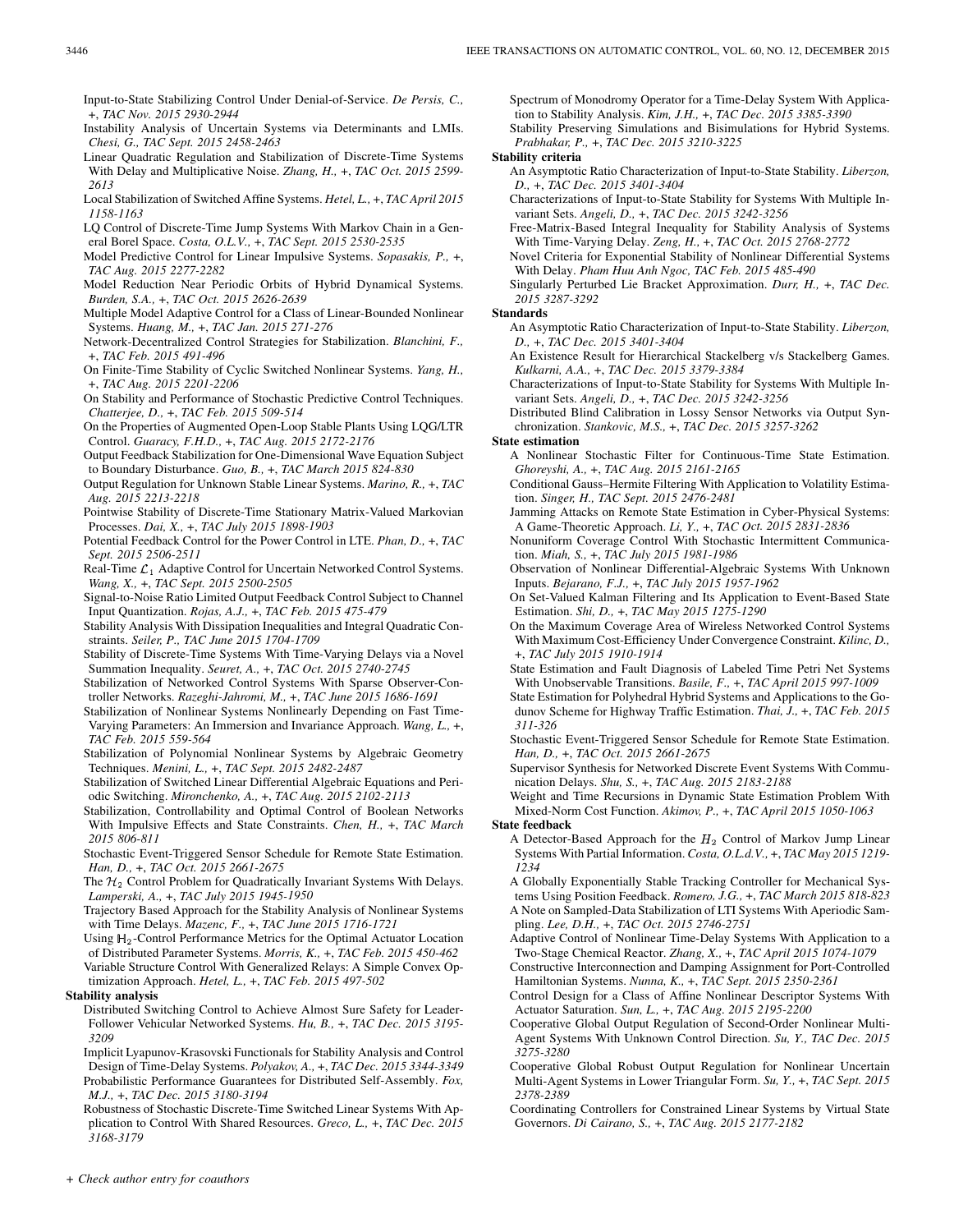Discrete-Time Switched Linear Systems State Feedback Design With Application to Networked Control. *Deaecto, G.S.,* +, *TAC March 2015 877-881* Disturbance Rejection in the Interior Domain of Linear  $2 \times 2$  Hyperbolic Systems. *Anfinsen, H.,* +, *TAC Jan. 2015 186-191*

Divided State Feedback Control of Stochastic Systems. *Zhao, X.,* +, *TAC July 2015 1870-1885*

Explicit Solutions to Separable Problems in Optimal Cooperative Control. *Kim, J.,* +, *TAC May 2015 1304-1319*

Feedback Stabilization of Bernoulli Jump Nonlinear Systems: A Passivity-Based Approach. *Zhao, Y.,* +, *TAC Aug. 2015 2254-2259*

Finite-Time Stability and Stabilization of Itô Stochastic Systems With Markovian Switching: Mode-Dependent Parameter Approach. *Yan, Z.,* +, *TAC Sept. 2015 2428-2433*

Global Stabilization of a Class of Invertible MIMO Nonlinear Systems. *Wang, L.,* +, *TAC March 2015 616-631*

Multi-Agent Deployment in 3-D via PDE Control. *Qi, J.,* +, *TAC April 2015 891-906*

Multi-Input Sliding Mode Control of Nonlinear Uncertain Non-Affine Systems With Mono-Directional Actuation. *Bartolini, G.,* +, *TAC Feb. 2015 393-403*

On Feedback Passivity of Discrete-Time Nonlinear Networked Control Systems With Packet Drops. *Wang, Y.,* +, *TAC Sept. 2015 2434-2439*

Optimal Control Design Under Limited Model Information for Discrete-Time Linear Systems With Stochastically-Varying Parameters. *Farokhi, F.,* +, *TAC March 2015 684-699*

Robust Output Feedback Consensus for Networked Negative-Imaginary Systems. *Wang, J.,* +, *TAC Sept. 2015 2547-2552*

Scalable Safety-Preserving Robust Control Synthesis for Continuous-Time Linear Systems. *Kaynama, S.,* +, *TAC Nov. 2015 3065-3070*

Stabilization of Nonlinear Systems Nonlinearly Depending on Fast Time-Varying Parameters: An Immersion and Invariance Approach. *Wang, L.,* +, *TAC Feb. 2015 559-564*

Stabilization of Polynomial Nonlinear Systems by Algebraic Geometry Techniques. *Menini, L.,* +, *TAC Sept. 2015 2482-2487*

Two-Dimensional Dissipative Control and Filtering for Roesser Model. *Ahn, C.K.,* +, *TAC July 2015 1745-1759*

**State-space methods**

A Dissipativity Approach to Safety Verification for Interconnected Systems. *Coogan, S.,* +, *TAC June 2015 1722-1727*

A Lower Bound for the Balanced Truncation Error for MIMO Systems. *Opmeer, M.R.,* +, *TAC Aug. 2015 2207-2212*

Bounded Model Checking of Hybrid Systems for Control. *Kwon, Y.,* +, *TAC Nov. 2015 2961-2976*

Conditions on Decomposing Linear Systems With More Than One Matrix to Block Triangular or Diagonal Form. *Mesbahi, A.,* +, *TAC Jan. 2015 233-239* Metrization and Simulation of Controlled Hybrid Systems. *Burden, S.A.,* +, *TAC Sept. 2015 2307-2320*

Observation of Nonlinear Differential-Algebraic Systems With Unknown Inputs. *Bejarano, F.J.,* +, *TAC July 2015 1957-1962*

Optimal Kullback–Leibler Aggregation via Information Bottleneck. *Geiger, B.C.,* +, *TAC April 2015 1010-1022*

Optimization of Average Rewards of Time Nonhomogeneous Markov Chains. *Cao, X., TAC July 2015 1841-1856*

Output-Error Identification of Large Scale 1D-Spatially Varying Interconnected Systems. *Torres, P.,* +, *TAC Jan. 2015 130-142*

Potential Feedback Control for the Power Control in LTE. *Phan, D.,* +, *TAC Sept. 2015 2506-2511*

Supervisory Control of Hybrid Systems Under Partial Observation Based on -Complete Approximations. *Park, S.,* +, *TAC May 2015 1404-1409*

# **Statistical analysis**

A Nonlinear Stochastic Filter for Continuous-Time State Estimation. *Ghoreyshi, A.,* +, *TAC Aug. 2015 2161-2165*

Optimal Control Design Under Limited Model Information for Discrete-Time Linear Systems With Stochastically-Varying Parameters. *Farokhi, F.,* +, *TAC March 2015 684-699*

# **Statistical distributions**

Networked Control With Stochastic Scheduling. *Liu, K.,* +, *TAC Nov. 2015 3071-3076*

Optimal Kullback–Leibler Aggregation via Information Bottleneck. *Geiger, B.C.,* +, *TAC April 2015 1010-1022*

# **Stochastic processes**

A Generalized Gossip Algorithm on Convex Metric Spaces. *Matei, I.,* +, *TAC May 2015 1175-1187*

A Linear-Quadratic Optimal Control Problem of Forward-Backward Stochastic Differential Equations With Partial Information. *Wang, G.,* +, *TAC Nov. 2015 2904-2916*

A Maximum Principle for Optimal Control of Discrete-Time Stochastic Systems With Multiplicative Noise. *Lin, X.,* +, *TAC April 2015 1121-1126*

A Multi-Time-Scale Generalization of Recursive Identification Algorithm for ARMAX Systems. *Huang, L.,* +, *TAC Aug. 2015 2242-2247*

A Polynomial Approach to Robust Estimation of Uncertain Discrete-Time Systems. *Neveux, P.,* +, *TAC Nov. 2015 3035-3040*

Analyzing Convergence and Rates of Convergence of Particle Swarm Optimization Algorithms Using Stochastic Approximation Methods. *Yuan, Q.,* +, *TAC July 2015 1760-1773*

Decentralized  $H_2$  Control for Multi-Channel Stochastic Systems. *Mukaidani, H.,* +, *TAC April 2015 1080-1086*

Finite-Time Consensus Using Stochastic Matrices With Positive Diagonals. *Hendrickx, J.M.,* +, *TAC April 2015 1070-1073*

Fractional Order Differentiation by Integration and Error Analysis in Noisy Environment. *Liu, D.,* +, *TAC Nov. 2015 2945-2960*

- Improving the Efficiency and Efficacy of Stochastic Trust-Region Response-Surface Method for Simulation Optimization. *Chang, K., TAC May 2015 1235-1243*
- Multi-Agent Deployment in 3-D via PDE Control. *Qi, J.,* +, *TAC April 2015 891-906*

Observer Design for Stochastic Nonlinear Systems via Contraction-Based Incremental Stability. *Dani, A.P.,* +, *TAC March 2015 700-714*

Optimal Pricing and Sequencing in a Make-to-Order System With Batch Demand. *Chen, L.,* +, *TAC June 2015 1455-1470*

Recursive Identification of Multi-Input Multi-Output Errors-in-Variables Hammerstein Systems. *Mu, B.,* +, *TAC March 2015 843-849*

Simultaneous Perturbation Stochastic Approximation for Tracking Under Unknown but Bounded Disturbances. *Granichin, O.,* +, *TAC June 2015 1653-1658*

Towards A Theoretical Framework for Analysis and Intervention of Random Drift on General Networks. *Tan, S.,* +, *TAC Feb. 2015 576-581*

# **Stochastic programming**

An Optimal Control Approach to the Multi-Agent Persistent Monitoring Problem in Two-Dimensional Spaces. *Lin, X.,* +, *TAC June 2015 1659-1664* **Stochastic systems**

 $H_{\infty}$  Filtering for Discrete-Time Switched Systems With Known Sojourn Probabilities. *Tian, E.,* +, *TAC Sept. 2015 2446-2451*

A Detector-Based Approach for the  $H_2$  Control of Markov Jump Linear Systems With Partial Information. *Costa, O.L.d.V.,* +, *TAC May 2015 1219- 1234*

A Maximum Principle for Optimal Control of Discrete-Time Stochastic Systems With Multiplicative Noise. *Lin, X.,* +, *TAC April 2015 1121-1126*

A New Measure of Uncertainty and the Control Loop Performance Assessment for Output Stochastic Distribution Systems. *Zhou, J.L.,* +, *TAC Sept. 2015 2524-2529*

A Recurrence Principle for Stochastic Difference Inclusions. *Teel, A.R., TAC Feb. 2015 420-435*

A Stochastic Maximum Principle for Risk-Sensitive Mean-Field Type Control. *Djehiche, B.,* +, *TAC Oct. 2015 2640-2649*

An Optimizer's Approach to Stochastic Control Problems With Nonclassical Information Structures. *Kulkarni, A.A.,* +, *TAC April 2015 937-949*

Anytime Control Using Input Sequences With Markovian Processor Availability. *Quevedo, D.E.,* +, *TAC Feb. 2015 515-521*

Asymptotic Optimality and Rates of Convergence of Quantized Stationary Policies in Stochastic Control. *Saldi, N.,* +, *TAC Feb. 2015 553-558*

Decentralized  $H_2$  Control for Multi-Channel Stochastic Systems. *Mukaidani, H.,* +, *TAC April 2015 1080-1086*

Divided State Feedback Control of Stochastic Systems. *Zhao, X.,* +, *TAC July 2015 1870-1885*

Event-Based Control and Scheduling Codesign: Stochastic and Robust Approaches. *Al-Areqi, S.,* +, *TAC May 2015 1291-1303*

Exponential Observer for a Class of One-Sided Lipschitz Stochastic Nonlinear Systems. *Barbata, A.,* +, *TAC Jan. 2015 259-264*

Failure Detection Framework for Stochastic Discrete Event Systems With Guaranteed Error Bounds. *Chen, J.,* +, *TAC June 2015 1542-1553*

Feedback Stabilization of Bernoulli Jump Nonlinear Systems: A Passivity-Based Approach. *Zhao, Y.,* +, *TAC Aug. 2015 2254-2259*

Finite-Horizon  $\mathcal{H}_{\infty}$  Control for Discrete Time-Varying Systems With Randomly Occurring Nonlinearities and Fading Measurements. *Ding, D.,* +, *TAC Sept. 2015 2488-2493*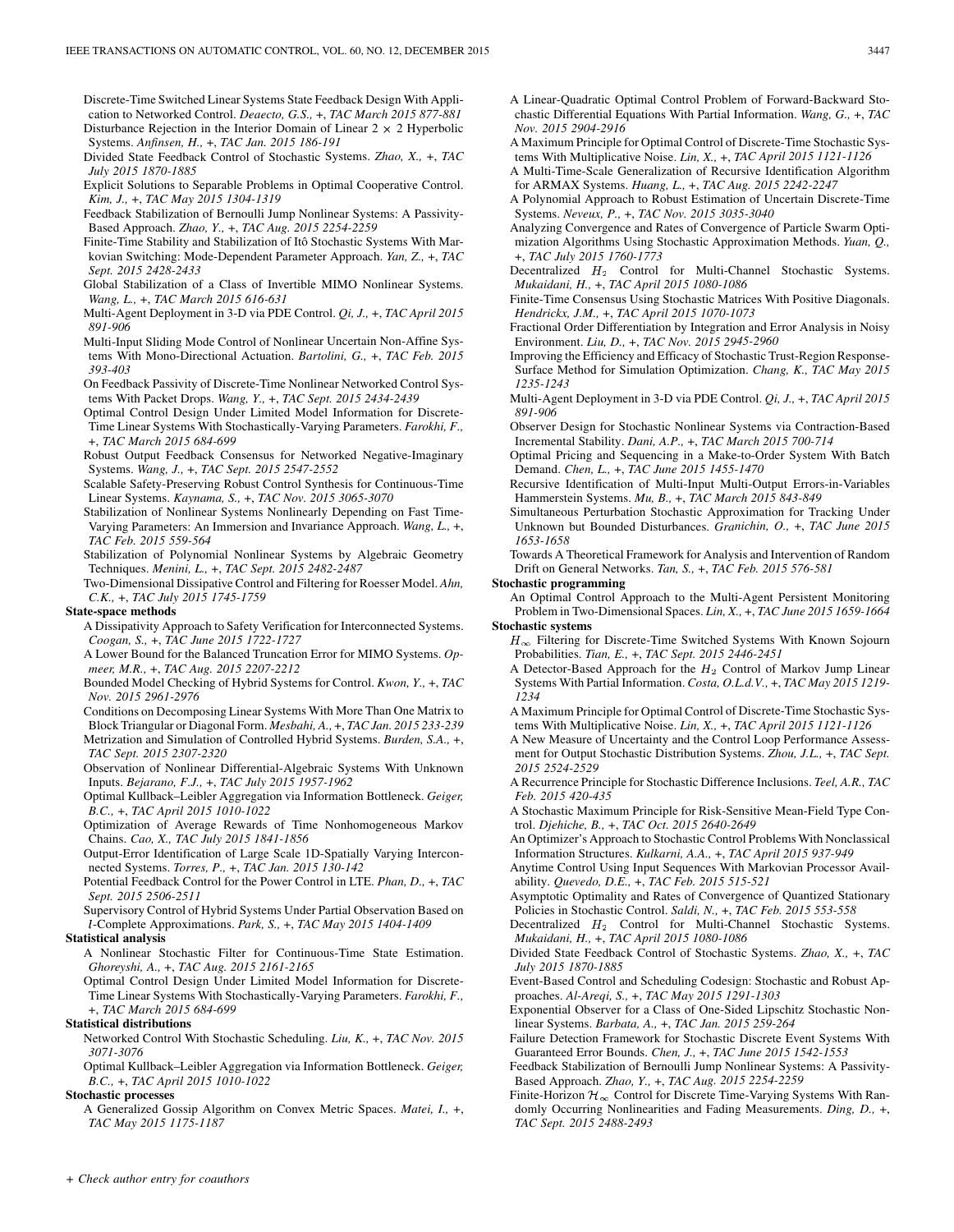- Finite-Time Stability and Stabilization of Itô Stochastic Systems With Markovian Switching: Mode-Dependent Parameter Approach. *Yan, Z.,* +, *TAC Sept. 2015 2428-2433*
- Formal Verification and Synthesis for Discrete-Time Stochastic Systems. *Lahijanian, M.,* +, *TAC Aug. 2015 2031-2045*
- Indefinite Mean-Field Stochastic Linear-Quadratic Optimal Control. *Ni, Y.,* +, *TAC July 2015 1786-1800*
- Linear Quadratic Regulation and Stabilization of Discrete-Time Systems With Delay and Multiplicative Noise. *Zhang, H.,* +, *TAC Oct. 2015 2599- 2613*
- LQ Control of Discrete-Time Jump Systems With Markov Chain in a General Borel Space. *Costa, O.L.V.,* +, *TAC Sept. 2015 2530-2535*
- Modeling Complex Systems by Generalized Factor Analysis. *Bottegal, G.,* +, *TAC March 2015 759-774*
- Observer-Based Feedback Controller Design for a Class of Stochastic Systems With Non-Gaussian Variables. *Liu, Y.,* +, *TAC May 2015 1445-1450* On Stability and Performance of Stochastic Predictive Control Techniques. *Chatterjee, D.,* +, *TAC Feb. 2015 509-514*
- Optimal Control of Backward Doubly Stochastic Systems With Partial Information. *Zhu, Q.,* +, *TAC Jan. 2015 173-178*
- Seeking Consensus in Networks of Linear Agents: Communication Noises and Markovian Switching Topologies. *Wang, Y.,* +, *TAC May 2015 1374- 1379*
- Stability and Persistent Excitation in Signal Sets. *Lee, T.,* +, *TAC May 2015 1188-1203*
- Stability Criteria of Random Nonlinear Systems and Their Applications. *Wu, Z., TAC April 2015 1038-1049*
- Stochastic Event-Triggered Sensor Schedule for Remote State Estimation. *Han, D.,* +, *TAC Oct. 2015 2661-2675*
- Stochastic Failure Prognosability of Discrete Event Systems. *Chen, J.,* +, *TAC June 2015 1570-1581*
- Team Optimal Control of Stochastically Switched Systems With Local Parameter Knowledge. *Mishra, A.,* +, *TAC Aug. 2015 2086-2101*

# **Stock markets**

- Multi-Period Mean-Variance Portfolio Optimization With High-Order Coupled Asset Dynamics. *He, J.,* +, *TAC May 2015 1320-1335*
- **Strain control**
	- On the Stabilization of the Disk-Beam System via Torque and Direct Strain Feedback Controls. *Chentouf, B.,* +, *TAC Nov. 2015 3006-3011*
- **Supply and demand**
	- Ancillary Service to the Grid Using Intelligent Deferrable Loads. *Meyn, S.P.,* +, *TAC Nov. 2015 2847-2862*
- **Surveillance**
- Robotic Surveillance and Markov Chains With Minimal Weighted Kemeny Constant. *Patel, R.,* +, *TAC Dec. 2015 3156-3167*
- **Switched systems**
	- Comments on "Observability of Switched Linear Systems: Characterization and Observer Design". *Tanwani, A.,* +, *TAC Dec. 2015 3396-3400*
- **Switches**
	- A Nonlinear Transformation for Reaching Dynamic Consensus in Multi-Agent Systems. *Huang, C.,* +, *TAC Dec. 2015 3263-3268*
	- A Semidefinite Relaxation Procedure for Fault-Tolerant Observer Design. *Segundo Sevilla, F.R.,* +, *TAC Dec. 2015 3332-3337*
	- Comments on "Observability of Switched Linear Systems: Characterization and Observer Design". *Tanwani, A.,* +, *TAC Dec. 2015 3396-3400*
	- Properties of the Time-Optimal Control for Lagrangian Single-Degree-of-Freedom Systems. *Reshmin, S.A., TAC Dec. 2015 3350-3355*
	- Robustness of Stochastic Discrete-Time Switched Linear Systems With Application to Control With Shared Resources. *Greco, L.,* +, *TAC Dec. 2015 3168-3179*
- Spectrum of Monodromy Operator for a Time-Delay System With Application to Stability Analysis. *Kim, J.H.,* +, *TAC Dec. 2015 3385-3390* **Switching systems (control)**
	- $H_{\infty}$  Filtering for Discrete-Time Switched Systems With Known Sojourn Probabilities. *Tian, E.,* +, *TAC Sept. 2015 2446-2451*
	- Control of Heterogeneous Groups of Systems Interconnected Through Directed and Switching Topologies. *Hoffmann, C.,* +, *TAC July 2015 1904- 1909*
	- Cooperative Global Robust Output Regulation for a Class of Nonlinear Multi-Agent Systems With Switching Network. *Liu, W.,* +, *TAC July 2015 1963-1968*
	- Finite-Time Stability and Stabilization of Itô Stochastic Systems With Markovian Switching: Mode-Dependent Parameter Approach. *Yan, Z.,* +, *TAC Sept. 2015 2428-2433*

Hybrid Control for Switched Linear Systems With Average Dwell Time. *Yuan, C.,* +, *TAC Jan. 2015 240-245*

- On Feedback Passivity of Discrete-Time Nonlinear Networked Control Systems With Packet Drops. *Wang, Y.,* +, *TAC Sept. 2015 2434-2439*
- Stabilizing Switching Signals for Switched Systems. *Kundu, A.,* +, *TAC March 2015 882-888*
- Switching Stabilization for a Class of Slowly Switched Systems. *Zhao, X.,* +, *TAC Jan. 2015 221-226*

Team Optimal Control of Stochastically Switched Systems With Local Parameter Knowledge. *Mishra, A.,* +, *TAC Aug. 2015 2086-2101*

# **Symmetric matrices**

- $H_{\infty}$  Control of Descriptor Systems Possessing Invariant Zeros on the Imaginary Axis and Infinity. *Stefanovski, J.D., TAC Dec. 2015 3127-3139*
- Further Results on Paracontracting Matrices and Correction to "Optimal Semistable Control in *Ad Hoc* Network Systems: A Sequential Two-Stage Approach". *Hui, Q., TAC Dec. 2015 3305-3309*
- Robotic Surveillance and Markov Chains With Minimal Weighted Kemeny Constant. *Patel, R.,* +, *TAC Dec. 2015 3156-3167*
- Synchronization of Complex Networks via Aperiodically Intermittent Pinning Control. *Liu, X.,* +, *TAC Dec. 2015 3316-3321*
- **Symmetry**
	- Consensus for Quantum Networks: Symmetry From Gossip Interactions. *Mazzarella, L.,* +, *TAC Jan. 2015 158-172*
- **Synchronization**
	- A New Observer for Perspective Vision Systems Under Noisy Measurements. *Grave, I.,* +, *TAC Feb. 2015 503-508*
	- A Nonlinear Transformation for Reaching Dynamic Consensus in Multi-Agent Systems. *Huang, C.,* +, *TAC Dec. 2015 3263-3268*
	- Achieving Cluster Consensus in Continuous-Time Networks of Multi-Agents With Inter-Cluster Non-Identical Inputs. *Han, Y.,* +, *TAC March 2015 793-798*
	- Adaptation and Optimization of Synchronization Gains in the Regulation Control of Networked Distributed Parameter Systems. *Demetriou, M.A., TAC Aug. 2015 2219-2224*
	- Distributed Blind Calibration in Lossy Sensor Networks via Output Synchronization. *Stankovic, M.S.,* +, *TAC Dec. 2015 3257-3262*
	- Event-Based Distributed Clock Synchronization for Wireless Sensor Networks. *Kadowaki, Y.,* +, *TAC Aug. 2015 2266-2271*
	- Non-Trivial Output Synchronization of Heterogeneous Passive Systems. *Lee, S.,* +, *TAC Dec. 2015 3322-3327*
	- On the Necessity of Diffusive Couplings in Linear Synchronization Problems With Quadratic Cost. *Montenbruck, J.M.,* +, *TAC Nov. 2015 3029- 3034*
	- Synchronization of Complex Networks via Aperiodically Intermittent Pinning Control. *Liu, X.,* +, *TAC Dec. 2015 3316-3321*
	- Synchronization of Identical Oscillators Coupled Through a Symmetric Network With Dynamics: A Constructive Approach With Applications to Parallel Operation of Inverters. *Torres, L.A.B.,* +, *TAC Dec. 2015 3226-3241* Synchronization of Networks of Heterogeneous Agents With Common
	- Nominal Behavior. *Lovisari, E.,* +, *TAC March 2015 671-683*
	- Synchronization of Pulse-Coupled Oscillators on (Strongly) Connected Graphs. *Nunez, F.,* +, *TAC June 2015 1710-1715*
	- Synchronization Reachable Topology and Synchronization of Discrete-Time Linear Multi-Agent Systems. *Wang, X.,* +, *TAC July 2015 1927-1932*

# **System recovery**

- Probabilistic Performance Guarantees for Distributed Self-Assembly. *Fox, M.J.,* +, *TAC Dec. 2015 3180-3194*
- SAT-Based Control of Concurrent Software for Deadlock Avoidance. *Stanley, J.,* +, *TAC Dec. 2015 3269-3274*

# **T**

# **T invariance**

- Supervisory Control of Hybrid Systems Under Partial Observation Based on -Complete Approximations. *Park, S.,* +, *TAC May 2015 1404-1409*
- **Target tracking**
	- A Geometric Transversals Approach to Sensor Motion Planning for Tracking Maneuvering Targets. *Wei, H.,* +, *TAC Oct. 2015 2773-2778*
	- Consensus-Based Linear and Nonlinear Filtering. *Battistelli, G.,* +, *TAC May 2015 1410-1415*
	- Stochastic Event-Triggered Sensor Schedule for Remote State Estimation. *Han, D.,* +, *TAC Oct. 2015 2661-2675*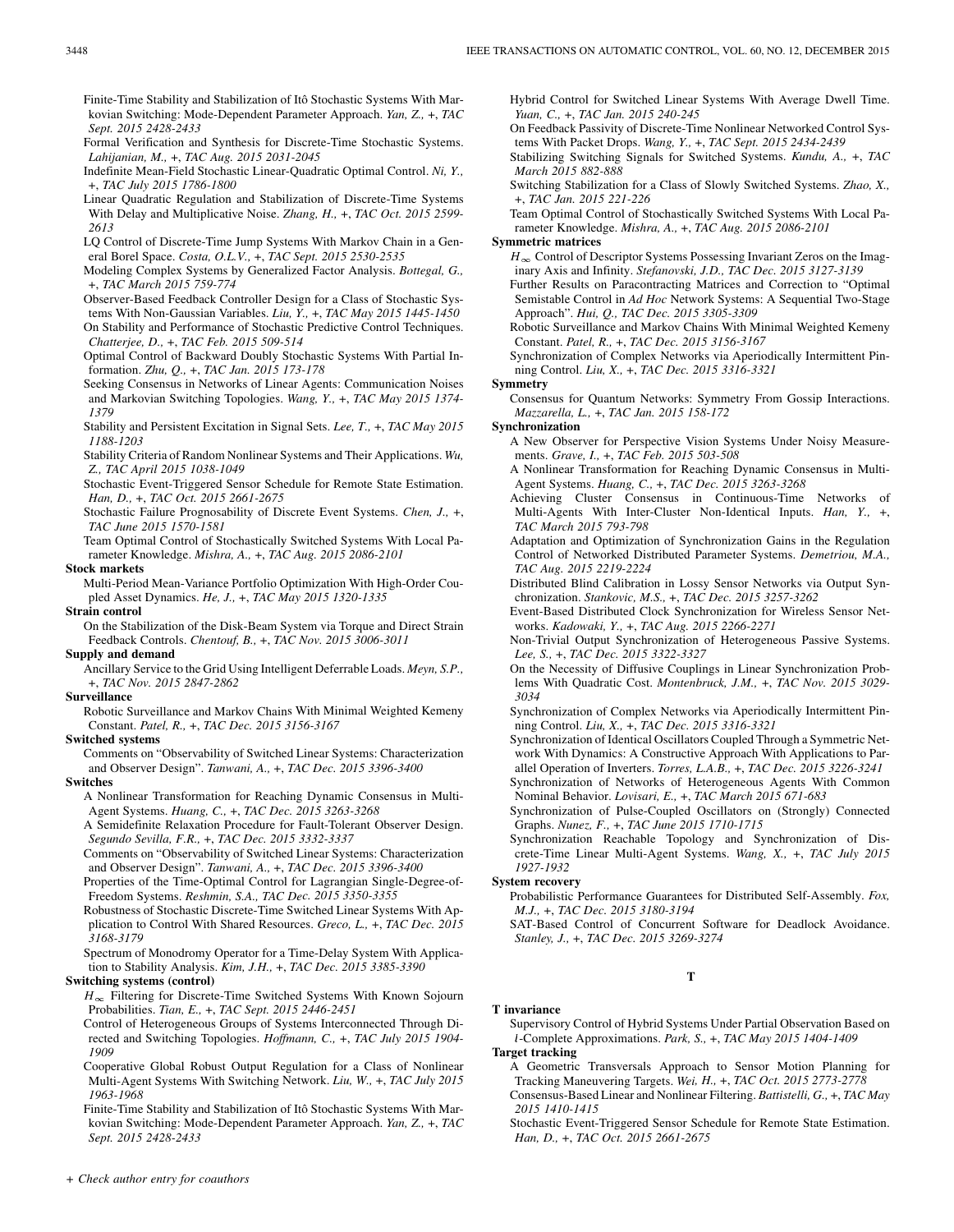#### **Telecommunication congestion control**

Dynamic Incentives for Congestion Control. *Barrera, J.,* +, *TAC Feb. 2015 299-310*

# **Telecommunication control**

- Input-to-State Stabilizing Control Under Denial-of-Service. *De Persis, C.,* +, *TAC Nov. 2015 2930-2944*
- On the Maximum Coverage Area of Wireless Networked Control Systems With Maximum Cost-Efficiency Under Convergence Constraint. *Kilinc, D.,* +, *TAC July 2015 1910-1914*

Optimal Energy-Aware Epidemic Routing in DTNs. *Eshghi, S.,* +, *TAC June 2015 1554-1569*

#### **Telecommunication network reliability**

Cone Schedules for Processing Systems in Fluctuating Environments. *Ross, K.,* +, *TAC Oct. 2015 2710-2715*

# **Telecommunication network routing**

Optimal Energy-Aware Epidemic Routing in DTNs. *Eshghi, S.,* +, *TAC June 2015 1554-1569*

# **Telecommunication network topology**

Event-Based Recursive Distributed Filtering Over Wireless Sensor Networks. *Liu, Q.,* +, *TAC Sept. 2015 2470-2475*

# **Telecommunication power management**

Optimal Energy-Aware Epidemic Routing in DTNs. *Eshghi, S.,* +, *TAC June 2015 1554-1569*

# **Telecommunication scheduling**

Cone Schedules for Processing Systems in Fluctuating Environments. *Ross, K.,* +, *TAC Oct. 2015 2710-2715*

#### **Temporal logic**

Optimal Temporal Logic Control for Deterministic Transition Systems With Probabilistic Penalties. *Svorenova, M.,* +, *TAC June 2015 1528-1541*

#### **Tensors**

Modeling, Analysis and Control of Networked Evolutionary Games. *Cheng, D.,* +, *TAC Sept. 2015 2402-2415*

Stabilization, Controllability and Optimal Control of Boolean Networks With Impulsive Effects and State Constraints. *Chen, H.,* +, *TAC March 2015 806-811*

# **Time measurement**

Stochastic Estimation for Two-State Linear Dynamic Systems With Additive Cauchy Noises. *Fernandez, J.H.,* +, *TAC Dec. 2015 3367-3372*

# **Time series**

On Matrix-Valued Monge–Kantorovich Optimal Mass Transport. *Ning, L.,* +, *TAC Feb. 2015 373-382*

#### **Time-domain analysis**

Stability Analysis With Dissipation Inequalities and Integral Quadratic Constraints. *Seiler, P., TAC June 2015 1704-1709*

# **Time-frequency analysis**

Opportunistic Control Over Shared Wireless Channels. *Gatsis, K.,* +, *TAC Dec. 2015 3140-3155*

# **Time-varying networks**

Achieving Cluster Consensus in Continuous-Time Networks of Multi-Agents With Inter-Cluster Non-Identical Inputs. *Han, Y.,* +, *TAC March 2015 793-798*

# **Time-varying systems**

 $\ell_{\infty}/L_{\infty}$ -Gain Analysis for Positive Linear Systems With Unbounded Time-Varying Delays. *Shen, J.,* +, *TAC March 2015 857-862*

A Bode-Like Integral for Discrete Linear Time-Periodic Systems. *Zhao, Y.,* +, *TAC Sept. 2015 2494-2499*

Anytime Control Using Input Sequences With Markovian Processor Availability. *Quevedo, D.E.,* +, *TAC Feb. 2015 515-521*

BMI-Based Stabilization of Linear Uncertain Plants With Polynomially Time Varying Parameters. *Jetto, L.,* +, *TAC Aug. 2015 2283-2288*

Constrained Control of Uncertain, Time-varying Linear Discrete-Time Systems Subject to Bounded Disturbances. *Nguyen, H.,* +, *TAC March 2015 831-836*

Discrete-Time Switched Linear Systems State Feedback Design With Application to Networked Control. *Deaecto, G.S.,* +, *TAC March 2015 877-881* Distributed Optimization Over Time-Varying Directed Graphs. *Nedic, A.,* +, *TAC March 2015 601-615*

Event-Based  $H_\infty$  Consensus Control of Multi-Agent Systems With Relative Output Feedback: The Finite-Horizon Case. *Liu, Q.,* +, *TAC Sept. 2015 2553-2558*

Filtering Continuous-Time Linear Systems With Time-Varying Measurement Delay. *Cacace, F.,* +, *TAC May 2015 1368-1373*

Free-Matrix-Based Integral Inequality for Stability Analysis of Systems With Time-Varying Delay. *Zeng, H.,* +, *TAC Oct. 2015 2768-2772*

From Global, Finite-Time, Linear Computations to Local, Edge-Based Interaction Rules. *Costello, Z.,* +, *TAC Aug. 2015 2237-2241*

Local Stabilization of Switched Affine Systems. *Hetel, L.,* +, *TAC April 2015 1158-1163*

Multiple Model Adaptive Control for a Class of Linear-Bounded Nonlinear Systems. *Huang, M.,* +, *TAC Jan. 2015 271-276*

Novel Criteria for Exponential Stability of Nonlinear Differential Systems With Delay. *Pham Huu Anh Ngoc, TAC Feb. 2015 485-490*

Optimal Temporal Logic Control for Deterministic Transition Systems With Probabilistic Penalties. *Svorenova, M.,* +, *TAC June 2015 1528-1541*

Output Feedback Stabilization for One-Dimensional Wave Equation Subject to Boundary Disturbance. *Guo, B.,* +, *TAC March 2015 824-830*

Predictable Dynamics of Opinion Forming for Networks With Antagonistic Interactions. *Altafini, C.,* +, *TAC Feb. 2015 342-357*

Simultaneous Perturbation Stochastic Approximation for Tracking Under Unknown but Bounded Disturbances. *Granichin, O.,* +, *TAC June 2015 1653-1658*

Stability Analysis of Time-Varying Neutral Time-Delay Systems. *Mazenc, F., TAC Feb. 2015 540-546*

Stability of Discrete-Time Systems With Time-Varying Delays via a Novel Summation Inequality. *Seuret, A.,* +, *TAC Oct. 2015 2740-2745*

Stabilization of Nonlinear Systems Nonlinearly Depending on Fast Time-Varying Parameters: An Immersion and Invariance Approach. *Wang, L.,* +, *TAC Feb. 2015 559-564*

The Asymptotic Consensus Problem on Convex Metric Spaces. *Matei, I.,* +, *TAC April 2015 907-921*

#### **Toeplitz matrices**

A Bode-Like Integral for Discrete Linear Time-Periodic Systems. *Zhao, Y.,* +, *TAC Sept. 2015 2494-2499*

#### **Topology**

Distributed Average Tracking for Reference Signals With Bounded Accelerations. *Chen, F.,* +, *TAC March 2015 863-869*

Stabilization of Networked Control Systems With Sparse Observer-Controller Networks. *Razeghi-Jahromi, M.,* +, *TAC June 2015 1686-1691*

Synchronization Reachable Topology and Synchronization of Discrete-Time Linear Multi-Agent Systems. *Wang, X.,* +, *TAC July 2015 1927-1932*

#### **Torque control**

On the Stabilization of the Disk-Beam System via Torque and Direct Strain Feedback Controls. *Chentouf, B.,* +, *TAC Nov. 2015 3006-3011*

# **Trajectory**

Cooperative Global Output Regulation of Second-Order Nonlinear Multi-Agent Systems With Unknown Control Direction. *Su, Y., TAC Dec. 2015 3275-3280*

Non-Trivial Output Synchronization of Heterogeneous Passive Systems. *Lee, S.,* +, *TAC Dec. 2015 3322-3327*

Properties of the Time-Optimal Control for Lagrangian Single-Degree-of-Freedom Systems. *Reshmin, S.A., TAC Dec. 2015 3350-3355*

Singularly Perturbed Lie Bracket Approximation. *Durr, H.,* +, *TAC Dec. 2015 3287-3292*

Stability Preserving Simulations and Bisimulations for Hybrid Systems. *Prabhakar, P.,* +, *TAC Dec. 2015 3210-3225*

Synchronization of Complex Networks via Aperiodically Intermittent Pinning Control. *Liu, X.,* +, *TAC Dec. 2015 3316-3321*

# **Trajectory control**

An Optimal Control Approach to the Multi-Agent Persistent Monitoring Problem in Two-Dimensional Spaces. *Lin, X.,* +, *TAC June 2015 1659-1664* Control Design for Trajectory Tracking With Untimed Petri Nets. *Lefebvre, D.,* +, *TAC July 2015 1921-1926*

Global Exponential Attitude Tracking Controls on SO(3). *Lee, T., TAC Oct. 2015 2837-2842*

Safety Controller Synthesis Using Human Generated Trajectories. *Winn, A.,* +, *TAC June 2015 1597-1610*

#### **Transfer functions**

Nonzero Bound on Fiedler Eigenvalue Causes Exponential Growth of H-Infinity Norm of Vehicular Platoon. *Herman, I.,* +, *TAC Aug. 2015 2248-2253* **Transforms**

Backstepping-Forwarding Control and Observation for Hyperbolic PDEs With Fredholm Integrals. *Bribiesca-Argomedo, F.,* +, *TAC Aug. 2015 2145- 2160*

From Global, Finite-Time, Linear Computations to Local, Edge-Based Interaction Rules. *Costello, Z.,* +, *TAC Aug. 2015 2237-2241*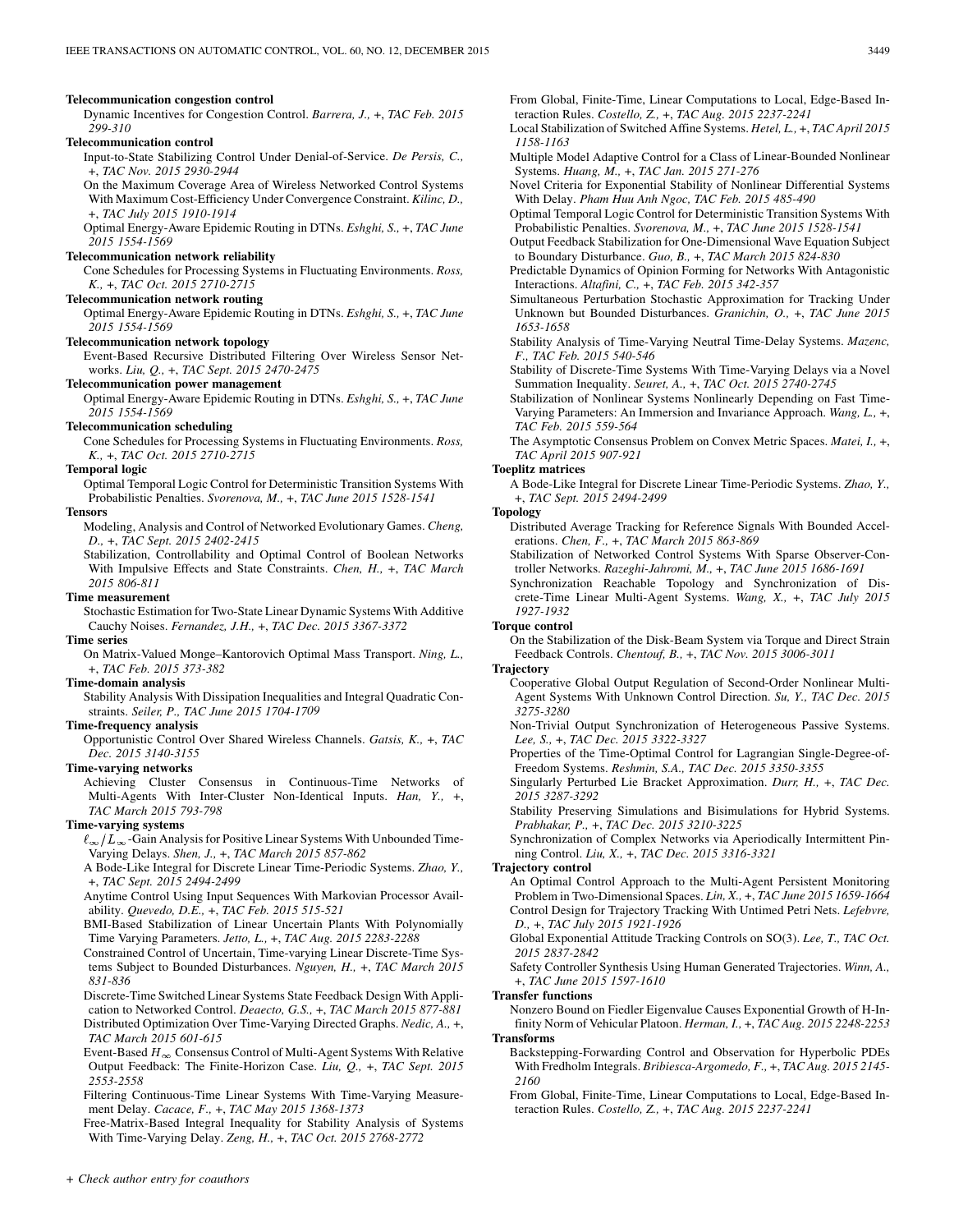#### **Transport protocols**

An Optimal Compensation Framework for Linear Quadratic Gaussian Control Over Lossy Networks. *Yu, J.,* +, *TAC Oct. 2015 2692-2697*

**Transportation**

On Matrix-Valued Monge–Kantorovich Optimal Mass Transport. *Ning, L.,* +, *TAC Feb. 2015 373-382*

**Trees (mathematics)**

Achieving Cluster Consensus in Continuous-Time Networks of Multi-Agents With Inter-Cluster Non-Identical Inputs. *Han, Y.,* +, *TAC March 2015 793-798*

Designing Fully Distributed Consensus Protocols for Linear Multi-Agent Systems With Directed Graphs. *Li, Z.,* +, *TAC April 2015 1152-1157*

Formal Verification and Synthesis for Discrete-Time Stochastic Systems. *Lahijanian, M.,* +, *TAC Aug. 2015 2031-2045*

# **Two-dimensional digital filters**

Finite-Frequency Model Reduction of Two-Dimensional Digital Filters. *Ding, D.,* +, *TAC June 2015 1624-1629*

**U**

# **Uncertain systems**

- A Polynomial Approach to Robust Estimation of Uncertain Discrete-Time Systems. *Neveux, P.,* +, *TAC Nov. 2015 3035-3040*
- A Small-Gain Approach to Robust Event-Triggered Control of Nonlinear Systems. *Liu, T.,* +, *TAC Aug. 2015 2072-2085*
- Accelerated Twisting Algorithm. *Dvir, Y.,* +, *TAC Oct. 2015 2803-2807*
- BMI-Based Stabilization of Linear Uncertain Plants With Polynomially Time Varying Parameters. *Jetto, L.,* +, *TAC Aug. 2015 2283-2288*
- Comment on "Further Enhancement on Robust  $H_{\infty}$  Control Design for Discrete-Time Singular Systems". *Ji, X.,* +, *TAC Nov. 2015 3119-3120*
- Constrained Control of Uncertain, Time-varying Linear Discrete-Time Systems Subject to Bounded Disturbances. *Nguyen, H.,* +, *TAC March 2015 831-836*
- Cooperative Global Robust Output Regulation for Nonlinear Uncertain Multi-Agent Systems in Lower Triangular Form. *Su, Y.,* +, *TAC Sept. 2015 2378-2389*
- Designing Controllers With Reduced Order Internal Models. *Paunonen, L., TAC March 2015 775-780*
- Instability Analysis of Uncertain Systems via Determinants and LMIs. *Chesi, G., TAC Sept. 2015 2458-2463*
- Low-Complexity Polytopic Invariant Sets for Linear Systems Subject to Norm-Bounded Uncertainty. *Tahir, F.,* +, *TAC May 2015 1416-1421*
- Multi-Input Sliding Mode Control of Nonlinear Uncertain Non-Affine Systems With Mono-Directional Actuation. *Bartolini, G.,* +, *TAC Feb. 2015 393-403*
- Multirate Output Feedback Control of Nonlinear Networked Control Systems. *Beikzadeh, H.,* +, *TAC July 2015 1939-1944*
- Parametric Robust Structured Control Design. *Apkarian, P.,* +, *TAC July 2015 1857-1869*
- Real-Time  $\mathcal{L}_1$  Adaptive Control for Uncertain Networked Control Systems. *Wang, X.,* +, *TAC Sept. 2015 2500-2505*
- Robust Tube MPC for Linear Systems With Multiplicative Uncertainty. *Fleming, J.,* +, *TAC April 2015 1087-1092*
- Scalable Safety-Preserving Robust Control Synthesis for Continuous-Time Linear Systems. *Kaynama, S.,* +, *TAC Nov. 2015 3065-3070*
- Second-Order Integral Sliding Mode Control for Uncertain Systems With Control Input Time Delay Based on Singular Perturbation Approach. *Zhang, X.,* +, *TAC Nov. 2015 3095-3100*

#### **Uncertainty**

A Semidefinite Relaxation Procedure for Fault-Tolerant Observer Design. *Segundo Sevilla, F.R.,* +, *TAC Dec. 2015 3332-3337*

Robust Constrained Control for MIMO Nonlinear Systems Based on Disturbance Observer. *Chen, M.,* +, *TAC Dec. 2015 3281-3286*

Stochastic Control for Linear Systems With Additive Cauchy Noises. *Fernandez, J.H.,* +, *TAC Dec. 2015 3373-3378*

# **Unicast**

Correction to "An Efficient Game Form for Unicast Service Provisioning" [Feb 12 392-404]. *Kakhbod, A.,* +, *TAC Feb. 2015 584-585*

# **Upper bound**

Sequential Randomized Algorithms for Robust Convex Optimization. *Wada, T.,* +, *TAC Dec. 2015 3356-3361*

**Utility theory**

Distributed  $n$ -Player Approachability and Consensus in Coalitional Games. *Bauso, D.,* +, *TAC Nov. 2015 3107-3112*

**V**

# **Variable structure systems**

Accelerated Twisting Algorithm. *Dvir, Y.,* +, *TAC Oct. 2015 2803-2807* Multi-Input Sliding Mode Control of Nonlinear Uncertain Non-Affine Systems With Mono-Directional Actuation. *Bartolini, G.,* +, *TAC Feb. 2015 393-403*

Observation of Nonlinear Differential-Algebraic Systems With Unknown Inputs. *Bejarano, F.J.,* +, *TAC July 2015 1957-1962*

Output Feedback Stabilization for One-Dimensional Wave Equation Subject to Boundary Disturbance. *Guo, B.,* +, *TAC March 2015 824-830*

Second-Order Integral Sliding Mode Control for Uncertain Systems With Control Input Time Delay Based on Singular Perturbation Approach. *Zhang, X.,* +, *TAC Nov. 2015 3095-3100*

Variable Structure Control With Generalized Relays: A Simple Convex Optimization Approach. *Hetel, L.,* +, *TAC Feb. 2015 497-502*

# **Variational techniques**

A Linear-Quadratic Optimal Control Problem of Forward-Backward Stochastic Differential Equations With Partial Information. *Wang, G.,* +, *TAC Nov. 2015 2904-2916*

#### **Vectors**

A Second-Order Multi-Agent Network for Bound-Constrained Distributed Optimization. *Liu, Q.,* +, *TAC Dec. 2015 3310-3315*

Distributed Fusion Estimation With Communication Bandwidth Constraints. *Chen, B.,* +, *TAC May 2015 1398-1403*

- Fault Detection and Isolation in Inertial Measurement Units Based on Bounding Sets. *Bras, S.,* +, *TAC July 2015 1933-1938*
- Graph Controllability Classes for the Laplacian Leader-Follower Dynamics. *Aguilar, C.O.,* +, *TAC June 2015 1611-1623*
- Lifted Evaluation of mp-MIQP Solutions. *Fuchs, A.,* +, *TAC Dec. 2015 3328-3331*

Receding Horizon Based Feedback Optimization for Mix-Valued Logical Networks. *Cheng, D.,* +, *TAC Dec. 2015 3362-3366*

Robust Distributed Linear Programming. *Richert, D.,* +, *TAC Oct. 2015 2567-2582*

Towards a Generic Constructive Nonlinear Control Design Tool Using Relaxed Control. *Jayawardhana, B., TAC Dec. 2015 3293-3298*

Weight and Time Recursions in Dynamic State Estimation Problem With Mixed-Norm Cost Function. *Akimov, P.,* +, *TAC April 2015 1050-1063*

# **Vehicles**

Distributed Switching Control to Achieve Almost Sure Safety for Leader-Follower Vehicular Networked Systems. *Hu, B.,* +, *TAC Dec. 2015 3195- 3209*

Epsilon-Optimal Synthesis for Vehicles With Vertically Bounded Field-Of-View. *Salaris, P.,* +, *TAC May 2015 1204-1218*

#### **Velocity measurement**

Fault Detection and Isolation in Inertial Measurement Units Based on Bounding Sets. *Bras, S.,* +, *TAC July 2015 1933-1938*

**Vibration control**

Realization of Three-Port Spring Networks With Inerter for Effective Mechanical Control. *Chen, M.Z.Q.,* +, *TAC Oct. 2015 2722-2727*

# **Vibrations**

Constrained Spectrum Control. *Hours, J.,* +, *TAC July 2015 1969-1974* **Voltage control**

An Online Simplified Nonlinear Controller for Transient Stabilization Enhancement of DFIG in Multi-Machine Power Systems. *Kenne, G.,* +, *TAC Sept. 2015 2464-2469*

Distributed Reactive Power Feedback Control for Voltage Regulation and Loss Minimization. *Bolognani, S.,* +, *TAC April 2015 966-981*

**Voltage measurement**

Distributed Reactive Power Feedback Control for Voltage Regulation and Loss Minimization. *Bolognani, S.,* +, *TAC April 2015 966-981*

# **Volterra equations**

Asymmetric Volterra Models Based on Ladder-Structured Generalized Orthonormal Basis Functions. *Machado, J.B.,* +, *TAC Nov. 2015 2879-2891*